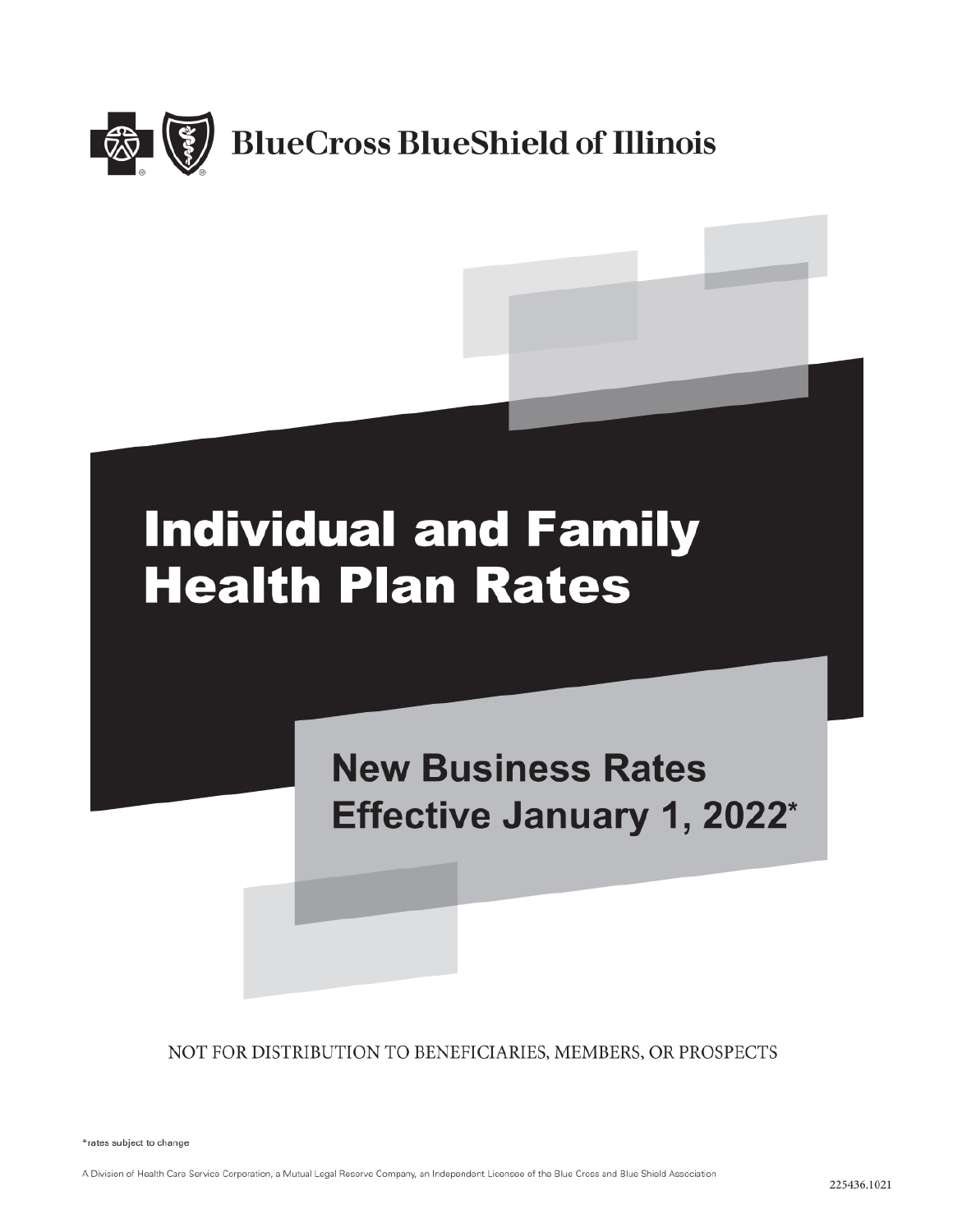# **Illinois Rating Area Descriptions**

| <b>Rating Area</b> | <b>Rating Area Description</b> |
|--------------------|--------------------------------|
| 1                  | Chicago - Central, IL          |
| 2                  | Chicago - North, IL            |
| 3                  | Chicago - West, IL             |
| 4                  | Chicago - South, IL            |
| 5                  | Rockford, IL                   |
| 6                  | Quad Cities, IL                |
| 7                  | Peoria, IL                     |
| 8                  | Bloomington, IL                |
| 9                  | Champaign, IL                  |
| 10                 | Springfield, IL                |
| 11                 | East St. Louis, IL             |
| 12                 | St. Louis, IL                  |
| 13                 | Southern, IL                   |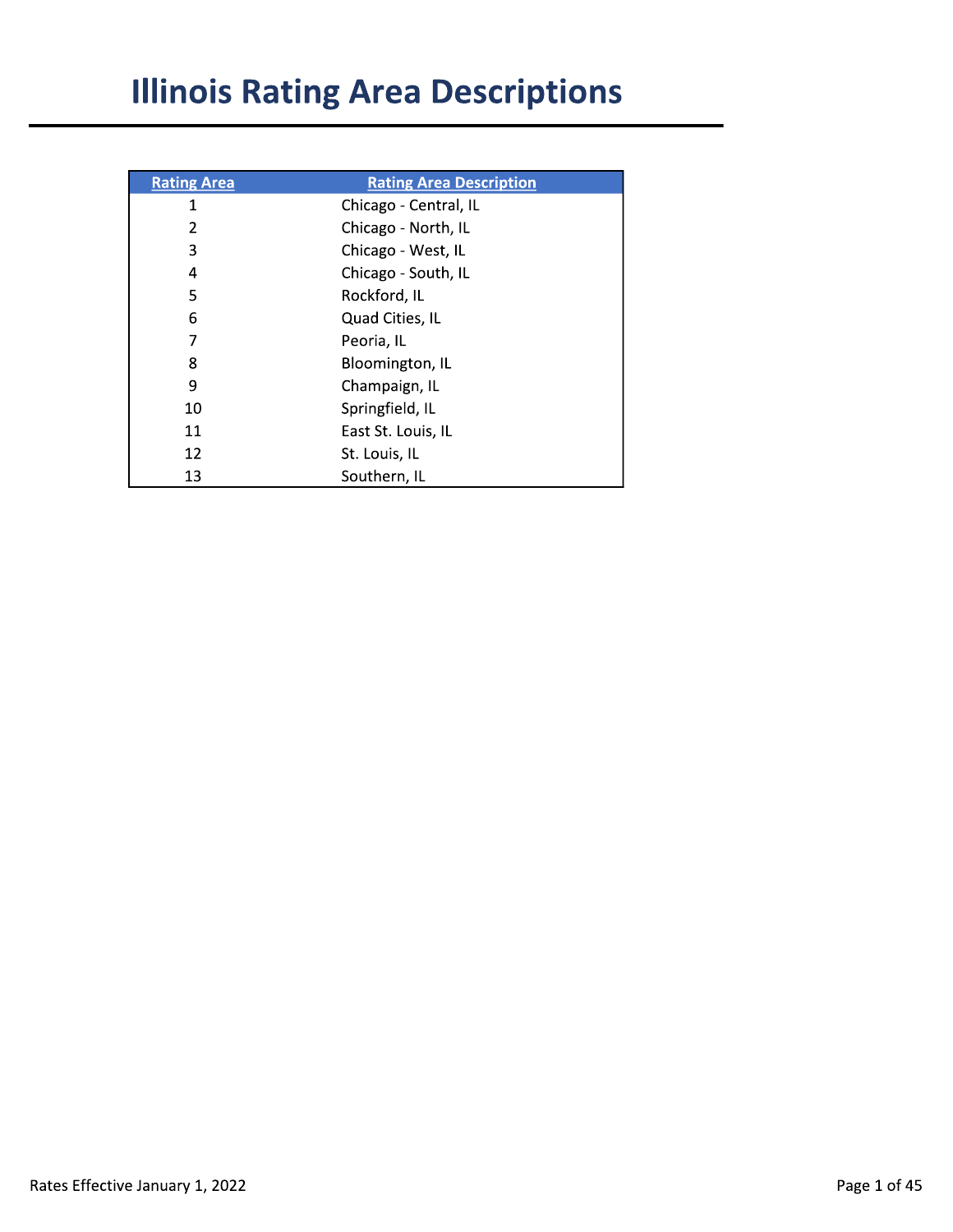## **Illinois County Mapping**

| <b>County</b> | <b>Rating Area</b> |
|---------------|--------------------|
| Adams         | 10                 |
| Alexander     | 13                 |
| Bond          | 11                 |
| Boone         | 5                  |
| Brown         | 10                 |
| Bureau        | 6                  |
| Calhoun       | $\overline{11}$    |
| Carroll       | 5                  |
|               | 10                 |
| Cass          |                    |
| Champaign     | 9                  |
| Christian     | 10                 |
| Clark         | 9                  |
| Clay          | 13                 |
| Clinton       | 11                 |
| Coles         | 9                  |
| Cook          | $\overline{1}$     |
| Crawford      | 13                 |
| Cumberland    | 9                  |
| DeKalb        | 5                  |
| DeWitt        | 8                  |
| Douglas       | 9                  |
| Dupage        | 3                  |
| Edgar         | 9                  |
| Edwards       | 13                 |
| Effingham     | 13                 |
| Fayette       | 13                 |
| Ford          | 9                  |
| Franklin      | 13                 |
| Fulton        | 7                  |
| Gallatin      | 13                 |
| Greene        | 11                 |
| Grundy        | 4                  |
| Hamilton      | 13                 |
| Hancock       | 6                  |
| Hardin        | 13                 |
| Henderson     | 6                  |
| Henry         | 6                  |
| Iroquois      | 9                  |
| Jackson       | 13                 |
| Jasper        | 13                 |
| Jefferson     | 13                 |
| Jersey        | 11                 |
| Jo Daviess    | 5                  |
| Johnson       | 13                 |
| Kane          | 3                  |
|               | 4                  |
| Kankakee      |                    |
| Kendall       | 4                  |
| Knox          | 7                  |
| Lake          | $\overline{2}$     |
| LaSalle       | 7                  |
| Lawrence      | 13                 |

| <b>County</b> | <b>Rating Area</b> |
|---------------|--------------------|
| Lee           | 5                  |
| Livingston    | 8                  |
| Logan         | 10                 |
| Macon         | 10                 |
| Macoupin      | 11                 |
| Madison       | 12                 |
| Marion        | 13                 |
| Marshall      | 7                  |
| Mason         | 10                 |
| Massac        | 13                 |
| McDonough     | 7                  |
| McHenry       | $\overline{2}$     |
| McLean        | 8                  |
| Menard        | 10                 |
| Mercer        | 6                  |
| Monroe        | 12                 |
| Montgomery    | 11                 |
| Morgan        | 10                 |
| Moultrie      | 10                 |
| Ogle          | 5                  |
| Peoria        | 7                  |
| Perry         | 13                 |
| Piatt         | 9                  |
| Pike          | 10                 |
| Pope          | 13                 |
| Pulaski       | 13                 |
| Putnam        | 7                  |
| Randolph      | 11                 |
| Richland      | 13                 |
| Rock Island   | 6                  |
| Saline        | 13                 |
| Sangamon      | 10                 |
| Schuyler      | 10                 |
| Scott         | 10                 |
| Shelby        | 10                 |
| St. Clair     | 12                 |
| Stark         | 7                  |
| Stephenson    | $\overline{5}$     |
| Tazewell      | 7                  |
| Union         | 13                 |
| Vermilion     | 9                  |
| Wabash        | 13                 |
| Warren        | 6                  |
| Washington    | 11                 |
| Wayne         | 13                 |
| White         | 13                 |
| Whiteside     | 6                  |
| Will          | 4                  |
| Williamson    | 13                 |
| Winnebago     | 5                  |
| Woodford      | 7                  |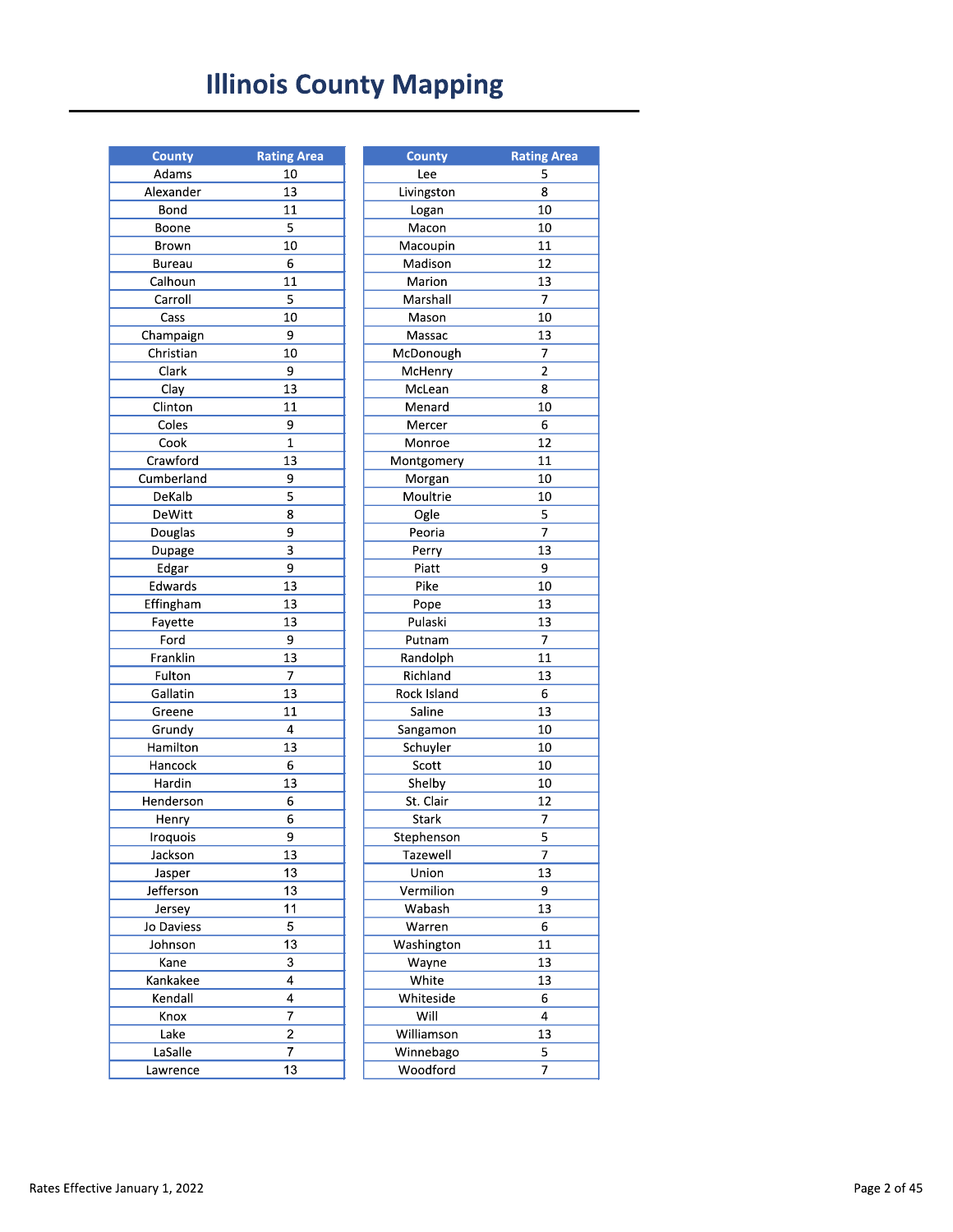|       | Chicago - Central, IL                                                                 |            |             |            |             |                       |                      |                        |
|-------|---------------------------------------------------------------------------------------|------------|-------------|------------|-------------|-----------------------|----------------------|------------------------|
|       | Blue Precision Gold HMO <sup>SM</sup><br>Blue Choice Preferred Gold PPO <sup>SM</sup> |            |             |            |             | Blue FocusCare GoldSM |                      | BlueCare Direct GoldSM |
| Plan  |                                                                                       | 207        |             | 204        |             | 211                   | with Advocate<br>409 |                        |
| Age   | Non Tobacco                                                                           | Tobacco    | Non Tobacco | Tobacco    | Non Tobacco | Tobacco               | Non Tobacco          | Tobacco                |
| 0-14  | \$347.30                                                                              | \$347.30   | \$406.10    | \$406.10   | \$267.09    | \$267.09              | \$307.94             | \$307.94               |
| 15    | \$378.17                                                                              | \$378.17   | \$442.19    | \$442.19   | \$290.83    | \$290.83              | \$335.31             | \$335.31               |
| 16    | \$389.97                                                                              | \$389.97   | \$455.99    | \$455.99   | \$299.91    | \$299.91              | \$345.78             | \$345.78               |
| 17    | \$401.78                                                                              | \$401.78   | \$469.80    | \$469.80   | \$308.98    | \$308.98              | \$356.24             | \$356.24               |
| 18    | \$414.49                                                                              | \$414.49   | \$484.66    | \$484.66   | \$318.76    | \$318.76              | \$367.51             | \$367.51               |
| 19    | \$427.20                                                                              | \$427.20   | \$499.52    | \$499.52   | \$328.53    | \$328.53              | \$378.78             | \$378.78               |
| 20    | \$440.36                                                                              | \$440.36   | \$514.92    | \$514.92   | \$338.66    | \$338.66              | \$390.46             | \$390.46               |
| 21    | \$453.98                                                                              | \$453.98   | \$530.84    | \$530.84   | \$349.13    | \$349.13              | \$402.53             | \$402.53               |
| 22    | \$453.98                                                                              | \$453.98   | \$530.84    | \$530.84   | \$349.13    | \$349.13              | \$402.53             | \$402.53               |
| 23    | \$453.98                                                                              | \$453.98   | \$530.84    | \$530.84   | \$349.13    | \$349.13              | \$402.53             | \$402.53               |
| 24    | \$453.98                                                                              | \$453.98   | \$530.84    | \$530.84   | \$349.13    | \$349.13              | \$402.53             | \$402.53               |
| 25    | \$455.80                                                                              | \$455.80   | \$532.97    | \$532.97   | \$350.53    | \$350.53              | \$404.14             | \$404.14               |
| 26    | \$464.88                                                                              | \$464.88   | \$543.58    | \$543.58   | \$357.51    | \$357.51              | \$412.19             | \$412.19               |
| 27    | \$475.77                                                                              | \$475.77   | \$556.32    | \$556.32   | \$365.89    | \$365.89              | \$421.85             | \$421.85               |
| 28    | \$493.48                                                                              | \$493.48   | \$577.03    | \$577.03   | \$379.51    | \$379.51              | \$437.55             | \$437.55               |
| 29    | \$508.01                                                                              | \$508.01   | \$594.01    | \$594.01   | \$390.68    | \$390.68              | \$450.43             | \$450.43               |
| 30    | \$515.27                                                                              | \$584.42   | \$602.51    | \$683.37   | \$396.27    | \$449.45              | \$456.87             | \$518.19               |
| 31    | \$526.17                                                                              | \$596.78   | \$615.25    | \$697.81   | \$404.65    | \$458.95              | \$466.54             | \$529.15               |
| 32    | \$537.06                                                                              | \$609.14   | \$627.99    | \$712.26   | \$413.03    | \$468.45              | \$476.20             | \$540.10               |
| 33    | \$543.87                                                                              | \$616.86   | \$635.95    | \$721.29   | \$418.26    | \$474.39              | \$482.23             | \$546.95               |
| 34    | \$551.14                                                                              | \$625.10   | \$644.44    | \$730.93   | \$423.85    | \$480.73              | \$488.67             | \$554.26               |
| 35    | \$554.77                                                                              | \$681.14   | \$648.69    | \$796.46   | \$426.64    | \$523.83              | \$491.90             | \$603.95               |
| 36    | \$558.40                                                                              | \$685.60   | \$652.94    | \$801.67   | \$429.43    | \$527.26              | \$495.12             | \$607.90               |
| 37    | \$562.03                                                                              | \$690.06   | \$657.18    | \$806.89   | \$432.23    | \$530.69              | \$498.34             | \$611.86               |
| 38    | \$565.66                                                                              | \$694.52   | \$661.43    | \$812.11   | \$435.02    | \$534.12              | \$501.56             | \$615.81               |
| 39    | \$572.93                                                                              | \$703.44   | \$669.92    | \$822.53   | \$440.61    | \$540.98              | \$508.00             | \$623.72               |
| 40    | \$580.19                                                                              | \$748.10   | \$678.42    | \$874.75   | \$446.19    | \$575.32              | \$514.44             | \$663.31               |
| 41    | \$591.09                                                                              | \$762.15   | \$691.16    | \$891.18   | \$454.57    | \$586.13              | \$524.10             | \$675.77               |
| 42    | \$601.53                                                                              | \$775.61   | \$703.37    | \$906.92   | \$462.60    | \$596.48              | \$533.36             | \$687.71               |
| 43    | \$616.06                                                                              | \$794.34   | \$720.35    | \$928.83   | \$473.77    | \$610.89              | \$546.24             | \$704.32               |
| 44    | \$634.21                                                                              | \$817.76   | \$741.59    | \$956.20   | \$487.74    | \$628.89              | \$562.34             | \$725.08               |
| 45    | \$655.55                                                                              | \$864.41   | \$766.54    | \$1,010.76 | \$504.15    | \$664.77              | \$581.26             | \$766.45               |
| 46    | \$680.97                                                                              | \$897.93   | \$796.27    | \$1,049.96 | \$523.70    | \$690.55              | \$603.80             | \$796.17               |
| 47    | \$709.58                                                                              | \$935.65   | \$829.71    | \$1,094.05 | \$545.70    | \$719.55              | \$629.16             | \$829.61               |
| 48    | \$742.26                                                                              | \$978.75   | \$867.93    | \$1,144.45 | \$570.83    | \$752.70              | \$658.14             | \$867.82               |
| 49    | \$774.50                                                                              | \$1,021.25 | \$905.62    | \$1,194.15 | \$595.62    | \$785.39              | \$686.72             | \$905.51               |
| 50    | \$810.81                                                                              | \$1,072.06 | \$948.09    | \$1,253.56 | \$623.55    | \$824.46              | \$718.92             | \$950.56               |
| 51    | \$846.68                                                                              | \$1,119.48 | \$990.02    | \$1,309.01 | \$651.13    | \$860.93              | \$750.72             | \$992.61               |
| 52    | \$886.18                                                                              | \$1,171.70 | \$1,036.21  | \$1,370.07 | \$681.51    | \$901.09              | \$785.74             | \$1,038.91             |
| 53    | \$926.13                                                                              | \$1,224.52 | \$1,082.92  | \$1,431.84 | \$712.23    | \$941.72              | \$821.17             | \$1,085.75             |
| 54    | \$969.25                                                                              | \$1,281.55 | \$1,133.35  | \$1,498.52 | \$745.40    | \$985.57              | \$859.41             | \$1,136.31             |
| 55    | \$1,012.38                                                                            | \$1,324.40 | \$1,183.78  | \$1,548.62 | \$778.57    | \$1,018.52            | \$897.65             | \$1,174.30             |
| 56    | \$1,059.14                                                                            | \$1,385.57 | \$1,238.46  | \$1,620.15 | \$814.53    | \$1,065.57            | \$939.11             | \$1,228.54             |
| 57    | \$1,106.36                                                                            | \$1,447.33 | \$1,293.67  | \$1,692.37 | \$850.84    | \$1,113.07            | \$980.97             | \$1,283.31             |
| 58    | \$1,156.75                                                                            | \$1,513.26 | \$1,352.59  | \$1,769.45 | \$889.59    | \$1,163.76            | \$1,025.65           | \$1,341.76             |
| 59    | \$1,181.72                                                                            | \$1,545.92 | \$1,381.79  | \$1,807.65 | \$908.80    | \$1,188.88            | \$1,047.79           | \$1,370.72             |
| 60    | \$1,232.11                                                                            | \$1,583.02 | \$1,440.71  | \$1,851.02 | \$947.55    | \$1,217.41            | \$1,092.47           | \$1,403.61             |
| 61    | \$1,275.69                                                                            | \$1,639.01 | \$1,491.67  | \$1,916.50 | \$981.07    | \$1,260.47            | \$1,131.12           | \$1,453.26             |
| 62    | \$1,304.29                                                                            | \$1,675.76 | \$1,525.11  | \$1,959.47 | \$1,003.06  | \$1,288.73            | \$1,156.48           | \$1,485.84             |
| 63    | \$1,340.16                                                                            | \$1,721.84 | \$1,567.05  | \$2,013.35 | \$1,030.64  | \$1,324.17            | \$1,188.28           | \$1,526.70             |
| $64+$ | \$1.361.94                                                                            | \$1.749.83 | \$1.592.52  | \$2,046.08 | \$1.047.39  | \$1.345.70            | \$1,207.59           | \$1.551.52             |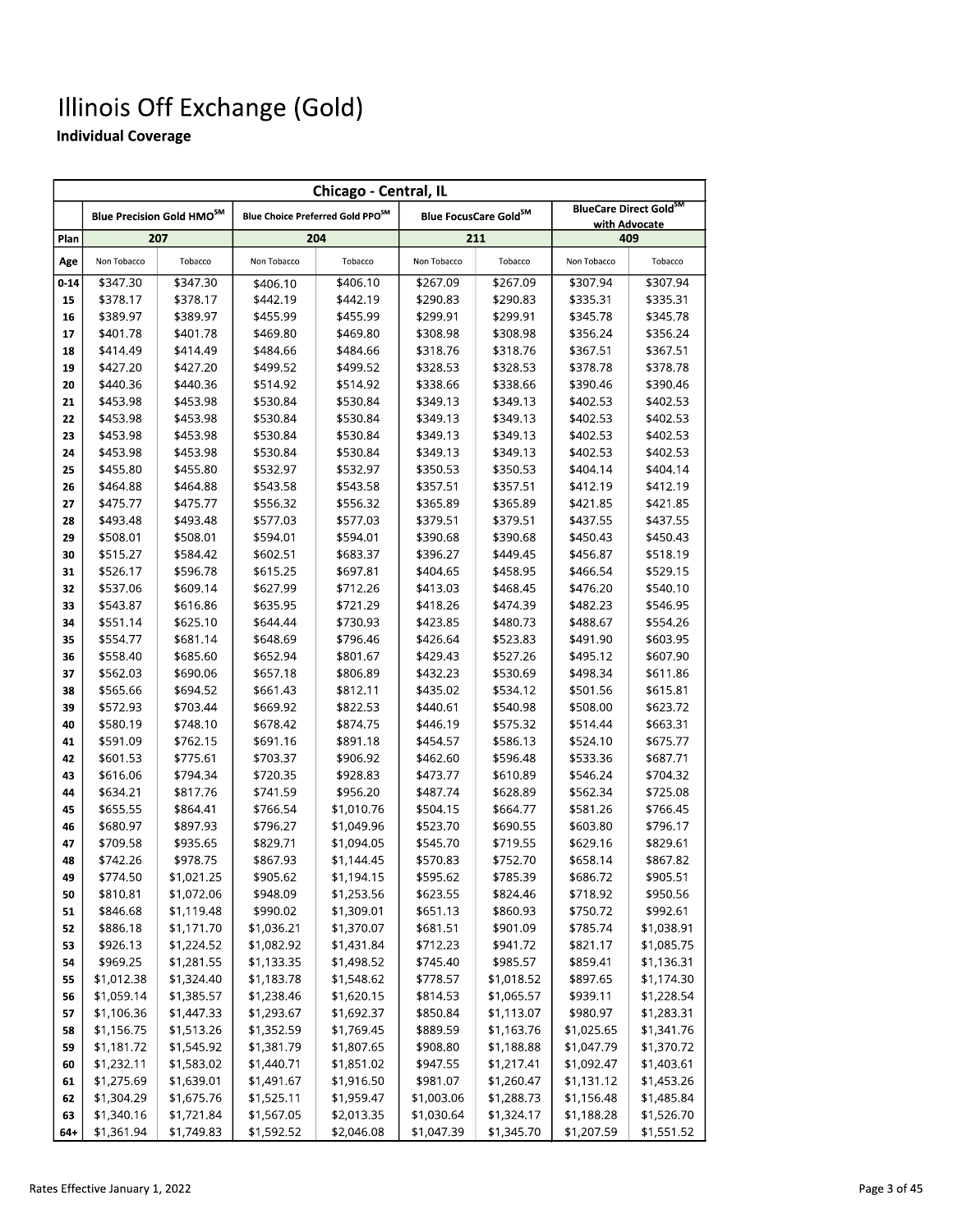|          | Chicago - North, IL  |                                       |                      |                                              |                      |                                                     |
|----------|----------------------|---------------------------------------|----------------------|----------------------------------------------|----------------------|-----------------------------------------------------|
|          |                      | Blue Precision Gold HMO <sup>SM</sup> |                      | Blue Choice Preferred Gold PPO <sup>SM</sup> |                      | BlueCare Direct Gold <sup>SM</sup><br>with Advocate |
| Plan     |                      | 207                                   |                      | 204                                          |                      | 409                                                 |
| Age      | Non Tobacco          | Tobacco                               | Non Tobacco          | Tobacco                                      | Non Tobacco          | Tobacco                                             |
| $0 - 14$ | \$343.43             | \$343.43                              | \$387.12             | \$387.12                                     | \$320.64             | \$320.64                                            |
| 15       | \$373.95             | \$373.95                              | \$421.53             | \$421.53                                     | \$349.14             | \$349.14                                            |
| 16       | \$385.63             | \$385.63                              | \$434.69             | \$434.69                                     | \$360.04             | \$360.04                                            |
| 17       | \$397.30             | \$397.30                              | \$447.85             | \$447.85                                     | \$370.93             | \$370.93                                            |
| 18       | \$409.87             | \$409.87                              | \$462.02             | \$462.02                                     | \$382.67             | \$382.67                                            |
| 19       | \$422.44             | \$422.44                              | \$476.19             | \$476.19                                     | \$394.40             | \$394.40                                            |
| 20       | \$435.46             | \$435.46                              | \$490.86             | \$490.86                                     | \$406.56             | \$406.56                                            |
| 21       | \$448.92             | \$448.92                              | \$506.04             | \$506.04                                     | \$419.13             | \$419.13                                            |
| 22       | \$448.92             | \$448.92                              | \$506.04             | \$506.04                                     | \$419.13             | \$419.13                                            |
| 23       | \$448.92             | \$448.92                              | \$506.04             | \$506.04                                     | \$419.13             | \$419.13                                            |
| 24       | \$448.92             | \$448.92                              | \$506.04             | \$506.04                                     | \$419.13             | \$419.13                                            |
| 25       | \$450.72             | \$450.72                              | \$508.07             | \$508.07                                     | \$420.81             | \$420.81                                            |
| 26       | \$459.70             | \$459.70                              | \$518.19             | \$518.19                                     | \$429.19             | \$429.19                                            |
| 27       | \$470.47             | \$470.47                              | \$530.33             | \$530.33                                     | \$439.25             | \$439.25                                            |
| 28       | \$487.98             | \$487.98                              | \$550.07             | \$550.07                                     | \$455.60             | \$455.60                                            |
| 29       | \$502.35             | \$502.35                              | \$566.26             | \$566.26                                     | \$469.01             | \$469.01                                            |
| 30       | \$509.53             | \$577.91                              | \$574.36             | \$651.44                                     | \$475.72             | \$539.56                                            |
| 31       | \$520.30             | \$590.13                              | \$586.50             | \$665.21                                     | \$485.78             | \$550.97                                            |
| 32       | \$531.08             | \$602.35                              | \$598.65             | \$678.99                                     | \$495.84             | \$562.38                                            |
| 33       | \$537.81             | \$609.99                              | \$606.24             | \$687.59                                     | \$502.12             | \$569.51                                            |
| 34       | \$544.99             | \$618.13                              | \$614.33             | \$696.78                                     | \$508.83             | \$577.11                                            |
| 35       | \$548.59             | \$673.55                              | \$618.38             | \$759.25                                     | \$512.18             | \$628.86                                            |
| 36       | \$552.18             | \$677.96                              | \$622.43             | \$764.22                                     | \$515.53             | \$632.97                                            |
| 37       | \$555.77             | \$682.37                              | \$626.48             | \$769.19                                     | \$518.89             | \$637.09                                            |
| 38       | \$559.36             | \$686.78                              | \$630.53             | \$774.16                                     | \$522.24             | \$641.21                                            |
| 39       | \$566.54             | \$695.60                              | \$638.63             | \$784.10                                     | \$528.95             | \$649.44                                            |
| 40       | \$573.73             | \$739.76                              | \$646.72             | \$833.88                                     | \$535.65             | \$690.67                                            |
| 41       | \$584.50             | \$753.65                              | \$658.87             | \$849.54                                     | \$545.71             | \$703.64                                            |
| 42       | \$594.83<br>\$609.19 | \$766.97<br>\$785.49                  | \$670.51<br>\$686.70 | \$864.55<br>\$885.43                         | \$555.35<br>\$568.76 | \$716.07                                            |
| 43<br>44 | \$627.15             | \$808.64                              | \$706.94             | \$911.53                                     | \$585.53             | \$733.37<br>\$754.98                                |
| 45       | \$648.25             | \$854.78                              | \$730.72             | \$963.53                                     | \$605.23             | \$798.06                                            |
| 46       | \$673.39             | \$887.93                              | \$759.06             | \$1,000.90                                   | \$628.70             | \$829.00                                            |
| 47       | \$701.67             | \$925.22                              | \$790.94             | \$1,042.94                                   | \$655.11             | \$863.82                                            |
| 48       | \$733.99             | \$967.84                              | \$827.38             | \$1,090.98                                   | \$685.28             | \$903.61                                            |
| 49       | \$765.87             | \$1,009.87                            | \$863.31             | \$1,138.36                                   | \$715.04             | \$942.85                                            |
| 50       | \$801.78             | \$1,060.11                            | \$903.79             | \$1,194.99                                   | \$748.57             | \$989.76                                            |
| 51       | \$837.24             | \$1,107.00                            | \$943.77             | \$1,247.85                                   | \$781.68             | \$1,033.54                                          |
| 52       | \$876.30             | \$1,158.64                            | \$987.79             | \$1,306.06                                   | \$818.15             | \$1,081.75                                          |
| 53       | \$915.81             | \$1,210.88                            | \$1,032.33           | \$1,364.94                                   | \$855.03             | \$1,130.53                                          |
| 54       | \$958.45             | \$1,267.27                            | \$1,080.40           | \$1,428.51                                   | \$894.85             | \$1,183.17                                          |
| 55       | \$1,001.10           | \$1,309.64                            | \$1,128.47           | \$1,476.27                                   | \$934.67             | \$1,222.73                                          |
| 56       | \$1,047.34           | \$1,370.13                            | \$1,180.60           | \$1,544.46                                   | \$977.84             | \$1,279.21                                          |
| 57       | \$1,094.03           | \$1,431.21                            | \$1,233.22           | \$1,613.30                                   | \$1,021.43           | \$1,336.23                                          |
| 58       | \$1,143.86           | \$1,496.40                            | \$1,289.40           | \$1,686.78                                   | \$1,067.95           | \$1,397.09                                          |
| 59       | \$1,168.55           | \$1,528.70                            | \$1,317.23           | \$1,723.19                                   | \$1,091.01           | \$1,427.25                                          |
| 60       | \$1,218.38           | \$1,565.38                            | \$1,373.40           | \$1,764.54                                   | \$1,137.53           | \$1,461.50                                          |
| 61       | \$1,261.48           | \$1,620.75                            | \$1,421.98           | \$1,826.96                                   | \$1,177.77           | \$1,513.19                                          |
| 62       | \$1,289.76           | \$1,657.08                            | \$1,453.86           | \$1,867.92                                   | \$1,204.17           | \$1,547.12                                          |
| 63       | \$1,325.23           | \$1,702.65                            | \$1,493.84           | \$1,919.28                                   | \$1,237.28           | \$1,589.66                                          |
| 64+      | \$1,346.76           | \$1,730.33                            | \$1,518.12           | \$1,950.49                                   | \$1,257.39           | \$1,615.51                                          |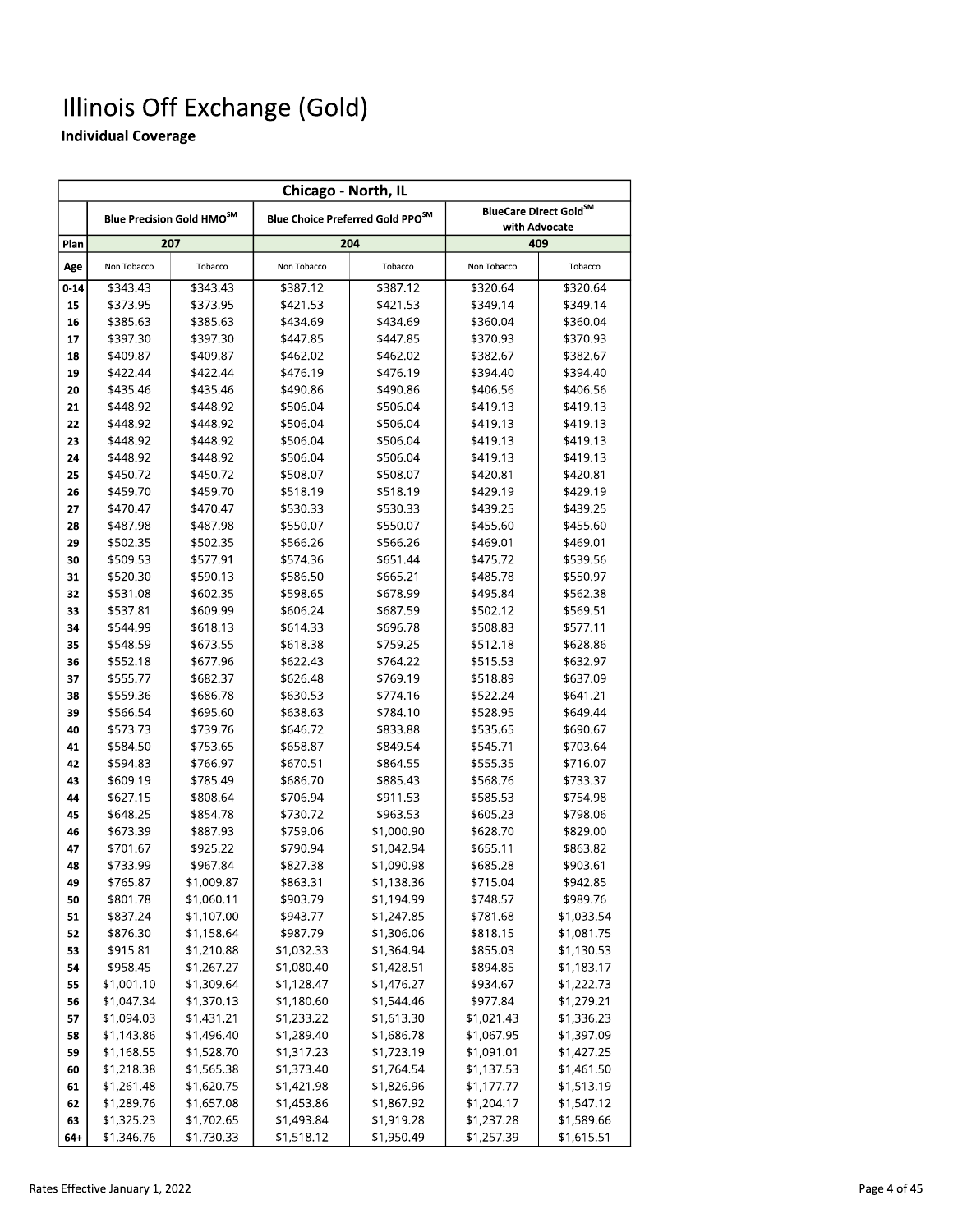| Chicago - West, IL |                      |                                       |                      |                                              |                      |                                         |  |
|--------------------|----------------------|---------------------------------------|----------------------|----------------------------------------------|----------------------|-----------------------------------------|--|
|                    |                      | Blue Precision Gold HMO <sup>SM</sup> |                      | Blue Choice Preferred Gold PPO <sup>SM</sup> |                      | BlueCare Direct Gold <sup>SM</sup> with |  |
| Plan               | 207                  |                                       |                      | 204                                          |                      | <b>Advocate</b><br>409                  |  |
| Age                | Non Tobacco          | Tobacco                               | Non Tobacco          | Tobacco                                      | Non Tobacco          | Tobacco                                 |  |
| $0 - 14$           | \$333.36             | \$333.36                              | \$381.62             | \$381.62                                     | \$317.23             | \$317.23                                |  |
| 15                 | \$362.99             | \$362.99                              | \$415.55             | \$415.55                                     | \$345.42             | \$345.42                                |  |
| 16                 | \$374.32             | \$374.32                              | \$428.52             | \$428.52                                     | \$356.21             | \$356.21                                |  |
| 17                 | \$385.65             | \$385.65                              | \$441.49             | \$441.49                                     | \$366.99             | \$366.99                                |  |
| 18                 | \$397.85             | \$397.85                              | \$455.45             | \$455.45                                     | \$378.60             | \$378.60                                |  |
| 19                 | \$410.05             | \$410.05                              | \$469.42             | \$469.42                                     | \$390.21             | \$390.21                                |  |
| 20                 | \$422.69             | \$422.69                              | \$483.89             | \$483.89                                     | \$402.23             | \$402.23                                |  |
| 21                 | \$435.76             | \$435.76                              | \$498.86             | \$498.86                                     | \$414.67             | \$414.67                                |  |
| 22                 | \$435.76             | \$435.76                              | \$498.86             | \$498.86                                     | \$414.67             | \$414.67                                |  |
| 23                 | \$435.76             | \$435.76                              | \$498.86             | \$498.86                                     | \$414.67             | \$414.67                                |  |
| 24                 | \$435.76             | \$435.76                              | \$498.86             | \$498.86                                     | \$414.67             | \$414.67                                |  |
| 25                 | \$437.50             | \$437.50                              | \$500.85             | \$500.85                                     | \$416.33             | \$416.33                                |  |
| 26                 | \$446.22             | \$446.22                              | \$510.83             | \$510.83                                     | \$424.63             | \$424.63                                |  |
| 27                 | \$456.68             | \$456.68                              | \$522.80             | \$522.80                                     | \$434.58             | \$434.58                                |  |
| 28                 | \$473.67             | \$473.67                              | \$542.26             | \$542.26                                     | \$450.75             | \$450.75                                |  |
| 29                 | \$487.62             | \$487.62                              | \$558.22             | \$558.22                                     | \$464.02             | \$464.02                                |  |
| 30                 | \$494.59             | \$560.96                              | \$566.20             | \$642.19                                     | \$470.66             | \$533.82                                |  |
| 31                 | \$505.05             | \$572.82                              | \$578.17             | \$655.77                                     | \$480.61             | \$545.11                                |  |
| 32                 | \$515.50             | \$584.69                              | \$590.15             | \$669.34                                     | \$490.56             | \$556.39                                |  |
| 33                 | \$522.04             | \$592.10                              | \$597.63             | \$677.83                                     | \$496.78             | \$563.45                                |  |
| 34                 | \$529.01             | \$600.01                              | \$605.61             | \$686.88                                     | \$503.41             | \$570.97                                |  |
| 35                 | \$532.50             | \$653.80                              | \$609.60             | \$748.47                                     | \$506.73             | \$622.17                                |  |
| 36                 | \$535.98             | \$658.08                              | \$613.59             | \$753.37                                     | \$510.05             | \$626.24                                |  |
| 37                 | \$539.47             | \$662.36                              | \$617.58             | \$758.27                                     | \$513.37             | \$630.31                                |  |
| 38                 | \$542.96             | \$666.64                              | \$621.57             | \$763.17                                     | \$516.68             | \$634.39                                |  |
| 39<br>40           | \$549.93<br>\$556.90 | \$675.20<br>\$718.07                  | \$629.56<br>\$637.54 | \$772.97<br>\$822.04                         | \$523.32<br>\$529.95 | \$642.53<br>\$683.32                    |  |
| 41                 | \$567.36             | \$731.55                              | \$649.51             | \$837.48                                     | \$539.91             | \$696.16                                |  |
| 42                 | \$577.38             | \$744.48                              | \$660.98             | \$852.27                                     | \$549.44             | \$708.45                                |  |
| 43                 | \$591.33             | \$762.46                              | \$676.95             | \$872.86                                     | \$562.71             | \$725.56                                |  |
| 44                 | \$608.76             | \$784.93                              | \$696.90             | \$898.58                                     | \$579.30             | \$746.95                                |  |
| 45                 | \$629.24             | \$829.71                              | \$720.35             | \$949.85                                     | \$598.79             | \$789.57                                |  |
| 46                 | \$653.64             | \$861.89                              | \$748.28             | \$986.69                                     | \$622.01             | \$820.18                                |  |
| 47                 | \$681.09             | \$898.09                              | \$779.71             | \$1,028.13                                   | \$648.14             | \$854.63                                |  |
| 48                 | \$712.47             | \$939.46                              | \$815.63             | \$1,075.49                                   | \$677.99             | \$894.00                                |  |
| 49                 | \$743.41             | \$980.26                              | \$851.05             | \$1,122.19                                   | \$707.43             | \$932.82                                |  |
| 50                 | \$778.27             | \$1,029.03                            | \$890.96             | \$1,178.02                                   | \$740.61             | \$979.23                                |  |
| 51                 | \$812.69             | \$1,074.54                            | \$930.37             | \$1,230.13                                   | \$773.37             | \$1,022.55                              |  |
| 52                 | \$850.60             | \$1,124.67                            | \$973.77             | \$1,287.51                                   | \$809.44             | \$1,070.25                              |  |
| 53                 | \$888.95             | \$1,175.37                            | \$1,017.66           | \$1,345.56                                   | \$845.94             | \$1,118.50                              |  |
| 54                 | \$930.35             | \$1,230.11                            | \$1,065.06           | \$1,408.22                                   | \$885.33             | \$1,170.58                              |  |
| 55                 | \$971.74             | \$1,271.24                            | \$1,112.45           | \$1,455.31                                   | \$924.72             | \$1,209.73                              |  |
| 56                 | \$1,016.63           | \$1,329.95                            | \$1,163.83           | \$1,522.52                                   | \$967.44             | \$1,265.60                              |  |
| 57                 | \$1,061.95           | \$1,389.24                            | \$1,215.71           | \$1,590.39                                   | \$1,010.56           | \$1,322.02                              |  |
| 58                 | \$1,110.32           | \$1,452.51                            | \$1,271.08           | \$1,662.83                                   | \$1,056.59           | \$1,382.23                              |  |
| 59                 | \$1,134.28           | \$1,483.87                            | \$1,298.52           | \$1,698.72                                   | \$1,079.40           | \$1,412.07                              |  |
| 60                 | \$1,182.65           | \$1,519.47                            | \$1,353.89           | \$1,739.48                                   | \$1,125.43           | \$1,445.95                              |  |
| 61                 | \$1,224.49           | \$1,573.22                            | \$1,401.78           | \$1,801.01                                   | \$1,165.24           | \$1,497.10                              |  |
| 62                 | \$1,251.94           | \$1,608.49                            | \$1,433.21           | \$1,841.39                                   | \$1,191.36           | \$1,530.66                              |  |
| 63                 | \$1,286.36           | \$1,652.72                            | \$1,472.62           | \$1,892.02                                   | \$1,224.12           | \$1,572.75                              |  |
| $64 +$             | \$1,307.28           | \$1,679.59                            | \$1,496.58           | \$1,922.79                                   | \$1,244.01           | \$1,598.32                              |  |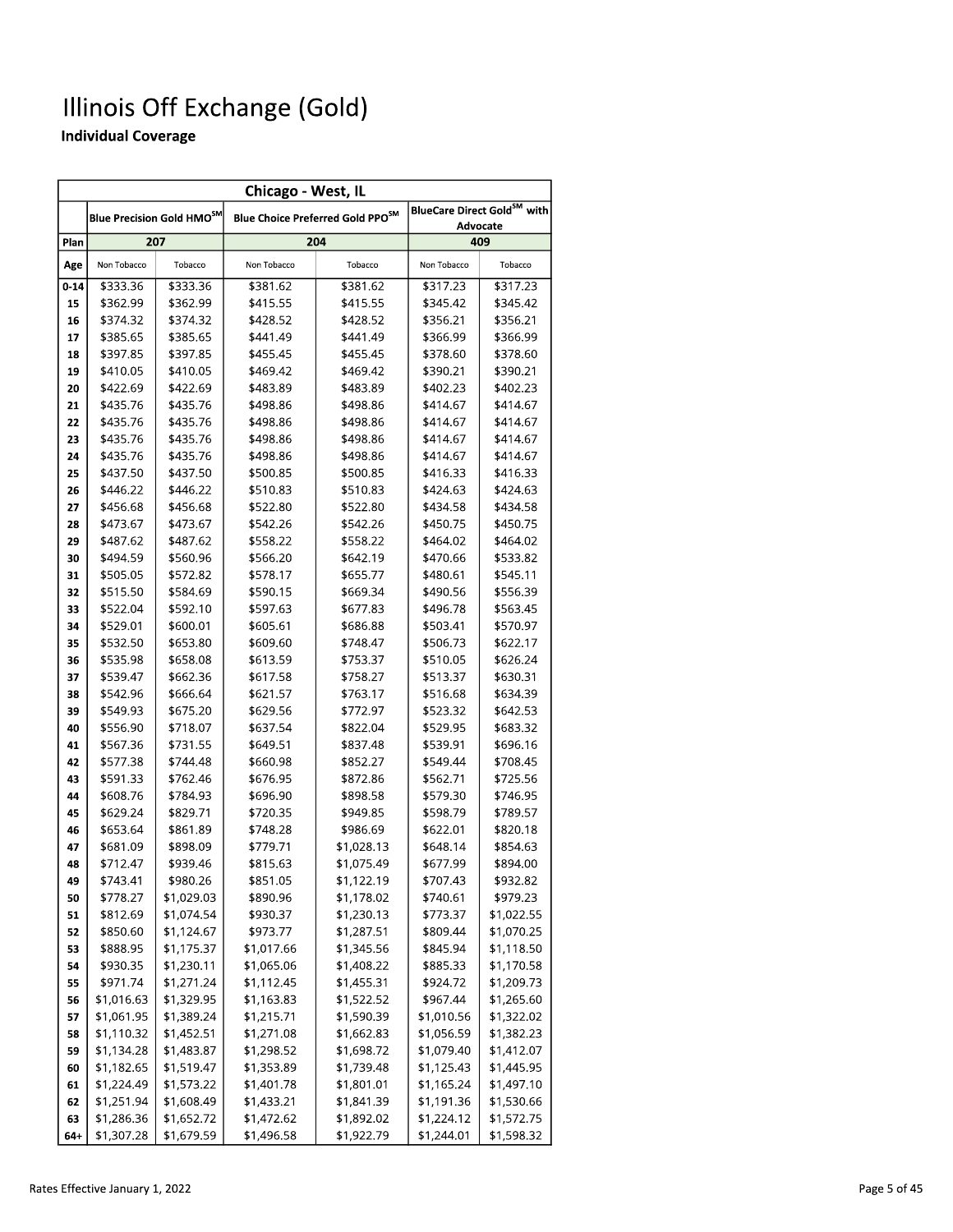|          | Chicago - South, IL |                                             |             |                                                    |  |
|----------|---------------------|---------------------------------------------|-------------|----------------------------------------------------|--|
|          |                     | <b>Blue Precision Gold HMO<sup>SM</sup></b> |             | <b>Blue Choice Preferred Gold PPO<sup>SM</sup></b> |  |
| Plan     |                     | 207                                         |             | 204                                                |  |
| Age      | Non Tobacco         | Tobacco                                     | Non Tobacco | Tobacco                                            |  |
| $0 - 14$ | \$323.24            | \$323.24                                    | \$377.42    | \$377.42                                           |  |
| 15       | \$351.98            | \$351.98                                    | \$410.97    | \$410.97                                           |  |
| 16       | \$362.96            | \$362.96                                    | \$423.79    | \$423.79                                           |  |
| 17       | \$373.95            | \$373.95                                    | \$436.62    | \$436.62                                           |  |
| 18       | \$385.78            | \$385.78                                    | \$450.43    | \$450.43                                           |  |
| 19       | \$397.61            | \$397.61                                    | \$464.25    | \$464.25                                           |  |
| 20       | \$409.87            | \$409.87                                    | \$478.56    | \$478.56                                           |  |
| 21       | \$422.54            | \$422.54                                    | \$493.36    | \$493.36                                           |  |
| 22       | \$422.54            | \$422.54                                    | \$493.36    | \$493.36                                           |  |
| 23       | \$422.54            | \$422.54                                    | \$493.36    | \$493.36                                           |  |
| 24       | \$422.54            | \$422.54                                    | \$493.36    | \$493.36                                           |  |
| 25       | \$424.23            | \$424.23                                    | \$495.33    | \$495.33                                           |  |
| 26       | \$432.68            | \$432.68                                    | \$505.20    | \$505.20                                           |  |
| 27       | \$442.82            | \$442.82                                    | \$517.04    | \$517.04                                           |  |
| 28       | \$459.30            | \$459.30                                    | \$536.28    | \$536.28                                           |  |
| 29       | \$472.82            | \$472.82                                    | \$552.07    | \$552.07                                           |  |
| 30       | \$479.59            | \$543.95                                    | \$559.96    | \$635.11                                           |  |
| 31       | \$489.73            | \$555.45                                    | \$571.80    | \$648.54                                           |  |
| 32       | \$499.87            | \$566.95                                    | \$583.64    | \$661.97                                           |  |
| 33       | \$506.21            | \$574.14                                    | \$591.04    | \$670.36                                           |  |
| 34       | \$512.97            | \$581.81                                    | \$598.93    | \$679.31                                           |  |
| 35       | \$516.35            | \$633.97                                    | \$602.88    | \$740.22                                           |  |
| 36       | \$519.73            | \$638.12                                    | \$606.83    | \$745.06                                           |  |
| 37       | \$523.11            | \$642.27                                    | \$610.77    | \$749.91                                           |  |
| 38       | \$526.49            | \$646.42                                    | \$614.72    | \$754.76                                           |  |
| 39       | \$533.25            | \$654.72                                    | \$622.62    | \$764.45                                           |  |
| 40       | \$540.01            | \$696.29                                    | \$630.51    | \$812.98                                           |  |
| 41       | \$550.15            | \$709.36                                    | \$642.35    | \$828.25                                           |  |
| 42       | \$559.87            | \$721.90                                    | \$653.70    | \$842.88                                           |  |
| 43       | \$573.39            | \$739.33                                    | \$669.48    | \$863.24                                           |  |
| 44       | \$590.29            | \$761.12                                    | \$689.22    | \$888.68                                           |  |
| 45       | \$610.15            | \$804.55                                    | \$712.41    | \$939.38                                           |  |
| 46       | \$633.81            | \$835.75                                    | \$740.03    | \$975.81                                           |  |
| 47       | \$660.43            | \$870.85                                    | \$771.12    | \$1,016.79                                         |  |
| 48       | \$690.86            | \$910.96                                    | \$806.64    | \$1,063.63                                         |  |
| 49       | \$720.86            | \$950.52                                    | \$841.67    | \$1,109.82                                         |  |
| 50       | \$754.66            | \$997.81                                    | \$881.13    | \$1,165.04                                         |  |
| 51       | \$788.04            | \$1,041.95                                  | \$920.11    | \$1,216.57                                         |  |
| 52       | \$824.80            | \$1,090.55                                  | \$963.03    | \$1,273.32                                         |  |
| 53       | \$861.99            | \$1,139.72                                  | \$1,006.45  | \$1,330.72                                         |  |
| 54       | \$902.13            | \$1,192.79                                  | \$1,053.32  | \$1,392.70                                         |  |
| 55       | \$942.27            | \$1,232.68                                  | \$1,100.18  | \$1,439.26                                         |  |
| 56       | \$985.79            | \$1,289.61                                  | \$1,151.00  | \$1,505.74                                         |  |
| 57       | \$1,029.74          | \$1,347.10                                  | \$1,202.31  | \$1,572.86                                         |  |
| 58       | \$1,076.64          | \$1,408.46                                  | \$1,257.07  | \$1,644.50                                         |  |
| 59       | \$1,099.88          | \$1,438.86                                  | \$1,284.21  | \$1,680.00                                         |  |
| 60       | \$1,146.78          | \$1,473.38                                  | \$1,338.97  | \$1,720.31                                         |  |
| 61       | \$1,187.34          | \$1,525.50                                  | \$1,386.33  | \$1,781.16                                         |  |
| 62       | \$1,213.96          | \$1,559.70                                  | \$1,417.41  | \$1,821.09                                         |  |
| 63       | \$1,247.34          | \$1,602.59                                  | \$1,456.39  | \$1,871.17                                         |  |
| $64 +$   | \$1,267.62          | \$1,628.65                                  | \$1,480.08  | \$1,901.59                                         |  |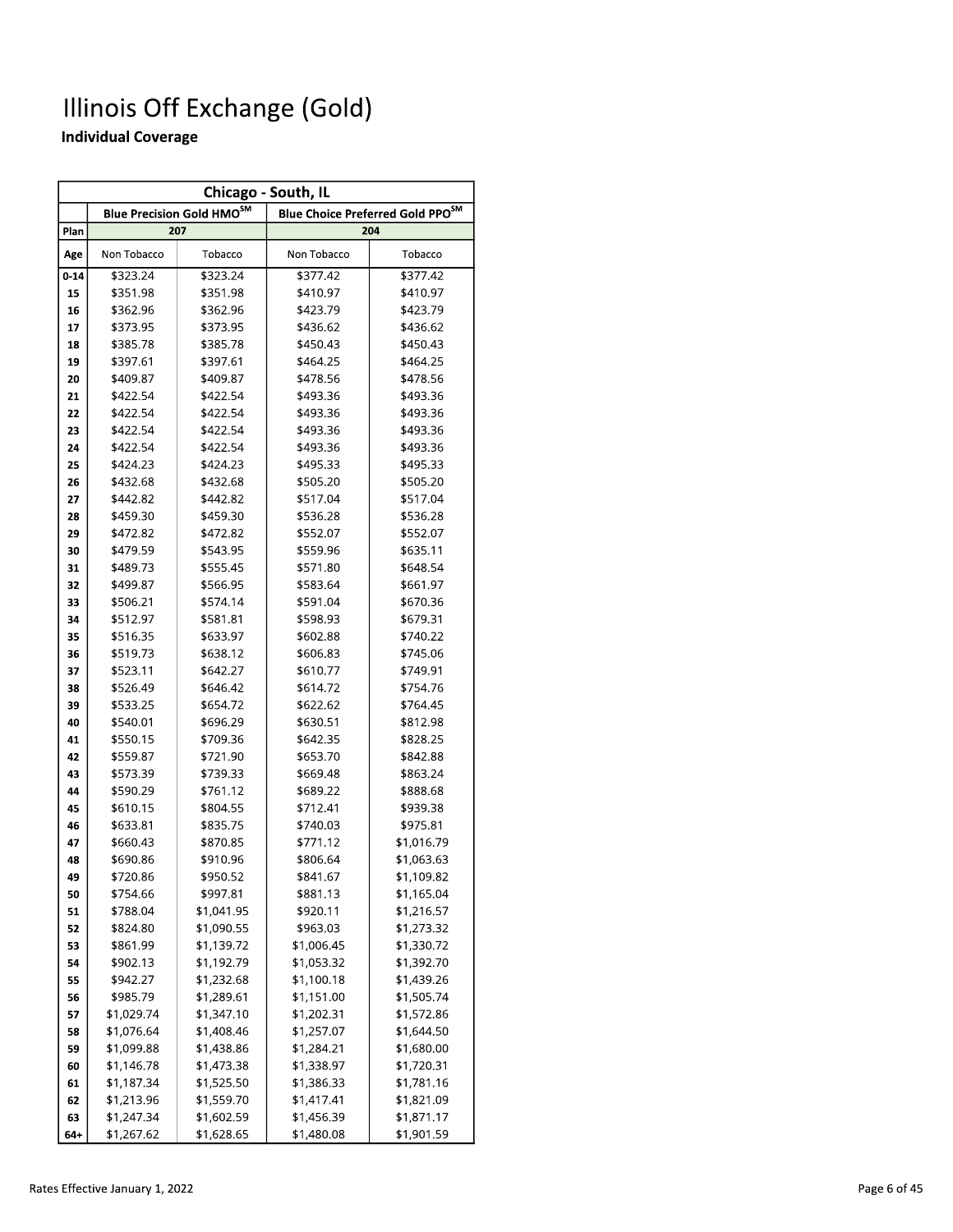| Rockford, IL |             |                                  |             |                                              |  |
|--------------|-------------|----------------------------------|-------------|----------------------------------------------|--|
|              |             | <b>Blue Precision Gold HMOSM</b> |             | Blue Choice Preferred Gold PPO <sup>SM</sup> |  |
| Plan         |             | 207                              |             | 204                                          |  |
| Age          | Non Tobacco | Tobacco                          | Non Tobacco | Tobacco                                      |  |
| $0 - 14$     | \$372.39    | \$372.39                         | \$476.97    | \$476.97                                     |  |
| 15           | \$405.49    | \$405.49                         | \$519.37    | \$519.37                                     |  |
| 16           | \$418.15    | \$418.15                         | \$535.58    | \$535.58                                     |  |
| 17           | \$430.80    | \$430.80                         | \$551.79    | \$551.79                                     |  |
| 18           | \$444.43    | \$444.43                         | \$569.24    | \$569.24                                     |  |
| 19           | \$458.06    | \$458.06                         | \$586.70    | \$586.70                                     |  |
| 20           | \$472.18    | \$472.18                         | \$604.78    | \$604.78                                     |  |
| 21           | \$486.78    | \$486.78                         | \$623.49    | \$623.49                                     |  |
| 22           | \$486.78    | \$486.78                         | \$623.49    | \$623.49                                     |  |
| 23           | \$486.78    | \$486.78                         | \$623.49    | \$623.49                                     |  |
| 24           | \$486.78    | \$486.78                         | \$623.49    | \$623.49                                     |  |
| 25           | \$488.73    | \$488.73                         | \$625.98    | \$625.98                                     |  |
| 26           | \$498.47    | \$498.47                         | \$638.45    | \$638.45                                     |  |
| 27           | \$510.15    | \$510.15                         | \$653.42    | \$653.42                                     |  |
| 28           | \$529.13    | \$529.13                         | \$677.73    | \$677.73                                     |  |
| 29           | \$544.71    | \$544.71                         | \$697.68    | \$697.68                                     |  |
| 30           | \$552.50    | \$626.64                         | \$707.66    | \$802.63                                     |  |
| 31           | \$564.18    | \$639.89                         | \$722.62    | \$819.60                                     |  |
| 32           | \$575.86    | \$653.15                         | \$737.59    | \$836.57                                     |  |
| 33           | \$583.17    | \$661.43                         | \$746.94    | \$847.18                                     |  |
| 34           | \$590.95    | \$670.26                         | \$756.91    | \$858.49                                     |  |
| 35           | \$594.85    | \$730.35                         | \$761.90    | \$935.46                                     |  |
| 36           | \$598.74    | \$735.13                         | \$766.89    | \$941.59                                     |  |
| 37           | \$602.64    | \$739.92                         | \$771.88    | \$947.71                                     |  |
| 38           | \$606.53    | \$744.70                         | \$776.87    | \$953.84                                     |  |
| 39           | \$614.32    | \$754.26                         | \$786.84    | \$966.08                                     |  |
| 40           | \$622.11    | \$802.14                         | \$796.82    | \$1,027.42                                   |  |
| 41           | \$633.79    | \$817.21                         | \$811.78    | \$1,046.71                                   |  |
| 42           | \$644.99    | \$831.65                         | \$826.12    | \$1,065.20                                   |  |
| 43           | \$660.56    | \$851.73                         | \$846.07    | \$1,090.93                                   |  |
| 44           | \$680.03    | \$876.84                         | \$871.01    | \$1,123.08                                   |  |
| 45           | \$702.91    | \$926.86                         | \$900.32    | \$1,187.16                                   |  |
| 46           | \$730.17    | \$962.81                         | \$935.23    | \$1,233.20                                   |  |
| 47           | \$760.84    | \$1,003.24                       | \$974.51    | \$1,284.99                                   |  |
| 48           | \$795.89    | \$1,049.46                       | \$1,019.40  | \$1,344.18                                   |  |
| 49           | \$830.45    | \$1,095.03                       | \$1,063.67  | \$1,402.56                                   |  |
| 50           | \$869.39    | \$1,149.51                       | \$1,113.55  | \$1,472.34                                   |  |
| 51           | \$907.85    | \$1,200.36                       | \$1,162.81  | \$1,537.46                                   |  |
| 52           | \$950.20    | \$1,256.35                       | \$1,217.05  | \$1,609.18                                   |  |
| 53           | \$993.04    | \$1,312.99                       | \$1,271.92  | \$1,681.73                                   |  |
| 54           | \$1,039.28  | \$1,374.14                       | \$1,331.15  | \$1,760.05                                   |  |
| 55           | \$1,085.52  | \$1,420.09                       | \$1,390.38  | \$1,818.90                                   |  |
| 56           | \$1,135.66  | \$1,485.67                       | \$1,454.60  | \$1,902.91                                   |  |
| 57           | \$1,186.29  | \$1,551.90                       | \$1,519.44  | \$1,987.73                                   |  |
| 58           | \$1,240.32  | \$1,622.59                       | \$1,588.65  | \$2,078.27                                   |  |
| 59           | \$1,267.09  | \$1,657.61                       | \$1,622.94  | \$2,123.13                                   |  |
| 60           | \$1,321.13  | \$1,697.39                       | \$1,692.15  | \$2,174.07                                   |  |
| 61           | \$1,367.86  | \$1,757.43                       | \$1,752.00  | \$2,250.97                                   |  |
| 62           | \$1,398.53  | \$1,796.83                       | \$1,791.28  | \$2,301.44                                   |  |
| 63           | \$1,436.98  | \$1,846.23                       | \$1,840.54  | \$2,364.72                                   |  |
| 64+          | \$1,460.34  | \$1,876.25                       | \$1,870.47  | \$2,403.17                                   |  |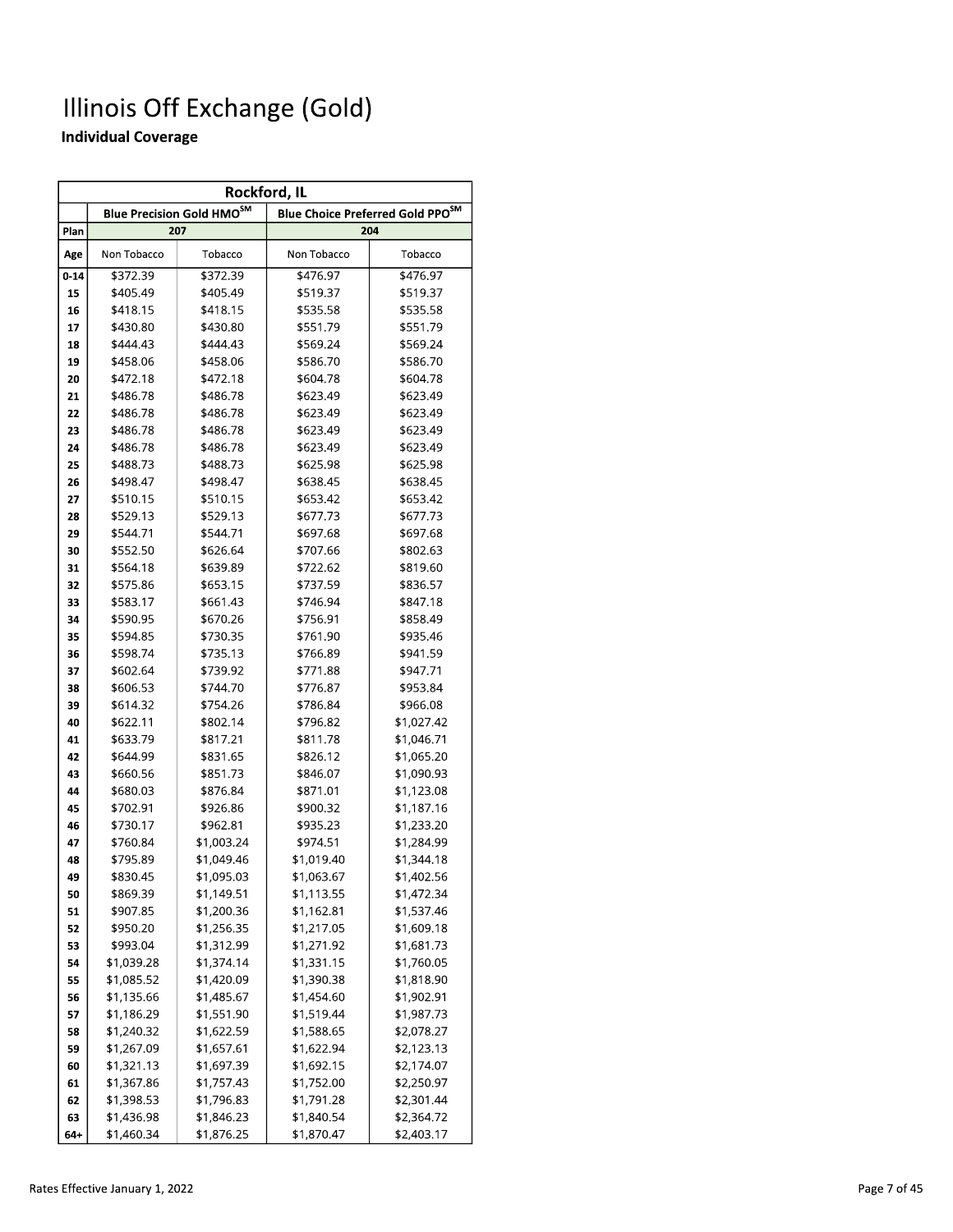$\overline{\phantom{0}}$ 

| 204<br>Plan<br>Non Tobacco<br>Tobacco<br>Age<br>\$410.45<br>\$410.45<br>$0 - 14$<br>\$446.94<br>15<br>\$446.94<br>\$460.89<br>\$460.89<br>16<br>\$474.84<br>\$474.84<br>17<br>\$489.86<br>\$489.86<br>18<br>\$504.89<br>\$504.89<br>19<br>\$520.44<br>\$520.44<br>20<br>\$536.54<br>\$536.54<br>21<br>\$536.54<br>\$536.54<br>22<br>\$536.54<br>\$536.54<br>23<br>\$536.54<br>\$536.54<br>24<br>\$538.69<br>25<br>\$538.69<br>26<br>\$549.42<br>\$549.42<br>\$562.29<br>\$562.29<br>27<br>\$583.22<br>\$583.22<br>28<br>\$600.39<br>\$600.39<br>29<br>\$608.97<br>\$690.70<br>30<br>\$705.30<br>\$621.85<br>31<br>\$634.73<br>\$719.91<br>32<br>\$642.78<br>33<br>\$729.04<br>\$651.36<br>\$738.77<br>34<br>\$655.65<br>35<br>\$805.01<br>\$659.95<br>\$810.28<br>36<br>\$664.24<br>\$815.55<br>37<br>38<br>\$668.53<br>\$820.82<br>\$677.11<br>\$831.36<br>39<br>40<br>\$685.70<br>\$884.14<br>\$698.58<br>\$900.74<br>41<br>\$710.92<br>\$916.66<br>42<br>\$728.09<br>\$938.80<br>43<br>\$749.55<br>\$966.47<br>44<br>45<br>\$774.77<br>\$1,021.61<br>46<br>\$804.81<br>\$1,061.22<br>\$838.61<br>47<br>\$1,105.79<br>\$877.24<br>48<br>\$1,156.73<br>\$915.34<br>\$1,206.97<br>49<br>\$958.26<br>\$1,267.01<br>50<br>\$1,000.65<br>51<br>\$1,323.06<br>52<br>\$1,047.33<br>\$1,384.77<br>\$1,094.54<br>\$1,447.21<br>53<br>\$1,514.60<br>54<br>\$1,145.51<br>\$1,565.25<br>55<br>\$1,196.49<br>\$1,251.75<br>56<br>\$1,637.54<br>57<br>\$1,307.55<br>\$1,710.54<br>58<br>\$1,367.11<br>\$1,788.45<br>59<br>\$1,396.62<br>\$1,827.05<br>\$1,456.17<br>60<br>\$1,870.89<br>\$1,507.68<br>\$1,937.07<br>61<br>\$1,541.48<br>62<br>\$1,980.50 | <b>Quad Cities, IL</b> |                                              |  |  |  |  |
|----------------------------------------------------------------------------------------------------------------------------------------------------------------------------------------------------------------------------------------------------------------------------------------------------------------------------------------------------------------------------------------------------------------------------------------------------------------------------------------------------------------------------------------------------------------------------------------------------------------------------------------------------------------------------------------------------------------------------------------------------------------------------------------------------------------------------------------------------------------------------------------------------------------------------------------------------------------------------------------------------------------------------------------------------------------------------------------------------------------------------------------------------------------------------------------------------------------------------------------------------------------------------------------------------------------------------------------------------------------------------------------------------------------------------------------------------------------------------------------------------------------------------------------------------------------------------------------------------------------------------------------------|------------------------|----------------------------------------------|--|--|--|--|
|                                                                                                                                                                                                                                                                                                                                                                                                                                                                                                                                                                                                                                                                                                                                                                                                                                                                                                                                                                                                                                                                                                                                                                                                                                                                                                                                                                                                                                                                                                                                                                                                                                              |                        | Blue Choice Preferred Gold PPO <sup>SM</sup> |  |  |  |  |
|                                                                                                                                                                                                                                                                                                                                                                                                                                                                                                                                                                                                                                                                                                                                                                                                                                                                                                                                                                                                                                                                                                                                                                                                                                                                                                                                                                                                                                                                                                                                                                                                                                              |                        |                                              |  |  |  |  |
|                                                                                                                                                                                                                                                                                                                                                                                                                                                                                                                                                                                                                                                                                                                                                                                                                                                                                                                                                                                                                                                                                                                                                                                                                                                                                                                                                                                                                                                                                                                                                                                                                                              |                        |                                              |  |  |  |  |
|                                                                                                                                                                                                                                                                                                                                                                                                                                                                                                                                                                                                                                                                                                                                                                                                                                                                                                                                                                                                                                                                                                                                                                                                                                                                                                                                                                                                                                                                                                                                                                                                                                              |                        |                                              |  |  |  |  |
|                                                                                                                                                                                                                                                                                                                                                                                                                                                                                                                                                                                                                                                                                                                                                                                                                                                                                                                                                                                                                                                                                                                                                                                                                                                                                                                                                                                                                                                                                                                                                                                                                                              |                        |                                              |  |  |  |  |
|                                                                                                                                                                                                                                                                                                                                                                                                                                                                                                                                                                                                                                                                                                                                                                                                                                                                                                                                                                                                                                                                                                                                                                                                                                                                                                                                                                                                                                                                                                                                                                                                                                              |                        |                                              |  |  |  |  |
|                                                                                                                                                                                                                                                                                                                                                                                                                                                                                                                                                                                                                                                                                                                                                                                                                                                                                                                                                                                                                                                                                                                                                                                                                                                                                                                                                                                                                                                                                                                                                                                                                                              |                        |                                              |  |  |  |  |
|                                                                                                                                                                                                                                                                                                                                                                                                                                                                                                                                                                                                                                                                                                                                                                                                                                                                                                                                                                                                                                                                                                                                                                                                                                                                                                                                                                                                                                                                                                                                                                                                                                              |                        |                                              |  |  |  |  |
|                                                                                                                                                                                                                                                                                                                                                                                                                                                                                                                                                                                                                                                                                                                                                                                                                                                                                                                                                                                                                                                                                                                                                                                                                                                                                                                                                                                                                                                                                                                                                                                                                                              |                        |                                              |  |  |  |  |
|                                                                                                                                                                                                                                                                                                                                                                                                                                                                                                                                                                                                                                                                                                                                                                                                                                                                                                                                                                                                                                                                                                                                                                                                                                                                                                                                                                                                                                                                                                                                                                                                                                              |                        |                                              |  |  |  |  |
|                                                                                                                                                                                                                                                                                                                                                                                                                                                                                                                                                                                                                                                                                                                                                                                                                                                                                                                                                                                                                                                                                                                                                                                                                                                                                                                                                                                                                                                                                                                                                                                                                                              |                        |                                              |  |  |  |  |
|                                                                                                                                                                                                                                                                                                                                                                                                                                                                                                                                                                                                                                                                                                                                                                                                                                                                                                                                                                                                                                                                                                                                                                                                                                                                                                                                                                                                                                                                                                                                                                                                                                              |                        |                                              |  |  |  |  |
|                                                                                                                                                                                                                                                                                                                                                                                                                                                                                                                                                                                                                                                                                                                                                                                                                                                                                                                                                                                                                                                                                                                                                                                                                                                                                                                                                                                                                                                                                                                                                                                                                                              |                        |                                              |  |  |  |  |
|                                                                                                                                                                                                                                                                                                                                                                                                                                                                                                                                                                                                                                                                                                                                                                                                                                                                                                                                                                                                                                                                                                                                                                                                                                                                                                                                                                                                                                                                                                                                                                                                                                              |                        |                                              |  |  |  |  |
|                                                                                                                                                                                                                                                                                                                                                                                                                                                                                                                                                                                                                                                                                                                                                                                                                                                                                                                                                                                                                                                                                                                                                                                                                                                                                                                                                                                                                                                                                                                                                                                                                                              |                        |                                              |  |  |  |  |
|                                                                                                                                                                                                                                                                                                                                                                                                                                                                                                                                                                                                                                                                                                                                                                                                                                                                                                                                                                                                                                                                                                                                                                                                                                                                                                                                                                                                                                                                                                                                                                                                                                              |                        |                                              |  |  |  |  |
|                                                                                                                                                                                                                                                                                                                                                                                                                                                                                                                                                                                                                                                                                                                                                                                                                                                                                                                                                                                                                                                                                                                                                                                                                                                                                                                                                                                                                                                                                                                                                                                                                                              |                        |                                              |  |  |  |  |
|                                                                                                                                                                                                                                                                                                                                                                                                                                                                                                                                                                                                                                                                                                                                                                                                                                                                                                                                                                                                                                                                                                                                                                                                                                                                                                                                                                                                                                                                                                                                                                                                                                              |                        |                                              |  |  |  |  |
|                                                                                                                                                                                                                                                                                                                                                                                                                                                                                                                                                                                                                                                                                                                                                                                                                                                                                                                                                                                                                                                                                                                                                                                                                                                                                                                                                                                                                                                                                                                                                                                                                                              |                        |                                              |  |  |  |  |
|                                                                                                                                                                                                                                                                                                                                                                                                                                                                                                                                                                                                                                                                                                                                                                                                                                                                                                                                                                                                                                                                                                                                                                                                                                                                                                                                                                                                                                                                                                                                                                                                                                              |                        |                                              |  |  |  |  |
|                                                                                                                                                                                                                                                                                                                                                                                                                                                                                                                                                                                                                                                                                                                                                                                                                                                                                                                                                                                                                                                                                                                                                                                                                                                                                                                                                                                                                                                                                                                                                                                                                                              |                        |                                              |  |  |  |  |
|                                                                                                                                                                                                                                                                                                                                                                                                                                                                                                                                                                                                                                                                                                                                                                                                                                                                                                                                                                                                                                                                                                                                                                                                                                                                                                                                                                                                                                                                                                                                                                                                                                              |                        |                                              |  |  |  |  |
|                                                                                                                                                                                                                                                                                                                                                                                                                                                                                                                                                                                                                                                                                                                                                                                                                                                                                                                                                                                                                                                                                                                                                                                                                                                                                                                                                                                                                                                                                                                                                                                                                                              |                        |                                              |  |  |  |  |
|                                                                                                                                                                                                                                                                                                                                                                                                                                                                                                                                                                                                                                                                                                                                                                                                                                                                                                                                                                                                                                                                                                                                                                                                                                                                                                                                                                                                                                                                                                                                                                                                                                              |                        |                                              |  |  |  |  |
|                                                                                                                                                                                                                                                                                                                                                                                                                                                                                                                                                                                                                                                                                                                                                                                                                                                                                                                                                                                                                                                                                                                                                                                                                                                                                                                                                                                                                                                                                                                                                                                                                                              |                        |                                              |  |  |  |  |
|                                                                                                                                                                                                                                                                                                                                                                                                                                                                                                                                                                                                                                                                                                                                                                                                                                                                                                                                                                                                                                                                                                                                                                                                                                                                                                                                                                                                                                                                                                                                                                                                                                              |                        |                                              |  |  |  |  |
|                                                                                                                                                                                                                                                                                                                                                                                                                                                                                                                                                                                                                                                                                                                                                                                                                                                                                                                                                                                                                                                                                                                                                                                                                                                                                                                                                                                                                                                                                                                                                                                                                                              |                        |                                              |  |  |  |  |
|                                                                                                                                                                                                                                                                                                                                                                                                                                                                                                                                                                                                                                                                                                                                                                                                                                                                                                                                                                                                                                                                                                                                                                                                                                                                                                                                                                                                                                                                                                                                                                                                                                              |                        |                                              |  |  |  |  |
|                                                                                                                                                                                                                                                                                                                                                                                                                                                                                                                                                                                                                                                                                                                                                                                                                                                                                                                                                                                                                                                                                                                                                                                                                                                                                                                                                                                                                                                                                                                                                                                                                                              |                        |                                              |  |  |  |  |
|                                                                                                                                                                                                                                                                                                                                                                                                                                                                                                                                                                                                                                                                                                                                                                                                                                                                                                                                                                                                                                                                                                                                                                                                                                                                                                                                                                                                                                                                                                                                                                                                                                              |                        |                                              |  |  |  |  |
|                                                                                                                                                                                                                                                                                                                                                                                                                                                                                                                                                                                                                                                                                                                                                                                                                                                                                                                                                                                                                                                                                                                                                                                                                                                                                                                                                                                                                                                                                                                                                                                                                                              |                        |                                              |  |  |  |  |
|                                                                                                                                                                                                                                                                                                                                                                                                                                                                                                                                                                                                                                                                                                                                                                                                                                                                                                                                                                                                                                                                                                                                                                                                                                                                                                                                                                                                                                                                                                                                                                                                                                              |                        |                                              |  |  |  |  |
|                                                                                                                                                                                                                                                                                                                                                                                                                                                                                                                                                                                                                                                                                                                                                                                                                                                                                                                                                                                                                                                                                                                                                                                                                                                                                                                                                                                                                                                                                                                                                                                                                                              |                        |                                              |  |  |  |  |
|                                                                                                                                                                                                                                                                                                                                                                                                                                                                                                                                                                                                                                                                                                                                                                                                                                                                                                                                                                                                                                                                                                                                                                                                                                                                                                                                                                                                                                                                                                                                                                                                                                              |                        |                                              |  |  |  |  |
|                                                                                                                                                                                                                                                                                                                                                                                                                                                                                                                                                                                                                                                                                                                                                                                                                                                                                                                                                                                                                                                                                                                                                                                                                                                                                                                                                                                                                                                                                                                                                                                                                                              |                        |                                              |  |  |  |  |
|                                                                                                                                                                                                                                                                                                                                                                                                                                                                                                                                                                                                                                                                                                                                                                                                                                                                                                                                                                                                                                                                                                                                                                                                                                                                                                                                                                                                                                                                                                                                                                                                                                              |                        |                                              |  |  |  |  |
|                                                                                                                                                                                                                                                                                                                                                                                                                                                                                                                                                                                                                                                                                                                                                                                                                                                                                                                                                                                                                                                                                                                                                                                                                                                                                                                                                                                                                                                                                                                                                                                                                                              |                        |                                              |  |  |  |  |
|                                                                                                                                                                                                                                                                                                                                                                                                                                                                                                                                                                                                                                                                                                                                                                                                                                                                                                                                                                                                                                                                                                                                                                                                                                                                                                                                                                                                                                                                                                                                                                                                                                              |                        |                                              |  |  |  |  |
|                                                                                                                                                                                                                                                                                                                                                                                                                                                                                                                                                                                                                                                                                                                                                                                                                                                                                                                                                                                                                                                                                                                                                                                                                                                                                                                                                                                                                                                                                                                                                                                                                                              |                        |                                              |  |  |  |  |
|                                                                                                                                                                                                                                                                                                                                                                                                                                                                                                                                                                                                                                                                                                                                                                                                                                                                                                                                                                                                                                                                                                                                                                                                                                                                                                                                                                                                                                                                                                                                                                                                                                              |                        |                                              |  |  |  |  |
|                                                                                                                                                                                                                                                                                                                                                                                                                                                                                                                                                                                                                                                                                                                                                                                                                                                                                                                                                                                                                                                                                                                                                                                                                                                                                                                                                                                                                                                                                                                                                                                                                                              |                        |                                              |  |  |  |  |
|                                                                                                                                                                                                                                                                                                                                                                                                                                                                                                                                                                                                                                                                                                                                                                                                                                                                                                                                                                                                                                                                                                                                                                                                                                                                                                                                                                                                                                                                                                                                                                                                                                              |                        |                                              |  |  |  |  |
|                                                                                                                                                                                                                                                                                                                                                                                                                                                                                                                                                                                                                                                                                                                                                                                                                                                                                                                                                                                                                                                                                                                                                                                                                                                                                                                                                                                                                                                                                                                                                                                                                                              |                        |                                              |  |  |  |  |
|                                                                                                                                                                                                                                                                                                                                                                                                                                                                                                                                                                                                                                                                                                                                                                                                                                                                                                                                                                                                                                                                                                                                                                                                                                                                                                                                                                                                                                                                                                                                                                                                                                              |                        |                                              |  |  |  |  |
|                                                                                                                                                                                                                                                                                                                                                                                                                                                                                                                                                                                                                                                                                                                                                                                                                                                                                                                                                                                                                                                                                                                                                                                                                                                                                                                                                                                                                                                                                                                                                                                                                                              |                        |                                              |  |  |  |  |
|                                                                                                                                                                                                                                                                                                                                                                                                                                                                                                                                                                                                                                                                                                                                                                                                                                                                                                                                                                                                                                                                                                                                                                                                                                                                                                                                                                                                                                                                                                                                                                                                                                              |                        |                                              |  |  |  |  |
|                                                                                                                                                                                                                                                                                                                                                                                                                                                                                                                                                                                                                                                                                                                                                                                                                                                                                                                                                                                                                                                                                                                                                                                                                                                                                                                                                                                                                                                                                                                                                                                                                                              |                        |                                              |  |  |  |  |
|                                                                                                                                                                                                                                                                                                                                                                                                                                                                                                                                                                                                                                                                                                                                                                                                                                                                                                                                                                                                                                                                                                                                                                                                                                                                                                                                                                                                                                                                                                                                                                                                                                              |                        |                                              |  |  |  |  |
|                                                                                                                                                                                                                                                                                                                                                                                                                                                                                                                                                                                                                                                                                                                                                                                                                                                                                                                                                                                                                                                                                                                                                                                                                                                                                                                                                                                                                                                                                                                                                                                                                                              |                        |                                              |  |  |  |  |
|                                                                                                                                                                                                                                                                                                                                                                                                                                                                                                                                                                                                                                                                                                                                                                                                                                                                                                                                                                                                                                                                                                                                                                                                                                                                                                                                                                                                                                                                                                                                                                                                                                              |                        |                                              |  |  |  |  |
|                                                                                                                                                                                                                                                                                                                                                                                                                                                                                                                                                                                                                                                                                                                                                                                                                                                                                                                                                                                                                                                                                                                                                                                                                                                                                                                                                                                                                                                                                                                                                                                                                                              |                        |                                              |  |  |  |  |
|                                                                                                                                                                                                                                                                                                                                                                                                                                                                                                                                                                                                                                                                                                                                                                                                                                                                                                                                                                                                                                                                                                                                                                                                                                                                                                                                                                                                                                                                                                                                                                                                                                              |                        |                                              |  |  |  |  |
| \$1,583.87<br>63<br>\$2,034.96                                                                                                                                                                                                                                                                                                                                                                                                                                                                                                                                                                                                                                                                                                                                                                                                                                                                                                                                                                                                                                                                                                                                                                                                                                                                                                                                                                                                                                                                                                                                                                                                               |                        |                                              |  |  |  |  |
| \$1,609.62<br>\$2,068.04<br>64+                                                                                                                                                                                                                                                                                                                                                                                                                                                                                                                                                                                                                                                                                                                                                                                                                                                                                                                                                                                                                                                                                                                                                                                                                                                                                                                                                                                                                                                                                                                                                                                                              |                        |                                              |  |  |  |  |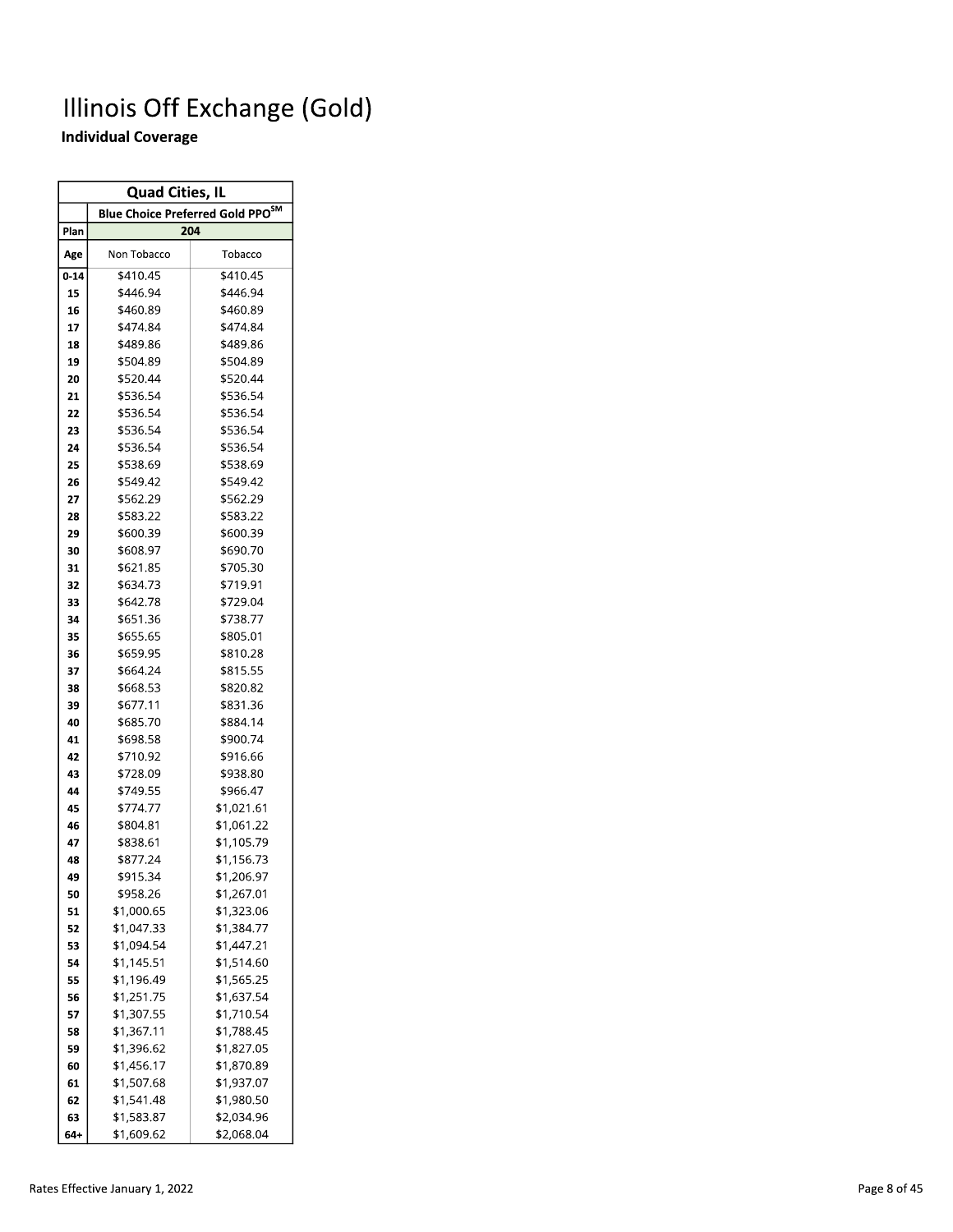|          | Peoria, IL  |                                             |                                         |            |  |  |
|----------|-------------|---------------------------------------------|-----------------------------------------|------------|--|--|
|          |             | <b>Blue Precision Gold HMO<sup>SM</sup></b> | <b>Blue Choice Preferred Gold PPOSM</b> |            |  |  |
| Plan     |             | 207                                         |                                         | 204        |  |  |
| Age      | Non Tobacco | Tobacco                                     | Non Tobacco                             | Tobacco    |  |  |
| $0 - 14$ | \$407.81    | $\frac{1}{407.81}$                          | \$455.93                                | \$455.93   |  |  |
| 15       | \$444.06    | \$444.06                                    | \$496.46                                | \$496.46   |  |  |
| 16       | \$457.92    | \$457.92                                    | \$511.95                                | \$511.95   |  |  |
| 17       | \$471.78    | \$471.78                                    | \$527.45                                | \$527.45   |  |  |
| 18       | \$486.71    | \$486.71                                    | \$544.14                                | \$544.14   |  |  |
| 19       | \$501.64    | \$501.64                                    | \$560.82                                | \$560.82   |  |  |
| 20       | \$517.09    | \$517.09                                    | \$578.11                                | \$578.11   |  |  |
| 21       | \$533.09    | \$533.09                                    | \$595.99                                | \$595.99   |  |  |
| 22       | \$533.09    | \$533.09                                    | \$595.99                                | \$595.99   |  |  |
| 23       | \$533.09    | \$533.09                                    | \$595.99                                | \$595.99   |  |  |
| 24       | \$533.09    | \$533.09                                    | \$595.99                                | \$595.99   |  |  |
| 25       | \$535.22    | \$535.22                                    | \$598.37                                | \$598.37   |  |  |
| 26       | \$545.88    | \$545.88                                    | \$610.29                                | \$610.29   |  |  |
| 27       | \$558.68    | \$558.68                                    | \$624.60                                | \$624.60   |  |  |
| 28       | \$579.47    | \$579.47                                    | \$647.84                                | \$647.84   |  |  |
| 29       | \$596.52    | \$596.52                                    | \$666.91                                | \$666.91   |  |  |
| 30       | \$605.05    | \$686.25                                    | \$676.45                                | \$767.23   |  |  |
| 31       | \$617.85    | \$700.76                                    | \$690.75                                | \$783.45   |  |  |
| 32       | \$630.64    | \$715.28                                    | \$705.05                                | \$799.67   |  |  |
| 33       | \$638.64    | \$724.34                                    | \$713.99                                | \$809.81   |  |  |
| 34       | \$647.17    | \$734.02                                    | \$723.53                                | \$820.63   |  |  |
| 35       | \$651.43    | \$799.83                                    | \$728.30                                | \$894.20   |  |  |
| 36       | \$655.70    | \$805.06                                    | \$733.07                                | \$900.06   |  |  |
| 37       | \$659.96    | \$810.30                                    | \$737.83                                | \$905.91   |  |  |
| 38       | \$664.23    | \$815.54                                    | \$742.60                                | \$911.77   |  |  |
| 39       | \$672.76    | \$826.01                                    | \$752.14                                | \$923.47   |  |  |
| 40       | \$681.29    | \$878.45                                    | \$761.67                                | \$982.10   |  |  |
| 41       | \$694.08    | \$894.95                                    | \$775.98                                | \$1,000.54 |  |  |
| 42       | \$706.34    | \$910.76                                    | \$789.68                                | \$1,018.22 |  |  |
| 43       | \$723.40    | \$932.75                                    | \$808.76                                | \$1,042.81 |  |  |
| 44       | \$744.72    | \$960.24                                    | \$832.60                                | \$1,073.55 |  |  |
| 45       | \$769.78    | \$1,015.03                                  | \$860.61                                | \$1,134.80 |  |  |
| 46       | \$799.63    | \$1,054.39                                  | \$893.98                                | \$1,178.80 |  |  |
| 47       | \$833.22    | \$1,098.68                                  | \$931.53                                | \$1,228.31 |  |  |
| 48       | \$871.60    | \$1,149.29                                  | \$974.44                                | \$1,284.90 |  |  |
| 49       | \$909.45    | \$1,199.20                                  | \$1,016.76                              | \$1,340.69 |  |  |
| 50       | \$952.09    | \$1,258.86                                  | \$1,064.43                              | \$1,407.40 |  |  |
| 51       | \$994.21    | \$1,314.54                                  | \$1,111.52                              | \$1,469.65 |  |  |
| 52       | \$1,040.59  | \$1,375.86                                  | \$1,163.37                              | \$1,538.20 |  |  |
| 53       | \$1,087.50  | \$1,437.89                                  | \$1,215.82                              | \$1,607.55 |  |  |
| 54       | \$1,138.14  | \$1,504.85                                  | \$1,272.43                              | \$1,682.41 |  |  |
| 55       | \$1,188.78  | \$1,555.17                                  | \$1,329.05                              | \$1,738.67 |  |  |
| 56       | \$1,243.69  | \$1,627.00                                  | \$1,390.44                              | \$1,818.97 |  |  |
| 57       | \$1,299.13  | \$1,699.52                                  | \$1,452.42                              | \$1,900.06 |  |  |
| 58       | \$1,358.31  | \$1,776.93                                  | \$1,518.58                              | \$1,986.60 |  |  |
| 59       | \$1,387.63  | \$1,815.29                                  | \$1,551.36                              | \$2,029.48 |  |  |
| 60       | \$1,446.80  | \$1,858.85                                  | \$1,617.51                              | \$2,078.18 |  |  |
| 61       | \$1,497.98  | \$1,924.60                                  | \$1,674.73                              | \$2,151.69 |  |  |
| 62       | \$1,531.56  | \$1,967.75                                  | \$1,712.27                              | \$2,199.93 |  |  |
| 63       | \$1,573.67  | \$2,021.86                                  | \$1,759.36                              | \$2,260.42 |  |  |
| 64+      | \$1,599.27  | \$2,054.73                                  | \$1,787.97                              | \$2,297.18 |  |  |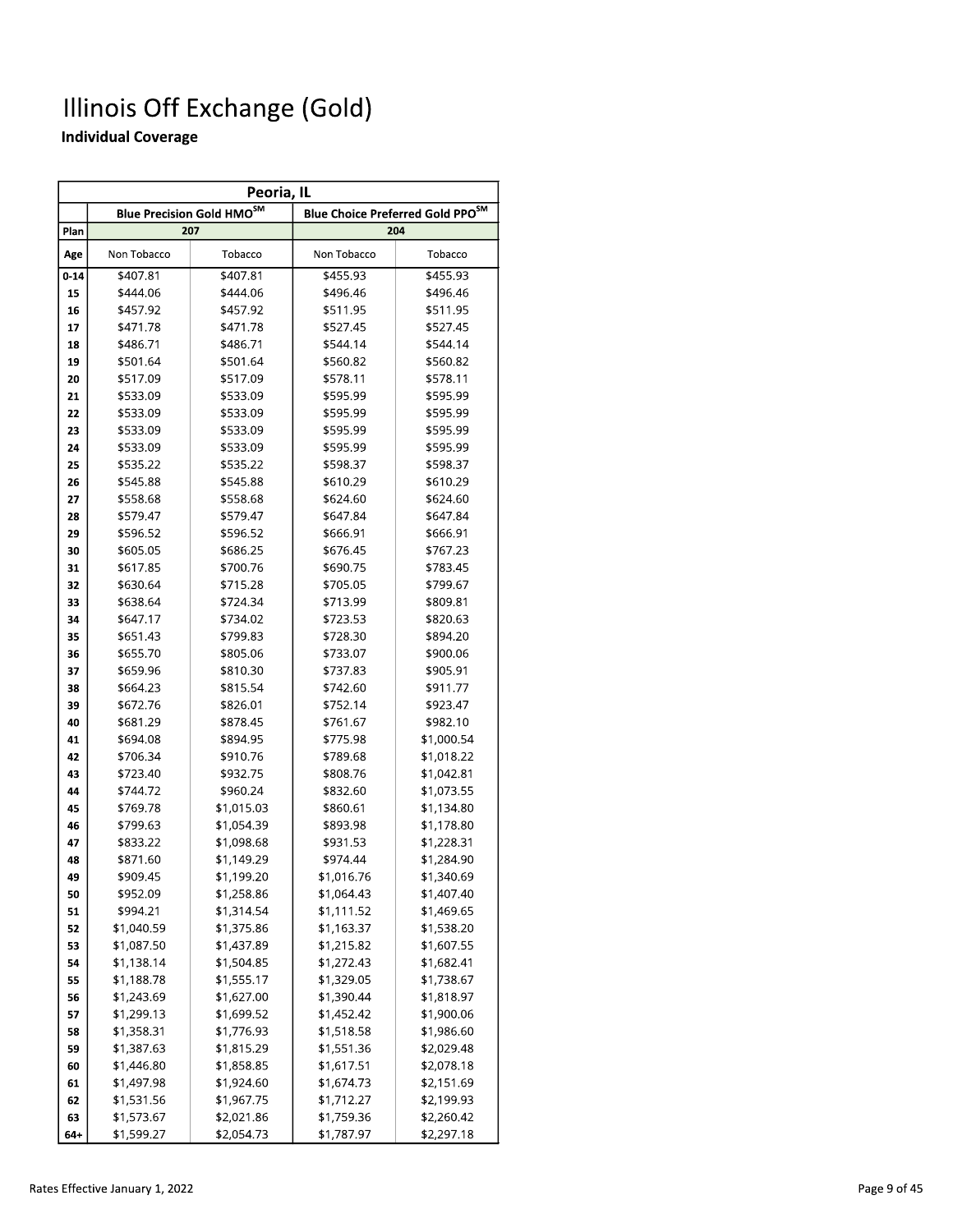| <b>Bloomington, IL</b> |                                              |            |  |  |  |  |
|------------------------|----------------------------------------------|------------|--|--|--|--|
|                        | Blue Choice Preferred Gold PPO <sup>SM</sup> |            |  |  |  |  |
| Plan                   |                                              | 204        |  |  |  |  |
| Age                    | Non Tobacco                                  | Tobacco    |  |  |  |  |
| $0 - 14$               | \$448.64                                     | \$448.64   |  |  |  |  |
| 15                     | \$488.52                                     | \$488.52   |  |  |  |  |
| 16                     | \$503.76                                     | \$503.76   |  |  |  |  |
| 17                     | \$519.01                                     | \$519.01   |  |  |  |  |
| 18                     | \$535.43                                     | \$535.43   |  |  |  |  |
| 19                     | \$551.85                                     | \$551.85   |  |  |  |  |
| 20                     | \$568.86                                     | \$568.86   |  |  |  |  |
| 21                     | \$586.45                                     | \$586.45   |  |  |  |  |
| 22                     | \$586.45                                     | \$586.45   |  |  |  |  |
| 23                     | \$586.45                                     | \$586.45   |  |  |  |  |
| 24                     | \$586.45                                     | \$586.45   |  |  |  |  |
| 25                     | \$588.80                                     | \$588.80   |  |  |  |  |
| 26                     | \$600.53                                     | \$600.53   |  |  |  |  |
| 27                     | \$614.60                                     | \$614.60   |  |  |  |  |
| 28                     | \$637.48                                     | \$637.48   |  |  |  |  |
| 29                     | \$656.24                                     | \$656.24   |  |  |  |  |
| 30                     | \$665.63                                     | \$754.95   |  |  |  |  |
| 31                     | \$679.70                                     | \$770.92   |  |  |  |  |
| 32                     | \$693.78                                     | \$786.88   |  |  |  |  |
| 33                     | \$702.57                                     | \$796.86   |  |  |  |  |
| 34                     | \$711.96                                     | \$807.50   |  |  |  |  |
| 35                     | \$716.65                                     | \$879.90   |  |  |  |  |
| 36                     | \$721.34                                     | \$885.66   |  |  |  |  |
| 37                     | \$726.03                                     | \$891.42   |  |  |  |  |
| 38                     | \$730.72                                     | \$897.18   |  |  |  |  |
| 39                     | \$740.11                                     | \$908.70   |  |  |  |  |
| 40                     | \$749.49                                     | \$966.39   |  |  |  |  |
| 41                     | \$763.56                                     | \$984.54   |  |  |  |  |
| 42                     | \$777.05                                     | \$1,001.93 |  |  |  |  |
| 43                     | \$795.82                                     | \$1,026.13 |  |  |  |  |
| 44                     | \$819.28                                     | \$1,056.37 |  |  |  |  |
| 45                     | \$846.84                                     | \$1,116.64 |  |  |  |  |
| 46                     | \$879.68                                     | \$1,159.95 |  |  |  |  |
| 47                     | \$916.63                                     | \$1,208.66 |  |  |  |  |
| 48                     | \$958.85                                     | \$1,264.34 |  |  |  |  |
| 49                     | \$1,000.49                                   | \$1,319.25 |  |  |  |  |
| 50                     | \$1,047.41                                   | \$1,384.88 |  |  |  |  |
| 51                     | \$1,093.74                                   | \$1,446.14 |  |  |  |  |
| 52                     | \$1,144.76                                   | \$1,513.60 |  |  |  |  |
| 53                     | \$1,196.37                                   | \$1,581.84 |  |  |  |  |
| 54                     | \$1,252.08                                   | \$1,655.50 |  |  |  |  |
| 55                     | \$1,307.79                                   | \$1,710.86 |  |  |  |  |
| 56                     | \$1,368.20                                   | \$1,789.88 |  |  |  |  |
| 57                     | \$1,429.19                                   | \$1,869.66 |  |  |  |  |
| 58                     | \$1,494.29                                   | \$1,954.82 |  |  |  |  |
| 59                     | \$1,526.54                                   | \$1,997.02 |  |  |  |  |
| 60                     | \$1,591.64                                   | \$2,044.94 |  |  |  |  |
| 61                     | \$1,647.94                                   | \$2,117.27 |  |  |  |  |
| 62                     | \$1,684.88                                   | \$2,164.74 |  |  |  |  |
| 63                     | \$1,731.21                                   | \$2,224.26 |  |  |  |  |
| 64+                    | \$1,759.35                                   | \$2,260.43 |  |  |  |  |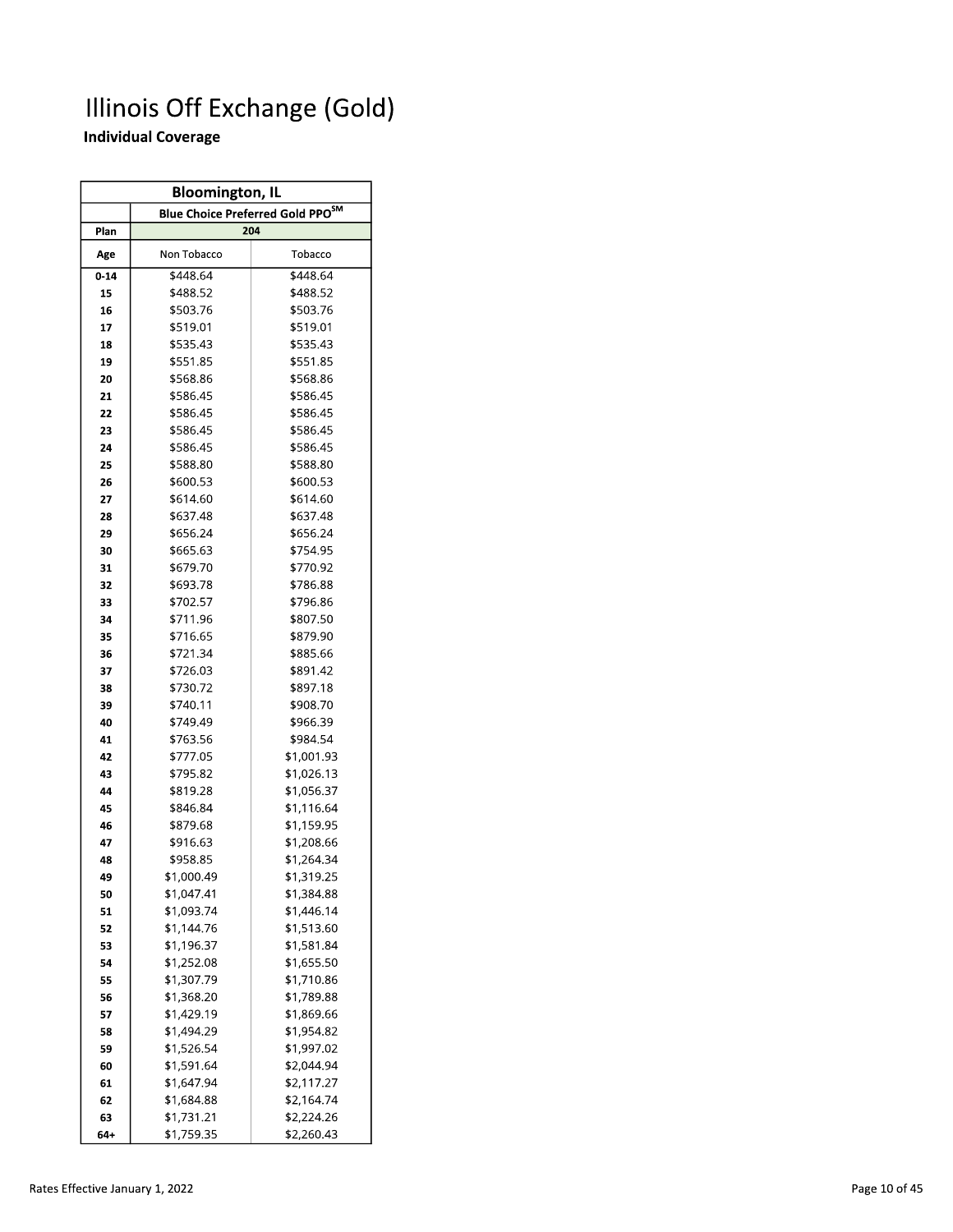| <b>Champaign, IL</b>                     |             |            |  |  |  |
|------------------------------------------|-------------|------------|--|--|--|
| <b>Blue Choice Preferred Gold PPO</b> SM |             |            |  |  |  |
| Plan                                     | 204         |            |  |  |  |
| Age                                      | Non Tobacco | Tobacco    |  |  |  |
| $0 - 14$                                 | \$471.30    | \$471.30   |  |  |  |
| 15                                       | \$513.19    | \$513.19   |  |  |  |
| 16                                       | \$529.21    | \$529.21   |  |  |  |
| 17                                       | \$545.23    | \$545.23   |  |  |  |
| 18                                       | \$562.48    | \$562.48   |  |  |  |
| 19                                       | \$579.73    | \$579.73   |  |  |  |
| 20                                       | \$597.60    | \$597.60   |  |  |  |
| 21                                       | \$616.08    | \$616.08   |  |  |  |
| 22                                       | \$616.08    | \$616.08   |  |  |  |
| 23                                       | \$616.08    | \$616.08   |  |  |  |
| 24                                       | \$616.08    | \$616.08   |  |  |  |
| 25                                       | \$618.54    | \$618.54   |  |  |  |
| 26                                       | \$630.86    | \$630.86   |  |  |  |
| 27                                       | \$645.65    | \$645.65   |  |  |  |
| 28                                       | \$669.68    | \$669.68   |  |  |  |
| 29                                       | \$689.39    | \$689.39   |  |  |  |
| 30                                       | \$699.25    | \$793.09   |  |  |  |
| 31                                       | \$714.03    | \$809.86   |  |  |  |
| 32                                       | \$728.82    | \$826.63   |  |  |  |
| 33                                       | \$738.06    | \$837.11   |  |  |  |
| 34                                       | \$747.92    | \$848.29   |  |  |  |
| 35                                       | \$752.85    | \$924.35   |  |  |  |
| 36                                       | \$757.78    | \$930.40   |  |  |  |
| 37                                       | \$762.70    | \$936.45   |  |  |  |
| 38                                       | \$767.63    | \$942.50   |  |  |  |
| 39                                       | \$777.49    | \$954.60   |  |  |  |
| 40                                       | \$787.35    | \$1,015.20 |  |  |  |
| 41                                       | \$802.13    | \$1,034.27 |  |  |  |
| 42                                       | \$816.30    | \$1,052.55 |  |  |  |
| 43                                       | \$836.02    | \$1,077.96 |  |  |  |
| 44                                       | \$860.66    | \$1,109.74 |  |  |  |
| 45                                       | \$889.62    | \$1,173.05 |  |  |  |
| 46                                       | \$924.12    | \$1,218.54 |  |  |  |
| 47                                       | \$962.93    | \$1,269.72 |  |  |  |
| 48                                       | \$1,007.29  | \$1,328.21 |  |  |  |
| 49                                       | \$1,051.03  | \$1,385.89 |  |  |  |
| 50                                       | \$1,100.32  | \$1,454.84 |  |  |  |
| 51                                       | \$1,148.99  | \$1,519.19 |  |  |  |
| 52                                       | \$1,202.58  | \$1,590.06 |  |  |  |
| 53                                       | \$1,256.80  | \$1,661.74 |  |  |  |
| 54                                       | \$1,315.33  | \$1,739.13 |  |  |  |
| 55                                       | \$1,373.85  | \$1,797.28 |  |  |  |
| 56                                       | \$1,437.31  | \$1,880.29 |  |  |  |
| 57                                       | \$1,501.38  | \$1,964.11 |  |  |  |
| 58                                       | \$1,569.77  | \$2,053.57 |  |  |  |
| 59                                       | \$1,603.65  | \$2,097.89 |  |  |  |
| 60                                       | \$1,672.04  | \$2,148.23 |  |  |  |
| 61                                       | \$1,731.18  | \$2,224.22 |  |  |  |
| 62                                       | \$1,769.99  | \$2,274.09 |  |  |  |
| 63                                       | \$1,818.66  | \$2,336.62 |  |  |  |
| 64+                                      | \$1,848.24  | \$2,374.61 |  |  |  |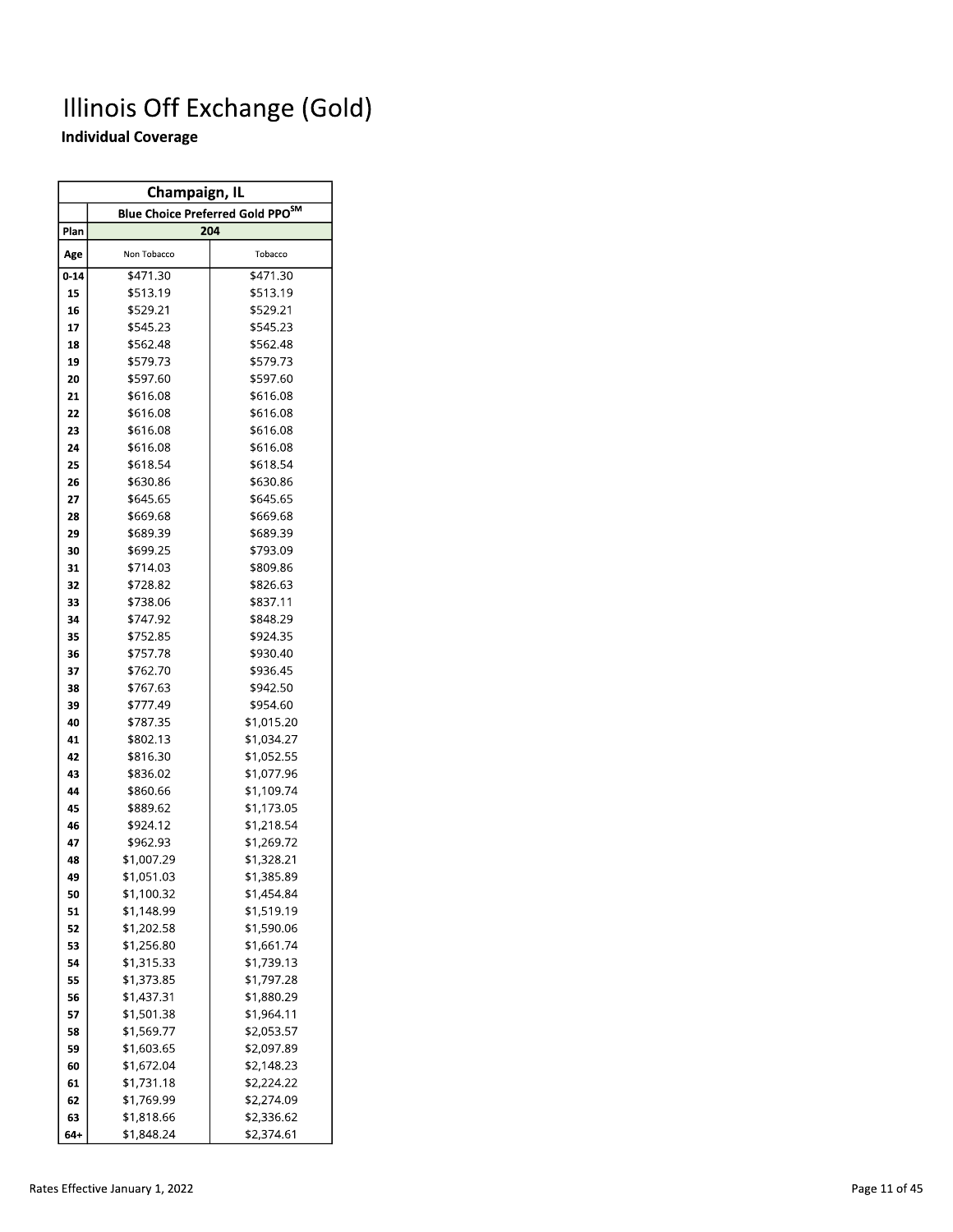| Springfield, IL |             |                                              |  |  |  |  |  |  |
|-----------------|-------------|----------------------------------------------|--|--|--|--|--|--|
|                 |             | Blue Choice Preferred Gold PPO <sup>SM</sup> |  |  |  |  |  |  |
| Plan            |             | 204                                          |  |  |  |  |  |  |
| Age             | Non Tobacco | Tobacco                                      |  |  |  |  |  |  |
| $0 - 14$        | \$428.06    | \$428.06                                     |  |  |  |  |  |  |
| 15              | \$466.11    | \$466.11                                     |  |  |  |  |  |  |
| 16              | \$480.65    | \$480.65                                     |  |  |  |  |  |  |
| 17              | \$495.20    | \$495.20                                     |  |  |  |  |  |  |
| 18              | \$510.87    | \$510.87                                     |  |  |  |  |  |  |
| 19              | \$526.54    | \$526.54                                     |  |  |  |  |  |  |
| 20              | \$542.76    | \$542.76                                     |  |  |  |  |  |  |
| 21              | \$559.55    | \$559.55                                     |  |  |  |  |  |  |
| 22              | \$559.55    | \$559.55                                     |  |  |  |  |  |  |
| 23              | \$559.55    | \$559.55                                     |  |  |  |  |  |  |
| 24              | \$559.55    | \$559.55                                     |  |  |  |  |  |  |
| 25              | \$561.79    | \$561.79                                     |  |  |  |  |  |  |
| 26              | \$572.98    | \$572.98                                     |  |  |  |  |  |  |
| 27              | \$586.41    | \$586.41                                     |  |  |  |  |  |  |
| 28              | \$608.23    | \$608.23                                     |  |  |  |  |  |  |
| 29              | \$626.14    | \$626.14                                     |  |  |  |  |  |  |
| 30              | \$635.09    | \$720.32                                     |  |  |  |  |  |  |
| 31              | \$648.52    | \$735.55                                     |  |  |  |  |  |  |
| 32              | \$661.95    | \$750.78                                     |  |  |  |  |  |  |
| 33              | \$670.34    | \$760.30                                     |  |  |  |  |  |  |
| 34              | \$679.29    | \$770.46                                     |  |  |  |  |  |  |
| 35              | \$683.77    | \$839.53                                     |  |  |  |  |  |  |
| 36              | \$688.25    | \$845.03                                     |  |  |  |  |  |  |
| 37              | \$692.72    | \$850.53                                     |  |  |  |  |  |  |
| 38              | \$697.20    | \$856.02                                     |  |  |  |  |  |  |
| 39              | \$706.15    | \$867.01                                     |  |  |  |  |  |  |
| 40              | \$715.11    | \$922.06                                     |  |  |  |  |  |  |
| 41              | \$728.54    | \$939.37                                     |  |  |  |  |  |  |
| 42              | \$741.41    | \$955.97                                     |  |  |  |  |  |  |
| 43              | \$759.31    | \$979.06                                     |  |  |  |  |  |  |
| 44              | \$781.69    | \$1,007.91                                   |  |  |  |  |  |  |
| 45              | \$807.99    | \$1,065.42                                   |  |  |  |  |  |  |
| 46              | \$839.33    | \$1,106.74                                   |  |  |  |  |  |  |
| 47              | \$874.58    | \$1,153.22                                   |  |  |  |  |  |  |
| 48              | \$914.87    | \$1,206.34                                   |  |  |  |  |  |  |
| 49              | \$954.59    | \$1,258.73                                   |  |  |  |  |  |  |
| 50              | \$999.36    | \$1,321.35                                   |  |  |  |  |  |  |
| 51              | \$1,043.56  | \$1,379.80                                   |  |  |  |  |  |  |
| 52              | \$1,092.24  | \$1,444.16                                   |  |  |  |  |  |  |
| 53              | \$1,141.48  | \$1,509.27                                   |  |  |  |  |  |  |
| 54              | \$1,194.64  | \$1,579.56                                   |  |  |  |  |  |  |
| 55              | \$1,247.80  | \$1,632.37                                   |  |  |  |  |  |  |
| 56              | \$1,305.43  | \$1,707.77                                   |  |  |  |  |  |  |
| 57              | \$1,363.63  | \$1,783.89                                   |  |  |  |  |  |  |
| 58              | \$1,425.74  | \$1,865.15                                   |  |  |  |  |  |  |
| 59              | \$1,456.51  | \$1,905.41                                   |  |  |  |  |  |  |
| 60              | \$1,518.62  | \$1,951.13                                   |  |  |  |  |  |  |
| 61              | \$1,572.34  | \$2,020.14                                   |  |  |  |  |  |  |
| 62              | \$1,607.59  | \$2,065.43                                   |  |  |  |  |  |  |
| 63              | \$1,651.79  | \$2,122.23                                   |  |  |  |  |  |  |
| 64+             | \$1,678.65  | \$2,156.73                                   |  |  |  |  |  |  |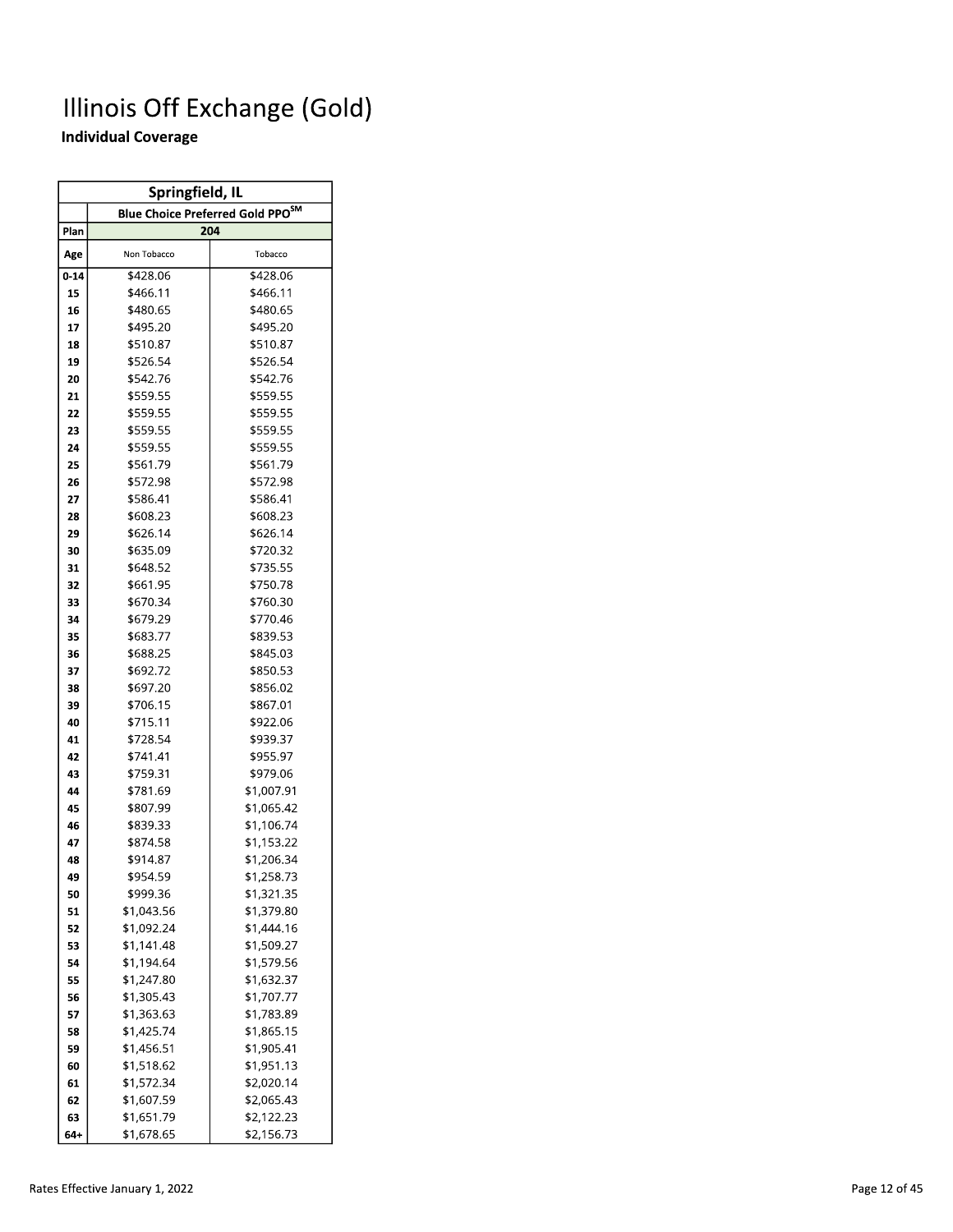| East St. Louis, IL |             |                                              |  |  |  |  |  |  |  |
|--------------------|-------------|----------------------------------------------|--|--|--|--|--|--|--|
|                    |             | Blue Choice Preferred Gold PPO <sup>SM</sup> |  |  |  |  |  |  |  |
| Plan               |             | 204                                          |  |  |  |  |  |  |  |
| Age                | Non Tobacco | Tobacco                                      |  |  |  |  |  |  |  |
| $0 - 14$           | \$435.98    | \$435.98                                     |  |  |  |  |  |  |  |
| 15                 | \$474.73    | \$474.73                                     |  |  |  |  |  |  |  |
| 16                 | \$489.55    | \$489.55                                     |  |  |  |  |  |  |  |
| 17                 | \$504.37    | \$504.37                                     |  |  |  |  |  |  |  |
| 18                 | \$520.32    | \$520.32                                     |  |  |  |  |  |  |  |
| 19                 | \$536.28    | \$536.28                                     |  |  |  |  |  |  |  |
| 20                 | \$552.81    | \$552.81                                     |  |  |  |  |  |  |  |
| 21                 | \$569.91    | \$569.91                                     |  |  |  |  |  |  |  |
| 22                 | \$569.91    | \$569.91                                     |  |  |  |  |  |  |  |
| 23                 | \$569.91    | \$569.91                                     |  |  |  |  |  |  |  |
| 24                 | \$569.91    | \$569.91                                     |  |  |  |  |  |  |  |
| 25                 | \$572.19    | \$572.19                                     |  |  |  |  |  |  |  |
| 26                 | \$583.58    | \$583.58                                     |  |  |  |  |  |  |  |
| 27                 | \$597.26    | \$597.26                                     |  |  |  |  |  |  |  |
| 28                 | \$619.49    | \$619.49                                     |  |  |  |  |  |  |  |
| 29                 | \$637.73    | \$637.73                                     |  |  |  |  |  |  |  |
| 30                 | \$646.84    | \$733.65                                     |  |  |  |  |  |  |  |
| 31                 | \$660.52    | \$749.17                                     |  |  |  |  |  |  |  |
| 32                 | \$674.20    | \$764.68                                     |  |  |  |  |  |  |  |
| 33                 | \$682.75    | \$774.37                                     |  |  |  |  |  |  |  |
| 34                 | \$691.87    | \$784.72                                     |  |  |  |  |  |  |  |
| 35                 | \$696.43    | \$855.07                                     |  |  |  |  |  |  |  |
| 36                 | \$700.99    | \$860.67                                     |  |  |  |  |  |  |  |
| 37                 | \$705.54    | \$866.27                                     |  |  |  |  |  |  |  |
| 38                 | \$710.10    | \$871.87                                     |  |  |  |  |  |  |  |
| 39                 | \$719.22    | \$883.06                                     |  |  |  |  |  |  |  |
| 40                 | \$728.34    | \$939.12                                     |  |  |  |  |  |  |  |
| 41                 | \$742.02    | \$956.76                                     |  |  |  |  |  |  |  |
| 42                 | \$755.13    | \$973.66                                     |  |  |  |  |  |  |  |
| 43                 | \$773.36    | \$997.18                                     |  |  |  |  |  |  |  |
| 44                 | \$796.16    | \$1,026.57                                   |  |  |  |  |  |  |  |
| 45                 | \$822.95    | \$1,085.14                                   |  |  |  |  |  |  |  |
| 46                 | \$854.86    | \$1,127.22                                   |  |  |  |  |  |  |  |
| 47                 | \$890.76    | \$1,174.56                                   |  |  |  |  |  |  |  |
| 48                 | \$931.80    | \$1,228.67                                   |  |  |  |  |  |  |  |
| 49                 | \$972.26    | \$1,282.02                                   |  |  |  |  |  |  |  |
| 50                 | \$1,017.85  | \$1,345.81                                   |  |  |  |  |  |  |  |
| 51                 | \$1,062.88  | \$1,405.33                                   |  |  |  |  |  |  |  |
| 52                 | \$1,112.46  | \$1,470.89                                   |  |  |  |  |  |  |  |
| 53                 | \$1,162.61  | \$1,537.20                                   |  |  |  |  |  |  |  |
| 54                 | \$1,216.75  | \$1,608.79                                   |  |  |  |  |  |  |  |
| 55                 | \$1,270.89  | \$1,662.58                                   |  |  |  |  |  |  |  |
| 56                 | \$1,329.59  | \$1,739.37                                   |  |  |  |  |  |  |  |
| 57                 | \$1,388.86  | \$1,816.91                                   |  |  |  |  |  |  |  |
| 58                 | \$1,452.12  | \$1,899.66                                   |  |  |  |  |  |  |  |
| 59                 | \$1,483.47  | \$1,940.67                                   |  |  |  |  |  |  |  |
| 60                 | \$1,546.73  | \$1,987.24                                   |  |  |  |  |  |  |  |
| 61                 | \$1,601.44  | \$2,057.53                                   |  |  |  |  |  |  |  |
| 62                 | \$1,637.34  | \$2,103.66                                   |  |  |  |  |  |  |  |
| 63                 | \$1,682.36  | \$2,161.50                                   |  |  |  |  |  |  |  |
| 64+                | \$1,709.73  | \$2,196.65                                   |  |  |  |  |  |  |  |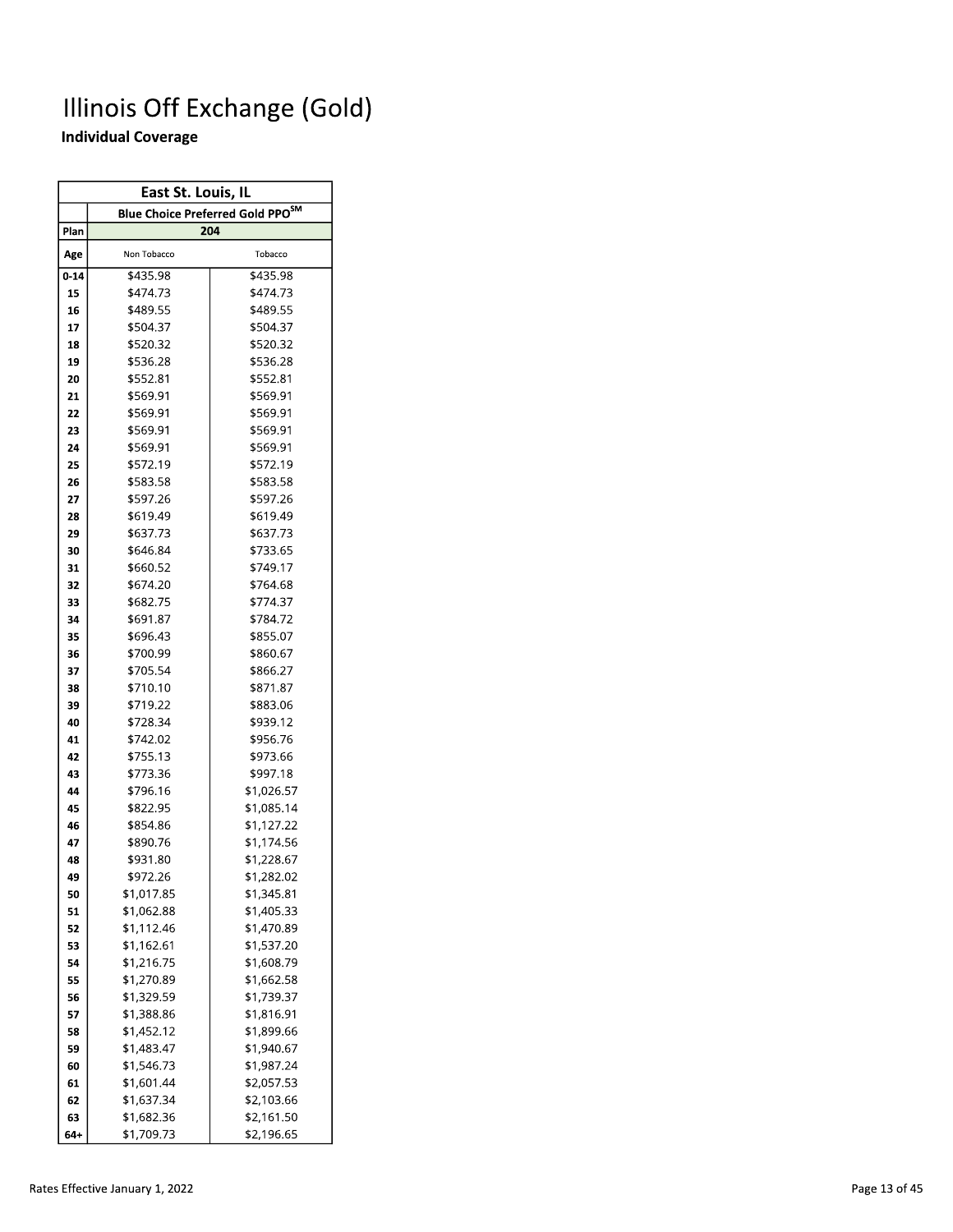| St. Louis, IL |             |                                              |  |  |  |  |  |  |
|---------------|-------------|----------------------------------------------|--|--|--|--|--|--|
|               |             | Blue Choice Preferred Gold PPO <sup>SM</sup> |  |  |  |  |  |  |
| Plan          |             | 204                                          |  |  |  |  |  |  |
| Age           | Non Tobacco | Tobacco                                      |  |  |  |  |  |  |
| $0 - 14$      | \$389.92    | \$389.92                                     |  |  |  |  |  |  |
| 15            | \$424.58    | \$424.58                                     |  |  |  |  |  |  |
| 16            | \$437.83    | \$437.83                                     |  |  |  |  |  |  |
| 17            | \$451.08    | \$451.08                                     |  |  |  |  |  |  |
| 18            | \$465.36    | \$465.36                                     |  |  |  |  |  |  |
| 19            | \$479.63    | \$479.63                                     |  |  |  |  |  |  |
| 20            | \$494.41    | \$494.41                                     |  |  |  |  |  |  |
| 21            | \$509.70    | \$509.70                                     |  |  |  |  |  |  |
| 22            | \$509.70    | \$509.70                                     |  |  |  |  |  |  |
| 23            | \$509.70    | \$509.70                                     |  |  |  |  |  |  |
| 24            | \$509.70    | \$509.70                                     |  |  |  |  |  |  |
| 25            | \$511.74    | \$511.74                                     |  |  |  |  |  |  |
| 26            | \$521.93    | \$521.93                                     |  |  |  |  |  |  |
| 27            | \$534.17    | \$534.17                                     |  |  |  |  |  |  |
| 28            | \$554.04    | \$554.04                                     |  |  |  |  |  |  |
| 29            | \$570.35    | \$570.35                                     |  |  |  |  |  |  |
| 30            | \$578.51    | \$656.15                                     |  |  |  |  |  |  |
| 31            | \$590.74    | \$670.02                                     |  |  |  |  |  |  |
| 32            | \$602.97    | \$683.89                                     |  |  |  |  |  |  |
| 33            | \$610.62    | \$692.56                                     |  |  |  |  |  |  |
| 34            | \$618.78    | \$701.82                                     |  |  |  |  |  |  |
| 35            | \$622.85    | \$764.74                                     |  |  |  |  |  |  |
| 36            | \$626.93    | \$769.74                                     |  |  |  |  |  |  |
| 37            | \$631.01    | \$774.75                                     |  |  |  |  |  |  |
| 38            | \$635.09    | \$779.76                                     |  |  |  |  |  |  |
| 39            | \$643.24    | \$789.77                                     |  |  |  |  |  |  |
| 40            | \$651.40    | \$839.91                                     |  |  |  |  |  |  |
| 41            | \$663.63    | \$855.68                                     |  |  |  |  |  |  |
| 42            | \$675.35    | \$870.80                                     |  |  |  |  |  |  |
| 43            | \$691.66    | \$891.83                                     |  |  |  |  |  |  |
| 44            | \$712.05    | \$918.12                                     |  |  |  |  |  |  |
| 45            | \$736.01    | \$970.50                                     |  |  |  |  |  |  |
| 46            | \$764.55    | \$1,008.14                                   |  |  |  |  |  |  |
| 47            | \$796.66    | \$1,050.48                                   |  |  |  |  |  |  |
| 48            | \$833.36    | \$1,098.87                                   |  |  |  |  |  |  |
| 49            | \$869.55    | \$1,146.58                                   |  |  |  |  |  |  |
| 50            | \$910.32    | \$1,203.63                                   |  |  |  |  |  |  |
| 51            | \$950.59    | \$1,256.87                                   |  |  |  |  |  |  |
| 52            | \$994.93    | \$1,315.50                                   |  |  |  |  |  |  |
| 53            | \$1,039.79  | \$1,374.81                                   |  |  |  |  |  |  |
| 54            | \$1,088.21  | \$1,438.83                                   |  |  |  |  |  |  |
| 55            | \$1,136.63  | \$1,486.94                                   |  |  |  |  |  |  |
| 56            | \$1,189.13  | \$1,555.62                                   |  |  |  |  |  |  |
| 57            | \$1,242.14  | \$1,624.96                                   |  |  |  |  |  |  |
| 58            | \$1,298.71  | \$1,698.98                                   |  |  |  |  |  |  |
| 59            | \$1,326.75  | \$1,735.65                                   |  |  |  |  |  |  |
| 60            | \$1,383.33  | \$1,777.30                                   |  |  |  |  |  |  |
| 61            | \$1,432.26  | \$1,840.16                                   |  |  |  |  |  |  |
| 62            | \$1,464.37  | \$1,881.42                                   |  |  |  |  |  |  |
| 63            | \$1,504.63  | \$1,933.15                                   |  |  |  |  |  |  |
| 64+           | \$1,529.10  | \$1,964.59                                   |  |  |  |  |  |  |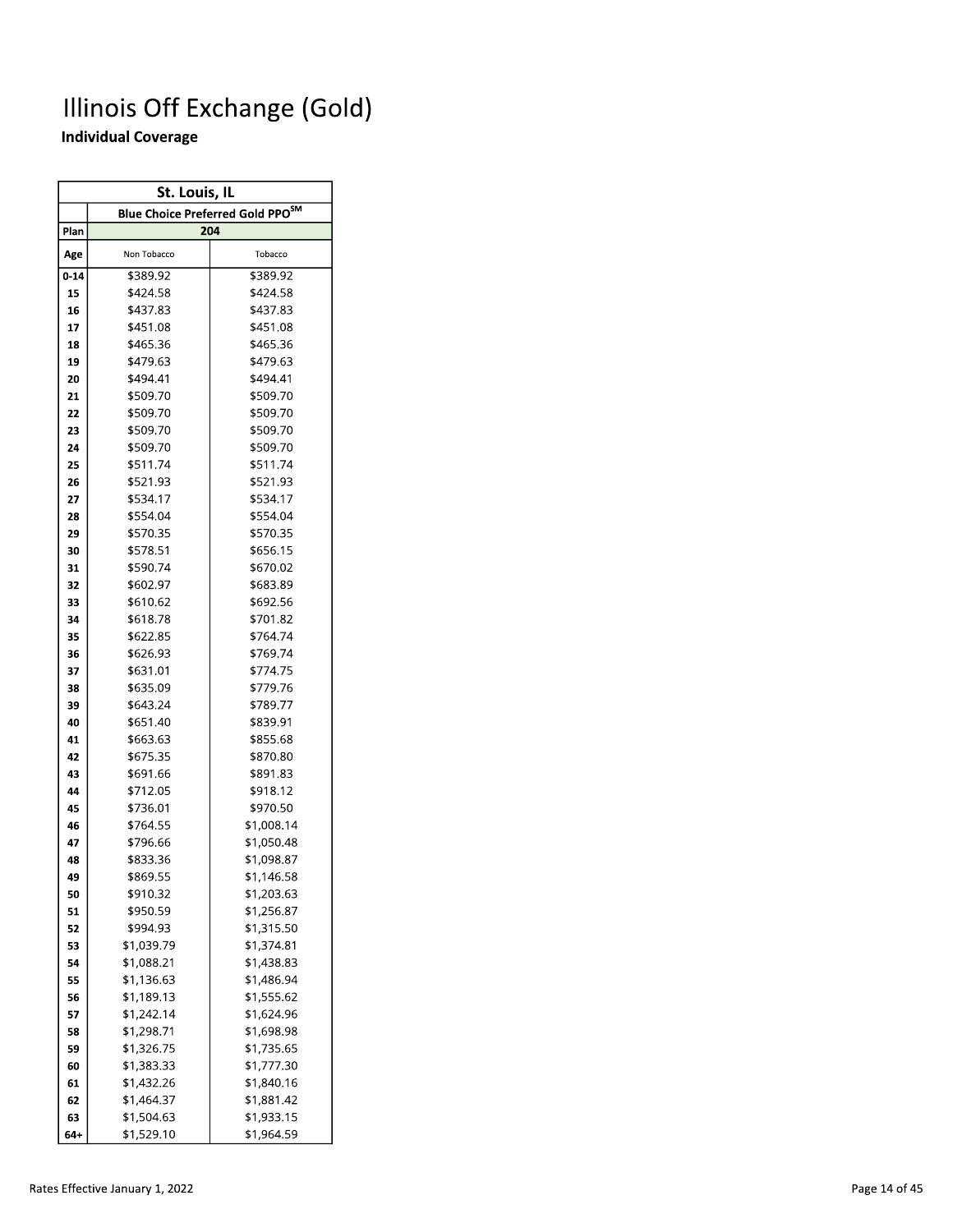| Southern, IL |             |                                              |  |  |  |  |  |  |
|--------------|-------------|----------------------------------------------|--|--|--|--|--|--|
|              |             | Blue Choice Preferred Gold PPO <sup>SM</sup> |  |  |  |  |  |  |
| Plan         |             | 204                                          |  |  |  |  |  |  |
| Age          | Non Tobacco | Tobacco                                      |  |  |  |  |  |  |
| $0 - 14$     | \$529.47    | \$529.47                                     |  |  |  |  |  |  |
| 15           | \$576.54    | \$576.54                                     |  |  |  |  |  |  |
| 16           | \$594.53    | \$594.53                                     |  |  |  |  |  |  |
| 17           | \$612.53    | \$612.53                                     |  |  |  |  |  |  |
| 18           | \$631.91    | \$631.91                                     |  |  |  |  |  |  |
| 19           | \$651.28    | \$651.28                                     |  |  |  |  |  |  |
| 20           | \$671.36    | \$671.36                                     |  |  |  |  |  |  |
| 21           | \$692.12    | \$692.12                                     |  |  |  |  |  |  |
| 22           | \$692.12    | \$692.12                                     |  |  |  |  |  |  |
| 23           | \$692.12    | \$692.12                                     |  |  |  |  |  |  |
| 24           | \$692.12    | \$692.12                                     |  |  |  |  |  |  |
| 25           | \$694.89    | \$694.89                                     |  |  |  |  |  |  |
| 26           | \$708.73    | \$708.73                                     |  |  |  |  |  |  |
| 27           | \$725.34    | \$725.34                                     |  |  |  |  |  |  |
| 28           | \$752.33    | \$752.33                                     |  |  |  |  |  |  |
| 29           | \$774.48    | \$774.48                                     |  |  |  |  |  |  |
| 30           | \$785.56    | \$890.98                                     |  |  |  |  |  |  |
| 31           | \$802.17    | \$909.82                                     |  |  |  |  |  |  |
| 32           | \$818.78    | \$928.66                                     |  |  |  |  |  |  |
| 33           | \$829.16    | \$940.43                                     |  |  |  |  |  |  |
| 34           | \$840.23    | \$952.99                                     |  |  |  |  |  |  |
| 35           | \$845.77    | \$1,038.44                                   |  |  |  |  |  |  |
| 36           | \$851.31    | \$1,045.23                                   |  |  |  |  |  |  |
| 37           | \$856.84    | \$1,052.04                                   |  |  |  |  |  |  |
| 38           | \$862.38    | \$1,058.83                                   |  |  |  |  |  |  |
| 39           | \$873.46    | \$1,072.43                                   |  |  |  |  |  |  |
| 40           | \$884.53    | \$1,140.51                                   |  |  |  |  |  |  |
| 41           | \$901.14    | \$1,161.93                                   |  |  |  |  |  |  |
| 42           | \$917.06    | \$1,182.46                                   |  |  |  |  |  |  |
| 43           | \$939.21    | \$1,211.02                                   |  |  |  |  |  |  |
| 44           | \$966.89    | \$1,246.71                                   |  |  |  |  |  |  |
| 45           | \$999.42    | \$1,317.84                                   |  |  |  |  |  |  |
| 46           | \$1,038.18  | \$1,368.94                                   |  |  |  |  |  |  |
| 47           | \$1,081.78  | \$1,426.44                                   |  |  |  |  |  |  |
| 48           | \$1,131.62  | \$1,492.15                                   |  |  |  |  |  |  |
| 49           | \$1,180.76  | \$1,556.94                                   |  |  |  |  |  |  |
| 50           | \$1,236.13  | \$1,634.41                                   |  |  |  |  |  |  |
| 51           | \$1,290.80  | \$1,706.70                                   |  |  |  |  |  |  |
| 52           | \$1,351.02  | \$1,786.31                                   |  |  |  |  |  |  |
| 53           | \$1,411.92  | \$1,866.85                                   |  |  |  |  |  |  |
| 54           | \$1,477.68  | \$1,953.79                                   |  |  |  |  |  |  |
| 55           | \$1,543.43  | \$2,019.11                                   |  |  |  |  |  |  |
| 56           | \$1,614.72  | \$2,112.37                                   |  |  |  |  |  |  |
| 57           | \$1,686.70  | \$2,206.53                                   |  |  |  |  |  |  |
| 58           | \$1,763.52  | \$2,307.04                                   |  |  |  |  |  |  |
| 59           | \$1,801.59  | \$2,356.83                                   |  |  |  |  |  |  |
| 60           | \$1,878.41  | \$2,413.39                                   |  |  |  |  |  |  |
| 61           | \$1,944.86  | \$2,498.75                                   |  |  |  |  |  |  |
| 62           | \$1,988.46  | \$2,554.77                                   |  |  |  |  |  |  |
| 63           | \$2,043.14  | \$2,625.02                                   |  |  |  |  |  |  |
| 64+          | \$2,076.36  | \$2,667.71                                   |  |  |  |  |  |  |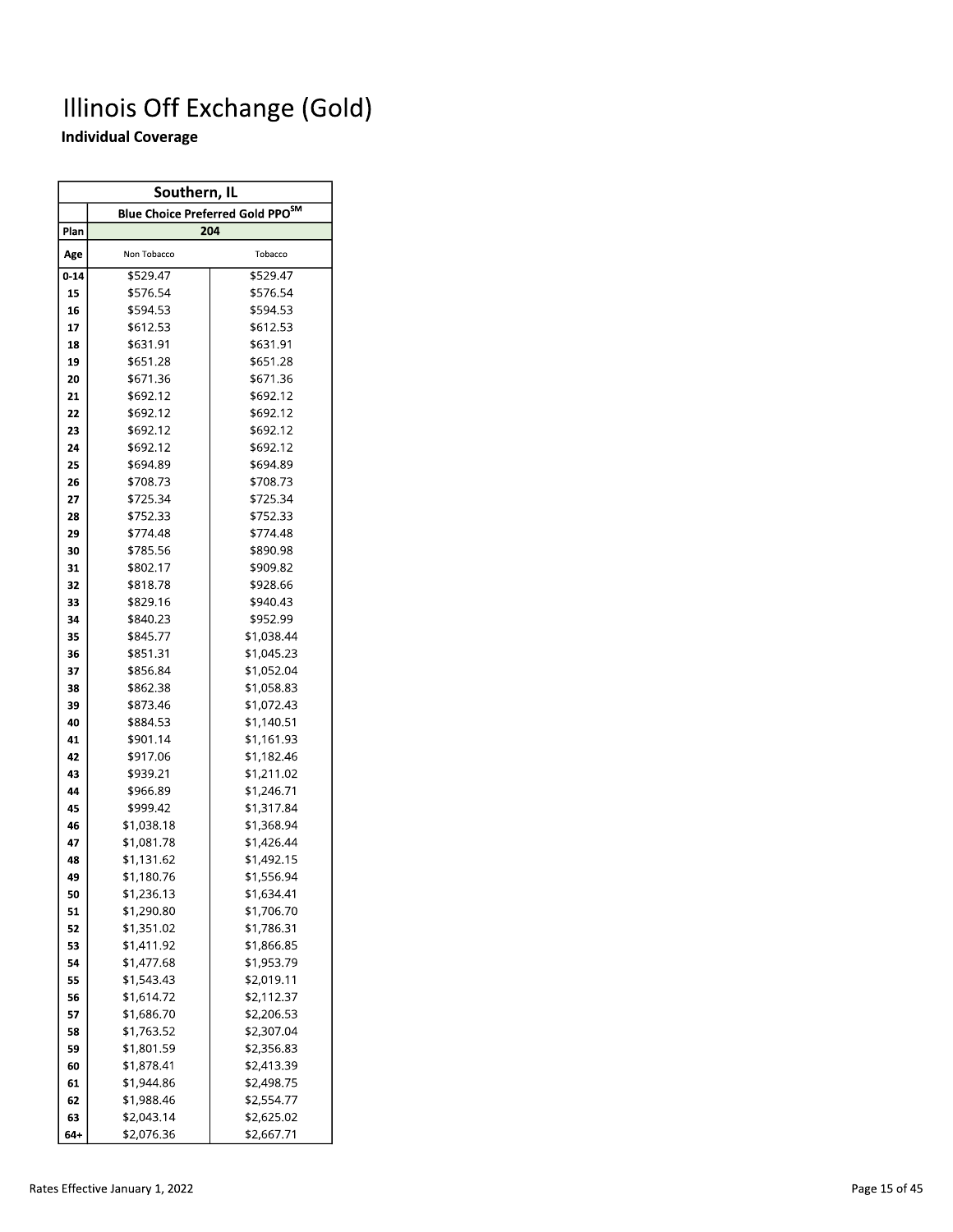|          | Chicago - Central, IL |                      |                                         |                      |                                       |                        |                      |                                                |                      |                      |                      |                       |
|----------|-----------------------|----------------------|-----------------------------------------|----------------------|---------------------------------------|------------------------|----------------------|------------------------------------------------|----------------------|----------------------|----------------------|-----------------------|
|          |                       |                      |                                         |                      |                                       | <b>BlueCare Direct</b> |                      |                                                |                      |                      |                      | <b>Blue FocusCare</b> |
|          |                       |                      | Blue Precision Silver HMO <sup>SM</sup> |                      | Silver <sup>SM</sup><br>with Advocate |                        |                      | Blue Choice Preferred Silver PPO <sup>SM</sup> |                      |                      |                      | Silver <sup>SM</sup>  |
| Plan     | 206                   |                      |                                         | 306                  |                                       | 212                    |                      | 203                                            |                      | 303                  | 210                  |                       |
|          | Non                   |                      | Non                                     |                      | Non                                   |                        | Non                  |                                                | Non                  |                      | Non                  |                       |
| Age      | Tobacco               | Tobacco              | Tobacco                                 | Tobacco              | Tobacco                               | Tobacco                | Tobacco              | Tobacco                                        | Tobacco              | Tobacco              | Tobacco              | Tobacco               |
| $0 - 14$ | \$301.44              | \$301.44             | \$280.96                                | \$280.96             | \$267.28                              | \$267.28               | \$342.25             | \$342.25                                       | \$300.30             | \$300.30             | \$224.15             | \$224.15              |
| 15       | \$328.23              | \$328.23             | \$305.93                                | \$305.93             | \$291.04                              | \$291.04               | \$372.68             | \$372.68                                       | \$327.00             | \$327.00             | \$244.08             | \$244.08              |
| 16       | \$338.48              | \$338.48             | \$315.48                                | \$315.48             | \$300.12                              | \$300.12               | \$384.31             | \$384.31                                       | \$337.20             | \$337.20             | \$251.70             | \$251.70              |
| 17       | \$348.72              | \$348.72             | \$325.03                                | \$325.03             | \$309.20                              | \$309.20               | \$395.94             | \$395.94                                       | \$347.41             | \$347.41             | \$259.31             | \$259.31              |
| 18       | \$359.76              | \$359.76             | \$335.31                                | \$335.31             | \$318.99                              | \$318.99               | \$408.47             | \$408.47                                       | \$358.40             | \$358.40             | \$267.52             | \$267.52              |
| 19       | \$370.79              | \$370.79             | \$345.60                                | \$345.60             | \$328.77                              | \$328.77               | \$420.99             | \$420.99                                       | \$369.39             | \$369.39             | \$275.72             | \$275.72              |
| 20       | \$382.22              | \$382.22             | \$356.25                                | \$356.25             | \$338.90                              | \$338.90               | \$433.97             | \$433.97                                       | \$380.78             | \$380.78             | \$284.22             | \$284.22              |
| 21       | \$394.04              | \$394.04             | \$367.27                                | \$367.27             | \$349.38                              | \$349.38               | \$447.39             | \$447.39                                       | \$392.56             | \$392.56             | \$293.01             | \$293.01              |
| 22       | \$394.04              | \$394.04             | \$367.27                                | \$367.27             | \$349.38                              | \$349.38               | \$447.39             | \$447.39                                       | \$392.56             | \$392.56             | \$293.01             | \$293.01              |
| 23       | \$394.04              | \$394.04             | \$367.27                                | \$367.27             | \$349.38                              | \$349.38               | \$447.39             | \$447.39                                       | \$392.56             | \$392.56             | \$293.01             | \$293.01              |
| 24       | \$394.04              | \$394.04             | \$367.27                                | \$367.27             | \$349.38                              | \$349.38               | \$447.39             | \$447.39                                       | \$392.56             | \$392.56             | \$293.01             | \$293.01              |
| 25       | \$395.61              | \$395.61             | \$368.74                                | \$368.74             | \$350.78                              | \$350.78               | \$449.18             | \$449.18                                       | \$394.13             | \$394.13             | \$294.18             | \$294.18              |
| 26       | \$403.49              | \$403.49             | \$376.08                                | \$376.08             | \$357.77                              | \$357.77               | \$458.13             | \$458.13                                       | \$401.98             | \$401.98             | \$300.04             | \$300.04              |
| 27       | \$412.95              | \$412.95             | \$384.90                                | \$384.90             | \$366.15                              | \$366.15               | \$468.86             | \$468.86                                       | \$411.40             | \$411.40             | \$307.07             | \$307.07              |
| 28       | \$428.32              | \$428.32             | \$399.22                                | \$399.22             | \$379.78                              | \$379.78               | \$486.31             | \$486.31                                       | \$426.71             | \$426.71             | \$318.50             | \$318.50              |
| 29       | \$440.93              | \$440.93             | \$410.97                                | \$410.97             | \$390.96                              | \$390.96               | \$500.63             | \$500.63                                       | \$439.27             | \$439.27             | \$327.88             | \$327.88              |
| 30       | \$447.23              | \$507.25             | \$416.85<br>\$425.66                    | \$472.79             | \$396.55<br>\$404.94                  | \$449.77               | \$507.79             | \$575.93                                       | \$445.55             | \$505.34             | \$332.57             | \$377.20<br>\$385.17  |
| 31<br>32 | \$456.69<br>\$466.15  | \$517.98             | \$434.48                                | \$482.79             |                                       | \$459.28<br>\$468.79   | \$518.52<br>\$529.26 | \$588.11<br>\$600.29                           | \$454.97<br>\$464.39 | \$516.03             | \$339.60<br>\$346.63 | \$393.15              |
| 33       | \$472.06              | \$528.70<br>\$535.41 | \$439.99                                | \$492.78<br>\$499.03 | \$413.32<br>\$418.56                  | \$474.73               | \$535.97             | \$607.90                                       | \$470.28             | \$526.71<br>\$533.39 | \$351.03             | \$398.13              |
| 34       | \$478.36              | \$542.56             | \$445.86                                | \$505.70             | \$424.15                              | \$481.07               | \$543.13             | \$616.02                                       | \$476.56             | \$540.52             | \$355.71             | \$403.45              |
| 35       | \$481.51              | \$591.20             | \$448.80                                | \$551.04             | \$426.95                              | \$524.21               | \$546.71             | \$671.25                                       | \$479.70             | \$588.98             | \$358.06             | \$439.62              |
| 36       | \$484.67              | \$595.07             | \$451.74                                | \$554.64             | \$429.74                              | \$527.64               | \$550.29             | \$675.64                                       | \$482.84             | \$592.83             | \$360.40             | \$442.50              |
| 37       | \$487.82              | \$598.94             | \$454.68                                | \$558.25             | \$432.54                              | \$531.07               | \$553.87             | \$680.04                                       | \$485.98             | \$596.69             | \$362.75             | \$445.38              |
| 38       | \$490.97              | \$602.81             | \$457.61                                | \$561.86             | \$435.33                              | \$534.50               | \$557.45             | \$684.43                                       | \$489.12             | \$600.55             | \$365.09             | \$448.26              |
| 39       | \$497.27              | \$610.55             | \$463.49                                | \$569.07             | \$440.92                              | \$541.36               | \$564.61             | \$693.22                                       | \$495.40             | \$608.26             | \$369.78             | \$454.01              |
| 40       | \$503.58              | \$649.31             | \$469.37                                | \$605.20             | \$446.51                              | \$575.73               | \$571.76             | \$737.23                                       | \$501.69             | \$646.87             | \$374.47             | \$482.84              |
| 41       | \$513.04              | \$661.51             | \$478.18                                | \$616.57             | \$454.90                              | \$586.55               | \$582.50             | \$751.08                                       | \$511.11             | \$659.02             | \$381.50             | \$491.91              |
| 42       | \$522.10              | \$673.20             | \$486.63                                | \$627.46             | \$462.93                              | \$596.91               | \$592.79             | \$764.35                                       | \$520.14             | \$670.66             | \$388.24             | \$500.60              |
| 43       | \$534.71              | \$689.45             | \$498.38                                | \$642.61             | \$474.11                              | \$611.32               | \$607.11             | \$782.81                                       | \$532.70             | \$686.86             | \$397.61             | \$512.69              |
| 44       | \$550.47              | \$709.77             | \$513.07                                | \$661.55             | \$488.09                              | \$629.34               | \$625.00             | \$805.88                                       | \$548.40             | \$707.11             | \$409.33             | \$527.80              |
| 45       | \$568.99              | \$750.27             | \$530.33                                | \$699.30             | \$504.51                              | \$665.25               | \$646.03             | \$851.86                                       | \$566.85             | \$747.45             | \$423.11             | \$557.91              |
| 46       | \$591.06              | \$779.37             | \$550.90                                | \$726.42             | \$524.08                              | \$691.05               | \$671.08             | \$884.89                                       | \$588.83             | \$776.43             | \$439.51             | \$579.54              |
| 47       | \$615.88              | \$812.10             | \$574.04                                | \$756.93             | \$546.09                              | \$720.07               | \$699.27             | \$922.06                                       | \$613.56             | \$809.04             | \$457.97             | \$603.88              |
| 48       | \$644.25              | \$849.51             | \$600.48                                | \$791.79             | \$571.24                              | \$753.24               | \$731.48             | \$964.53                                       | \$641.83             | \$846.31             | \$479.07             | \$631.70              |
| 49       | \$672.23              | \$886.40             | \$626.56                                | \$826.18             | \$596.05                              | \$785.95               | \$763.25             | \$1,006.42                                     | \$669.70             | \$883.06             | \$499.87             | \$659.13              |
| 50       | \$703.75              | \$930.50             | \$655.94                                | \$867.28             | \$624.00                              | \$825.05               | \$799.04             | \$1,056.49                                     | \$701.10             | \$927.00             | \$523.32             | \$691.93              |
| 51       | \$734.88              | \$971.66             | \$684.95                                | \$905.64             | \$651.60                              | \$861.55               | \$834.38             | \$1,103.22                                     | \$732.12             | \$968.00             | \$546.46             | \$722.53              |
| 52       | \$769.16              | \$1,016.98           | \$716.90                                | \$947.89             | \$682.00                              | \$901.74               | \$873.30             | \$1,154.68                                     | \$766.27             | \$1,013.16           | \$571.96             | \$756.24              |
| 53       | \$803.84              | \$1,062.83           | \$749.22                                | \$990.62             | \$712.74                              | \$942.39               | \$912.68             | \$1,206.74                                     | \$800.81             | \$1,058.83           | \$597.74             | \$790.33              |
| 54       | \$841.27              | \$1,112.33           | \$784.11                                | \$1,036.76           | \$745.93                              | \$986.28               | \$955.18             | \$1,262.94                                     | \$838.11             | \$1,108.14           | \$625.58             | \$827.14              |
| 55       | \$878.70              | \$1,149.52           | \$819.00                                | \$1,071.42           | \$779.13                              | \$1,019.25             | \$997.68             | \$1,305.17                                     | \$875.40             | \$1,145.20           | \$653.41             | \$854.80              |
| 56       | \$919.29              | \$1,202.61           | \$856.83                                | \$1,120.91           | \$815.11                              | \$1,066.33             | \$1,043.76           | \$1,365.45                                     | \$915.83             | \$1,198.09           | \$683.59             | \$894.28              |
| 57       | \$960.27              | \$1,256.22           | \$895.03                                | \$1,170.88           | \$851.45                              | \$1,113.86             | \$1,090.29           | \$1,426.31                                     | \$956.66             | \$1,251.50           | \$714.07             | \$934.14              |
| 58       | \$1,004.01            | \$1,313.44           | \$935.80                                | \$1,224.21           | \$890.23                              | \$1,164.60             | \$1,139.95           | \$1,491.28                                     | \$1,000.23           | \$1,308.50           | \$746.59             | \$976.69              |
| 59       | \$1,025.68            | \$1,341.79           | \$955.99                                | \$1,250.63           | \$909.45                              | \$1,189.74             | \$1,164.56           | \$1,523.47                                     | \$1,021.82           | \$1,336.74           | \$762.70             | \$997.77              |
| 60       | \$1,069.42            | \$1,373.99           | \$996.76                                | \$1,280.64           | \$948.23                              | \$1,218.28             | \$1,214.22           | \$1,560.03                                     | \$1,065.39           | \$1,368.82           | \$795.23             | \$1,021.71            |
| 61       | \$1,107.24            | \$1,422.59           | \$1,032.02                              | \$1,325.94           | \$981.77                              | \$1,261.38             | \$1,257.17           | \$1,615.21                                     | \$1,103.08           | \$1,417.24           | \$823.36             | \$1,057.85            |
| 62       | \$1,132.07            | \$1,454.48           | \$1,055.16                              | \$1,355.67           | \$1,003.78                            | \$1,289.66             | \$1,285.35           | \$1,651.42                                     | \$1,127.81           | \$1,449.01           | \$841.82             | \$1,081.57            |
| 63       | \$1,163.20            | \$1,494.48           | \$1,084.17                              | \$1,392.94           | \$1,031.38                            | \$1,325.12             | \$1,320.69           | \$1,696.83                                     | \$1,158.82           | \$1,488.86           | \$864.97             | \$1,111.31            |
| 64+      | \$1,182.12            | \$1,518.78           | \$1,101.81                              | \$1,415.59           | \$1,048.14                            | \$1,346.67             | \$1,342.17           | \$1,724.42                                     | \$1,177.68           | \$1,513.06           | \$879.03             | \$1,129.38            |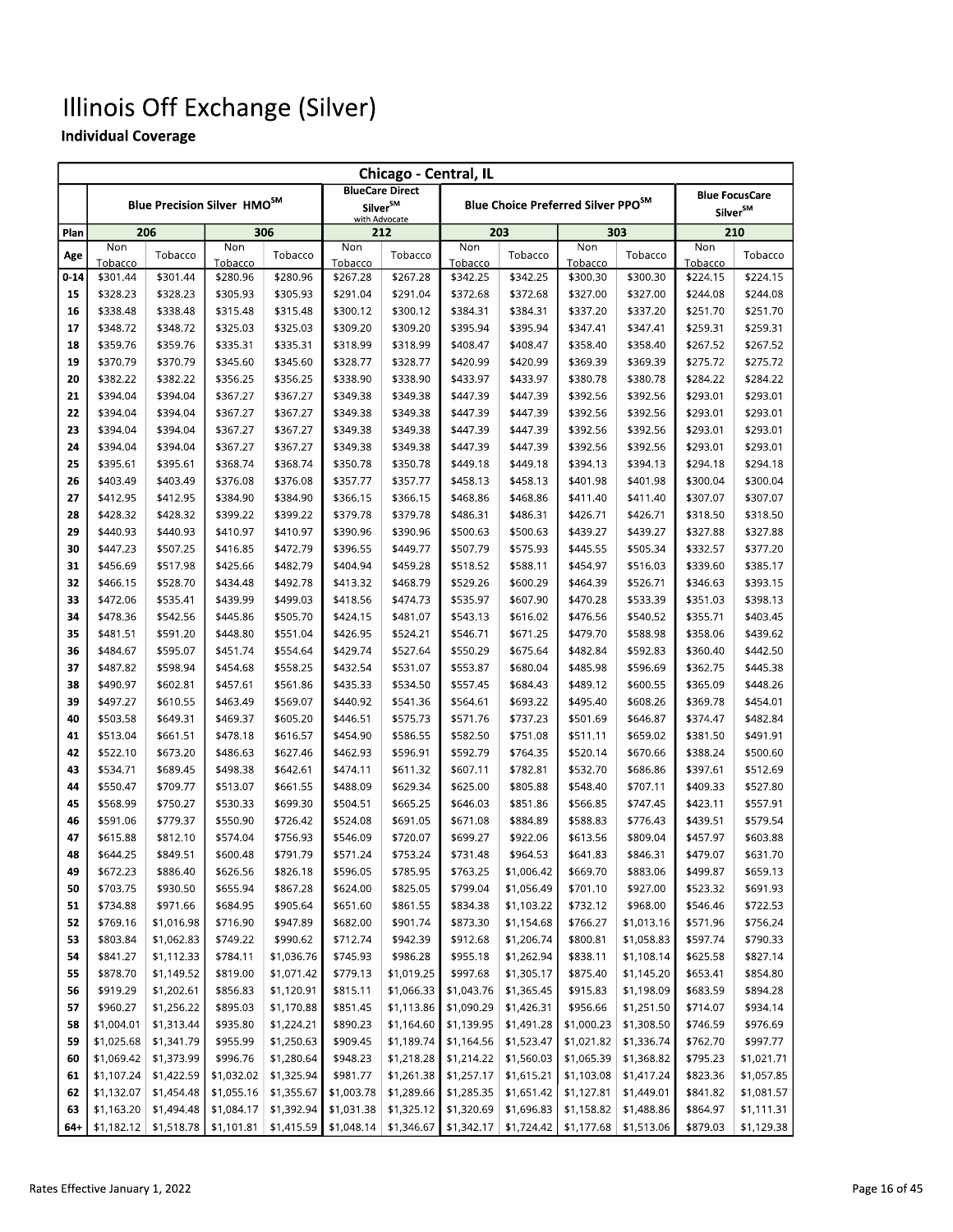|          | Chicago - North, IL  |                      |                                         |                      |                      |                                 |                      |                      |                                                |                      |
|----------|----------------------|----------------------|-----------------------------------------|----------------------|----------------------|---------------------------------|----------------------|----------------------|------------------------------------------------|----------------------|
|          |                      |                      |                                         |                      |                      | <b>BlueCare Direct</b>          |                      |                      |                                                |                      |
|          |                      |                      | Blue Precision Silver HMO <sup>SM</sup> |                      |                      | $\mathsf{Silver}^{\mathsf{SM}}$ |                      |                      | Blue Choice Preferred Silver PPO <sup>SM</sup> |                      |
|          |                      | 206                  |                                         | 306                  | with Advocate<br>212 |                                 |                      | 203                  |                                                | 303                  |
| Plan     | Non                  |                      | Non                                     |                      | Non                  |                                 | Non                  |                      | Non                                            |                      |
| Age      | Tobacco              | Tobacco              | Tobacco                                 | Tobacco              | Tobacco              | Tobacco                         | Tobacco              | Tobacco              | Tobacco                                        | Tobacco              |
| $0 - 14$ | \$298.06             | \$298.06             | \$277.60                                | \$277.60             | \$278.29             | \$278.29                        | \$327.11             | \$327.11             | \$287.02                                       | \$287.02             |
| 15       | \$324.56             | \$324.56             | \$302.28                                | \$302.28             | \$303.02             | \$303.02                        | \$356.19             | \$356.19             | \$312.53                                       | \$312.53             |
| 16       | \$334.69             | \$334.69             | \$311.71                                | \$311.71             | \$312.48             | \$312.48                        | \$367.30             | \$367.30             | \$322.28                                       | \$322.28             |
| 17       | \$344.82             | \$344.82             | \$321.15                                | \$321.15             | \$321.94             | \$321.94                        | \$378.42             | \$378.42             | \$332.04                                       | \$332.04             |
| 18       | \$355.73             | \$355.73             | \$331.31                                | \$331.31             | \$332.13             | \$332.13                        | \$390.39             | \$390.39             | \$342.55                                       | \$342.55             |
| 19       | \$366.64             | \$366.64             | \$341.47                                | \$341.47             | \$342.31             | \$342.31                        | \$402.37             | \$402.37             | \$353.05                                       | \$353.05             |
| 20       | \$377.94             | \$377.94             | \$351.99                                | \$351.99             | \$352.86             | \$352.86                        | \$414.77             | \$414.77             | \$363.93                                       | \$363.93             |
| 21       | \$389.63             | \$389.63             | \$362.88                                | \$362.88             | \$363.77             | \$363.77                        | \$427.59             | \$427.59             | \$375.19                                       | \$375.19             |
| 22       | \$389.63             | \$389.63             | \$362.88                                | \$362.88             | \$363.77             | \$363.77                        | \$427.59             | \$427.59             | \$375.19                                       | \$375.19             |
| 23       | \$389.63             | \$389.63             | \$362.88                                | \$362.88             | \$363.77             | \$363.77                        | \$427.59             | \$427.59             | \$375.19                                       | \$375.19             |
| 24       | \$389.63             | \$389.63             | \$362.88                                | \$362.88             | \$363.77             | \$363.77                        | \$427.59             | \$427.59             | \$375.19                                       | \$375.19             |
| 25       | \$391.18             | \$391.18             | \$364.33                                | \$364.33             | \$365.23             | \$365.23                        | \$429.31             | \$429.31             | \$376.69                                       | \$376.69             |
| 26       | \$398.98             | \$398.98             | \$371.59                                | \$371.59             | \$372.50             | \$372.50                        | \$437.86             | \$437.86             | \$384.19                                       | \$384.19             |
| 27       | \$408.33             | \$408.33             | \$380.30                                | \$380.30             | \$381.23             | \$381.23                        | \$448.12             | \$448.12             | \$393.20                                       | \$393.20             |
| 28       | \$423.52             | \$423.52             | \$394.45                                | \$394.45             | \$395.42             | \$395.42                        | \$464.80             | \$464.80             | \$407.83                                       | \$407.83             |
| 29       | \$435.99             | \$435.99             | \$406.06                                | \$406.06             | \$407.06             | \$407.06                        | \$478.48             | \$478.48             | \$419.83                                       | \$419.83             |
| 30       | \$442.22             | \$501.57             | \$411.87                                | \$467.14             | \$412.88             | \$468.29                        | \$485.32             | \$550.45             | \$425.84                                       | \$482.98             |
| 31       | \$451.58             | \$512.18             | \$420.58                                | \$477.02             | \$421.61             | \$478.19                        | \$495.58             | \$562.09             | \$434.84                                       | \$493.20             |
| 32       | \$460.93             | \$522.78             | \$429.29                                | \$486.90             | \$430.34             | \$488.10                        | \$505.84             | \$573.73             | \$443.85                                       | \$503.41             |
| 33       | \$466.77             | \$529.41             | \$434.73                                | \$493.07             | \$435.80             | \$494.28                        | \$512.26             | \$581.00             | \$449.47                                       | \$509.79             |
| 34       | \$473.01             | \$536.48             | \$440.54                                | \$499.66             | \$441.62             | \$500.89                        | \$519.10             | \$588.76             | \$455.48                                       | \$516.60             |
| 35       | \$476.12             | \$584.58             | \$443.44                                | \$544.46             | \$444.53             | \$545.79                        | \$522.52             | \$641.55             | \$458.48                                       | \$562.92             |
| 36       | \$479.24             | \$588.41             | \$446.34                                | \$548.02             | \$447.44             | \$549.37                        | \$525.94             | \$645.75             | \$461.48                                       | \$566.60             |
| 37       | \$482.36             | \$592.24             | \$449.25                                | \$551.59             | \$450.35             | \$552.94                        | \$529.36             | \$649.95             | \$464.48                                       | \$570.29             |
| 38       | \$485.47             | \$596.06             | \$452.15                                | \$555.15             | \$453.26             | \$556.52                        | \$532.78             | \$654.15             | \$467.48                                       | \$573.97             |
| 39       | \$491.71             | \$603.72             | \$457.96                                | \$562.28             | \$459.08             | \$563.66                        | \$539.62             | \$662.55             | \$473.49                                       | \$581.34             |
| 40       | \$497.94             | \$642.04             | \$463.76                                | \$597.97             | \$464.90             | \$599.44                        | \$546.47             | \$704.61             | \$479.49                                       | \$618.25             |
| 41       | \$507.29             | \$654.10             | \$472.47                                | \$609.20             | \$473.63             | \$610.70                        | \$556.73             | \$717.85             | \$488.49                                       | \$629.86             |
| 42       | \$516.25             | \$665.66             | \$480.82                                | \$619.97             | \$482.00             | \$621.49                        | \$566.56             | \$730.53             | \$497.12                                       | \$640.99             |
| 43       | \$528.72             | \$681.74             | \$492.43                                | \$634.94             | \$493.64             | \$636.50                        | \$580.25             | \$748.17             | \$509.13                                       | \$656.47             |
| 44       | \$544.31             | \$701.83             | \$506.94                                | \$653.65             | \$508.19             | \$655.26                        | \$597.35             | \$770.22             | \$524.14                                       | \$675.82<br>\$714.38 |
| 45<br>46 | \$562.62<br>\$584.44 | \$741.87<br>\$770.64 | \$524.00<br>\$544.32                    | \$690.95<br>\$717.74 | \$525.29<br>\$545.66 | \$692.65<br>\$719.51            | \$617.45             | \$814.17<br>\$845.74 | \$541.77<br>\$562.78                           | \$742.08             |
| 47       | \$608.98             | \$803.01             | \$567.18                                | \$747.89             | \$568.58             | \$749.73                        | \$641.39<br>\$668.33 | \$881.26             | \$586.42                                       | \$773.25             |
| 48       | \$637.04             | \$840.00             | \$593.31                                | \$782.34             | \$594.77             | \$784.26                        | \$699.12             | \$921.86             | \$613.43                                       | \$808.87             |
|          | \$664.70             | \$876.47             |                                         | \$816.31             | \$620.60             | \$818.32                        | \$729.48             | \$961.89             | \$640.07                                       | \$843.99             |
| 49<br>50 | \$695.87             | \$920.08             | \$619.07<br>\$648.11                    | \$856.93             | \$649.70             | \$859.03                        | \$763.68             | \$1,009.74           | \$670.08                                       | \$885.98             |
| 51       | \$726.65             | \$960.78             | \$676.77                                | \$894.83             | \$678.44             | \$897.03                        | \$797.46             | \$1,054.41           | \$699.72                                       | \$925.17             |
| 52       | \$760.55             | \$1,005.60           | \$708.34                                | \$936.57             | \$710.09             | \$938.87                        | \$834.67             | \$1,103.59           | \$732.36                                       | \$968.33             |
| 53       | \$794.84             | \$1,050.93           | \$740.28                                | \$978.79             | \$742.10             | \$981.20                        | \$872.29             | \$1,153.35           | \$765.38                                       | \$1,011.99           |
| 54       | \$831.85             | \$1,099.87           | \$774.75                                | \$1,024.38           | \$776.66             | \$1,026.90                      | \$912.91             | \$1,207.06           | \$801.02                                       | \$1,059.11           |
| 55       | \$868.86             | \$1,136.65           | \$809.22                                | \$1,058.63           | \$811.21             | \$1,061.23                      | \$953.54             | \$1,247.42           | \$836.67                                       | \$1,094.53           |
| 56       | \$909.00             | \$1,189.15           | \$846.60                                | \$1,107.52           | \$848.68             | \$1,110.25                      | \$997.58             | \$1,305.03           | \$875.31                                       | \$1,145.08           |
| 57       | \$949.52             | \$1,242.16           | \$884.34                                | \$1,156.89           | \$886.52             | \$1,159.74                      | \$1,042.05           | \$1,363.21           | \$914.33                                       | \$1,196.12           |
| 58       | \$992.77             | \$1,298.73           | \$924.62                                | \$1,209.59           | \$926.89             | \$1,212.56                      | \$1,089.51           | \$1,425.30           | \$955.97                                       | \$1,250.60           |
| 59       | \$1,014.19           | \$1,326.77           | \$944.58                                | \$1,235.70           | \$946.90             | \$1,238.74                      | \$1,113.03           | \$1,456.06           | \$976.61                                       | \$1,277.60           |
| 60       | \$1,057.44           | \$1,358.60           | \$984.86                                | \$1,265.35           | \$987.28             | \$1,268.46                      | \$1,160.49           | \$1,491.00           | \$1,018.26                                     | \$1,308.26           |
| 61       | \$1,094.85           | \$1,406.66           | \$1,019.70                              | \$1,310.11           | \$1,022.20           | \$1,313.33                      | \$1,201.54           | \$1,543.74           | \$1,054.27                                     | \$1,354.53           |
| 62       | \$1,119.39           | \$1,438.20           | \$1,042.56                              | \$1,339.48           | \$1,045.12           | \$1,342.77                      | \$1,228.48           | \$1,578.35           | \$1,077.91                                     | \$1,384.90           |
| 63       | \$1,150.17           | \$1,477.74           | \$1,071.22                              | \$1,376.31           | \$1,073.86           | \$1,379.69                      | \$1,262.26           | \$1,621.75           | \$1,107.55                                     | \$1,422.98           |
| $64 +$   | \$1,168.89           | \$1,501.77           | \$1,088.64                              | \$1,398.69           | \$1,091.31           | \$1,402.13                      | \$1,282.77           | \$1,648.12           | \$1,125.57                                     | \$1,446.12           |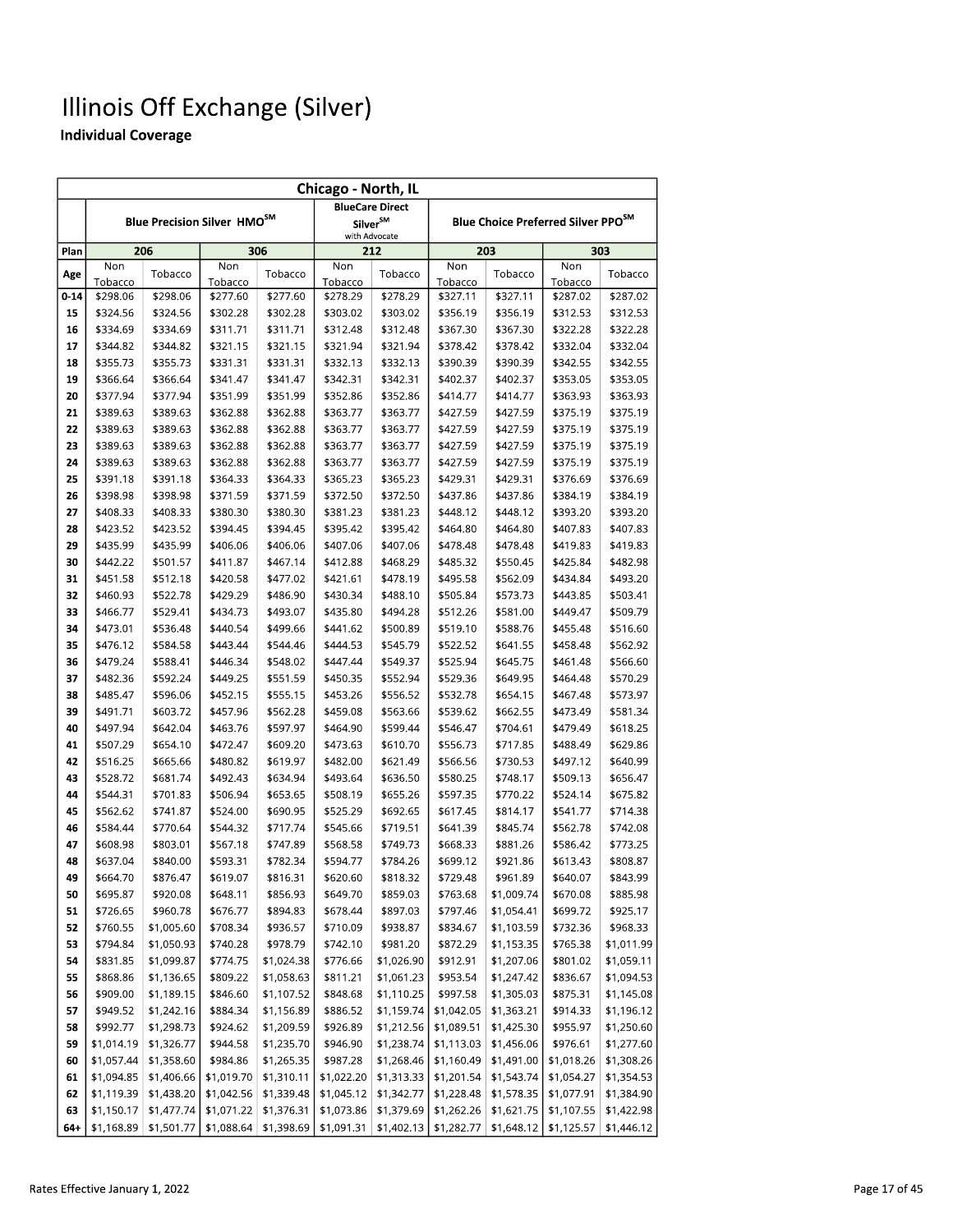|          | Chicago - West, IL   |                          |                                         |                      |                      |                          |                      |                          |                                                |                        |
|----------|----------------------|--------------------------|-----------------------------------------|----------------------|----------------------|--------------------------|----------------------|--------------------------|------------------------------------------------|------------------------|
|          |                      |                          |                                         |                      |                      | <b>BlueCare Direct</b>   |                      |                          |                                                |                        |
|          |                      |                          | Blue Precision Silver HMO <sup>SM</sup> |                      | Silver <sup>SM</sup> |                          |                      |                          | Blue Choice Preferred Silver PPO <sup>SM</sup> |                        |
|          |                      | 206                      |                                         | 306                  |                      | with Advocate            |                      | 203                      |                                                | 303                    |
| Plan     | Non                  |                          | Non                                     |                      | Non                  | 212                      | Non                  |                          | Non                                            |                        |
| Age      | Tobacco              | Tobacco                  | Tobacco                                 | Tobacco              | Tobacco              | Tobacco                  | Tobacco              | Tobacco                  | Tobacco                                        | Tobacco                |
| $0 - 14$ | \$289.16             | \$289.16                 | \$269.49                                | \$269.49             | \$275.17             | \$275.17                 | \$321.68             | \$321.68                 | \$282.25                                       | \$282.25               |
| 15       | \$314.86             | \$314.86                 | \$293.45                                | \$293.45             | \$299.63             | \$299.63                 | \$350.27             | \$350.27                 | \$307.34                                       | \$307.34               |
| 16       | \$324.69             | \$324.69                 | \$302.61                                | \$302.61             | \$308.98             | \$308.98                 | \$361.20             | \$361.20                 | \$316.93                                       | \$316.93               |
| 17       | \$334.52             | \$334.52                 | \$311.77                                | \$311.77             | \$318.34             | \$318.34                 | \$372.14             | \$372.14                 | \$326.53                                       | \$326.53               |
| 18       | \$345.10             | \$345.10                 | \$321.63                                | \$321.63             | \$328.41             | \$328.41                 | \$383.91             | \$383.91                 | \$336.86                                       | \$336.86               |
| 19       | \$355.69             | \$355.69                 | \$331.49                                | \$331.49             | \$338.48             | \$338.48                 | \$395.69             | \$395.69                 | \$347.19                                       | \$347.19               |
| 20       | \$366.65             | \$366.65                 | \$341.71                                | \$341.71             | \$348.91             | \$348.91                 | \$407.88             | \$407.88                 | \$357.89                                       | \$357.89               |
| 21       | \$377.99             | \$377.99                 | \$352.28                                | \$352.28             | \$359.70             | \$359.70                 | \$420.49             | \$420.49                 | \$368.96                                       | \$368.96               |
| 22       | \$377.99             | \$377.99                 | \$352.28                                | \$352.28             | \$359.70             | \$359.70                 | \$420.49             | \$420.49                 | \$368.96                                       | \$368.96               |
| 23       | \$377.99             | \$377.99                 | \$352.28                                | \$352.28             | \$359.70             | \$359.70                 | \$420.49             | \$420.49                 | \$368.96                                       | \$368.96               |
| 24       | \$377.99             | \$377.99                 | \$352.28                                | \$352.28             | \$359.70             | \$359.70                 | \$420.49             | \$420.49                 | \$368.96                                       | \$368.96               |
| 25       | \$379.50             | \$379.50                 | \$353.69                                | \$353.69             | \$361.14             | \$361.14                 | \$422.18             | \$422.18                 | \$370.43                                       | \$370.43               |
| 26       | \$387.06             | \$387.06                 | \$360.73                                | \$360.73             | \$368.33             | \$368.33                 | \$430.59             | \$430.59                 | \$377.81                                       | \$377.81               |
| 27       | \$396.13             | \$396.13                 | \$369.19                                | \$369.19             | \$376.97             | \$376.97                 | \$440.68             | \$440.68                 | \$386.67                                       | \$386.67               |
| 28       | \$410.87             | \$410.87                 | \$382.93                                | \$382.93             | \$391.00             | \$391.00                 | \$457.08             | \$457.08                 | \$401.06                                       | \$401.06               |
| 29       | \$422.97             | \$422.97                 | \$394.20                                | \$394.20             | \$402.51             | \$402.51                 | \$470.53             | \$470.53                 | \$412.86                                       | \$412.86               |
| 30       | \$429.02             | \$486.59                 | \$399.84                                | \$453.49             | \$408.26             | \$463.05                 | \$477.26             | \$541.31                 | \$418.77                                       | \$474.96               |
| 31       | \$438.09             | \$496.88                 | \$408.29                                | \$463.08             | \$416.89             | \$472.84                 | \$487.35             | \$552.76                 | \$427.62                                       | \$485.01               |
| 32       | \$447.16             | \$507.17                 | \$416.74                                | \$472.67             | \$425.53             | \$482.63                 | \$497.44             | \$564.20                 | \$436.48                                       | \$495.05               |
| 33       | \$452.83             | \$513.60                 | \$422.03                                | \$478.66             | \$430.92             | \$488.75                 | \$503.75             | \$571.36                 | \$442.01                                       | \$501.33               |
| 34       | \$458.88             | \$520.46                 | \$427.67                                | \$485.06             | \$436.68             | \$495.28                 | \$510.48             | \$578.99                 | \$447.91                                       | \$508.02               |
| 35       | \$461.90             | \$567.12                 | \$430.48                                | \$528.55             | \$439.55             | \$539.69                 | \$513.84             | \$630.90                 | \$450.86                                       | \$553.57               |
| 36       | \$464.92             | \$570.83                 | \$433.30                                | \$532.01             | \$442.43             | \$543.22                 | \$517.21             | \$635.03                 | \$453.82                                       | \$557.19               |
| 37       | \$467.95             | \$574.55                 | \$436.12                                | \$535.47             | \$445.31             | \$546.75                 | \$520.57             | \$639.16                 | \$456.77                                       | \$560.82               |
| 38       | \$470.97             | \$578.26                 | \$438.94                                | \$538.93             | \$448.19             | \$550.29                 | \$523.94             | \$643.29                 | \$459.72                                       | \$564.44               |
| 39       | \$477.02             | \$585.68                 | \$444.57                                | \$545.85             | \$453.94             | \$557.35                 | \$530.66             | \$651.55                 | \$465.62                                       | \$571.69               |
| 40       | \$483.07             | \$622.87                 | \$450.21                                | \$580.50             | \$459.70             | \$592.73                 | \$537.39             | \$692.91                 | \$471.53                                       | \$607.98               |
| 41       | \$492.14             | \$634.57                 | \$458.67                                | \$591.40             | \$468.33             | \$603.87                 | \$547.48             | \$705.93                 | \$480.38                                       | \$619.40               |
| 42       | \$500.83             | \$645.78                 | \$466.77                                | \$601.85             | \$476.60             | \$614.54                 | \$557.15             | \$718.40                 | \$488.87                                       | \$630.35               |
| 43       | \$512.93             | \$661.37                 | \$478.04                                | \$616.39             | \$488.11             | \$629.38                 | \$570.61             | \$735.75                 | \$500.67                                       | \$645.57               |
| 44       | \$528.05             | \$680.87                 | \$492.13                                | \$634.55             | \$502.50             | \$647.93                 | \$587.43             | \$757.43                 | \$515.43                                       | \$664.60               |
| 45       | \$545.81             | \$719.71                 | \$508.69                                | \$670.76             | \$519.41             | \$684.89                 | \$607.19             | \$800.65                 | \$532.77                                       | \$702.51               |
| 46       | \$566.98             | \$747.62                 | \$528.42                                | \$696.77             | \$539.55             | \$711.45                 | \$630.74             | \$831.70                 | \$553.43                                       | \$729.76               |
| 47       | \$590.79             | \$779.02                 | \$550.61                                | \$726.03             | \$562.21             | \$741.33                 | \$657.23             | \$866.63                 | \$576.68                                       | \$760.41               |
| 48       | \$618.01             | \$814.91                 | \$575.97                                | \$759.48             | \$588.11             | \$775.48                 | \$687.51             | \$906.55                 | \$603.24                                       | \$795.44               |
| 49       | \$644.85             | \$850.29                 | \$600.99                                | \$792.46             | \$613.65             | \$809.16                 | \$717.36             | \$945.91<br>\$992.98     | \$629.44                                       | \$829.98               |
| 50       | \$675.09             | \$892.60                 | \$629.17                                | \$831.89             | \$642.43             | \$849.42                 | \$751.00             |                          | \$658.96                                       | \$871.27               |
| 51       | \$704.95             | \$932.08                 | \$657.00                                | \$868.68             | \$670.84             | \$886.99                 | \$784.22             | \$1,036.90               | \$688.10                                       | \$909.81               |
| 52       | \$737.83             | \$975.56                 | \$687.65<br>\$718.65                    | \$909.20             | \$702.14<br>\$733.79 | \$928.36                 | \$820.80             | \$1,085.27               | \$720.20                                       | \$952.25               |
| 53       | \$771.09<br>\$807.00 | \$1,019.54<br>\$1,067.02 | \$752.11                                | \$950.20<br>\$994.44 | \$767.96             | \$970.22<br>\$1,015.40   | \$857.81<br>\$897.76 | \$1,134.20<br>\$1,187.01 | \$752.67<br>\$787.72                           | \$995.18<br>\$1,041.53 |
| 54       |                      | \$1,102.70               | \$785.58                                | \$1,027.70           | \$802.13             |                          | \$937.70             | \$1,226.70               | \$822.77                                       | \$1,076.35             |
| 55       | \$842.91<br>\$881.85 | \$1,153.63               | \$821.86                                | \$1,075.16           | \$839.18             | \$1,049.35<br>\$1,097.82 | \$981.01             | \$1,283.36               | \$860.77                                       | \$1,126.06             |
| 56<br>57 | \$921.16             | \$1,205.05               | \$858.50                                | \$1,123.09           | \$876.59             | \$1,146.76               | \$1,024.74           | \$1,340.57               | \$899.15                                       | \$1,176.26             |
| 58       | \$963.11             | \$1,259.94               | \$897.60                                | \$1,174.24           | \$916.52             | \$1,198.99               | \$1,071.42           | \$1,401.63               | \$940.10                                       | \$1,229.84             |
| 59       | \$983.90             | \$1,287.14               | \$916.98                                | \$1,199.59           | \$936.30             | \$1,224.87               | \$1,094.55           | \$1,431.88               | \$960.39                                       | \$1,256.38             |
| 60       | \$1,025.86           | \$1,318.02               | \$956.08                                | \$1,228.38           | \$976.23             | \$1,254.26               | \$1,141.22           | \$1,466.24               | \$1,001.35                                     | \$1,286.53             |
| 61       | \$1,062.15           | \$1,364.64               | \$989.90                                | \$1,271.83           | \$1,010.76           | \$1,298.63               | \$1,181.59           | \$1,518.11               | \$1,036.77                                     | \$1,332.04             |
| 62       | \$1,085.96           | \$1,395.24               | \$1,012.09                              | \$1,300.34           | \$1,033.42           | \$1,327.74               | \$1,208.08           | \$1,552.14               | \$1,060.01                                     | \$1,361.90             |
| 63       | \$1,115.82           | \$1,433.61               | \$1,039.92                              | \$1,336.09           | \$1,061.84           | \$1,364.25               | \$1,241.30           | \$1,594.82               | \$1,089.16                                     | \$1,399.35             |
| $64+$    | \$1,133.97           | \$1,456.92               | \$1,056.84                              | \$1,357.82           | \$1,079.10           | \$1,386.43               | \$1,261.47           | \$1,620.75               | \$1,106.88                                     | \$1,422.10             |
|          |                      |                          |                                         |                      |                      |                          |                      |                          |                                                |                        |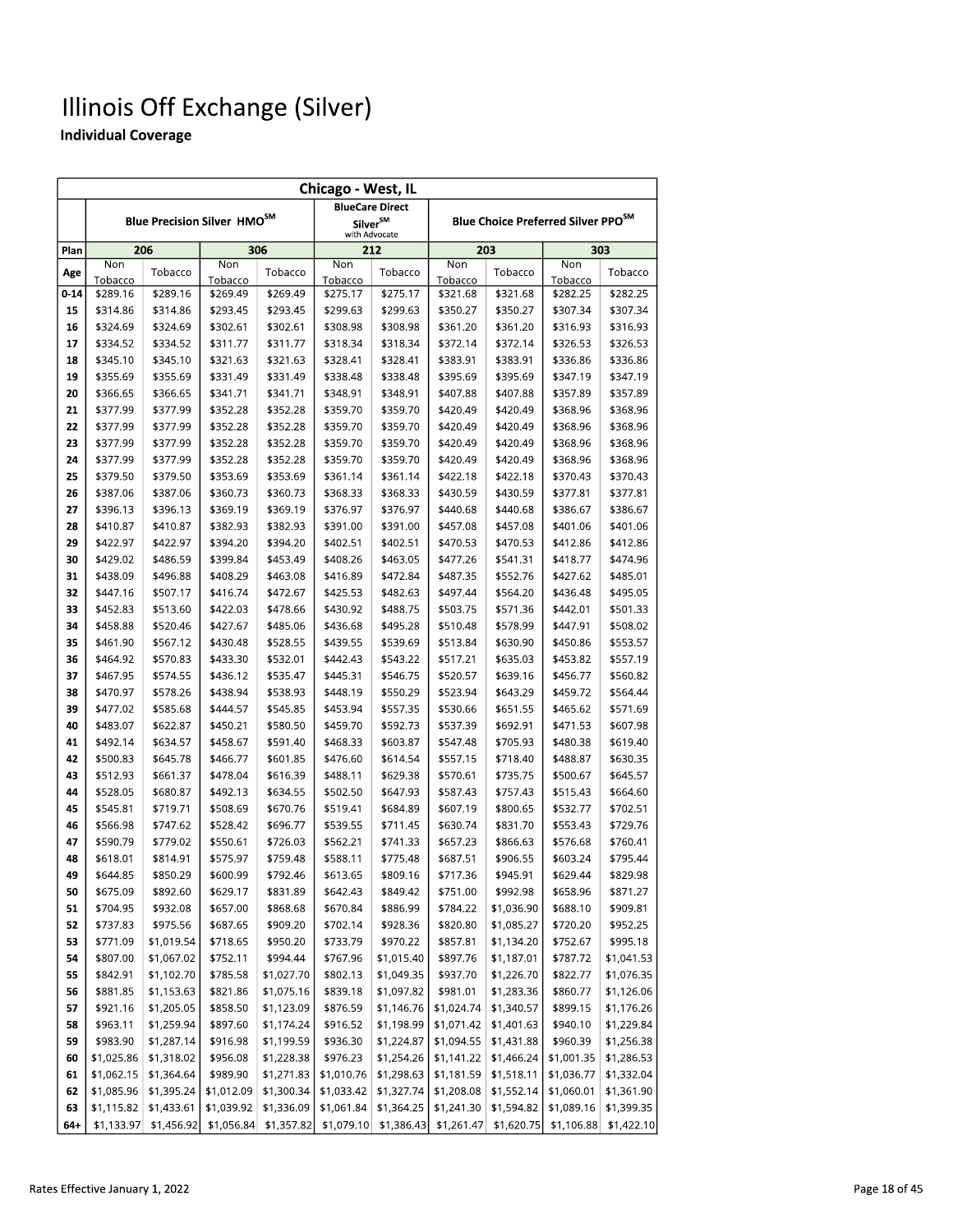|          | Chicago - South, IL  |                          |                                    |                          |                          |                          |                                                |                          |  |
|----------|----------------------|--------------------------|------------------------------------|--------------------------|--------------------------|--------------------------|------------------------------------------------|--------------------------|--|
|          |                      |                          | <b>Blue Precision Silver HMOSM</b> |                          |                          |                          | Blue Choice Preferred Silver PPO <sup>SM</sup> |                          |  |
| Plan     |                      | 206                      | 306                                |                          |                          | 203                      |                                                | 303                      |  |
| Age      | Non Tobacco          | Tobacco                  | Non Tobacco                        | Tobacco                  | Non Tobacco              | Tobacco                  | Non Tobacco                                    | Tobacco                  |  |
| $0 - 14$ | \$280.39             | \$280.39                 | \$261.55                           | \$261.55                 | \$317.59                 | \$317.59                 | \$278.66                                       | \$278.66                 |  |
| 15       | \$305.32             | \$305.32                 | \$284.80                           | \$284.80                 | \$345.82                 | \$345.82                 | \$303.43                                       | \$303.43                 |  |
| 16       | \$314.85             | \$314.85                 | \$293.69                           | \$293.69                 | \$356.61                 | \$356.61                 | \$312.90                                       | \$312.90                 |  |
| 17       | \$324.38             | \$324.38                 | \$302.58                           | \$302.58                 | \$367.40                 | \$367.40                 | \$322.37                                       | \$322.37                 |  |
| 18       | \$334.64             | \$334.64                 | \$312.16                           | \$312.16                 | \$379.03                 | \$379.03                 | \$332.57                                       | \$332.57                 |  |
| 19       | \$344.90             | \$344.90                 | \$321.73                           | \$321.73                 | \$390.65                 | \$390.65                 | \$342.77                                       | \$342.77                 |  |
| 20       | \$355.53             | \$355.53                 | \$331.64                           | \$331.64                 | \$402.69                 | \$402.69                 | \$353.34                                       | \$353.34                 |  |
| 21       | \$366.53             | \$366.53                 | \$341.90                           | \$341.90                 | \$415.15                 | \$415.15                 | \$364.26                                       | \$364.26                 |  |
| 22       | \$366.53             | \$366.53                 | \$341.90                           | \$341.90                 | \$415.15                 | \$415.15                 | \$364.26                                       | \$364.26                 |  |
| 23       | \$366.53             | \$366.53                 | \$341.90                           | \$341.90                 | \$415.15                 | \$415.15                 | \$364.26                                       | \$364.26                 |  |
| 24       | \$366.53             | \$366.53                 | \$341.90                           | \$341.90                 | \$415.15                 | \$415.15                 | \$364.26                                       | \$364.26                 |  |
| 25       | \$367.99             | \$367.99                 | \$343.27                           | \$343.27                 | \$416.81                 | \$416.81                 | \$365.72                                       | \$365.72                 |  |
| 26       | \$375.32             | \$375.32                 | \$350.11                           | \$350.11                 | \$425.11                 | \$425.11                 | \$373.01                                       | \$373.01                 |  |
| 27       | \$384.12             | \$384.12                 | \$358.31                           | \$358.31                 | \$435.07                 | \$435.07                 | \$381.75                                       | \$381.75                 |  |
| 28       | \$398.41             | \$398.41                 | \$371.65                           | \$371.65                 | \$451.26                 | \$451.26                 | \$395.95                                       | \$395.95                 |  |
| 29       | \$410.14             | \$410.14                 | \$382.59                           | \$382.59                 | \$464.55                 | \$464.55                 | \$407.61                                       | \$407.61                 |  |
| 30       | \$416.01             | \$471.84                 | \$388.06                           | \$440.14                 | \$471.19                 | \$534.43                 | \$413.44                                       | \$468.92                 |  |
| 31       | \$424.80             | \$481.81                 | \$396.26                           | \$449.44                 | \$481.15                 | \$545.73                 | \$422.18                                       | \$478.84                 |  |
| 32       | \$433.60             | \$491.79                 | \$404.47                           | \$458.75                 | \$491.12                 | \$557.03                 | \$430.92                                       | \$488.75                 |  |
| 33       | \$439.10             | \$498.03                 | \$409.60                           | \$464.57                 | \$497.34                 | \$564.09                 | \$436.39                                       | \$494.95                 |  |
| 34       | \$444.96             | \$504.68                 | \$415.07                           | \$470.77                 | \$503.99                 | \$571.62                 | \$442.22                                       | \$501.56                 |  |
| 35       | \$447.90             | \$549.93                 | \$417.80                           | \$512.98                 | \$507.31                 | \$622.87                 | \$445.13                                       | \$546.53                 |  |
| 36       | \$450.83             | \$553.52                 | \$420.54                           | \$516.34                 | \$510.63                 | \$626.95                 | \$448.04                                       | \$550.11                 |  |
| 37       | \$453.76             | \$557.13                 | \$423.27                           | \$519.70                 | \$513.95                 | \$631.03                 | \$450.96                                       | \$553.69                 |  |
| 38       | \$456.69             | \$560.73                 | \$426.01                           | \$523.05                 | \$517.27                 | \$635.11                 | \$453.87                                       | \$557.26                 |  |
| 39       | \$462.56             | \$567.93                 | \$431.48                           | \$529.77                 | \$523.91                 | \$643.26                 | \$459.70                                       | \$564.42                 |  |
| 40       | \$468.42             | \$603.98                 | \$436.95                           | \$563.40                 | \$530.56                 | \$684.10                 | \$465.53                                       | \$600.25                 |  |
| 41       | \$477.22             | \$615.32                 | \$445.16                           | \$573.98                 | \$540.52                 | \$696.95                 | \$474.27                                       | \$611.53                 |  |
| 42       | \$485.65             | \$626.20                 | \$453.02                           | \$584.12                 | \$550.07                 | \$709.26                 | \$482.65                                       | \$622.33                 |  |
| 43       | \$497.38             | \$641.32                 | \$463.96                           | \$598.23                 | \$563.35                 | \$726.39                 | \$494.31                                       | \$637.36                 |  |
| 44       | \$512.04             | \$660.22                 | \$477.64                           | \$615.86                 | \$579.96                 | \$747.80                 | \$508.88                                       | \$656.14                 |  |
| 45       | \$529.26             | \$697.89                 | \$493.71                           | \$651.00                 | \$599.47                 | \$790.46                 | \$526.00                                       | \$693.58                 |  |
| 46       | \$549.79             | \$724.95                 | \$512.85                           | \$676.25                 | \$622.72                 | \$821.12                 | \$546.40                                       | \$720.48                 |  |
| 47       | \$572.88             | \$755.40                 | \$534.39                           | \$704.65                 | \$648.87                 | \$855.60                 | \$569.34                                       | \$750.74                 |  |
| 48       | \$599.27             | \$790.20                 | \$559.01                           | \$737.11                 | \$678.76                 | \$895.02                 | \$595.57                                       | \$785.32                 |  |
| 49       | \$625.29             | \$824.51                 | \$583.28                           | \$769.12                 | \$708.24                 | \$933.88                 | \$621.43                                       | \$819.42                 |  |
| 50       | \$654.62             | \$865.53                 | \$610.64                           | \$807.38                 | \$741.45                 | \$980.35                 | \$650.57                                       | \$860.19                 |  |
| 51       | \$683.57             | \$903.82                 | \$637.65                           | \$843.09                 | \$774.25                 | \$1,023.71               | \$679.35                                       | \$898.24                 |  |
| 52       | \$715.46             | \$945.98                 | \$667.39                           | \$882.42                 | \$810.37                 | \$1,071.46               | \$711.04                                       | \$940.14                 |  |
| 53       | \$747.71             | \$988.63                 | \$697.48                           | \$922.21                 | \$846.90                 | \$1,119.77               | \$743.10                                       | \$982.52                 |  |
| 54       | \$782.53             | \$1,034.67               | \$729.96                           | \$965.15                 | \$886.34<br>\$925.78     | \$1,171.92               | \$777.70                                       | \$1,028.28               |  |
| 55       | \$817.35             | \$1,069.26               | \$762.44<br>\$797.66               | \$997.43                 | \$968.54                 | \$1,211.10<br>\$1,267.04 | \$812.31                                       | \$1,062.66               |  |
| 56       | \$855.11<br>\$893.23 | \$1,118.65               |                                    | \$1,043.49               |                          |                          | \$849.83                                       | \$1,111.74<br>\$1,161.30 |  |
| 57       |                      | \$1,168.52               | \$833.21                           | \$1,090.01               | \$1,011.71               | \$1,323.52               | \$887.71                                       |                          |  |
| 58       | \$933.91             | \$1,221.74               | \$871.16                           | \$1,139.66               | \$1,057.79               | \$1,383.80               | \$928.14                                       | \$1,214.20               |  |
| 59       | \$954.07<br>\$994.75 | \$1,248.11               | \$889.97                           | \$1,164.26               | \$1,080.63               | \$1,413.67               | \$948.18                                       | \$1,240.40               |  |
| 60       | \$1,029.94           | \$1,278.06               | \$927.92<br>\$960.74               | \$1,192.19<br>\$1,234.36 | \$1,126.71<br>\$1,166.56 | \$1,447.59<br>\$1,498.80 | \$988.61<br>\$1,023.58                         | \$1,270.17<br>\$1,315.10 |  |
| 61       | \$1,053.03           | \$1,323.27               | \$982.28                           | \$1,262.04               |                          |                          |                                                |                          |  |
| 62<br>63 | \$1,081.99           | \$1,352.93               | \$1,009.29                         | \$1,296.74               | \$1,192.71               | \$1,532.40<br>\$1,574.54 | \$1,046.53                                     | \$1,344.58<br>\$1,381.55 |  |
| $64 +$   | \$1,099.59           | \$1,390.14<br>\$1,412.74 | \$1,025.70                         | \$1,317.82               | \$1,225.51<br>\$1,245.45 | \$1,600.14               | \$1,075.31<br>\$1,092.78                       | \$1,404.02               |  |
|          |                      |                          |                                    |                          |                          |                          |                                                |                          |  |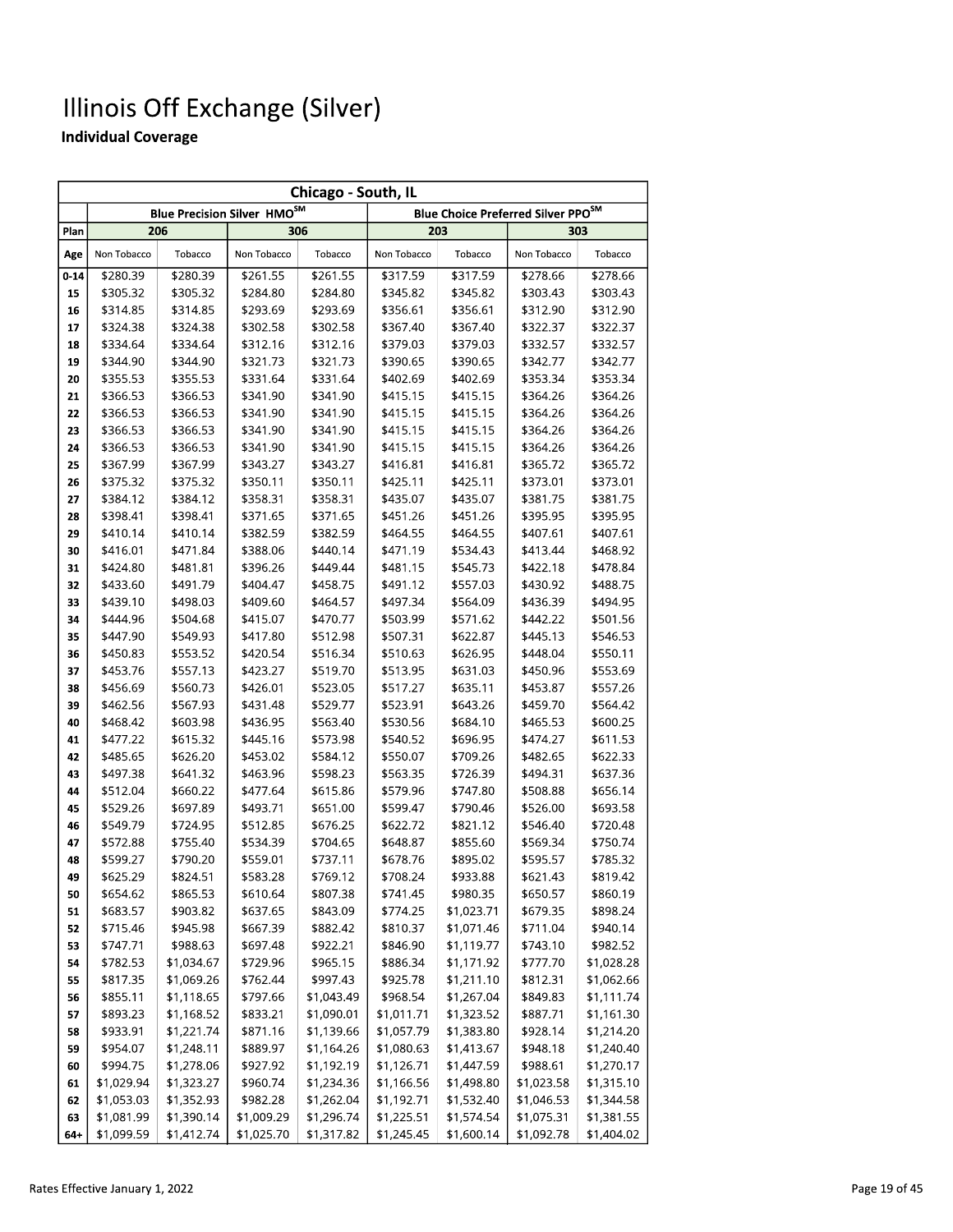|          | Rockford, IL         |                      |                                    |                      |                                                |                      |                      |                      |  |
|----------|----------------------|----------------------|------------------------------------|----------------------|------------------------------------------------|----------------------|----------------------|----------------------|--|
|          |                      |                      | <b>Blue Precision Silver HMOSM</b> |                      | Blue Choice Preferred Silver PPO <sup>SM</sup> |                      |                      |                      |  |
| Plan     |                      | 206                  |                                    | 306                  |                                                | 203                  |                      | 303                  |  |
| Age      | Non Tobacco          | Tobacco              | Non Tobacco                        | Tobacco              | Non Tobacco                                    | Tobacco              | Non Tobacco          | Tobacco              |  |
| $0 - 14$ | \$323.17             | \$323.17             | \$300.29                           | \$300.29             | \$410.95                                       | \$410.95             | \$360.58             | \$360.58             |  |
| 15       | \$351.89             | \$351.89             | \$326.98                           | \$326.98             | \$447.48                                       | \$447.48             | \$392.64             | \$392.64             |  |
| 16       | \$362.87             | \$362.87             | \$337.19                           | \$337.19             | \$461.45                                       | \$461.45             | \$404.89             | \$404.89             |  |
| 17       | \$373.86             | \$373.86             | \$347.40                           | \$347.40             | \$475.42                                       | \$475.42             | \$417.15             | \$417.15             |  |
| 18       | \$385.69             | \$385.69             | \$358.39                           | \$358.39             | \$490.46                                       | \$490.46             | \$430.34             | \$430.34             |  |
| 19       | \$397.51             | \$397.51             | \$369.38                           | \$369.38             | \$505.50                                       | \$505.50             | \$443.54             | \$443.54             |  |
| 20       | \$409.77             | \$409.77             | \$380.76                           | \$380.76             | \$521.08                                       | \$521.08             | \$457.21             | \$457.21             |  |
| 21       | \$422.44             | \$422.44             | \$392.54                           | \$392.54             | \$537.19                                       | \$537.19             | \$471.35             | \$471.35             |  |
| 22       | \$422.44             | \$422.44             | \$392.54                           | \$392.54             | \$537.19                                       | \$537.19             | \$471.35             | \$471.35             |  |
| 23       | \$422.44             | \$422.44             | \$392.54                           | \$392.54             | \$537.19                                       | \$537.19             | \$471.35             | \$471.35             |  |
| 24       | \$422.44             | \$422.44             | \$392.54                           | \$392.54             | \$537.19                                       | \$537.19             | \$471.35             | \$471.35             |  |
| 25       | \$424.13             | \$424.13             | \$394.11                           | \$394.11             | \$539.34                                       | \$539.34             | \$473.24             | \$473.24             |  |
| 26       | \$432.58             | \$432.58             | \$401.96                           | \$401.96             | \$550.08                                       | \$550.08             | \$482.66             | \$482.66             |  |
| 27       | \$442.72             | \$442.72             | \$411.38                           | \$411.38             | \$562.98                                       | \$562.98             | \$493.98             | \$493.98             |  |
| 28       | \$459.19             | \$459.19             | \$426.69                           | \$426.69             | \$583.93                                       | \$583.93             | \$512.36             | \$512.36             |  |
| 29       | \$472.71             | \$472.71             | \$439.25                           | \$439.25             | \$601.12                                       | \$601.12             | \$527.44             | \$527.44             |  |
| 30       | \$479.47             | \$543.81             | \$445.53                           | \$505.32             | \$609.71                                       | \$691.54             | \$534.98             | \$606.78             |  |
| 31       | \$489.61             | \$555.31             | \$454.95                           | \$516.01             | \$622.61                                       | \$706.16             | \$546.30             | \$619.61             |  |
| 32       | \$499.75             | \$566.81             | \$464.37                           | \$526.69             | \$635.50                                       | \$720.78             | \$557.61             | \$632.44             |  |
| 33       | \$506.08             | \$574.00             | \$470.26                           | \$533.37             | \$643.56                                       | \$729.92             | \$564.68             | \$640.46             |  |
| 34       | \$512.84             | \$581.66             | \$476.54                           | \$540.49             | \$652.15                                       | \$739.67             | \$572.22             | \$649.01             |  |
| 35       | \$516.22<br>\$519.60 | \$633.81<br>\$637.96 | \$479.68<br>\$482.82               | \$588.95<br>\$592.81 | \$656.45<br>\$660.75                           | \$805.99<br>\$811.26 | \$575.99<br>\$579.76 | \$707.20<br>\$711.83 |  |
| 36       | \$522.98             | \$642.12             | \$485.96                           | \$596.66             | \$665.04                                       | \$816.54             | \$583.53             | \$716.46             |  |
| 37<br>38 | \$526.36             | \$646.26             | \$489.10                           | \$600.52             | \$669.34                                       | \$821.82             | \$587.30             | \$721.09             |  |
| 39       | \$533.12             | \$654.56             | \$495.38                           | \$608.23             | \$677.94                                       | \$832.37             | \$594.84             | \$730.35             |  |
| 40       | \$539.88             | \$696.12             | \$501.66                           | \$646.84             | \$686.53                                       | \$885.21             | \$602.39             | \$776.72             |  |
| 41       | \$550.02             | \$709.19             | \$511.08                           | \$658.99             | \$699.42                                       | \$901.84             | \$613.70             | \$791.30             |  |
| 42       | \$559.73             | \$721.72             | \$520.11                           | \$670.63             | \$711.78                                       | \$917.77             | \$624.54             | \$805.28             |  |
| 43       | \$573.25             | \$739.15             | \$532.67                           | \$686.83             | \$728.97                                       | \$939.94             | \$639.62             | \$824.73             |  |
| 44       | \$590.15             | \$760.93             | \$548.37                           | \$707.07             | \$750.46                                       | \$967.64             | \$658.48             | \$849.04             |  |
| 45       | \$610.00             | \$804.35             | \$566.82                           | \$747.41             | \$775.71                                       | \$1,022.85           | \$680.63             | \$897.48             |  |
| 46       | \$633.66             | \$835.54             | \$588.81                           | \$776.40             | \$805.79                                       | \$1,062.51           | \$707.03             | \$932.28             |  |
| 47       | \$660.27             | \$870.63             | \$613.54                           | \$809.01             | \$839.63                                       | \$1,107.14           | \$736.72             | \$971.44             |  |
| 48       | \$690.69             | \$910.74             | \$641.80                           | \$846.27             | \$878.31                                       | \$1,158.14           | \$770.66             | \$1,016.19           |  |
| 49       | \$720.68             | \$950.29             | \$669.67                           | \$883.02             | \$916.45                                       | \$1,208.43           | \$804.12             | \$1,060.32           |  |
| 50       | \$754.48             | \$997.57             | \$701.07                           | \$926.96             | \$959.43                                       | \$1,268.55           | \$841.83             | \$1,113.07           |  |
| 51       | \$787.85             | \$1,041.69           | \$732.08                           | \$967.96             | \$1,001.86                                     | \$1,324.66           | \$879.07             | \$1,162.30           |  |
| 52       | \$824.60             | \$1,090.29           | \$766.23                           | \$1,013.11           | \$1,048.60                                     | \$1,386.46           | \$920.08             | \$1,216.52           |  |
| 53       | \$861.78             | \$1,139.44           | \$800.78                           | \$1,058.79           | \$1,095.87                                     | \$1,448.96           | \$961.56             | \$1,271.37           |  |
| 54       | \$901.91             | \$1,192.50           | \$838.07                           | \$1,108.09           | \$1,146.91                                     | \$1,516.44           | \$1,006.33           | \$1,330.58           |  |
| 55       | \$942.04             | \$1,232.38           | \$875.36                           | \$1,145.14           | \$1,197.94                                     | \$1,567.15           | \$1,051.11           | \$1,375.07           |  |
| 56       | \$985.55             | \$1,289.30           | \$915.79                           | \$1,198.03           | \$1,253.27                                     | \$1,639.53           | \$1,099.66           | \$1,438.58           |  |
| 57       | \$1,029.48           | \$1,346.77           | \$956.61                           | \$1,251.44           | \$1,309.14                                     | \$1,712.61           | \$1,148.68           | \$1,502.70           |  |
| 58       | \$1,076.37           | \$1,408.11           | \$1,000.18                         | \$1,308.44           | \$1,368.77                                     | \$1,790.62           | \$1,201.00           | \$1,571.15           |  |
| 59       | \$1,099.61           | \$1,438.51           | \$1,021.77                         | \$1,336.68           | \$1,398.31                                     | \$1,829.27           | \$1,226.93           | \$1,605.06           |  |
| 60       | \$1,146.50           | \$1,473.02           | \$1,065.35                         | \$1,368.76           | \$1,457.94                                     | \$1,873.16           | \$1,279.25           | \$1,643.58           |  |
| 61       | \$1,187.05           | \$1,525.13           | \$1,103.03                         | \$1,417.17           | \$1,509.51                                     | \$1,939.42           | \$1,324.50           | \$1,701.71           |  |
| 62       | \$1,213.67           | \$1,559.32           | \$1,127.76                         | \$1,448.94           | \$1,543.35                                     | \$1,982.90           | \$1,354.19           | \$1,739.86           |  |
| 63       | \$1,247.04           | \$1,602.20           | \$1,158.77                         | \$1,488.79           | \$1,585.79                                     | \$2,037.43           | \$1,391.43           | \$1,787.71           |  |
| $64+$    | \$1,267.32           | \$1,628.25           | \$1,177.62                         | \$1,512.99           | \$1,611.57                                     | \$2,070.55           | \$1,414.05           | \$1,816.77           |  |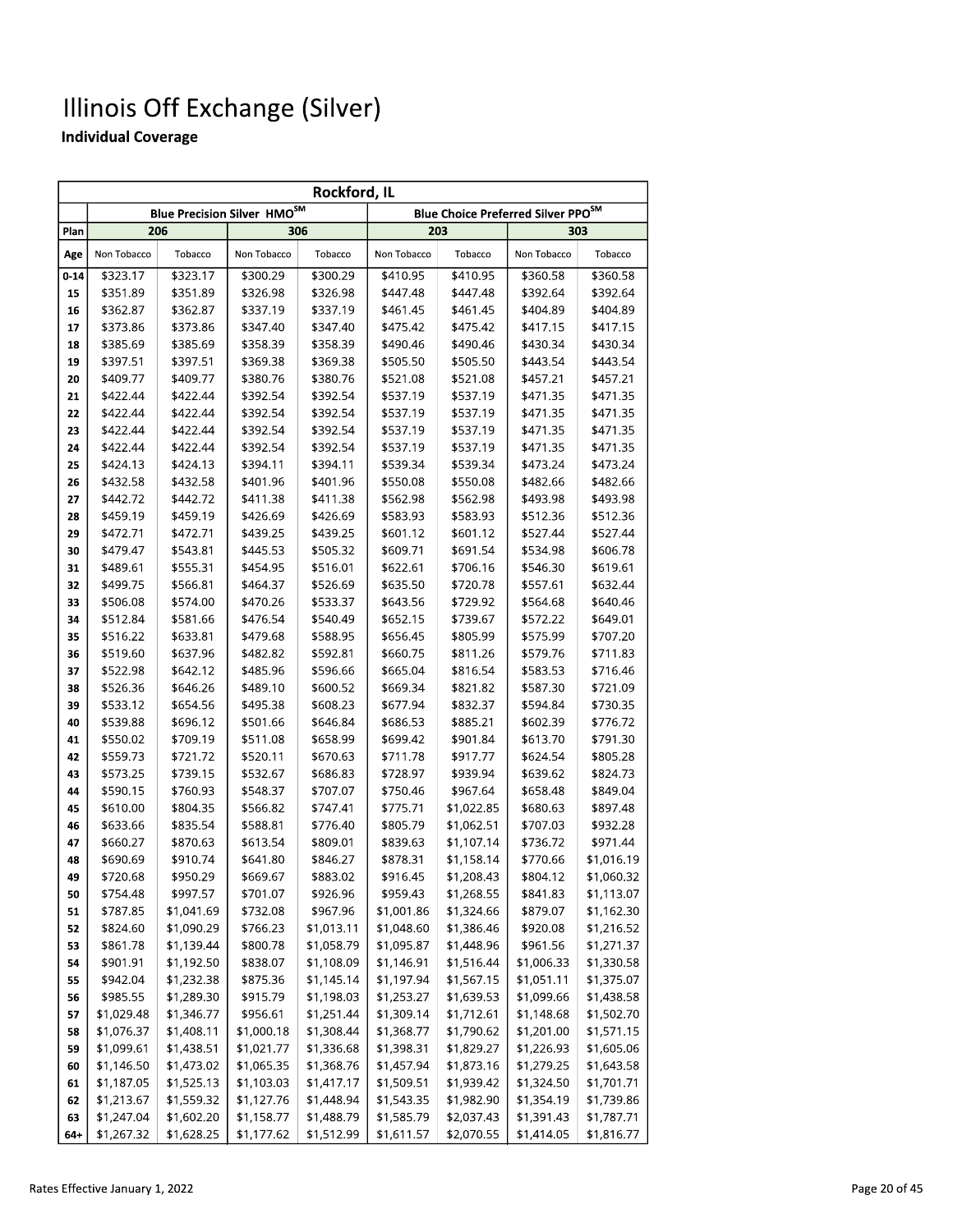| <b>Quad Cities, IL</b> |                      |                          |                                                |                          |  |  |  |  |  |  |
|------------------------|----------------------|--------------------------|------------------------------------------------|--------------------------|--|--|--|--|--|--|
|                        |                      |                          | Blue Choice Preferred Silver PPO <sup>SM</sup> |                          |  |  |  |  |  |  |
| Plan                   |                      | 203                      |                                                | 303                      |  |  |  |  |  |  |
| Age                    | Non Tobacco          | Tobacco                  | Non Tobacco                                    | Tobacco                  |  |  |  |  |  |  |
| $0 - 14$               | \$351.15             | \$351.15                 | \$308.11                                       | \$308.11                 |  |  |  |  |  |  |
| 15                     | \$382.37             | \$382.37                 | \$335.50                                       | \$335.50                 |  |  |  |  |  |  |
| 16                     | \$394.30             | \$394.30                 | \$345.97                                       | \$345.97                 |  |  |  |  |  |  |
| 17                     | \$406.24             | \$406.24                 | \$356.44                                       | \$356.44                 |  |  |  |  |  |  |
| 18                     | \$419.09             | \$419.09                 | \$367.72                                       | \$367.72                 |  |  |  |  |  |  |
| 19                     | \$431.94             | \$431.94                 | \$379.00                                       | \$379.00                 |  |  |  |  |  |  |
| 20                     | \$445.25             | \$445.25                 | \$390.68                                       | \$390.68                 |  |  |  |  |  |  |
| 21                     | \$459.02             | \$459.02                 | \$402.76                                       | \$402.76                 |  |  |  |  |  |  |
| 22                     | \$459.02             | \$459.02                 | \$402.76                                       | \$402.76                 |  |  |  |  |  |  |
| 23                     | \$459.02             | \$459.02                 | \$402.76                                       | \$402.76                 |  |  |  |  |  |  |
| 24                     | \$459.02             | \$459.02                 | \$402.76                                       | \$402.76                 |  |  |  |  |  |  |
| 25                     | \$460.86             | \$460.86                 | \$404.37                                       | \$404.37                 |  |  |  |  |  |  |
| 26                     | \$470.04             | \$470.04                 | \$412.43                                       | \$412.43                 |  |  |  |  |  |  |
| 27                     | \$481.06             | \$481.06                 | \$422.10                                       | \$422.10                 |  |  |  |  |  |  |
| 28                     | \$498.96             | \$498.96                 | \$437.80                                       | \$437.80                 |  |  |  |  |  |  |
| 29                     | \$513.65             | \$513.65                 | \$450.69                                       | \$450.69                 |  |  |  |  |  |  |
| 30                     | \$520.99             | \$590.91                 | \$457.14                                       | \$518.48                 |  |  |  |  |  |  |
| 31                     | \$532.01             | \$603.40                 | \$466.80                                       | \$529.45                 |  |  |  |  |  |  |
| 32                     | \$543.02             | \$615.90                 | \$476.47                                       | \$540.41                 |  |  |  |  |  |  |
| 33                     | \$549.91             | \$623.71                 | \$482.51                                       | \$547.26                 |  |  |  |  |  |  |
| 34                     | \$557.25             | \$632.04                 | \$488.95                                       | \$554.57                 |  |  |  |  |  |  |
| 35                     | \$560.93             | \$688.70                 | \$492.18                                       | \$604.29                 |  |  |  |  |  |  |
| 36                     | \$564.60             | \$693.21                 | \$495.40                                       | \$608.25                 |  |  |  |  |  |  |
| 37                     | \$568.27             | \$697.72                 | \$498.62                                       | \$612.21                 |  |  |  |  |  |  |
| 38                     | \$571.94             | \$702.23                 | \$501.84                                       | \$616.16                 |  |  |  |  |  |  |
| 39                     | \$579.29             | \$711.25                 | \$508.29                                       | \$624.07                 |  |  |  |  |  |  |
| 40                     | \$586.63             | \$756.40                 | \$514.73                                       | \$663.69                 |  |  |  |  |  |  |
| 41                     | \$597.65             | \$770.61                 | \$524.40                                       | \$676.16                 |  |  |  |  |  |  |
| 42                     | \$608.21             | \$784.22                 | \$533.66                                       | \$688.10                 |  |  |  |  |  |  |
| 43                     | \$622.89             | \$803.16                 | \$546.55                                       | \$704.72                 |  |  |  |  |  |  |
| 44                     | \$641.26             | \$826.83                 | \$562.66                                       | \$725.49                 |  |  |  |  |  |  |
| 45                     | \$662.83             | \$874.01                 | \$581.59                                       | \$766.88                 |  |  |  |  |  |  |
| 46                     | \$688.53             | \$907.90                 | \$604.14                                       | \$796.62                 |  |  |  |  |  |  |
| 47                     | \$717.45             | \$946.03                 | \$629.52                                       | \$830.08                 |  |  |  |  |  |  |
| 48                     | \$750.50             | \$989.61                 | \$658.52                                       | \$868.32                 |  |  |  |  |  |  |
| 49                     | \$783.09             | \$1,032.59               | \$687.11                                       | \$906.03                 |  |  |  |  |  |  |
| 50                     | \$819.82             | \$1,083.96<br>\$1,131.91 | \$719.33<br>\$751.15                           | \$951.10<br>\$993.17     |  |  |  |  |  |  |
| 51                     | \$856.08<br>\$896.01 | \$1,184.71               | \$786.19                                       |                          |  |  |  |  |  |  |
| 52                     | \$936.41             | \$1,238.12               | \$821.64                                       | \$1,039.50<br>\$1,086.37 |  |  |  |  |  |  |
| 53<br>54               | \$980.01             | \$1,295.78               | \$859.90                                       | \$1,136.96               |  |  |  |  |  |  |
| 55                     | \$1,023.62           | \$1,339.10               | \$898.16                                       | \$1,174.98               |  |  |  |  |  |  |
| 56                     | \$1,070.90           | \$1,400.95               | \$939.65                                       | \$1,229.24               |  |  |  |  |  |  |
| 57                     | \$1,118.64           | \$1,463.40               | \$981.53                                       | \$1,284.04               |  |  |  |  |  |  |
| 58                     | \$1,169.59           | \$1,530.06               | \$1,026.24                                     | \$1,342.52               |  |  |  |  |  |  |
| 59                     | \$1,194.84           | \$1,563.08               | \$1,048.39                                     | \$1,371.50               |  |  |  |  |  |  |
| 60                     | \$1,245.79           | \$1,600.59               | \$1,093.10                                     | \$1,404.41               |  |  |  |  |  |  |
| 61                     | \$1,289.86           | \$1,657.21               | \$1,131.76                                     | \$1,454.09               |  |  |  |  |  |  |
| 62                     | \$1,318.77           | \$1,694.36               | \$1,157.14                                     | \$1,486.69               |  |  |  |  |  |  |
| 63                     | \$1,355.04           | \$1,740.95               | \$1,188.96                                     | \$1,527.57               |  |  |  |  |  |  |
| 64+                    | \$1,377.06           | \$1,769.26               | \$1,208.28                                     | \$1,552.41               |  |  |  |  |  |  |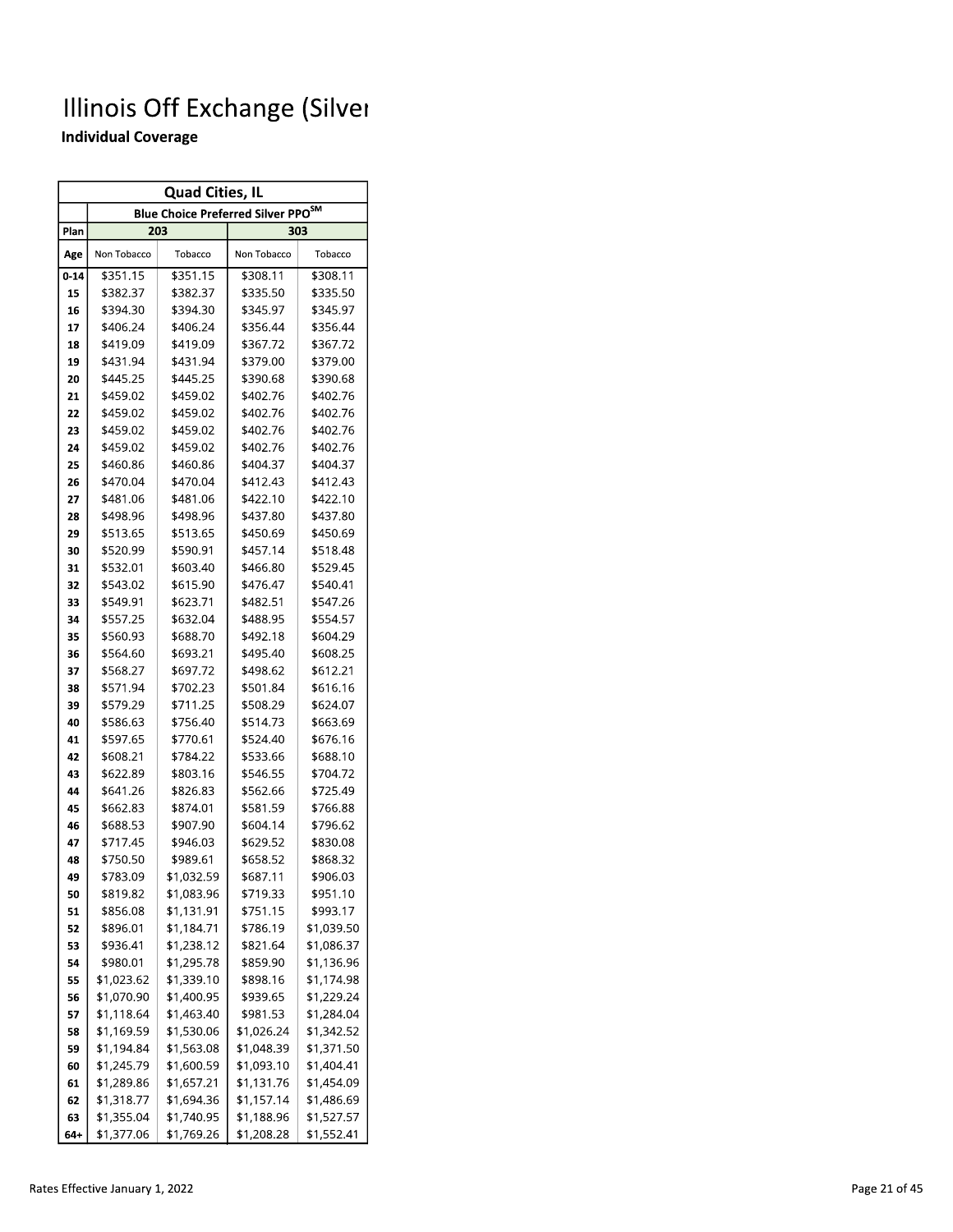|          | Peoria, IL           |                      |                                    |                      |                                                |                      |                      |                      |  |
|----------|----------------------|----------------------|------------------------------------|----------------------|------------------------------------------------|----------------------|----------------------|----------------------|--|
|          |                      |                      | <b>Blue Precision Silver HMOSM</b> |                      | Blue Choice Preferred Silver PPO <sup>SM</sup> |                      |                      |                      |  |
| Plan     |                      | 206                  | 306                                |                      |                                                | 203                  |                      | 303                  |  |
| Age      | Non Tobacco          | Tobacco              | Non Tobacco                        | Tobacco              | Non Tobacco                                    | Tobacco              | Non Tobacco          | Tobacco              |  |
| $0 - 14$ | \$355.47             | \$355.47             | \$329.94                           | \$329.94             | \$393.51                                       | \$393.51             | \$345.28             | \$345.28             |  |
| 15       | \$387.06             | \$387.06             | \$359.26                           | \$359.26             | \$428.49                                       | \$428.49             | \$375.97             | \$375.97             |  |
| 16       | \$399.15             | \$399.15             | \$370.48                           | \$370.48             | \$441.87                                       | \$441.87             | \$387.71             | \$387.71             |  |
| 17       | \$411.23             | \$411.23             | \$381.69                           | \$381.69             | \$455.24                                       | \$455.24             | \$399.44             | \$399.44             |  |
| 18       | \$424.24             | \$424.24             | \$393.77                           | \$393.77             | \$469.64                                       | \$469.64             | \$412.08             | \$412.08             |  |
| 19       | \$437.25             | \$437.25             | \$405.84                           | \$405.84             | \$484.05                                       | \$484.05             | \$424.72             | \$424.72             |  |
| 20       | \$450.72             | \$450.72             | \$418.35                           | \$418.35             | \$498.96                                       | \$498.96             | \$437.81             | \$437.81             |  |
| 21       | \$464.66             | \$464.66             | \$431.29                           | \$431.29             | \$514.40                                       | \$514.40             | \$451.35             | \$451.35             |  |
| 22       | \$464.66             | \$464.66             | \$431.29                           | \$431.29             | \$514.40                                       | \$514.40             | \$451.35             | \$451.35             |  |
| 23       | \$464.66             | \$464.66             | \$431.29                           | \$431.29             | \$514.40                                       | \$514.40             | \$451.35             | \$451.35             |  |
| 24       | \$464.66             | \$464.66             | \$431.29                           | \$431.29             | \$514.40                                       | \$514.40             | \$451.35             | \$451.35             |  |
| 25       | \$466.52             | \$466.52             | \$433.02                           | \$433.02             | \$516.45                                       | \$516.45             | \$453.15             | \$453.15             |  |
| 26       | \$475.82             | \$475.82             | \$441.64                           | \$441.64             | \$526.74                                       | \$526.74             | \$462.18             | \$462.18             |  |
| 27       | \$486.97             | \$486.97             | \$451.99                           | \$451.99             | \$539.09                                       | \$539.09             | \$473.01             | \$473.01             |  |
| 28       | \$505.09             | \$505.09             | \$468.81                           | \$468.81             | \$559.15                                       | \$559.15             | \$490.62             | \$490.62             |  |
| 29       | \$519.96             | \$519.96             | \$482.61                           | \$482.61             | \$575.61                                       | \$575.61             | \$505.06             | \$505.06             |  |
| 30       | \$527.39             | \$598.17             | \$489.51                           | \$555.21             | \$583.84                                       | \$662.19             | \$512.28             | \$581.03             |  |
| 31       | \$538.54             | \$610.82             | \$499.87                           | \$566.95             | \$596.19                                       | \$676.20             | \$523.11             | \$593.32             |  |
| 32       | \$549.70             | \$623.47             | \$510.22                           | \$578.69             | \$608.53                                       | \$690.20             | \$533.95             | \$605.60             |  |
| 33       | \$556.67             | \$631.37             | \$516.69                           | \$586.02             | \$616.25                                       | \$698.95             | \$540.72             | \$613.28             |  |
| 34       | \$564.10             | \$639.80             | \$523.59                           | \$593.85             | \$624.48                                       | \$708.28             | \$547.94             | \$621.47             |  |
| 35       | \$567.82             | \$697.17             | \$527.04                           | \$647.10             | \$628.59                                       | \$771.79             | \$551.55             | \$677.19             |  |
| 36       | \$571.54             | \$701.73             | \$530.49                           | \$651.33             | \$632.71                                       | \$776.84             | \$555.16             | \$681.62             |  |
| 37       | \$575.25             | \$706.30             | \$533.94                           | \$655.57             | \$636.82                                       | \$781.89             | \$558.77             | \$686.06             |  |
| 38       | \$578.97             | \$710.86             | \$537.39                           | \$659.81             | \$640.94                                       | \$786.94             | \$562.38             | \$690.49             |  |
| 39       | \$586.41             | \$719.99             | \$544.29                           | \$668.28             | \$649.17                                       | \$797.05             | \$569.60             | \$699.36             |  |
| 40       | \$593.84             | \$765.70             | \$551.19                           | \$710.70             | \$657.40                                       | \$847.65             | \$576.82             | \$743.76             |  |
| 41       | \$604.99             | \$780.08             | \$561.54                           | \$724.05             | \$669.74                                       | \$863.57             | \$587.66             | \$757.73             |  |
| 42       | \$615.68<br>\$630.55 | \$793.86<br>\$813.03 | \$571.46<br>\$585.26               | \$736.84<br>\$754.64 | \$681.58<br>\$698.04                           | \$878.83<br>\$900.05 | \$598.04<br>\$612.48 | \$771.11<br>\$789.73 |  |
| 43<br>44 | \$649.13             | \$836.99             | \$602.51                           | \$776.88             | \$718.61                                       | \$926.58             | \$630.53             | \$813.01             |  |
| 45       | \$670.97             | \$884.75             | \$622.78                           | \$821.20             | \$742.79                                       | \$979.44             | \$651.75             | \$859.40             |  |
| 46       | \$696.99             | \$919.06             | \$646.94                           | \$853.05             | \$771.60                                       | \$1,017.43           | \$677.02             | \$892.72             |  |
| 47       | \$726.27             | \$957.66             | \$674.11                           | \$888.88             | \$804.00                                       | \$1,060.16           | \$705.46             | \$930.22             |  |
| 48       | \$759.72             | \$1,001.77           | \$705.16                           | \$929.82             | \$841.04                                       | \$1,108.99           | \$737.96             | \$973.07             |  |
| 49       | \$792.72             | \$1,045.27           | \$735.78                           | \$970.20             | \$877.56                                       | \$1,157.15           | \$770.00             | \$1,015.32           |  |
| 50       | \$829.89             | \$1,097.28           | \$770.28                           | \$1,018.47           | \$918.71                                       | \$1,214.72           | \$806.11             | \$1,065.84           |  |
| 51       | \$866.60             | \$1,145.81           | \$804.36                           | \$1,063.52           | \$959.35                                       | \$1,268.45           | \$841.77             | \$1,112.98           |  |
| 52       | \$907.02             | \$1,199.26           | \$841.88                           | \$1,113.13           | \$1,004.10                                     | \$1,327.62           | \$881.03             | \$1,164.90           |  |
| 53       | \$947.91             | \$1,253.33           | \$879.83                           | \$1,163.32           | \$1,049.37                                     | \$1,387.48           | \$920.75             | \$1,217.42           |  |
| 54       | \$992.06             | \$1,311.70           | \$920.81                           | \$1,217.49           | \$1,098.24                                     | \$1,452.09           | \$963.63             | \$1,274.11           |  |
| 55       | \$1,036.20           | \$1,355.56           | \$961.78                           | \$1,258.20           | \$1,147.10                                     | \$1,500.64           | \$1,006.51           | \$1,316.72           |  |
| 56       | \$1,084.06           | \$1,418.17           | \$1,006.20                         | \$1,316.31           | \$1,200.09                                     | \$1,569.95           | \$1,053.00           | \$1,377.53           |  |
| 57       | \$1,132.38           | \$1,481.38           | \$1,051.05                         | \$1,374.99           | \$1,253.58                                     | \$1,639.94           | \$1,099.94           | \$1,438.94           |  |
| 58       | \$1,183.96           | \$1,548.86           | \$1,098.93                         | \$1,437.62           | \$1,310.68                                     | \$1,714.63           | \$1,150.04           | \$1,504.48           |  |
| 59       | \$1,209.52           | \$1,582.29           | \$1,122.65                         | \$1,468.65           | \$1,338.97                                     | \$1,751.64           | \$1,174.86           | \$1,536.95           |  |
| 60       | \$1,261.10           | \$1,620.26           | \$1,170.52                         | \$1,503.89           | \$1,396.07                                     | \$1,793.68           | \$1,224.96           | \$1,573.83           |  |
| 61       | \$1,305.70           | \$1,677.57           | \$1,211.93                         | \$1,557.08           | \$1,445.45                                     | \$1,857.12           | \$1,268.29           | \$1,629.50           |  |
| 62       | \$1,334.98           | \$1,715.18           | \$1,239.10                         | \$1,591.99           | \$1,477.86                                     | \$1,898.76           | \$1,296.73           | \$1,666.03           |  |
| 63       | \$1,371.69           | \$1,762.34           | \$1,273.17                         | \$1,635.77           | \$1,518.50                                     | \$1,950.97           | \$1,332.38           | \$1,711.85           |  |
| $64 +$   | \$1,393.98           | \$1,791.00           | \$1,293.87                         | \$1,662.37           | \$1,543.20                                     | \$1,982.69           | \$1,354.05           | \$1,739.68           |  |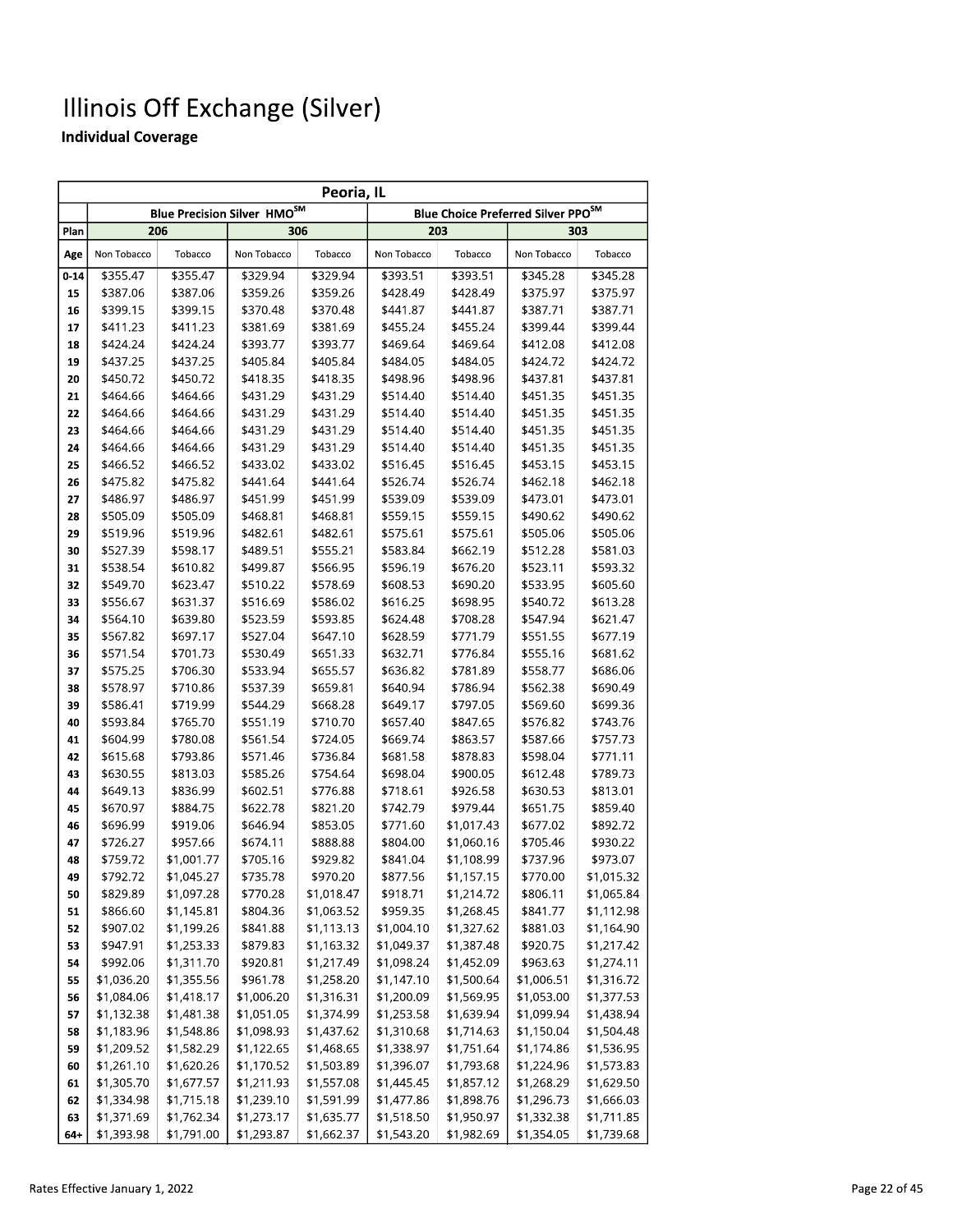|          | <b>Bloomington, IL</b>   |                          |                                                |                          |  |  |  |  |  |  |
|----------|--------------------------|--------------------------|------------------------------------------------|--------------------------|--|--|--|--|--|--|
|          |                          |                          | Blue Choice Preferred Silver PPO <sup>SM</sup> |                          |  |  |  |  |  |  |
| Plan     |                          | 203                      |                                                | 303                      |  |  |  |  |  |  |
| Age      | Non Tobacco              | Tobacco                  | Non Tobacco                                    | Tobacco                  |  |  |  |  |  |  |
| $0 - 14$ | \$384.29                 | \$384.29                 | \$337.19                                       | \$337.19                 |  |  |  |  |  |  |
| 15       | \$418.45                 | \$418.45                 | \$367.16                                       | \$367.16                 |  |  |  |  |  |  |
| 16       | \$431.51                 | \$431.51                 | \$378.62                                       | \$378.62                 |  |  |  |  |  |  |
| 17       | \$444.57                 | \$444.57                 | \$390.08                                       | \$390.08                 |  |  |  |  |  |  |
| 18       | \$458.63                 | \$458.63                 | \$402.42                                       | \$402.42                 |  |  |  |  |  |  |
| 19       | \$472.70                 | \$472.70                 | \$414.76                                       | \$414.76                 |  |  |  |  |  |  |
| 20       | \$487.26                 | \$487.26                 | \$427.54                                       | \$427.54                 |  |  |  |  |  |  |
| 21       | \$502.33                 | \$502.33                 | \$440.77                                       | \$440.77                 |  |  |  |  |  |  |
| 22       | \$502.33                 | \$502.33                 | \$440.77                                       | \$440.77                 |  |  |  |  |  |  |
| 23       | \$502.33                 | \$502.33                 | \$440.77                                       | \$440.77                 |  |  |  |  |  |  |
| 24       | \$502.33                 | \$502.33                 | \$440.77                                       | \$440.77                 |  |  |  |  |  |  |
| 25       | \$504.34                 | \$504.34                 | \$442.53                                       | \$442.53                 |  |  |  |  |  |  |
| 26       | \$514.39                 | \$514.39                 | \$451.34                                       | \$451.34                 |  |  |  |  |  |  |
| 27       | \$526.45                 | \$526.45                 | \$461.92                                       | \$461.92                 |  |  |  |  |  |  |
| 28       | \$546.04                 | \$546.04                 | \$479.11                                       | \$479.11                 |  |  |  |  |  |  |
| 29       | \$562.11                 | \$562.11                 | \$493.22                                       | \$493.22                 |  |  |  |  |  |  |
| 30       | \$570.15                 | \$646.67                 | \$500.27                                       | \$567.41                 |  |  |  |  |  |  |
| 31       | \$582.21                 | \$660.34                 | \$510.85                                       | \$579.40                 |  |  |  |  |  |  |
| 32       | \$594.26                 | \$674.01                 | \$521.43                                       | \$591.40                 |  |  |  |  |  |  |
| 33       | \$601.80                 | \$682.56                 | \$528.04                                       | \$598.90                 |  |  |  |  |  |  |
| 34       | \$609.83                 | \$691.68                 | \$535.09                                       | \$606.90                 |  |  |  |  |  |  |
| 35       | \$613.85                 | \$753.69                 | \$538.62                                       | \$661.31                 |  |  |  |  |  |  |
| 36       | \$617.87                 | \$758.62                 | \$542.14                                       | \$665.64                 |  |  |  |  |  |  |
| 37       | \$621.89                 | \$763.56                 | \$545.67                                       | \$669.97                 |  |  |  |  |  |  |
| 38       | \$625.91                 | \$768.49                 | \$549.19                                       | \$674.30                 |  |  |  |  |  |  |
| 39       | \$633.95                 | \$778.36                 | \$556.25                                       | \$682.96                 |  |  |  |  |  |  |
| 40       | \$641.98                 | \$827.77                 | \$563.30                                       | \$726.32                 |  |  |  |  |  |  |
| 41       | \$654.04                 | \$843.32                 | \$573.88                                       | \$739.96                 |  |  |  |  |  |  |
| 42       | \$665.59                 | \$858.22                 | \$584.01                                       | \$753.03                 |  |  |  |  |  |  |
| 43       | \$681.67                 | \$878.95                 | \$598.12                                       | \$771.22                 |  |  |  |  |  |  |
| 44       | \$701.76                 | \$904.85                 | \$615.75                                       | \$793.95                 |  |  |  |  |  |  |
| 45       | \$725.37                 | \$956.48                 | \$636.47                                       | \$839.24                 |  |  |  |  |  |  |
| 46       | \$753.50                 | \$993.57                 | \$661.15                                       | \$871.79                 |  |  |  |  |  |  |
| 47       | \$785.15                 | \$1,035.30               | \$688.92                                       | \$908.41                 |  |  |  |  |  |  |
| 48       | \$821.32                 | \$1,082.99               | \$720.65                                       | \$950.25                 |  |  |  |  |  |  |
| 49       | \$856.98                 | \$1,130.02               | \$751.95                                       | \$991.52                 |  |  |  |  |  |  |
| 50       | \$897.17                 | \$1,186.24               | \$787.21                                       | \$1,040.85               |  |  |  |  |  |  |
| 51       | \$936.85                 | \$1,238.71               | \$822.03                                       | \$1,086.88               |  |  |  |  |  |  |
| 52       | \$980.56                 | \$1,296.49               | \$860.38                                       | \$1,137.59               |  |  |  |  |  |  |
| 53       | \$1,024.76               | \$1,354.94               | \$899.16                                       | \$1,188.87               |  |  |  |  |  |  |
| 54       | \$1,072.49               | \$1,418.04               | \$941.04                                       | \$1,244.24               |  |  |  |  |  |  |
| 55       | \$1,120.21               | \$1,465.46               | \$982.91<br>\$1,028.31                         | \$1,285.84               |  |  |  |  |  |  |
| 56       | \$1,171.95<br>\$1,224.19 | \$1,533.14               |                                                | \$1,345.23               |  |  |  |  |  |  |
| 57<br>58 | \$1,279.95               | \$1,601.48<br>\$1,674.43 | \$1,074.15<br>\$1,123.07                       | \$1,405.20<br>\$1,469.20 |  |  |  |  |  |  |
| 59       | \$1,307.58               | \$1,710.57               | \$1,147.31                                     | \$1,500.91               |  |  |  |  |  |  |
| 60       | \$1,363.34               | \$1,751.62               | \$1,196.24                                     | \$1,536.93               |  |  |  |  |  |  |
| 61       | \$1,411.56               | \$1,813.58               | \$1,238.55                                     | \$1,591.29               |  |  |  |  |  |  |
| 62       | \$1,443.21               | \$1,854.23               | \$1,266.32                                     | \$1,626.97               |  |  |  |  |  |  |
| 63       | \$1,482.89               | \$1,905.22               | \$1,301.14                                     | \$1,671.71               |  |  |  |  |  |  |
| 64+      | \$1,506.99               | \$1,936.20               | \$1,322.31                                     | \$1,698.89               |  |  |  |  |  |  |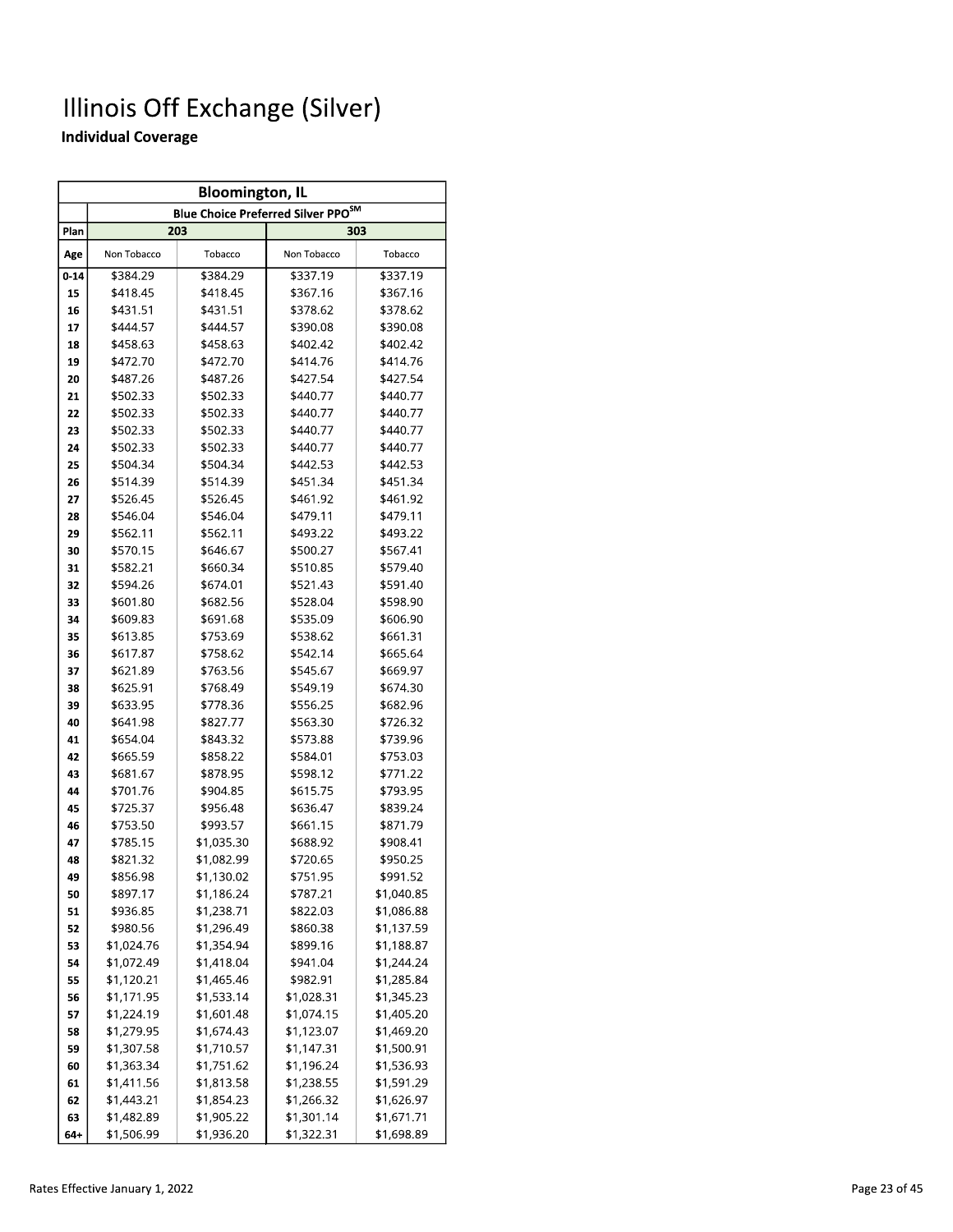|          | Champaign, IL<br>Blue Choice Preferred Silver PPO <sup>SM</sup> |                          |                      |                          |  |  |  |  |  |  |  |  |  |
|----------|-----------------------------------------------------------------|--------------------------|----------------------|--------------------------|--|--|--|--|--|--|--|--|--|
|          |                                                                 |                          |                      |                          |  |  |  |  |  |  |  |  |  |
| Plan     |                                                                 | 203                      |                      | 303                      |  |  |  |  |  |  |  |  |  |
| Age      | Non Tobacco                                                     | Tobacco                  | Non Tobacco          | Tobacco                  |  |  |  |  |  |  |  |  |  |
| $0 - 14$ | \$406.30                                                        | \$406.30                 | \$356.50             | \$356.50                 |  |  |  |  |  |  |  |  |  |
| 15       | \$442.42                                                        | \$442.42                 | \$388.19             | \$388.19                 |  |  |  |  |  |  |  |  |  |
| 16       | \$456.23                                                        | \$456.23                 | \$400.31             | \$400.31                 |  |  |  |  |  |  |  |  |  |
| 17       | \$470.03                                                        | \$470.03                 | \$412.42             | \$412.42                 |  |  |  |  |  |  |  |  |  |
| 18       | \$484.91                                                        | \$484.91                 | \$425.47             | \$425.47                 |  |  |  |  |  |  |  |  |  |
| 19       | \$499.78                                                        | \$499.78                 | \$438.52             | \$438.52                 |  |  |  |  |  |  |  |  |  |
| 20       | \$515.18                                                        | \$515.18                 | \$452.04             | \$452.04                 |  |  |  |  |  |  |  |  |  |
| 21       | \$531.11                                                        | \$531.11                 | \$466.02             | \$466.02                 |  |  |  |  |  |  |  |  |  |
| 22       | \$531.11                                                        | \$531.11                 | \$466.02             | \$466.02                 |  |  |  |  |  |  |  |  |  |
| 23       | \$531.11                                                        | \$531.11                 | \$466.02             | \$466.02                 |  |  |  |  |  |  |  |  |  |
| 24       | \$531.11                                                        | \$531.11                 | \$466.02             | \$466.02                 |  |  |  |  |  |  |  |  |  |
| 25       | \$533.24                                                        | \$533.24                 | \$467.88             | \$467.88                 |  |  |  |  |  |  |  |  |  |
| 26       | \$543.86                                                        | \$543.86                 | \$477.20             | \$477.20                 |  |  |  |  |  |  |  |  |  |
| 27       | \$556.61                                                        | \$556.61                 | \$488.38             | \$488.38                 |  |  |  |  |  |  |  |  |  |
| 28       | \$577.32                                                        | \$577.32                 | \$506.56             | \$506.56                 |  |  |  |  |  |  |  |  |  |
| 29       | \$594.31                                                        | \$594.31                 | \$521.47             | \$521.47                 |  |  |  |  |  |  |  |  |  |
| 30       | \$602.81                                                        | \$683.71                 | \$528.93             | \$599.91                 |  |  |  |  |  |  |  |  |  |
| 31       | \$615.56                                                        | \$698.17                 | \$540.11             | \$612.60                 |  |  |  |  |  |  |  |  |  |
| 32       | \$628.31                                                        | \$712.63                 | \$551.30             | \$625.28                 |  |  |  |  |  |  |  |  |  |
| 33       | \$636.27                                                        | \$721.66                 | \$558.29             | \$633.21                 |  |  |  |  |  |  |  |  |  |
| 34       | \$644.77                                                        | \$731.30                 | \$565.74             | \$641.67                 |  |  |  |  |  |  |  |  |  |
| 35       | \$649.02                                                        | \$796.86                 | \$569.47             | \$699.20                 |  |  |  |  |  |  |  |  |  |
| 36       | \$653.27                                                        | \$802.08                 | \$573.20             | \$703.77                 |  |  |  |  |  |  |  |  |  |
| 37       | \$657.52                                                        | \$807.30                 | \$576.93             | \$708.35                 |  |  |  |  |  |  |  |  |  |
| 38       | \$661.77                                                        | \$812.52                 | \$580.66             | \$712.93                 |  |  |  |  |  |  |  |  |  |
| 39       | \$670.26                                                        | \$822.95                 | \$588.11             | \$722.08                 |  |  |  |  |  |  |  |  |  |
| 40       | \$678.76                                                        | \$875.19                 | \$595.57             | \$767.92                 |  |  |  |  |  |  |  |  |  |
| 41       | \$691.51                                                        | \$891.63                 | \$606.75             | \$782.35                 |  |  |  |  |  |  |  |  |  |
| 42       | \$703.72                                                        | \$907.38                 | \$617.47             | \$796.17                 |  |  |  |  |  |  |  |  |  |
| 43       | \$720.72                                                        | \$929.30                 | \$632.38             | \$815.40                 |  |  |  |  |  |  |  |  |  |
| 44       | \$741.96                                                        | \$956.69                 | \$651.02             | \$839.43                 |  |  |  |  |  |  |  |  |  |
| 45       | \$766.93                                                        | \$1,011.27               | \$672.93             | \$887.32                 |  |  |  |  |  |  |  |  |  |
| 46       | \$796.67                                                        | \$1,050.49               | \$699.02             | \$921.73                 |  |  |  |  |  |  |  |  |  |
| 47       | \$830.13                                                        | \$1,094.61               | \$728.38             | \$960.45<br>\$1,004.69   |  |  |  |  |  |  |  |  |  |
| 48       | \$868.37                                                        | \$1,145.03<br>\$1,194.75 | \$761.94             |                          |  |  |  |  |  |  |  |  |  |
| 49       | \$906.08                                                        |                          | \$795.02             | \$1,048.32               |  |  |  |  |  |  |  |  |  |
| 50       | \$948.57                                                        | \$1,254.20               | \$832.30             | \$1,100.47               |  |  |  |  |  |  |  |  |  |
| 51       | \$990.52<br>\$1,036.73                                          | \$1,309.67<br>\$1,370.76 | \$869.12<br>\$909.66 | \$1,149.15<br>\$1,202.75 |  |  |  |  |  |  |  |  |  |
| 52<br>53 | \$1,083.47                                                      | \$1,432.56               | \$950.67             | \$1,256.98               |  |  |  |  |  |  |  |  |  |
| 54       | \$1,133.92                                                      | \$1,499.28               | \$994.94             | \$1,315.52               |  |  |  |  |  |  |  |  |  |
| 55       | \$1,184.38                                                      | \$1,549.41               | \$1,039.22           | \$1,359.50               |  |  |  |  |  |  |  |  |  |
| 56       | \$1,239.08                                                      | \$1,620.97               | \$1,087.22           | \$1,422.29               |  |  |  |  |  |  |  |  |  |
| 57       | \$1,294.32                                                      | \$1,693.23               | \$1,135.68           | \$1,485.70               |  |  |  |  |  |  |  |  |  |
| 58       | \$1,353.27                                                      | \$1,770.35               | \$1,187.41           | \$1,553.37               |  |  |  |  |  |  |  |  |  |
| 59       | \$1,382.49                                                      | \$1,808.56               | \$1,213.04           | \$1,586.90               |  |  |  |  |  |  |  |  |  |
| 60       | \$1,441.44                                                      | \$1,851.96               | \$1,264.77           | \$1,624.97               |  |  |  |  |  |  |  |  |  |
| 61       | \$1,492.43                                                      | \$1,917.47               | \$1,309.51           | \$1,682.45               |  |  |  |  |  |  |  |  |  |
| 62       | \$1,525.89                                                      | \$1,960.46               | \$1,338.86           | \$1,720.17               |  |  |  |  |  |  |  |  |  |
| 63       | \$1,567.84                                                      | \$2,014.37               | \$1,375.68           | \$1,767.47               |  |  |  |  |  |  |  |  |  |
| 64+      | \$1,593.33                                                      | \$2,047.12               | \$1,398.06           | \$1,796.21               |  |  |  |  |  |  |  |  |  |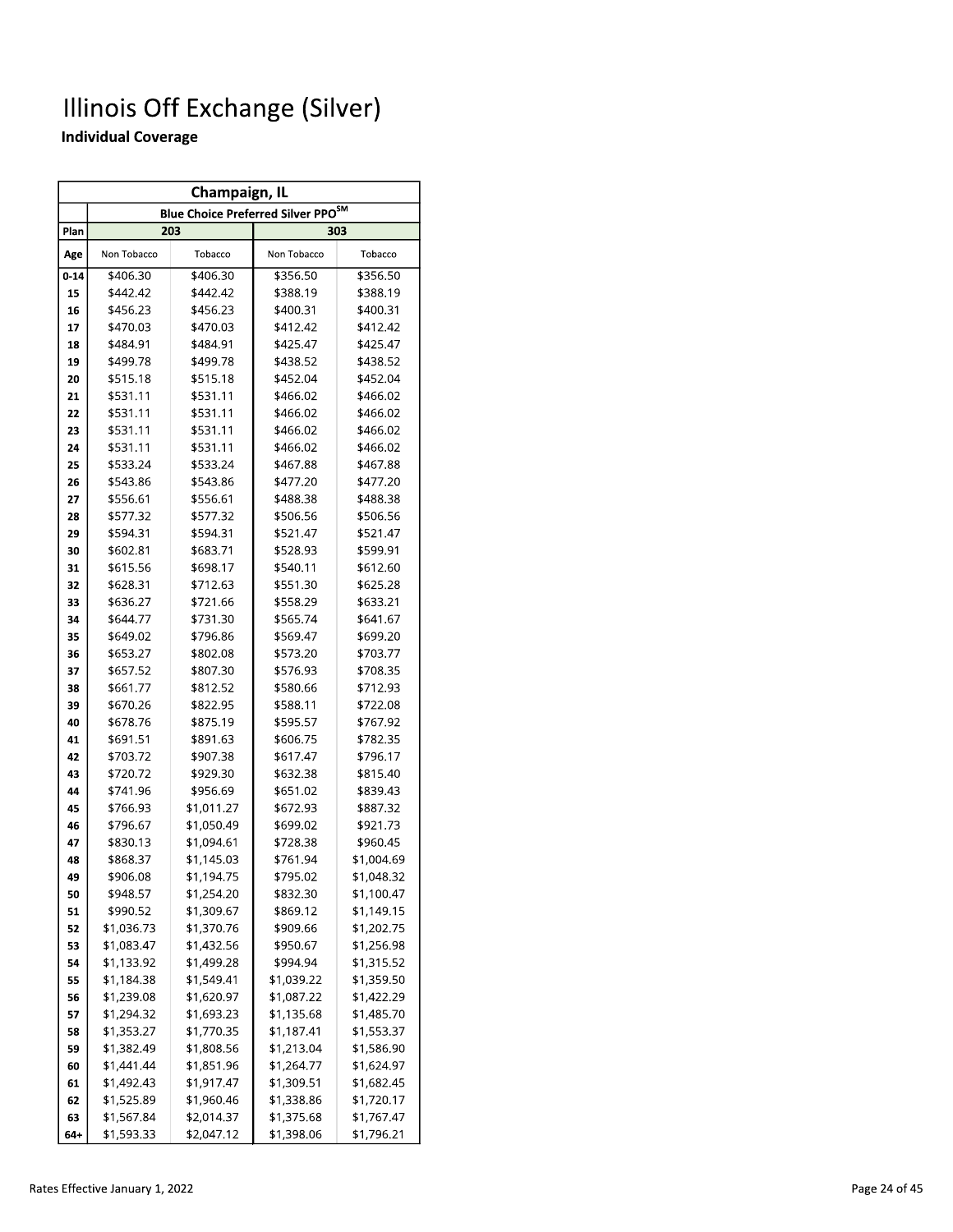|          | Springfield, IL<br><b>Blue Choice Preferred Silver PPO<sup>SM</sup></b> |            |             |            |  |  |  |  |  |  |  |  |  |
|----------|-------------------------------------------------------------------------|------------|-------------|------------|--|--|--|--|--|--|--|--|--|
|          |                                                                         |            |             |            |  |  |  |  |  |  |  |  |  |
| Plan     |                                                                         | 203        |             | 303        |  |  |  |  |  |  |  |  |  |
| Age      | Non Tobacco                                                             | Tobacco    | Non Tobacco | Tobacco    |  |  |  |  |  |  |  |  |  |
| $0 - 14$ | \$367.04                                                                | \$367.04   | \$322.05    | \$322.05   |  |  |  |  |  |  |  |  |  |
| 15       | \$399.67                                                                | \$399.67   | \$350.68    | \$350.68   |  |  |  |  |  |  |  |  |  |
| 16       | \$412.14                                                                | \$412.14   | \$361.63    | \$361.63   |  |  |  |  |  |  |  |  |  |
| 17       | \$424.62                                                                | \$424.62   | \$372.57    | \$372.57   |  |  |  |  |  |  |  |  |  |
| 18       | \$438.05                                                                | \$438.05   | \$384.36    | \$384.36   |  |  |  |  |  |  |  |  |  |
| 19       | \$451.48                                                                | \$451.48   | \$396.15    | \$396.15   |  |  |  |  |  |  |  |  |  |
| 20       | \$465.40                                                                | \$465.40   | \$408.36    | \$408.36   |  |  |  |  |  |  |  |  |  |
| 21       | \$479.79                                                                | \$479.79   | \$420.99    | \$420.99   |  |  |  |  |  |  |  |  |  |
| 22       | \$479.79                                                                | \$479.79   | \$420.99    | \$420.99   |  |  |  |  |  |  |  |  |  |
| 23       | \$479.79                                                                | \$479.79   | \$420.99    | \$420.99   |  |  |  |  |  |  |  |  |  |
| 24       | \$479.79                                                                | \$479.79   | \$420.99    | \$420.99   |  |  |  |  |  |  |  |  |  |
| 25       | \$481.71                                                                | \$481.71   | \$422.67    | \$422.67   |  |  |  |  |  |  |  |  |  |
| 26       | \$491.31                                                                | \$491.31   | \$431.09    | \$431.09   |  |  |  |  |  |  |  |  |  |
| 27       | \$502.82                                                                | \$502.82   | \$441.19    | \$441.19   |  |  |  |  |  |  |  |  |  |
| 28       | \$521.53                                                                | \$521.53   | \$457.61    | \$457.61   |  |  |  |  |  |  |  |  |  |
| 29       | \$536.89                                                                | \$536.89   | \$471.08    | \$471.08   |  |  |  |  |  |  |  |  |  |
| 30       | \$544.56                                                                | \$617.65   | \$477.82    | \$541.94   |  |  |  |  |  |  |  |  |  |
| 31       | \$556.08                                                                | \$630.71   | \$487.92    | \$553.40   |  |  |  |  |  |  |  |  |  |
| 32       | \$567.59<br>\$643.77                                                    |            | \$498.03    | \$564.86   |  |  |  |  |  |  |  |  |  |
| 33       | \$574.79                                                                | \$651.93   | \$504.34    | \$572.02   |  |  |  |  |  |  |  |  |  |
| 34       | \$582.47                                                                | \$660.64   | \$511.08    | \$579.66   |  |  |  |  |  |  |  |  |  |
| 35       | \$586.31                                                                | \$719.87   | \$514.44    | \$631.63   |  |  |  |  |  |  |  |  |  |
| 36       | \$590.14                                                                | \$724.58   | \$517.81    | \$635.77   |  |  |  |  |  |  |  |  |  |
| 37       | \$593.98                                                                | \$729.29   | \$521.18    | \$639.91   |  |  |  |  |  |  |  |  |  |
| 38       | \$597.82                                                                | \$734.01   | \$524.55    | \$644.04   |  |  |  |  |  |  |  |  |  |
| 39       | \$605.50                                                                | \$743.43   | \$531.28    | \$652.31   |  |  |  |  |  |  |  |  |  |
| 40       | \$613.17                                                                | \$790.63   | \$538.02    | \$693.72   |  |  |  |  |  |  |  |  |  |
| 41       | \$624.69                                                                | \$805.47   | \$548.12    | \$706.75   |  |  |  |  |  |  |  |  |  |
| 42       | \$635.72                                                                | \$819.71   | \$557.81    | \$719.24   |  |  |  |  |  |  |  |  |  |
| 43       | \$651.08                                                                | \$839.50   | \$571.28    | \$736.61   |  |  |  |  |  |  |  |  |  |
| 44       | \$670.27                                                                | \$864.24   | \$588.12    | \$758.32   |  |  |  |  |  |  |  |  |  |
| 45       | \$692.82                                                                | \$913.55   | \$607.90    | \$801.58   |  |  |  |  |  |  |  |  |  |
| 46       | \$719.69                                                                | \$948.98   | \$631.48    | \$832.67   |  |  |  |  |  |  |  |  |  |
| 47       | \$749.91                                                                | \$988.84   | \$658.00    | \$867.64   |  |  |  |  |  |  |  |  |  |
| 48       | \$784.46                                                                | \$1,034.39 | \$688.31    | \$907.61   |  |  |  |  |  |  |  |  |  |
| 49       | \$818.53                                                                | \$1,079.31 | \$718.20    | \$947.02   |  |  |  |  |  |  |  |  |  |
| 50       | \$856.91                                                                | \$1,133.00 | \$751.88    | \$994.14   |  |  |  |  |  |  |  |  |  |
| 51       | \$894.81                                                                | \$1,183.12 | \$785.14    | \$1,038.11 |  |  |  |  |  |  |  |  |  |
| 52       | \$936.55                                                                | \$1,238.31 | \$821.76    | \$1,086.54 |  |  |  |  |  |  |  |  |  |
| 53       | \$978.78                                                                | \$1,294.14 | \$858.81    | \$1,135.52 |  |  |  |  |  |  |  |  |  |
| 54       | \$1,024.36                                                              | \$1,354.40 | \$898.80    | \$1,188.40 |  |  |  |  |  |  |  |  |  |
| 55       | \$1,069.94                                                              | \$1,399.69 | \$938.80    | \$1,228.14 |  |  |  |  |  |  |  |  |  |
| 56       | \$1,119.35                                                              | \$1,464.34 | \$982.16    | \$1,284.86 |  |  |  |  |  |  |  |  |  |
| 57       | \$1,169.25                                                              | \$1,529.62 | \$1,025.94  | \$1,342.14 |  |  |  |  |  |  |  |  |  |
| 58       | \$1,222.51                                                              | \$1,599.29 | \$1,072.67  | \$1,403.27 |  |  |  |  |  |  |  |  |  |
| 59       | \$1,248.90                                                              | \$1,633.81 | \$1,095.83  | \$1,433.56 |  |  |  |  |  |  |  |  |  |
| 60       | \$1,302.16                                                              | \$1,673.01 | \$1,142.56  | \$1,467.96 |  |  |  |  |  |  |  |  |  |
| 61       | \$1,348.22                                                              | \$1,732.19 | \$1,182.97  | \$1,519.88 |  |  |  |  |  |  |  |  |  |
| 62       | \$1,378.44                                                              | \$1,771.02 | \$1,209.49  | \$1,553.96 |  |  |  |  |  |  |  |  |  |
| 63       | \$1,416.35                                                              | \$1,819.72 | \$1,242.75  | \$1,596.69 |  |  |  |  |  |  |  |  |  |
| 64+      | \$1,439.37                                                              | \$1,849.31 | \$1,262.97  | \$1,622.65 |  |  |  |  |  |  |  |  |  |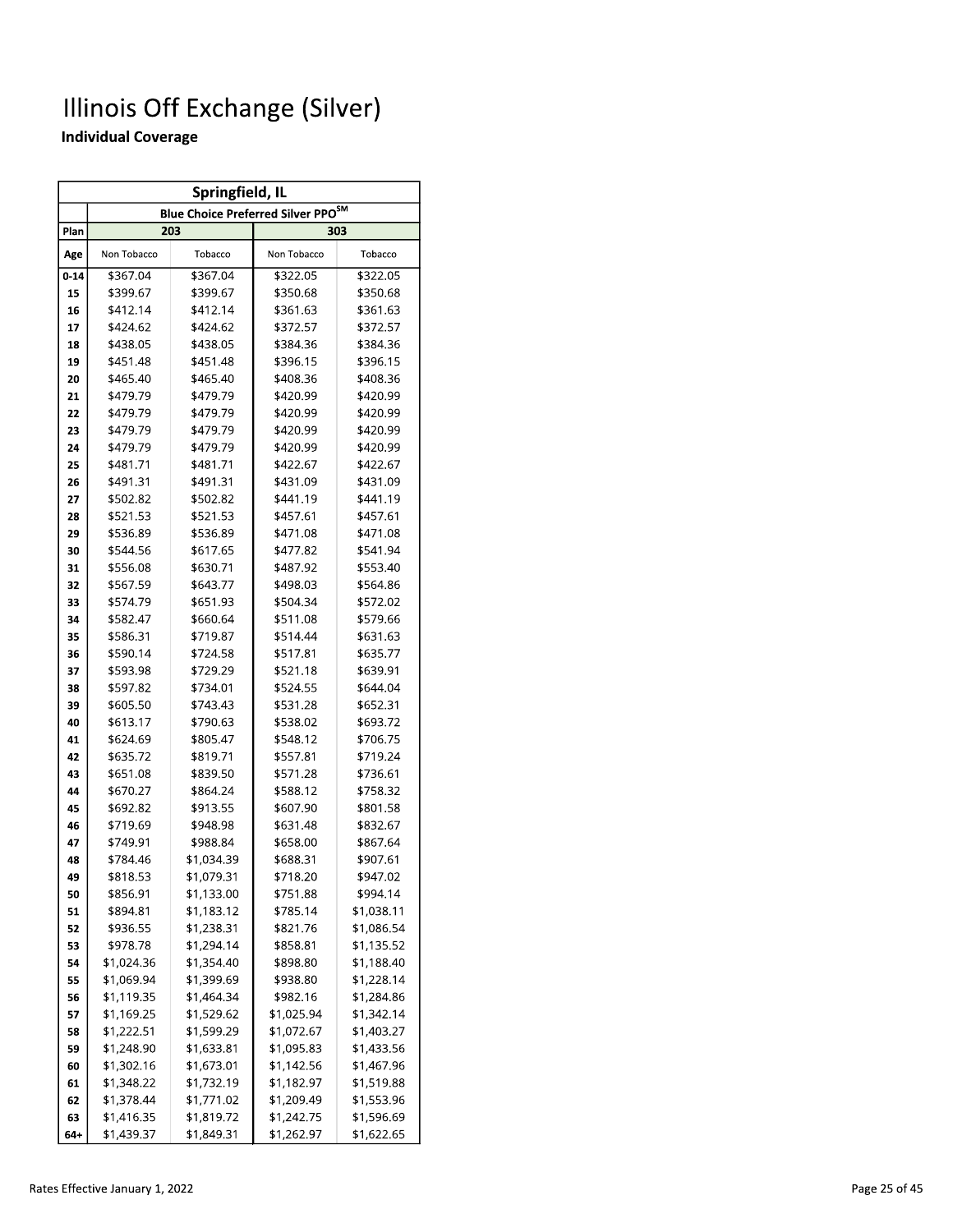|          | East St. Louis, IL<br>Blue Choice Preferred Silver PPO <sup>SM</sup> |                      |                      |                      |  |  |  |  |  |  |  |  |  |
|----------|----------------------------------------------------------------------|----------------------|----------------------|----------------------|--|--|--|--|--|--|--|--|--|
|          |                                                                      |                      |                      |                      |  |  |  |  |  |  |  |  |  |
| Plan     |                                                                      | 203                  |                      | 303                  |  |  |  |  |  |  |  |  |  |
| Age      | Non Tobacco                                                          | Tobacco              | Non Tobacco          | Tobacco              |  |  |  |  |  |  |  |  |  |
| $0 - 14$ | \$373.19                                                             | \$373.19             | \$327.45             | \$327.45             |  |  |  |  |  |  |  |  |  |
| 15       | \$406.37                                                             | \$406.37             | \$356.56             | \$356.56             |  |  |  |  |  |  |  |  |  |
| 16       | \$419.05                                                             | \$419.05             | \$367.69             | \$367.69             |  |  |  |  |  |  |  |  |  |
| 17       | \$431.74                                                             | \$431.74             | \$378.82             | \$378.82             |  |  |  |  |  |  |  |  |  |
| 18       | \$445.39                                                             | \$445.39             | \$390.80             | \$390.80             |  |  |  |  |  |  |  |  |  |
| 19       | \$459.05                                                             | \$459.05             | \$402.79             | \$402.79             |  |  |  |  |  |  |  |  |  |
| 20       | \$473.20                                                             | \$473.20             | \$415.20             | \$415.20             |  |  |  |  |  |  |  |  |  |
| 21       | \$487.84                                                             | \$487.84             | \$428.04             | \$428.04             |  |  |  |  |  |  |  |  |  |
| 22       | \$487.84                                                             | \$487.84             | \$428.04             | \$428.04             |  |  |  |  |  |  |  |  |  |
| 23       | \$487.84                                                             | \$487.84             | \$428.04             | \$428.04             |  |  |  |  |  |  |  |  |  |
| 24       | \$487.84                                                             | \$487.84             | \$428.04             | \$428.04             |  |  |  |  |  |  |  |  |  |
| 25       | \$489.79                                                             | \$489.79             | \$429.76             | \$429.76             |  |  |  |  |  |  |  |  |  |
| 26       | \$499.54                                                             | \$499.54             | \$438.32             | \$438.32             |  |  |  |  |  |  |  |  |  |
| 27       | \$511.25                                                             | \$511.25             | \$448.59             | \$448.59             |  |  |  |  |  |  |  |  |  |
| 28       | \$530.28                                                             | \$530.28             | \$465.28             | \$465.28             |  |  |  |  |  |  |  |  |  |
| 29       | \$545.89                                                             | \$545.89             | \$478.98             | \$478.98             |  |  |  |  |  |  |  |  |  |
| 30       | \$553.69                                                             | \$628.00             | \$485.83             | \$551.03             |  |  |  |  |  |  |  |  |  |
| 31       | \$565.40                                                             | \$641.28             | \$496.10             | \$562.68             |  |  |  |  |  |  |  |  |  |
| 32       | \$577.11                                                             | \$654.56             | \$506.38             | \$574.33             |  |  |  |  |  |  |  |  |  |
| 33       | \$584.43                                                             | \$662.86             | \$512.80             | \$581.61             |  |  |  |  |  |  |  |  |  |
| 34       | \$592.23                                                             | \$671.71             | \$519.65             | \$589.38             |  |  |  |  |  |  |  |  |  |
| 35       | \$596.14                                                             | \$731.94             | \$523.07             | \$642.22             |  |  |  |  |  |  |  |  |  |
| 36       | \$600.04                                                             | \$736.73             | \$526.49             | \$646.43             |  |  |  |  |  |  |  |  |  |
| 37       | \$603.94                                                             | \$741.52             | \$529.92             | \$650.64             |  |  |  |  |  |  |  |  |  |
| 38       | \$607.84                                                             | \$746.31             | \$533.34             | \$654.84             |  |  |  |  |  |  |  |  |  |
| 39       | \$615.65                                                             | \$755.89             | \$540.19             | \$663.25             |  |  |  |  |  |  |  |  |  |
| 40<br>41 | \$623.45<br>\$635.16                                                 | \$803.88<br>\$818.98 | \$547.04<br>\$557.31 | \$705.35<br>\$718.60 |  |  |  |  |  |  |  |  |  |
| 42       | \$646.38                                                             | \$833.45             | \$567.16             | \$731.30             |  |  |  |  |  |  |  |  |  |
| 43       | \$661.99                                                             | \$853.58             | \$580.86             | \$748.96             |  |  |  |  |  |  |  |  |  |
| 44       | \$681.51                                                             | \$878.73             | \$597.98             | \$771.03             |  |  |  |  |  |  |  |  |  |
| 45       | \$704.44                                                             | \$928.87             | \$618.10             | \$815.02             |  |  |  |  |  |  |  |  |  |
| 46       | \$731.75                                                             | \$964.89             | \$642.07             | \$846.63             |  |  |  |  |  |  |  |  |  |
| 47       | \$762.49                                                             | \$1,005.42           | \$669.03             | \$882.19             |  |  |  |  |  |  |  |  |  |
| 48       | \$797.61                                                             | \$1,051.73           | \$699.85             | \$922.83             |  |  |  |  |  |  |  |  |  |
| 49       | \$832.25                                                             | \$1,097.40           | \$730.24             | \$962.90             |  |  |  |  |  |  |  |  |  |
| 50       | \$871.28                                                             | \$1,152.00           | \$764.49             | \$1,010.81           |  |  |  |  |  |  |  |  |  |
| 51       | \$909.81                                                             | \$1,202.96           | \$798.30             | \$1,055.51           |  |  |  |  |  |  |  |  |  |
| 52       | \$952.26                                                             | \$1,259.07           | \$835.54             | \$1,104.75           |  |  |  |  |  |  |  |  |  |
| 53       | \$995.19                                                             | \$1,315.84           | \$873.21             | \$1,154.56           |  |  |  |  |  |  |  |  |  |
| 54       | \$1,041.53                                                           | \$1,377.11           | \$913.87             | \$1,208.33           |  |  |  |  |  |  |  |  |  |
| 55       | \$1,087.88                                                           | \$1,423.16           | \$954.54             | \$1,248.73           |  |  |  |  |  |  |  |  |  |
| 56       | \$1,138.12                                                           | \$1,488.89           | \$998.63             | \$1,306.40           |  |  |  |  |  |  |  |  |  |
| 57       | \$1,188.86                                                           | \$1,555.26           | \$1,043.14           | \$1,364.64           |  |  |  |  |  |  |  |  |  |
| 58       | \$1,243.01                                                           | \$1,626.10           | \$1,090.66           | \$1,426.80           |  |  |  |  |  |  |  |  |  |
| 59       | \$1,269.84                                                           | \$1,661.20           | \$1,114.20           | \$1,457.59           |  |  |  |  |  |  |  |  |  |
| 60       | \$1,323.99                                                           | \$1,701.06           | \$1,161.71           | \$1,492.57           |  |  |  |  |  |  |  |  |  |
| 61       | \$1,370.82                                                           | \$1,761.23           | \$1,202.80           | \$1,545.36           |  |  |  |  |  |  |  |  |  |
| 62       | \$1,401.55                                                           | \$1,800.72           | \$1,229.77           | \$1,580.01           |  |  |  |  |  |  |  |  |  |
| 63       | \$1,440.09                                                           | \$1,850.23           | \$1,263.59           | \$1,623.46           |  |  |  |  |  |  |  |  |  |
| 64+      | \$1,463.52                                                           | \$1,880.32           | \$1,284.12           | \$1,649.85           |  |  |  |  |  |  |  |  |  |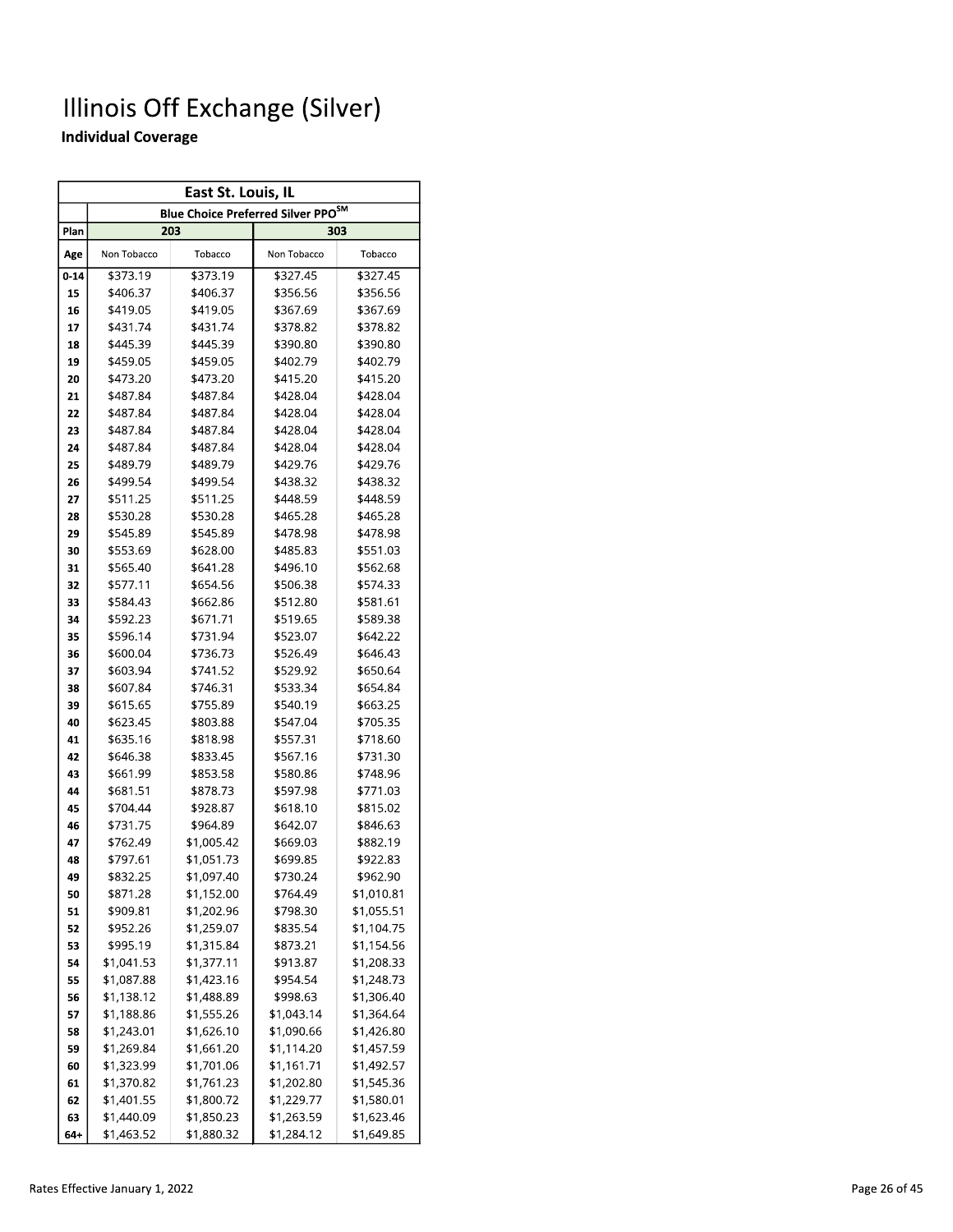|          | St. Louis, IL<br><b>Blue Choice Preferred Silver PPO<sup>SM</sup></b> |                      |                      |                      |  |  |  |  |  |  |  |  |  |
|----------|-----------------------------------------------------------------------|----------------------|----------------------|----------------------|--|--|--|--|--|--|--|--|--|
|          |                                                                       |                      |                      |                      |  |  |  |  |  |  |  |  |  |
| Plan     |                                                                       | 203                  |                      | 303                  |  |  |  |  |  |  |  |  |  |
| Age      | Non Tobacco                                                           | Tobacco              | Non Tobacco          | Tobacco              |  |  |  |  |  |  |  |  |  |
| $0 - 14$ | \$331.88                                                              | \$331.88             | \$291.21             | \$291.21             |  |  |  |  |  |  |  |  |  |
| 15       | \$361.39                                                              | \$361.39             | \$317.09             | \$317.09             |  |  |  |  |  |  |  |  |  |
| 16       | \$372.67                                                              | \$372.67             | \$326.99             | \$326.99             |  |  |  |  |  |  |  |  |  |
| 17       | \$383.95                                                              | \$383.95             | \$336.89             | \$336.89             |  |  |  |  |  |  |  |  |  |
| 18       | \$396.09                                                              | \$396.09             | \$347.55             | \$347.55             |  |  |  |  |  |  |  |  |  |
| 19       | \$408.24                                                              | \$408.24             | \$358.20             | \$358.20             |  |  |  |  |  |  |  |  |  |
| 20       | \$420.82                                                              | \$420.82             | \$369.24             | \$369.24             |  |  |  |  |  |  |  |  |  |
| 21       | \$433.84                                                              | \$433.84             | \$380.66             | \$380.66             |  |  |  |  |  |  |  |  |  |
| 22       | \$433.84                                                              | \$433.84             | \$380.66             | \$380.66             |  |  |  |  |  |  |  |  |  |
| 23       | \$433.84                                                              | \$433.84             | \$380.66             | \$380.66             |  |  |  |  |  |  |  |  |  |
| 24       | \$433.84                                                              | \$433.84             | \$380.66             | \$380.66             |  |  |  |  |  |  |  |  |  |
| 25       | \$435.57                                                              | \$435.57             | \$382.19             | \$382.19             |  |  |  |  |  |  |  |  |  |
| 26       | \$444.25                                                              | \$444.25             | \$389.80             | \$389.80             |  |  |  |  |  |  |  |  |  |
| 27       | \$454.66                                                              | \$454.66             | \$398.93             | \$398.93             |  |  |  |  |  |  |  |  |  |
| 28       | \$471.58                                                              | \$471.58             | \$413.78             | \$413.78             |  |  |  |  |  |  |  |  |  |
| 29       | \$485.46                                                              | \$485.46             | \$425.96             | \$425.96             |  |  |  |  |  |  |  |  |  |
| 30       | \$492.40                                                              | \$558.49             | \$432.05             | \$490.04             |  |  |  |  |  |  |  |  |  |
| 31       | \$502.82                                                              | \$570.30             | \$441.19             | \$500.40             |  |  |  |  |  |  |  |  |  |
| 32       | \$513.23                                                              | \$582.10             | \$450.32             | \$510.76             |  |  |  |  |  |  |  |  |  |
| 33       | \$519.74                                                              | \$589.48             | \$456.03             | \$517.23             |  |  |  |  |  |  |  |  |  |
| 34       | \$526.68                                                              | \$597.36             | \$462.12             | \$524.14             |  |  |  |  |  |  |  |  |  |
| 35       | \$530.15                                                              | \$650.92             | \$465.17             | \$571.14             |  |  |  |  |  |  |  |  |  |
| 36       | \$533.62                                                              | \$655.18             | \$468.22             | \$574.87             |  |  |  |  |  |  |  |  |  |
| 37       | \$537.09                                                              | \$659.44             | \$471.26             | \$578.62             |  |  |  |  |  |  |  |  |  |
| 38       | \$540.56                                                              | \$663.70             | \$474.31             | \$582.35             |  |  |  |  |  |  |  |  |  |
| 39       | \$547.50                                                              | \$672.22             | \$480.40             | \$589.83             |  |  |  |  |  |  |  |  |  |
| 40       | \$554.44                                                              | \$714.90             | \$486.49             | \$627.28             |  |  |  |  |  |  |  |  |  |
| 41       | \$564.86<br>\$574.83                                                  | \$728.32<br>\$741.19 | \$495.62<br>\$504.38 | \$639.06<br>\$650.35 |  |  |  |  |  |  |  |  |  |
| 42<br>43 | \$588.72                                                              | \$759.09             | \$516.56             | \$666.05             |  |  |  |  |  |  |  |  |  |
| 44       | \$606.07                                                              | \$781.47             | \$531.79             | \$685.68             |  |  |  |  |  |  |  |  |  |
| 45       | \$626.46                                                              | \$826.05             | \$549.68             | \$724.81             |  |  |  |  |  |  |  |  |  |
| 46       | \$650.75                                                              | \$858.09             | \$570.99             | \$752.91             |  |  |  |  |  |  |  |  |  |
| 47       | \$678.09                                                              | \$894.12             | \$594.98             | \$784.53             |  |  |  |  |  |  |  |  |  |
| 48       | \$709.32                                                              | \$935.31             | \$622.38             | \$820.68             |  |  |  |  |  |  |  |  |  |
| 49       | \$740.13                                                              | \$975.93             | \$649.41             | \$856.31             |  |  |  |  |  |  |  |  |  |
| 50       | \$774.83                                                              | \$1,024.48           | \$679.86             | \$898.92             |  |  |  |  |  |  |  |  |  |
| 51       | \$809.11                                                              | \$1,069.80           | \$709.94             | \$938.68             |  |  |  |  |  |  |  |  |  |
| 52       | \$846.85                                                              | \$1,119.70           | \$743.05             | \$982.46             |  |  |  |  |  |  |  |  |  |
| 53       | \$885.03                                                              | \$1,170.18           | \$776.55             | \$1,026.76           |  |  |  |  |  |  |  |  |  |
| 54       | \$926.24                                                              | \$1,224.68           | \$812.72             | \$1,074.57           |  |  |  |  |  |  |  |  |  |
| 55       | \$967.46                                                              | \$1,265.63           | \$848.88             | \$1,110.50           |  |  |  |  |  |  |  |  |  |
| 56       | \$1,012.14                                                            | \$1,324.08           | \$888.09             | \$1,161.79           |  |  |  |  |  |  |  |  |  |
| 57       | \$1,057.26                                                            | \$1,383.11           | \$927.68             | \$1,213.58           |  |  |  |  |  |  |  |  |  |
| 58       | \$1,105.42                                                            | \$1,446.10           | \$969.93             | \$1,268.86           |  |  |  |  |  |  |  |  |  |
| 59       | \$1,129.28                                                            | \$1,477.32           | \$990.87             | \$1,296.25           |  |  |  |  |  |  |  |  |  |
| 60       | \$1,177.43                                                            | \$1,512.77           | \$1,033.12           | \$1,327.35           |  |  |  |  |  |  |  |  |  |
| 61       | \$1,219.08                                                            | \$1,566.28           | \$1,069.66           | \$1,374.30           |  |  |  |  |  |  |  |  |  |
| 62       | \$1,246.41                                                            | \$1,601.39           | \$1,093.64           | \$1,405.11           |  |  |  |  |  |  |  |  |  |
| 63       | \$1,280.69                                                            | \$1,645.42           | \$1,123.72           | \$1,443.75           |  |  |  |  |  |  |  |  |  |
| 64+      | \$1,301.52                                                            | \$1,672.18           | \$1,141.98           | \$1,467.23           |  |  |  |  |  |  |  |  |  |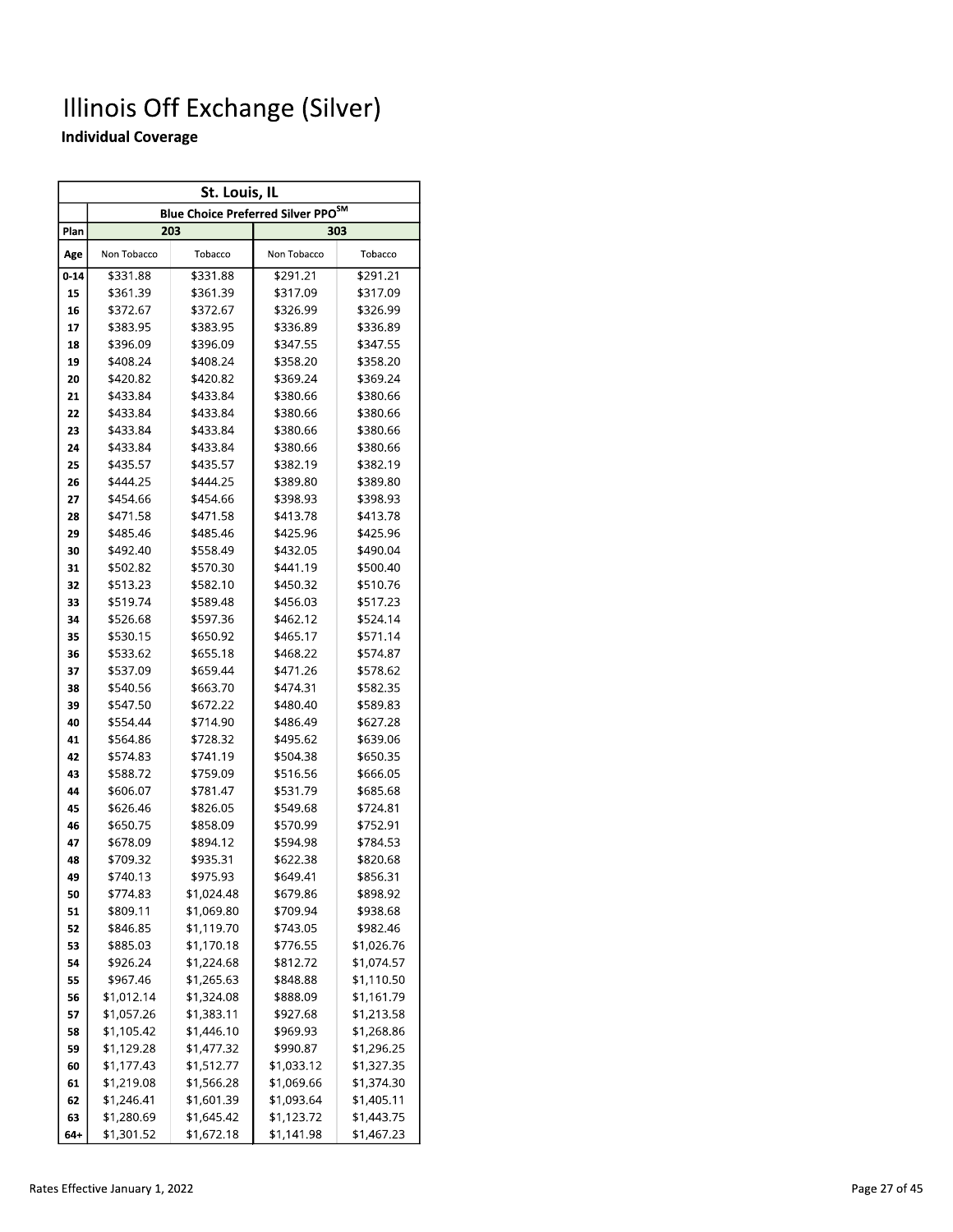|          | Southern, IL         |                          |                                                |                      |  |  |  |  |  |  |  |  |
|----------|----------------------|--------------------------|------------------------------------------------|----------------------|--|--|--|--|--|--|--|--|
|          |                      |                          | Blue Choice Preferred Silver PPO <sup>SM</sup> |                      |  |  |  |  |  |  |  |  |
| Plan     |                      | 203                      |                                                | 303                  |  |  |  |  |  |  |  |  |
| Age      | Non Tobacco          | Tobacco                  | Non Tobacco                                    | Tobacco              |  |  |  |  |  |  |  |  |
| $0 - 14$ | \$461.03             | \$461.03                 | \$404.52                                       | \$404.52             |  |  |  |  |  |  |  |  |
| 15       | \$502.01             | \$502.01                 | \$440.48                                       | \$440.48             |  |  |  |  |  |  |  |  |
| 16       | \$517.68             | \$517.68                 | \$454.23                                       | \$454.23             |  |  |  |  |  |  |  |  |
| 17       | \$533.35             | \$533.35                 | \$467.98                                       | \$467.98             |  |  |  |  |  |  |  |  |
| 18       | \$550.22             | \$550.22                 | \$482.79                                       | \$482.79             |  |  |  |  |  |  |  |  |
| 19       | \$567.10             | \$567.10                 | \$497.59                                       | \$497.59             |  |  |  |  |  |  |  |  |
| 20       | \$584.58             | \$584.58                 | \$512.93                                       | \$512.93             |  |  |  |  |  |  |  |  |
| 21       | \$602.66             | \$602.66                 | \$528.79                                       | \$528.79             |  |  |  |  |  |  |  |  |
| 22       | \$602.66             | \$602.66                 | \$528.79                                       | \$528.79             |  |  |  |  |  |  |  |  |
| 23       | \$602.66             | \$602.66                 | \$528.79                                       | \$528.79             |  |  |  |  |  |  |  |  |
| 24       | \$602.66             | \$602.66                 | \$528.79                                       | \$528.79             |  |  |  |  |  |  |  |  |
| 25       | \$605.07             | \$605.07                 | \$530.91                                       | \$530.91             |  |  |  |  |  |  |  |  |
| 26       | \$617.12             | \$617.12                 | \$541.48                                       | \$541.48             |  |  |  |  |  |  |  |  |
| 27       | \$631.58             | \$631.58                 | \$554.17                                       | \$554.17             |  |  |  |  |  |  |  |  |
| 28       | \$655.09             | \$655.09                 | \$574.80                                       | \$574.80             |  |  |  |  |  |  |  |  |
| 29       | \$674.37             | \$674.37                 | \$591.72                                       | \$591.72             |  |  |  |  |  |  |  |  |
| 30       | \$684.01             | \$775.81                 | \$600.18                                       | \$680.72             |  |  |  |  |  |  |  |  |
| 31       | \$698.48             | \$792.21                 | \$612.87                                       | \$695.12             |  |  |  |  |  |  |  |  |
| 32       | \$712.94             | \$808.62                 | \$625.56                                       | \$709.51             |  |  |  |  |  |  |  |  |
| 33       | \$721.98             | \$818.87                 | \$633.49                                       | \$718.50             |  |  |  |  |  |  |  |  |
| 34       | \$731.62             | \$829.81                 | \$641.95                                       | \$728.10             |  |  |  |  |  |  |  |  |
| 35       | \$736.44             | \$904.21                 | \$646.18                                       | \$793.38             |  |  |  |  |  |  |  |  |
| 36       | \$741.27             | \$910.12                 | \$650.41                                       | \$798.57             |  |  |  |  |  |  |  |  |
| 37       | \$746.09             | \$916.05                 | \$654.64                                       | \$803.77             |  |  |  |  |  |  |  |  |
| 38       | \$750.91             | \$921.97                 | \$658.87                                       | \$808.96             |  |  |  |  |  |  |  |  |
| 39       | \$760.55             | \$933.80                 | \$667.33                                       | \$819.35             |  |  |  |  |  |  |  |  |
| 40       | \$770.19             | \$993.09                 | \$675.79                                       | \$871.37             |  |  |  |  |  |  |  |  |
| 41       | \$784.66<br>\$798.52 | \$1,011.74<br>\$1,029.61 | \$688.49<br>\$700.65                           | \$887.73<br>\$903.42 |  |  |  |  |  |  |  |  |
| 42<br>43 | \$817.80             | \$1,054.48               | \$717.57                                       | \$925.24             |  |  |  |  |  |  |  |  |
| 44       | \$841.91             | \$1,085.56               | \$738.72                                       | \$952.50             |  |  |  |  |  |  |  |  |
| 45       | \$870.23             | \$1,147.49               | \$763.57                                       | \$1,006.85           |  |  |  |  |  |  |  |  |
| 46       | \$903.98             | \$1,191.99               | \$793.19                                       | \$1,045.89           |  |  |  |  |  |  |  |  |
| 47       | \$941.95             | \$1,242.05               | \$826.50                                       | \$1,089.82           |  |  |  |  |  |  |  |  |
| 48       | \$985.34             | \$1,299.27               | \$864.57                                       | \$1,140.02           |  |  |  |  |  |  |  |  |
| 49       | \$1,028.13           | \$1,355.69               | \$902.12                                       | \$1,189.53           |  |  |  |  |  |  |  |  |
| 50       | \$1,076.34           | \$1,423.14               | \$944.42                                       | \$1,248.71           |  |  |  |  |  |  |  |  |
| 51       | \$1,123.95           | \$1,486.09               | \$986.19                                       | \$1,303.94           |  |  |  |  |  |  |  |  |
| 52       | \$1,176.38           | \$1,555.41               | \$1,032.20                                     | \$1,364.77           |  |  |  |  |  |  |  |  |
| 53       | \$1,229.42           | \$1,625.54               | \$1,078.73                                     | \$1,426.30           |  |  |  |  |  |  |  |  |
| 54       | \$1,286.67           | \$1,701.24               | \$1,128.97                                     | \$1,492.72           |  |  |  |  |  |  |  |  |
| 55       | \$1,343.92           | \$1,758.12               | \$1,179.20                                     | \$1,542.63           |  |  |  |  |  |  |  |  |
| 56       | \$1,405.99           | \$1,839.32               | \$1,233.67                                     | \$1,613.88           |  |  |  |  |  |  |  |  |
| 57       | \$1,468.67           | \$1,921.31               | \$1,288.66                                     | \$1,685.83           |  |  |  |  |  |  |  |  |
| 58       | \$1,535.57           | \$2,008.83               | \$1,347.36                                     | \$1,762.61           |  |  |  |  |  |  |  |  |
| 59       | \$1,568.71           | \$2,052.19               | \$1,376.44                                     | \$1,800.66           |  |  |  |  |  |  |  |  |
| 60       | \$1,635.61           | \$2,101.43               | \$1,435.14                                     | \$1,843.87           |  |  |  |  |  |  |  |  |
| 61       | \$1,693.46           | \$2,175.76               | \$1,485.90                                     | \$1,909.09           |  |  |  |  |  |  |  |  |
| 62       | \$1,731.43           | \$2,224.54               | \$1,519.21                                     | \$1,951.89           |  |  |  |  |  |  |  |  |
| 63       | \$1,779.04           | \$2,285.71               | \$1,560.99                                     | \$2,005.56           |  |  |  |  |  |  |  |  |
| 64+      | \$1,807.98           | \$2,322.87               | \$1,586.37                                     | \$2,038.17           |  |  |  |  |  |  |  |  |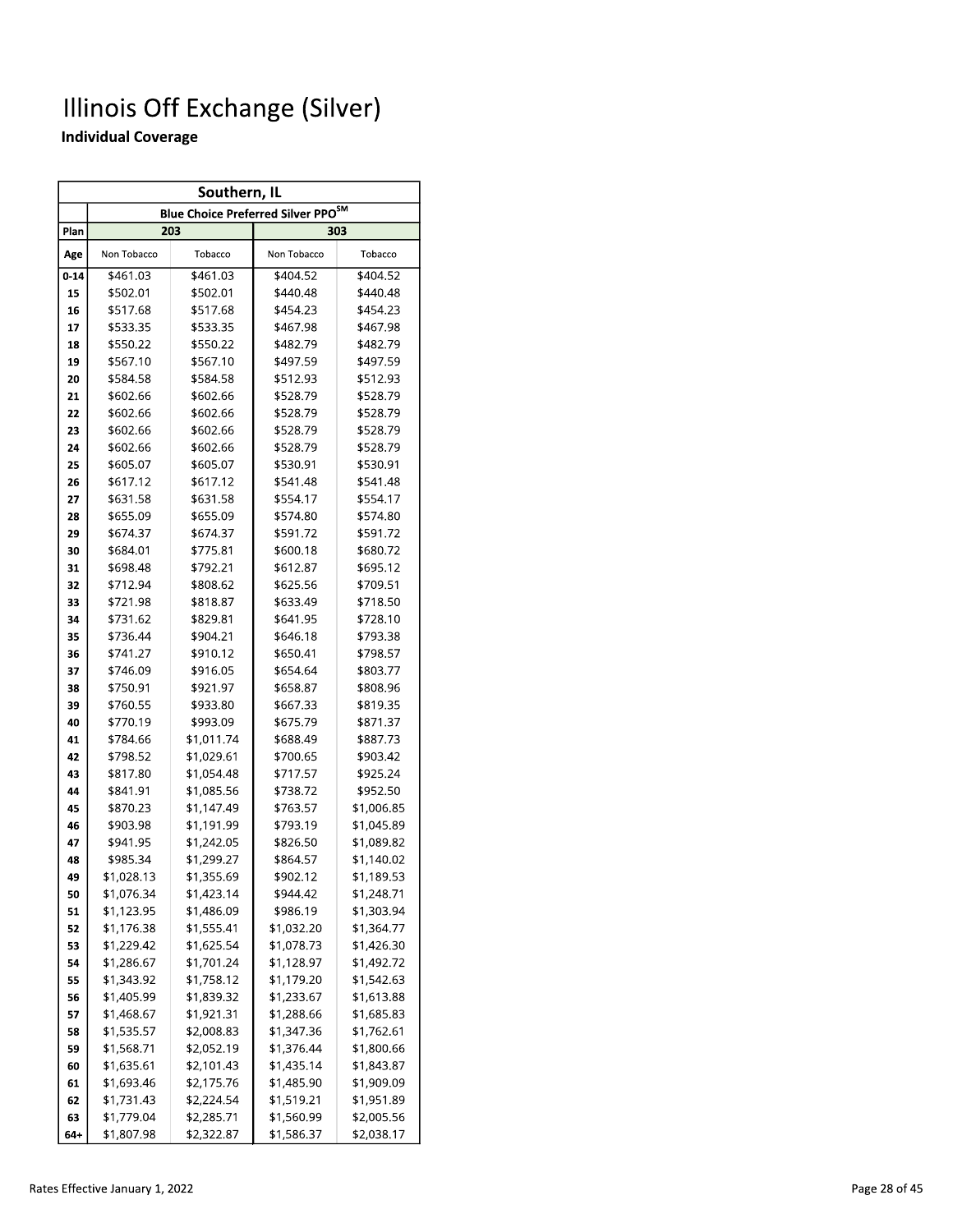|          | Chicago - Central, IL (sheet 1 of 2) |                      |                      |            |                      |                                                |                      |            |             |            |  |  |  |
|----------|--------------------------------------|----------------------|----------------------|------------|----------------------|------------------------------------------------|----------------------|------------|-------------|------------|--|--|--|
|          |                                      |                      |                      |            |                      | Blue Choice Preferred Bronze PPO <sup>SM</sup> |                      |            |             |            |  |  |  |
| Plan     |                                      | 201                  |                      | 202        |                      | 302                                            |                      | 502        |             | 601        |  |  |  |
| Age      | Non Tobacco                          | Tobacco              | Non Tobacco          | Tobacco    | Non Tobacco          | Tobacco                                        | Non Tobacco          | Tobacco    | Non Tobacco | Tobacco    |  |  |  |
| $0 - 14$ | \$257.96                             | \$257.96             | \$278.34             | \$278.34   | \$264.69             | \$264.69                                       | \$279.08             | \$279.08   | \$247.72    | \$247.72   |  |  |  |
| 15       | \$280.89                             | \$280.89             | \$303.08             | \$303.08   | \$288.22             | \$288.22                                       | \$303.89             | \$303.89   | \$269.74    | \$269.74   |  |  |  |
| 16       | \$289.66                             | \$289.66             | \$312.54             | \$312.54   | \$297.21             | \$297.21                                       | \$313.37             | \$313.37   | \$278.16    | \$278.16   |  |  |  |
| 17       | \$298.43                             | \$298.43             | \$322.00             | \$322.00   | \$306.21             | \$306.21                                       | \$322.86             | \$322.86   | \$286.58    | \$286.58   |  |  |  |
| 18       | \$307.87                             | \$307.87             | \$332.19             | \$332.19   | \$315.90<br>\$315.90 |                                                | \$333.07<br>\$333.07 |            | \$295.64    | \$295.64   |  |  |  |
| 19       | \$317.31                             | \$317.31             | \$342.38             | \$342.38   | \$325.58             | \$325.58                                       | \$343.29<br>\$343.29 |            | \$304.71    | \$304.71   |  |  |  |
| 20       | \$327.09                             | \$327.09             | \$352.93<br>\$352.93 |            | \$335.62<br>\$335.62 |                                                | \$353.87             | \$353.87   | \$314.10    | \$314.10   |  |  |  |
| 21       | \$337.21                             | \$337.21             | \$363.84<br>\$363.84 |            | \$346.00             | \$346.00                                       | \$364.81             | \$364.81   | \$323.81    | \$323.81   |  |  |  |
| 22       | \$337.21                             | \$337.21             | \$363.84<br>\$363.84 |            | \$346.00             | \$346.00                                       | \$364.81             | \$364.81   | \$323.81    | \$323.81   |  |  |  |
| 23       | \$337.21                             | \$337.21             | \$363.84             | \$363.84   | \$346.00             | \$346.00                                       | \$364.81             | \$364.81   | \$323.81    | \$323.81   |  |  |  |
| 24       | \$337.21                             | \$337.21             | \$363.84<br>\$363.84 |            | \$346.00             | \$346.00                                       | \$364.81             | \$364.81   | \$323.81    | \$323.81   |  |  |  |
| 25       | \$338.55                             | \$338.55             | \$365.30<br>\$365.30 |            | \$347.38             | \$347.38                                       | \$366.27             | \$366.27   | \$325.11    | \$325.11   |  |  |  |
| 26       | \$345.30                             | \$345.30<br>\$372.57 |                      | \$372.57   | \$354.30             | \$354.30                                       | \$373.57             | \$373.57   | \$331.59    | \$331.59   |  |  |  |
| 27       | \$353.39                             | \$353.39<br>\$381.31 |                      | \$381.31   | \$362.61             | \$362.61                                       | \$382.32             | \$382.32   | \$339.36    | \$339.36   |  |  |  |
| 28       | \$366.54                             | \$366.54<br>\$395.50 |                      | \$395.50   | \$376.10             | \$376.10                                       | \$396.55             | \$396.55   | \$351.99    | \$351.99   |  |  |  |
| 29       | \$377.33                             | \$377.33             | \$407.14             | \$407.14   | \$387.17             | \$387.17                                       | \$408.22             | \$408.22   | \$362.35    | \$362.35   |  |  |  |
| 30       | \$382.73                             | \$434.09             | \$412.96             | \$468.38   | \$392.71             | \$445.41                                       | \$414.06             | \$469.63   | \$367.53    | \$416.85   |  |  |  |
| 31       | \$390.82                             | \$443.27             | \$421.69             | \$478.28   | \$401.01             | \$454.83                                       | \$422.82             | \$479.56   | \$375.30    | \$425.67   |  |  |  |
| 32       | \$398.91                             | \$452.45             | \$430.42             | \$488.19   | \$409.32             | \$464.25                                       | \$431.57             | \$489.49   | \$383.07    | \$434.48   |  |  |  |
| 33       | \$403.97                             | \$458.18             | \$435.88             | \$494.38   | \$414.51             | \$470.13                                       | \$437.04             | \$495.70   | \$387.93    | \$439.99   |  |  |  |
| 34       | \$409.37                             | \$464.30             | \$441.70             | \$500.98   | \$420.04<br>\$476.41 |                                                | \$442.88             | \$502.32   | \$393.11    | \$445.87   |  |  |  |
| 35       | \$412.06                             | \$505.93             | \$444.61             | \$545.90   | \$422.81<br>\$519.12 |                                                | \$445.80             | \$547.35   | \$395.70    | \$485.84   |  |  |  |
| 36       | \$414.76                             | \$509.24             | \$447.53             | \$549.47   | \$425.58<br>\$522.52 |                                                | \$448.72             | \$550.93   | \$398.29    | \$489.02   |  |  |  |
| 37       | \$417.46                             | \$512.56             | \$450.44             | \$553.05   | \$428.35             | \$525.92                                       | \$451.64             | \$554.52   | \$400.88    | \$492.20   |  |  |  |
| 38       | \$420.16                             | \$515.87             | \$453.35             | \$556.62   | \$431.11             | \$529.32                                       | \$454.56             | \$558.10   | \$403.47    | \$495.38   |  |  |  |
| 39       | \$425.55                             | \$522.49             | \$459.17             | \$563.77   | \$436.65             | \$536.12                                       | \$460.39             | \$565.27   | \$408.65    | \$501.74   |  |  |  |
| 40       | \$430.95                             | \$555.66             | \$464.99             | \$599.56   | \$442.19             | \$570.15                                       | \$466.23             | \$601.15   | \$413.83    | \$533.60   |  |  |  |
| 41       | \$439.04                             | \$566.10             | \$473.72             | \$610.82   | \$450.49             | \$580.86                                       | \$474.98             | \$612.45   | \$421.61    | \$543.62   |  |  |  |
| 42       | \$446.80                             | \$576.10             | \$482.09             | \$621.61   | \$458.45             | \$591.12                                       | \$483.38             | \$623.27   | \$429.05    | \$553.22   |  |  |  |
| 43       | \$457.59                             | \$590.01             | \$493.73             | \$636.62   | \$469.52             | \$605.40                                       | \$495.05             | \$638.32   | \$439.42    | \$566.58   |  |  |  |
| 44       | \$471.08                             | \$607.40             | \$508.29             | \$655.38   | \$483.36             | \$623.24                                       | \$509.64             | \$657.13   | \$452.37    | \$583.28   |  |  |  |
| 45       | \$486.92                             | \$642.06             | \$525.39             | \$692.78   | \$499.62             | \$658.80                                       | \$526.79             | \$694.62   | \$467.59    | \$616.56   |  |  |  |
| 46       | \$505.81                             | \$666.96             | \$545.76             | \$719.64   | \$519.00             | \$684.35                                       | \$547.22             | \$721.56   | \$485.72    | \$640.47   |  |  |  |
| 47       | \$527.05                             | \$694.97             | \$568.68             | \$749.87   | \$540.79             | \$713.09                                       | \$570.20             | \$751.87   | \$506.12    | \$667.37   |  |  |  |
| 48       | \$551.33                             | \$726.98             | \$594.88             | \$784.41   | \$565.71             | \$745.94                                       | \$596.47             | \$786.50   | \$529.44    | \$698.11   |  |  |  |
| 49       | \$575.27                             | \$758.55             | \$620.71             | \$818.47   | \$590.27             | \$778.33                                       | \$622.37             | \$820.65   | \$552.43    | \$728.43   |  |  |  |
| 50       | \$602.25                             | \$796.29             | \$649.82             | \$859.19   | \$617.95             | \$817.06                                       | \$651.55             | \$861.48   | \$578.33    | \$764.67   |  |  |  |
| 51       | \$628.89                             | \$831.51             | \$678.56             | \$897.20   | \$645.29             | \$853.20                                       | \$680.37             | \$899.59   | \$603.91    | \$798.49   |  |  |  |
| 52       | \$658.22                             | \$870.30             | \$710.22             | \$939.05   | \$675.39             | \$893.00                                       | \$712.11             | \$941.55   | \$632.09    | \$835.74   |  |  |  |
| 53       | \$687.90                             | \$909.54             | \$742.24             | \$981.39   | \$705.84             | \$933.26                                       | \$744.22             | \$984.00   | \$660.58    | \$873.42   |  |  |  |
| 54       | \$719.93                             | \$951.90             | \$776.80             | \$1,027.09 | \$738.71             | \$976.72                                       | \$778.87             | \$1,029.83 | \$691.34    | \$914.10   |  |  |  |
| 55       | \$751.97                             | \$983.73             | \$811.37             | \$1,061.43 | \$771.57             | \$1,009.38                                     | \$813.53             | \$1,064.26 | \$722.11    | \$944.66   |  |  |  |
| 56       | \$786.70                             | \$1,029.16           | \$848.84             | \$1,110.46 | \$807.21             | \$1,056.00                                     | \$851.11             | \$1,113.42 | \$755.46    | \$988.29   |  |  |  |
| 57       | \$821.77                             | \$1,075.04           | \$886.68             | \$1,159.96 | \$843.20             | \$1,103.07                                     | \$889.05             | \$1,163.05 | \$789.14    | \$1,032.35 |  |  |  |
| 58       | \$859.20                             | \$1,124.00           | \$927.07             | \$1,212.79 | \$881.60             | \$1,153.31                                     | \$929.54             | \$1,216.02 | \$825.08    | \$1,079.37 |  |  |  |
| 59       | \$877.75                             | \$1,148.26           | \$947.08             | \$1,238.97 | \$900.63             | \$1,178.21                                     | \$949.60             | \$1,242.27 | \$842.89    | \$1,102.67 |  |  |  |
| 60       | \$915.17                             | \$1,175.82           | \$987.47             | \$1,268.70 | \$939.04             | \$1,206.48                                     | \$990.10             | \$1,272.08 | \$878.83    | \$1,129.12 |  |  |  |
| 61       | \$947.55                             | \$1,217.41           | \$1,022.40           | \$1,313.57 | \$972.25             | \$1,249.15                                     | \$1,025.12           | \$1,317.08 | \$909.92    | \$1,169.06 |  |  |  |
| 62       | \$968.79                             | \$1,244.70           | \$1,045.32           | \$1,343.02 | \$994.05             | \$1,277.16                                     | \$1,048.10           | \$1,346.60 | \$930.32    | \$1,195.27 |  |  |  |
| 63       | \$995.43                             | \$1,278.93           | \$1,074.06           | \$1,379.95 | \$1,021.39           | \$1,312.28                                     | \$1,076.92           | \$1,383.63 | \$955.90    | \$1,228.14 |  |  |  |
| 64+      | \$1,011.63                           | \$1,299.72           | \$1,091.52           | \$1,402.39 | \$1,038.00           | \$1,333.61                                     | \$1,094.43           | \$1,406.13 | \$971.43    | \$1,248.11 |  |  |  |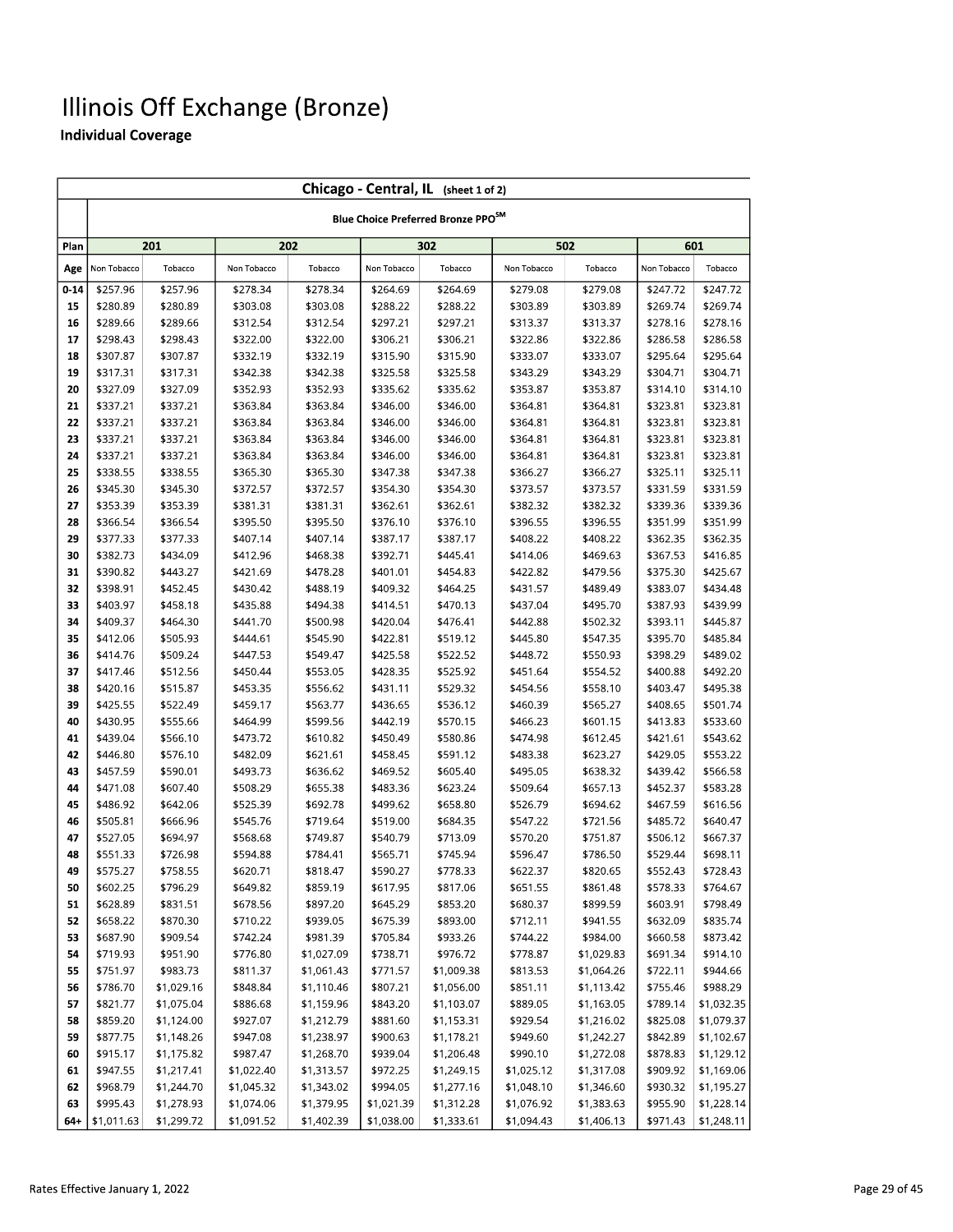| Chicago - Central, IL (sheet 2 of 2) |                      |                                         |                      |                                     |                      |                                                       |  |  |  |  |  |
|--------------------------------------|----------------------|-----------------------------------------|----------------------|-------------------------------------|----------------------|-------------------------------------------------------|--|--|--|--|--|
|                                      |                      | Blue Precision Bronze HMO <sup>SM</sup> |                      | Blue FocusCare Bronze <sup>SM</sup> |                      | BlueCare Direct Bronze <sup>SM</sup><br>with Advocate |  |  |  |  |  |
| Plan                                 |                      | 205                                     |                      | 209                                 |                      | 401                                                   |  |  |  |  |  |
| Age                                  | Non Tobacco          | Tobacco                                 | Non Tobacco          | Tobacco                             | Non Tobacco          | Tobacco                                               |  |  |  |  |  |
| $0 - 14$                             | \$235.92             | \$235.92                                | \$164.18             | \$164.18                            | \$209.19             | \$209.19                                              |  |  |  |  |  |
| 15                                   | \$256.89             | \$256.89                                | \$178.78             | \$178.78                            | \$227.78             | \$227.78                                              |  |  |  |  |  |
| 16                                   | \$264.90             | \$264.90                                | \$184.36             | \$184.36                            | \$234.89             | \$234.89                                              |  |  |  |  |  |
| 17                                   | \$272.92             | \$272.92                                | \$189.94             | \$189.94                            | \$242.00             | \$242.00                                              |  |  |  |  |  |
| 18                                   | \$281.56             | \$281.56                                | \$195.94             | \$195.94                            | \$249.66             | \$249.66                                              |  |  |  |  |  |
| 19                                   | \$290.19             | \$290.19                                | \$201.95             | \$201.95                            | \$257.32             | \$257.32                                              |  |  |  |  |  |
| 20                                   | \$299.14             | \$299.14                                | \$208.18             | \$208.18                            | \$265.25             | \$265.25                                              |  |  |  |  |  |
| 21                                   | \$308.39             | \$308.39                                | \$214.62             | \$214.62                            | \$273.45             | \$273.45                                              |  |  |  |  |  |
| 22                                   | \$308.39<br>\$308.39 |                                         | \$214.62             | \$214.62                            | \$273.45             | \$273.45                                              |  |  |  |  |  |
| 23                                   | \$308.39             | \$308.39                                | \$214.62             | \$214.62                            | \$273.45             | \$273.45                                              |  |  |  |  |  |
| 24                                   | \$308.39             | \$308.39                                | \$214.62             | \$214.62                            | \$273.45             | \$273.45                                              |  |  |  |  |  |
| 25                                   | \$309.62             | \$309.62                                | \$215.47             | \$215.47                            | \$274.54             | \$274.54                                              |  |  |  |  |  |
| 26                                   | \$315.79             | \$315.79                                | \$219.77             | \$219.77                            | \$280.01             | \$280.01                                              |  |  |  |  |  |
| 27                                   | \$323.19             | \$323.19                                | \$224.92             | \$224.92                            | \$286.57             | \$286.57                                              |  |  |  |  |  |
| 28                                   | \$335.22             | \$335.22                                | \$233.29             | \$233.29                            | \$297.24             | \$297.24                                              |  |  |  |  |  |
| 29                                   | \$345.08             | \$345.08                                | \$240.16             | \$240.16                            | \$305.99             | \$305.99                                              |  |  |  |  |  |
| 30                                   | \$350.02             | \$396.99                                | \$243.59             | \$276.28                            | \$310.36             | \$352.02                                              |  |  |  |  |  |
| 31                                   | \$357.42             | \$405.39                                | \$248.74             | \$282.12                            | \$316.93             | \$359.46                                              |  |  |  |  |  |
| 32                                   | \$364.82             | \$413.78                                | \$253.89             | \$287.96                            | \$323.49             | \$366.90                                              |  |  |  |  |  |
| 33                                   | \$369.45             | \$419.03                                | \$257.11             | \$291.61                            | \$327.59             | \$371.55                                              |  |  |  |  |  |
| 34                                   | \$374.38             | \$424.62                                | \$260.54             | \$295.51                            | \$331.97             | \$376.52                                              |  |  |  |  |  |
| 35                                   | \$376.85             | \$462.69                                | \$262.26             | \$322.00                            | \$334.15             | \$410.27                                              |  |  |  |  |  |
| 36                                   | \$379.32             | \$465.72                                | \$263.98             | \$324.11                            | \$336.34             | \$412.96                                              |  |  |  |  |  |
| 37                                   | \$381.78             | \$468.75                                | \$265.69             | \$326.22                            | \$338.53             | \$415.65                                              |  |  |  |  |  |
| 38                                   | \$384.25             | \$471.78                                | \$267.41<br>\$328.33 |                                     | \$340.72             | \$418.33                                              |  |  |  |  |  |
| 39                                   | \$389.18             | \$477.84                                | \$270.85             | \$332.54                            | \$345.09             | \$423.70                                              |  |  |  |  |  |
| 40                                   | \$394.12             | \$508.17                                | \$274.28             | \$353.66                            | \$349.47             | \$450.60                                              |  |  |  |  |  |
| 41                                   | \$401.52             | \$517.72                                | \$279.43             | \$360.30                            | \$356.03<br>\$459.07 |                                                       |  |  |  |  |  |
| 42                                   | \$408.61             | \$526.87                                | \$284.37             | \$366.66                            | \$362.32             | \$467.18                                              |  |  |  |  |  |
| 43                                   | \$418.48             | \$539.59                                | \$291.23             | \$375.52                            | \$371.07             | \$478.46                                              |  |  |  |  |  |
| 44                                   | \$430.82             | \$555.49                                | \$299.82             | \$386.59                            | \$382.01             | \$492.56                                              |  |  |  |  |  |
| 45                                   | \$445.31             | \$587.19                                | \$309.91             | \$408.64                            | \$394.86             | \$520.66                                              |  |  |  |  |  |
| 46                                   | \$462.58             | \$609.96                                | \$321.92             | \$424.49                            | \$410.17             | \$540.85                                              |  |  |  |  |  |
| 47                                   | \$482.01             | \$635.58                                | \$335.45             | \$442.32                            | \$427.40             | \$563.57                                              |  |  |  |  |  |
| 48                                   | \$504.21             | \$664.85                                | \$350.90             | \$462.69                            | \$447.09             | \$589.53                                              |  |  |  |  |  |
| 49                                   | \$526.11             | \$693.73                                | \$366.14             | \$482.79                            | \$466.50             | \$615.13                                              |  |  |  |  |  |
| 50                                   | \$550.78             | \$728.24                                | \$383.30             | \$506.81                            | \$488.38             | \$645.74                                              |  |  |  |  |  |
| 51                                   | \$575.14             | \$760.45                                | \$400.26             | \$529.22                            | \$509.98             | \$674.30                                              |  |  |  |  |  |
| 52                                   | \$601.97             | \$795.92                                | \$418.93             | \$553.91                            | \$533.77             | \$705.75                                              |  |  |  |  |  |
| 53                                   | \$629.11             | \$831.81                                | \$437.82             | \$578.88                            | \$557.84             | \$737.57                                              |  |  |  |  |  |
| 54                                   | \$658.41             | \$870.54                                | \$458.21             | \$605.84                            | \$583.81             | \$771.92                                              |  |  |  |  |  |
| 55                                   | \$687.70             | \$899.65                                | \$478.59             | \$626.10                            | \$609.79             | \$797.73                                              |  |  |  |  |  |
| 56                                   | \$719.47             | \$941.21                                | \$500.70             | \$655.01                            | \$637.96             | \$834.57                                              |  |  |  |  |  |
| 57                                   | \$751.54             | \$983.16                                | \$523.02             | \$684.21                            | \$666.39             | \$871.78                                              |  |  |  |  |  |
| 58                                   | \$785.77             | \$1,027.94                              | \$546.84             | \$715.38                            | \$696.75             | \$911.48                                              |  |  |  |  |  |
| 59                                   | \$802.73             | \$1,050.13                              | \$558.65             | \$730.82                            | \$711.79             | \$931.16                                              |  |  |  |  |  |
| 60                                   | \$836.96             | \$1,075.33                              | \$582.47             | \$748.36                            | \$742.14             | \$953.50                                              |  |  |  |  |  |
| 61                                   | \$866.57             | \$1,113.37                              | \$603.07             | \$774.83                            | \$768.39             | \$987.23                                              |  |  |  |  |  |
| 62                                   | \$885.99             | \$1,138.33                              | \$616.59             | \$792.20                            | \$785.62             | \$1,009.36                                            |  |  |  |  |  |
| 63                                   | \$910.36             | \$1,169.63                              | \$633.55             | \$813.98                            | \$807.22             | \$1,037.12                                            |  |  |  |  |  |
| 64+                                  | \$925.17             | \$1.188.65                              | \$643.86             | \$827.22                            | \$820.35             | \$1.053.98                                            |  |  |  |  |  |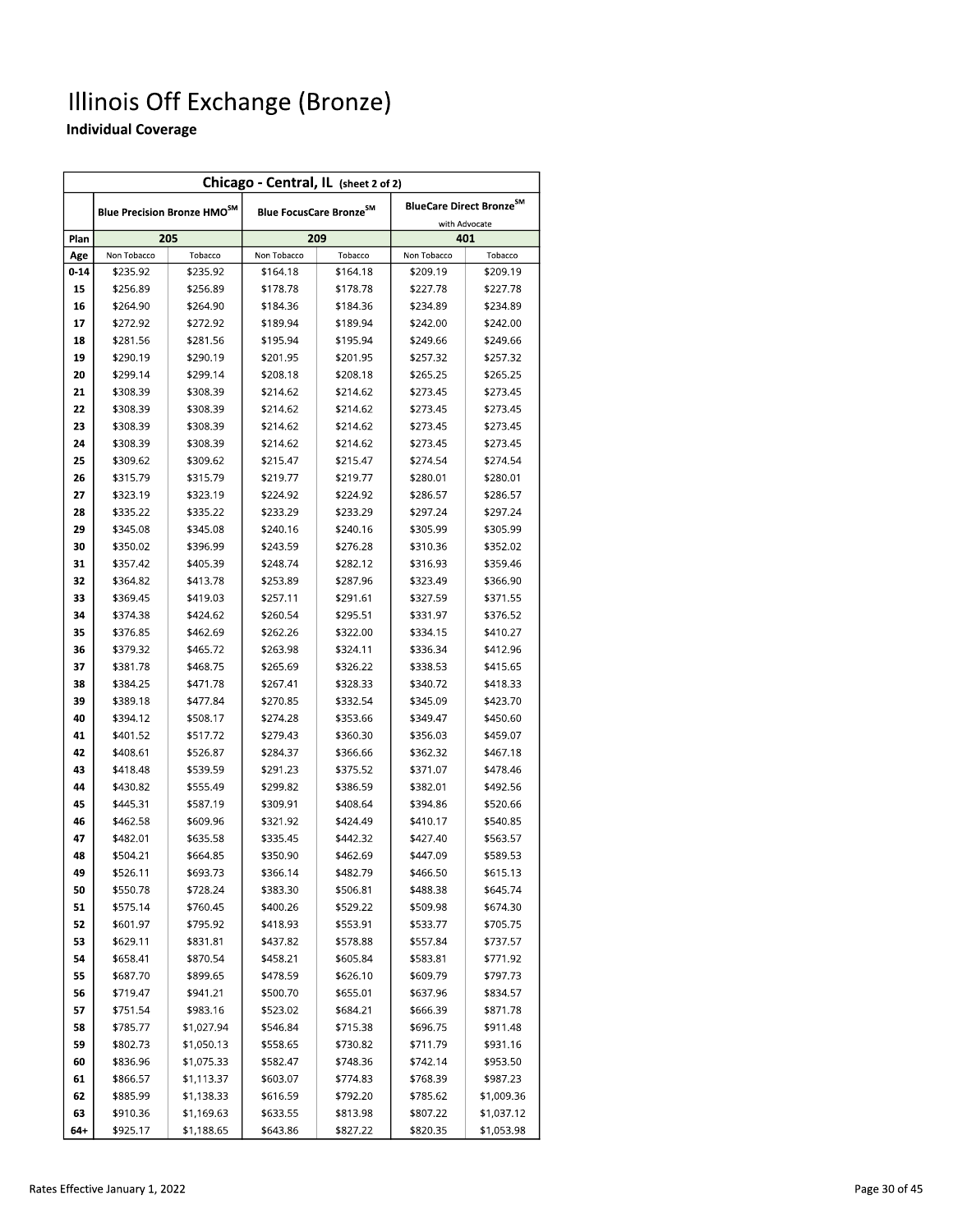|          | <b>Chicago - North, IL</b> |                                         |                      |                          |                      |                          |                                                |                          |                      |                          |                      |                          |                      |                                                       |
|----------|----------------------------|-----------------------------------------|----------------------|--------------------------|----------------------|--------------------------|------------------------------------------------|--------------------------|----------------------|--------------------------|----------------------|--------------------------|----------------------|-------------------------------------------------------|
|          |                            | Blue Precision Bronze HMO <sup>SM</sup> |                      |                          |                      |                          | Blue Choice Preferred Bronze PPO <sup>SM</sup> |                          |                      |                          |                      |                          |                      | BlueCare Direct Bronze <sup>SM</sup><br>with Advocate |
| Plan     |                            | 205                                     |                      | 201                      | 202                  |                          | 302                                            |                          |                      | 502                      |                      | 601                      |                      | 401                                                   |
| Age      | Non Tobacco                | Tobacco                                 | Non Tobacco          | Tobacco                  | Non Tobacco          | Tobacco                  | Non Tobacco                                    | Tobacco                  | Non Tobacco          | Tobacco                  | Non Tobacco          | Tobacco                  | Non Tobacco          | Tobacco                                               |
| $0 - 14$ | \$233.81                   | \$233.81                                | \$246.98             | \$246.98                 | \$266.45             | \$266.45                 | \$253.52                                       | \$253.52                 | \$267.02             | \$267.02                 | \$237.17             | \$237.17                 | \$218.31             | \$218.31                                              |
| 15       | \$254.60                   | \$254.60                                | \$268.93             | \$268.93                 | \$290.13             | \$290.13                 | \$276.06                                       | \$276.06                 | \$290.76             | \$290.76                 | \$258.25             | \$258.25                 | \$237.71             | \$237.71                                              |
| 16       | \$262.54                   | \$262.54                                | \$277.33             | \$277.33                 | \$299.19             | \$299.19                 | \$284.67                                       | \$284.67                 | \$299.83             | \$299.83                 | \$266.31             | \$266.31                 | \$245.13             | \$245.13                                              |
| 17       | \$270.49                   | \$270.49                                | \$285.72             | \$285.72                 | \$308.24             | \$308.24                 | \$293.29                                       | \$293.29                 | \$308.91             | \$308.91                 | \$274.37             | \$274.37                 | \$252.55             | \$252.55                                              |
| 18       | \$279.05                   | \$279.05                                | \$294.76             | \$294.76                 | \$317.99             | \$317.99                 | \$302.57                                       | \$302.57                 | \$318.68             | \$318.68                 | \$283.05             | \$283.05                 | \$260.54             | \$260.54                                              |
| 19       | \$287.61                   | \$287.61                                | \$303.80             | \$303.80                 | \$327.75             | \$327.75                 | \$311.85                                       | \$311.85                 | \$328.46             | \$328.46                 | \$291.73             | \$291.73                 | \$268.53             | \$268.53                                              |
| 20       | \$296.47                   | \$296.47                                | \$313.16             | \$313.16                 | \$337.85             | \$337.85                 | \$321.46                                       | \$321.46                 | \$338.58             | \$338.58                 | \$300.72             | \$300.72                 | \$276.81             | \$276.81                                              |
| 21       | \$305.64                   | \$305.64                                | \$322.85             | \$322.85                 | \$348.30             | \$348.30                 | \$331.40                                       | \$331.40                 | \$349.05             | \$349.05                 | \$310.02             | \$310.02                 | \$285.37             | \$285.37                                              |
| 22       | \$305.64                   | \$305.64                                | \$322.85             | \$322.85                 | \$348.30             | \$348.30                 | \$331.40                                       | \$331.40                 | \$349.05             | \$349.05                 | \$310.02             | \$310.02                 | \$285.37             | \$285.37                                              |
| 23       | \$305.64                   | \$305.64                                | \$322.85             | \$322.85                 | \$348.30             | \$348.30                 | \$331.40                                       | \$331.40                 | \$349.05             | \$349.05                 | \$310.02             | \$310.02                 | \$285.37             | \$285.37                                              |
| 24       | \$305.64                   | \$305.64                                | \$322.85             | \$322.85                 | \$348.30             | \$348.30                 | \$331.40                                       | \$331.40                 | \$349.05             | \$349.05                 | \$310.02             | \$310.02                 | \$285.37             | \$285.37                                              |
| 25       | \$306.86                   | \$306.86                                | \$324.14             | \$324.14                 | \$349.69             | \$349.69                 | \$332.73                                       | \$332.73                 | \$350.45             | \$350.45                 | \$311.26             | \$311.26                 | \$286.51             | \$286.51                                              |
| 26       | \$312.97                   | \$312.97                                | \$330.60             | \$330.60                 | \$356.66             | \$356.66                 | \$339.35                                       | \$339.35                 | \$357.43             | \$357.43                 | \$317.46             | \$317.46                 | \$292.22             | \$292.22                                              |
| 27       | \$320.31                   | \$320.31                                | \$338.35             | \$338.35                 | \$365.01             | \$365.01                 | \$347.31                                       | \$347.31                 | \$365.81             | \$365.81                 | \$324.90             | \$324.90                 | \$299.07             | \$299.07                                              |
| 28       | \$332.23                   | \$332.23                                | \$350.94             | \$350.94                 | \$378.60             | \$378.60                 | \$360.23                                       | \$360.23                 | \$379.42             | \$379.42                 | \$336.99             | \$336.99                 | \$310.20             | \$310.20                                              |
| 29       | \$342.01                   | \$342.01                                | \$361.27             | \$361.27                 | \$389.74             | \$389.74                 | \$370.84                                       | \$370.84                 | \$390.59             | \$390.59                 | \$346.91             | \$346.91                 | \$319.33             | \$319.33                                              |
| 30       | \$346.90                   | \$393.45                                | \$366.43             | \$415.61                 | \$395.32             | \$448.37                 | \$376.14                                       | \$426.62                 | \$396.17             | \$449.34                 | \$351.88             | \$399.10                 | \$323.89             | \$367.36                                              |
| 31       | \$354.23                   | \$401.77                                | \$374.18             | \$424.40                 | \$403.68             | \$457.85                 | \$384.09                                       | \$435.64                 | \$404.55             | \$458.84                 | \$359.32             | \$407.54                 | \$330.74             | \$375.13                                              |
| 32       | \$361.57                   | \$410.09                                | \$381.93             | \$433.19                 | \$412.04             | \$467.33                 | \$392.05                                       | \$444.66                 | \$412.93             | \$468.34                 | \$366.76             | \$415.98                 | \$337.59             | \$382.90                                              |
| 33       | \$366.15                   | \$415.29                                | \$386.77             | \$438.68                 | \$417.26             | \$473.26                 | \$397.02                                       | \$450.30                 | \$418.16             | \$474.28                 | \$371.41             | \$421.25                 | \$341.87             | \$387.75                                              |
| 34       | \$371.04                   | \$420.84                                | \$391.94             | \$444.54                 | \$422.83             | \$479.58                 | \$402.32                                       | \$456.31                 | \$423.75             | \$480.62                 | \$376.37             | \$426.88                 | \$346.44<br>\$348.72 | \$392.93<br>\$428.16                                  |
| 35<br>36 | \$373.49<br>\$375.93       | \$458.57<br>\$461.57                    | \$394.52<br>\$397.10 | \$484.39<br>\$487.56     | \$425.62<br>\$428.40 | \$522.57<br>\$525.99     | \$404.97<br>\$407.62                           | \$497.22<br>\$500.48     | \$426.54<br>\$429.33 | \$523.71<br>\$527.13     | \$378.85<br>\$381.33 | \$465.15<br>\$468.19     | \$351.00             | \$430.96                                              |
| 37       | \$378.38                   | \$464.58                                | \$399.69             | \$490.74                 | \$431.19             | \$529.42                 | \$410.27                                       | \$503.74                 | \$432.13             | \$530.56                 | \$383.81             | \$471.24                 | \$353.29             | \$433.77                                              |
| 38       | \$380.83                   | \$467.58                                | \$402.27             | \$493.91                 | \$433.98             | \$532.84                 | \$412.93                                       | \$506.99                 | \$434.92             | \$533.99                 | \$386.29             | \$474.28                 | \$355.57             | \$436.57                                              |
| 39       | \$385.72                   | \$473.58                                | \$407.43             | \$500.25                 | \$439.55             | \$539.68                 | \$418.23                                       | \$513.50                 | \$440.50             | \$540.85                 | \$391.25             | \$480.37                 | \$360.13             | \$442.17                                              |
| 40       | \$390.61                   | \$503.65                                | \$412.60             | \$532.01                 | \$445.12             | \$573.94                 | \$423.53                                       | \$546.10                 | \$446.09             | \$575.18                 | \$396.21             | \$510.87                 | \$364.70             | \$470.24                                              |
| 41       | \$397.94                   | \$513.11                                | \$420.35             | \$542.00                 | \$453.48             | \$584.72                 | \$431.48                                       | \$556.36                 | \$454.46             | \$585.99                 | \$403.65             | \$520.47                 | \$371.55             | \$479.08                                              |
| 42       | \$404.97                   | \$522.17                                | \$427.77             | \$551.57                 | \$461.49             | \$595.05                 | \$439.11                                       | \$566.19                 | \$462.49             | \$596.34                 | \$410.78             | \$529.66                 | \$378.11             | \$487.54                                              |
| 43       | \$414.75                   | \$534.78                                | \$438.11             | \$564.89                 | \$472.64             | \$609.42                 | \$449.71                                       | \$579.86                 | \$473.66             | \$610.74                 | \$420.70             | \$542.45                 | \$387.24             | \$499.31                                              |
| 44       | \$426.98                   | \$550.54                                | \$451.02             | \$581.54                 | \$486.57             | \$627.38                 | \$462.97                                       | \$596.95                 | \$487.62             | \$628.74                 | \$433.10             | \$558.44                 | \$398.66             | \$514.03                                              |
| 45       | \$441.34                   | \$581.95                                | \$466.19             | \$614.72                 | \$502.94             | \$663.18                 | \$478.54                                       | \$631.01                 | \$504.03             | \$664.61                 | \$447.67             | \$590.30                 | \$412.07             | \$543.36                                              |
| 46       | \$458.46                   | \$604.52                                | \$484.27             | \$638.56                 | \$522.45             | \$688.90                 | \$497.10                                       | \$655.48                 | \$523.58             | \$690.39                 | \$465.03             | \$613.19                 | \$428.05             | \$564.43                                              |
| 47       | \$477.71                   | \$629.91                                | \$504.61             | \$665.38                 | \$544.39             | \$717.83                 | \$517.98                                       | \$683.01                 | \$545.57             | \$719.38                 | \$484.56             | \$638.95                 | \$446.03             | \$588.14                                              |
| 48       | \$499.72                   | \$658.93                                | \$527.86             | \$696.03                 | \$569.47             | \$750.90                 | \$541.84                                       | \$714.47                 | \$570.70             | \$752.52                 | \$506.89             | \$668.38                 | \$466.58             | \$615.23                                              |
| 49       | \$521.42                   | \$687.54                                | \$550.78             | \$726.26                 | \$594.19             | \$783.50                 | \$565.37                                       | \$745.50                 | \$595.48             | \$785.20                 | \$528.90             | \$697.40                 | \$486.84             | \$641.94                                              |
| 50       | \$545.87                   | \$721.75                                | \$576.61             | \$762.39                 | \$622.06             | \$822.49                 | \$591.88                                       | \$782.59                 | \$623.40             | \$824.27                 | \$553.70             | \$732.10                 | \$509.67             | \$673.88                                              |
| 51       | \$570.02                   | \$753.67                                | \$602.11             | \$796.11                 | \$649.57             | \$858.86                 | \$618.06                                       | \$817.20                 | \$650.98             | \$860.72                 | \$578.19             | \$764.48                 | \$532.21             | \$703.69                                              |
| 52       | \$596.61                   | \$788.83                                | \$630.20             | \$833.25                 | \$679.88             | \$898.93                 | \$646.89                                       | \$855.32                 | \$681.35             | \$900.88                 | \$605.16             | \$800.15                 | \$557.04             | \$736.52                                              |
| 53       | \$623.50                   | \$824.39                                | \$658.61             | \$870.82                 | \$710.53             | \$939.46                 | \$676.06                                       | \$893.88                 | \$712.06             | \$941.49                 | \$632.45             | \$836.22                 | \$582.15             | \$769.72                                              |
| 54       | \$652.54                   | \$862.79                                | \$689.28             | \$911.37                 | \$743.61             | \$983.21                 | \$707.54                                       | \$935.51                 | \$745.22             | \$985.34                 | \$661.90             | \$875.16                 | \$609.26             | \$805.57                                              |
| 55       | \$681.57                   | \$891.64                                | \$719.95             | \$941.84                 | \$776.70             | \$1,016.08               | \$739.02                                       | \$966.79                 | \$778.38             | \$1,018.28               | \$691.35             | \$904.42                 | \$636.37             | \$832.50                                              |
| 56       | \$713.05                   | \$932.82                                | \$753.21             | \$985.34                 | \$812.58             | \$1,063.01               | \$773.16                                       | \$1,011.45               | \$814.34             | \$1,065.31               | \$723.28             | \$946.20                 | \$665.76             | \$870.95                                              |
| 57       | \$744.84<br>\$778.77       | \$974.40                                | \$786.78             | \$1,029.27               | \$848.80             | \$1,110.40               | \$807.62                                       | \$1,056.53               | \$850.64             | \$1,112.80               | \$755.52             | \$988.38                 | \$695.44             | \$909.78<br>\$951.22                                  |
| 58<br>59 | \$795.58                   | \$1,018.78<br>\$1,040.77                | \$822.62<br>\$840.37 | \$1,076.15<br>\$1,099.38 | \$887.46<br>\$906.62 | \$1,160.97<br>\$1,186.03 | \$844.41<br>\$862.64                           | \$1,104.66<br>\$1,128.50 | \$889.38<br>\$908.58 | \$1,163.49<br>\$1,188.60 | \$789.94<br>\$806.99 | \$1,033.39<br>\$1,055.70 | \$727.12<br>\$742.81 | \$971.75                                              |
| 60       | \$829.50                   | \$1,065.75                              | \$876.21             | \$1,125.76               | \$945.28             | \$1,214.49               | \$899.42                                       | \$1,155.58               | \$947.32             | \$1,217.12               | \$841.40             | \$1,081.03               | \$774.49             | \$995.06                                              |
| 61       | \$858.84                   | \$1,103.44                              | \$907.20             | \$1,165.58               | \$978.71             | \$1,257.45               | \$931.24                                       | \$1,196.45               | \$980.83             | \$1,260.18               | \$871.16             | \$1,119.27               | \$801.88             | \$1,030.26                                            |
| 62       | \$878.10                   | \$1,128.18                              | \$927.54             | \$1,191.71               | \$1,000.66           | \$1,285.64               | \$952.11                                       | \$1,223.28               | \$1,002.82           | \$1,288.43               | \$890.69             | \$1,144.36               | \$819.86             | \$1,053.36                                            |
| 63       | \$902.24                   | \$1,159.20                              | \$953.05             | \$1,224.48               | \$1,028.17           | \$1,321.00               | \$978.30                                       | \$1,256.91               | \$1,030.40           | \$1,323.86               | \$915.19             | \$1,175.83               | \$842.41             | \$1,082.32                                            |
| 64+      | \$916.92                   | \$1,178.05                              | \$968.55             | \$1,244.39               | \$1,044.90           | \$1,342.47               | \$994.20                                       | \$1,277.35               | \$1,047.15           | \$1,345.38               | \$930.06             | \$1,194.95               | \$856.11             | \$1,099.92                                            |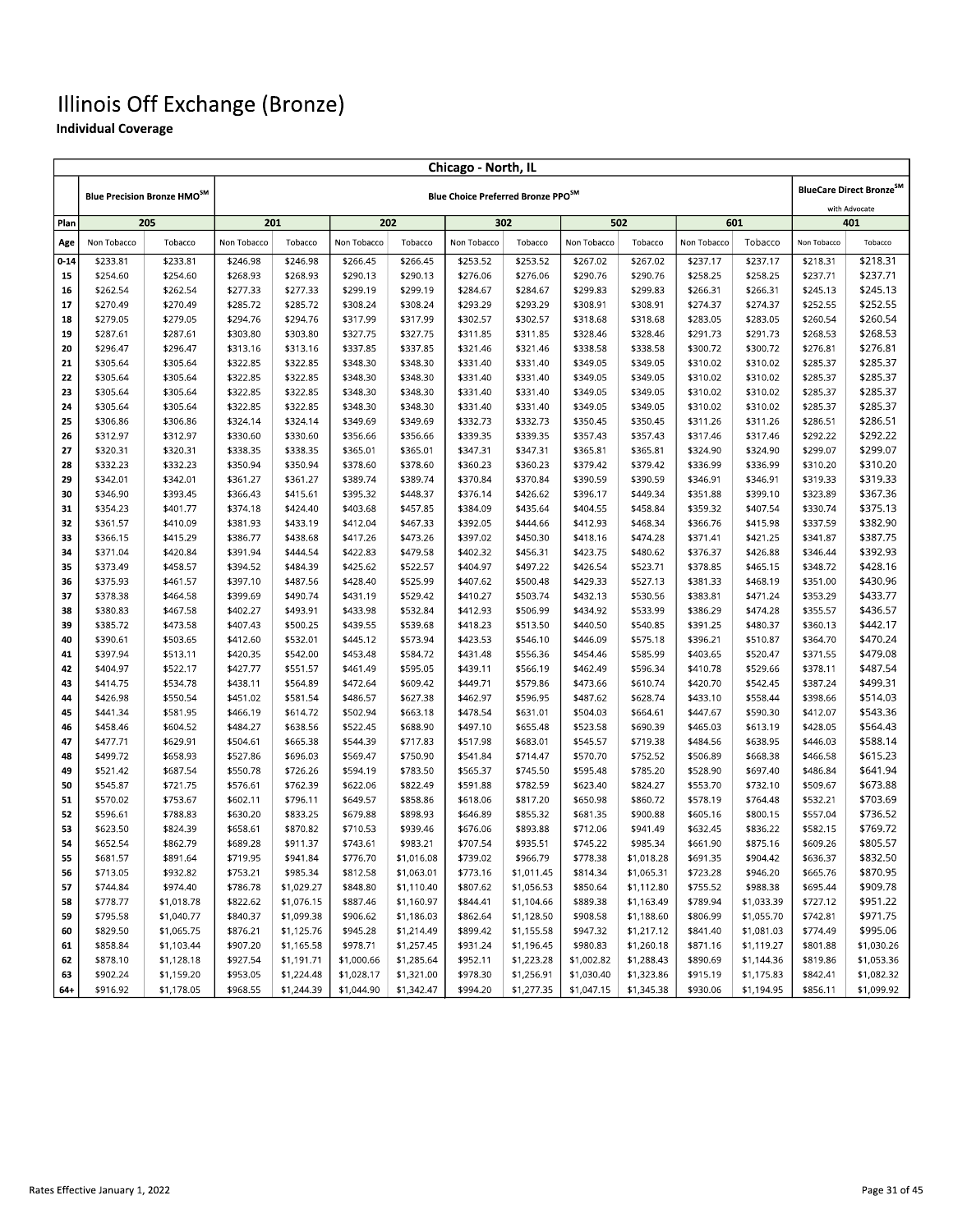|          | Chicago - West, IL           |                      |                      |                      |                      |                        |                                                |                      |                      |                          |                      |                      |                                              |                        |
|----------|------------------------------|----------------------|----------------------|----------------------|----------------------|------------------------|------------------------------------------------|----------------------|----------------------|--------------------------|----------------------|----------------------|----------------------------------------------|------------------------|
|          | <b>Blue Precision Bronze</b> |                      |                      |                      |                      |                        |                                                |                      |                      |                          |                      |                      |                                              | <b>BlueCare Direct</b> |
|          | HMO <sup>SM</sup>            |                      |                      |                      |                      |                        | Blue Choice Preferred Bronze PPO <sup>SM</sup> |                      |                      |                          |                      |                      | <b>Bronze</b> <sup>SM</sup><br>with Advocate |                        |
| Plan     | 205                          |                      | 201                  |                      |                      | 202                    |                                                | 302                  | 502                  |                          | 601                  |                      |                                              | 401                    |
| Age      | Non Tobacco                  | Tobacco              | Non Tobacco          | Tobacco              | Non Tobacco          | Tobacco                | Non Tobacco                                    | Tobacco              | Non Tobacco          | Tobacco                  | Non Tobacco          | Tobacco              | Non                                          | Tobacco                |
| $0 - 14$ | \$226.43                     | \$226.43             | \$242.47             | \$242.47             | \$261.73             | \$261.73               | \$248.88                                       | \$248.88             | \$262.35             | \$262.35                 | \$232.84             | \$232.84             | Tobacco<br>\$215.48                          | \$215.48               |
| 15       | \$246.55                     | \$246.55             | \$264.02             | \$264.02             | \$284.99             | \$284.99               | \$271.01                                       | \$271.01             | \$285.67             | \$285.67                 | \$253.54             | \$253.54             | \$234.63                                     | \$234.63               |
| 16       | \$254.25                     | \$254.25             | \$272.26             | \$272.26             | \$293.89             | \$293.89               | \$279.46                                       | \$279.46             | \$294.59             | \$294.59                 | \$261.46             | \$261.46             | \$241.96                                     | \$241.96               |
| 17       | \$261.95                     | \$261.95             | \$280.51             | \$280.51             | \$302.78             | \$302.78               | \$287.92                                       | \$287.92             | \$303.50             | \$303.50                 | \$269.37             | \$269.37             | \$249.28                                     | \$249.28               |
| 18       | \$270.23                     | \$270.23             | \$289.38             | \$289.38             | \$312.36             | \$312.36               | \$297.03                                       | \$297.03             | \$313.10             | \$313.10                 | \$277.89             | \$277.89             | \$257.17                                     | \$257.17               |
| 19       | \$278.52                     | \$278.52             | \$298.25             | \$298.25             | \$321.94             | \$321.94               | \$306.14                                       | \$306.14             | \$322.71             | \$322.71                 | \$286.41             | \$286.41             | \$265.06                                     | \$265.06               |
| 20       | \$287.10                     | \$287.10             | \$307.45             | \$307.45             | \$331.86             | \$331.86               | \$315.58                                       | \$315.58             | \$332.65             | \$332.65                 | \$295.24             | \$295.24             | \$273.22                                     | \$273.22               |
| 21       | \$295.98                     | \$295.98             | \$316.96             | \$316.96             | \$342.13             | \$342.13               | \$325.34                                       | \$325.34             | \$342.94             | \$342.94                 | \$304.37             | \$304.37             | \$281.67                                     | \$281.67               |
| 22       | \$295.98                     | \$295.98             | \$316.96             | \$316.96             | \$342.13             | \$342.13               | \$325.34                                       | \$325.34             | \$342.94             | \$342.94                 | \$304.37             | \$304.37             | \$281.67                                     | \$281.67               |
| 23       | \$295.98                     | \$295.98             | \$316.96             | \$316.96             | \$342.13             | \$342.13               | \$325.34                                       | \$325.34             | \$342.94             | \$342.94                 | \$304.37             | \$304.37             | \$281.67                                     | \$281.67               |
| 24       | \$295.98                     | \$295.98             | \$316.96             | \$316.96             | \$342.13             | \$342.13               | \$325.34                                       | \$325.34             | \$342.94             | \$342.94                 | \$304.37             | \$304.37             | \$281.67                                     | \$281.67               |
| 25       | \$297.17                     | \$297.17             | \$318.22             | \$318.22             | \$343.49             | \$343.49               | \$326.64                                       | \$326.64             | \$344.31             | \$344.31                 | \$305.59             | \$305.59             | \$282.80                                     | \$282.80               |
| 26       | \$303.09                     | \$303.09             | \$324.56             | \$324.56             | \$350.34             | \$350.34               | \$333.15                                       | \$333.15             | \$351.17             | \$351.17                 | \$311.68             | \$311.68             | \$288.43                                     | \$288.43               |
| 27       | \$310.19                     | \$310.19             | \$332.17             | \$332.17             | \$358.55             | \$358.55               | \$340.95                                       | \$340.95             | \$359.40             | \$359.40                 | \$318.98             | \$318.98             | \$295.19                                     | \$295.19               |
| 28       | \$321.73                     | \$321.73             | \$344.53             | \$344.53             | \$371.89             | \$371.89               | \$353.64                                       | \$353.64             | \$372.78             | \$372.78                 | \$330.85             | \$330.85             | \$306.18                                     | \$306.18               |
| 29       | \$331.21                     | \$331.21             | \$354.67             | \$354.67             | \$382.84             | \$382.84               | \$364.05                                       | \$364.05             | \$383.75             | \$383.75                 | \$340.59             | \$340.59             | \$315.19                                     | \$315.19               |
| 30       | \$335.94                     | \$381.03             | \$359.74             | \$408.02             | \$388.31             | \$440.43               | \$369.26                                       | \$418.81             | \$389.24             | \$441.47                 | \$345.46             | \$391.82             | \$319.70                                     | \$362.60               |
| 31       | \$343.05                     | \$389.08             | \$367.35             | \$416.65             | \$396.52             | \$449.74               | \$377.07                                       | \$427.67             | \$397.47             | \$450.81                 | \$352.77             | \$400.11             | \$326.46                                     | \$370.27               |
| 32       | \$350.15                     | \$397.14             | \$374.96             | \$425.28             | \$404.73             | \$459.05               | \$384.87                                       | \$436.52             | \$405.70             | \$460.14                 | \$360.07             | \$408.39             | \$333.22                                     | \$377.94               |
| 33       | \$354.59                     | \$402.17             | \$379.71             | \$430.67             | \$409.87             | \$464.87               | \$389.75                                       | \$442.06             | \$410.84             | \$465.98                 | \$364.64             | \$413.57             | \$337.45                                     | \$382.73               |
| 34       | \$359.32                     | \$407.55             | \$384.78             | \$436.42             | \$415.34             | \$471.08               | \$394.96                                       | \$447.96             | \$416.33             | \$472.20<br>\$514.54     | \$369.51             | \$419.10             | \$341.95                                     | \$387.84               |
| 35<br>36 | \$361.69<br>\$364.06         | \$444.09<br>\$446.99 | \$387.32<br>\$389.86 | \$475.55<br>\$478.66 | \$418.08<br>\$420.81 | \$513.31<br>\$516.67   | \$397.56<br>\$400.16                           | \$488.13<br>\$491.32 | \$419.07<br>\$421.82 | \$517.90                 | \$371.94<br>\$374.38 | \$456.67<br>\$459.66 | \$344.21<br>\$346.46                         | \$422.62<br>\$425.38   |
| 37       | \$366.43                     | \$449.90             | \$392.39             | \$481.78             | \$423.55             | \$520.04               | \$402.77                                       | \$494.52             | \$424.56             | \$521.28                 | \$376.81             | \$462.65             | \$348.71                                     | \$428.15               |
| 38       | \$368.80                     | \$452.81             | \$394.93             | \$484.89             | \$426.29             | \$523.40               | \$405.37                                       | \$497.71             | \$427.30             | \$524.64                 | \$379.25             | \$465.64             | \$350.97                                     | \$430.92               |
| 39       | \$373.53                     | \$458.62             | \$400.00             | \$491.12             | \$431.76             | \$530.12               | \$410.58                                       | \$504.10             | \$432.79             | \$531.38                 | \$384.12             | \$471.62             | \$355.47                                     | \$436.45               |
| 40       | \$378.27                     | \$487.74             | \$405.07             | \$522.29             | \$437.24             | \$563.77               | \$415.78                                       | \$536.11             | \$438.28             | \$565.11                 | \$388.99             | \$501.56             | \$359.98                                     | \$464.16               |
| 41       | \$385.37                     | \$496.90             | \$412.68             | \$532.10             | \$445.45             | \$574.36               | \$423.59                                       | \$546.18             | \$446.51             | \$575.73                 | \$396.29             | \$510.98             | \$366.74                                     | \$472.87               |
| 42       | \$392.18                     | \$505.68             | \$419.97             | \$541.51             | \$453.32             | \$584.51               | \$431.07                                       | \$555.83             | \$454.40             | \$585.90                 | \$403.29             | \$520.01             | \$373.22                                     | \$481.23               |
| 43       | \$401.65                     | \$517.89             | \$430.11             | \$554.58             | \$464.26             | \$598.62               | \$441.48                                       | \$569.25             | \$465.37             | \$600.05                 | \$413.03             | \$532.57             | \$382.23                                     | \$492.85               |
| 44       | \$413.49                     | \$533.15             | \$442.79             | \$570.93             | \$477.95             | \$616.27               | \$454.50                                       | \$586.03             | \$479.09             | \$617.73                 | \$425.21             | \$548.26             | \$393.50                                     | \$507.38               |
| 45       | \$427.40                     | \$563.57             | \$457.68             | \$603.50             | \$494.03             | \$651.43               | \$469.79                                       | \$619.46             | \$495.21             | \$652.98                 | \$439.51             | \$579.54             | \$406.74                                     | \$536.32               |
| 46       | \$443.98                     | \$585.43             | \$475.43             | \$626.91             | \$513.19             | \$676.69               | \$488.01                                       | \$643.48             | \$514.41             | \$678.30                 | \$456.56             | \$602.02             | \$422.51                                     | \$557.12               |
| 47       | \$462.62                     | \$610.01             | \$495.40             | \$653.24             | \$534.74             | \$705.11               | \$508.50                                       | \$670.51             | \$536.01             | \$706.79                 | \$475.73             | \$627.30             | \$440.26                                     | \$580.52               |
| 48       | \$483.93                     | \$638.11             | \$518.22             | \$683.33             | \$559.38             | \$737.59               | \$531.93                                       | \$701.40             | \$560.71             | \$739.35                 | \$497.65             | \$656.20             | \$460.54                                     | \$607.26               |
| 49       | \$504.95                     | \$665.82             | \$540.73             | \$713.00             | \$583.67             | \$769.62               | \$555.03                                       | \$731.86             | \$585.06             | \$771.45                 | \$519.26             | \$684.69             | \$480.54                                     | \$633.63               |
| 50       | \$528.63                     | \$698.95             | \$566.08             | \$748.47             | \$611.04             | \$807.91               | \$581.05                                       | \$768.27             | \$612.49             | \$809.84                 | \$543.61             | \$718.76             | \$503.07                                     | \$665.16               |
| 51       | \$552.01                     | \$729.87             | \$591.12             | \$781.58             | \$638.06             | \$843.65               | \$606.75                                       | \$802.25             | \$639.58             | \$845.66                 | \$567.65             | \$750.55             | \$525.32                                     | \$694.58               |
| 52       | \$577.76                     | \$763.91             | \$618.70             | \$818.04             | \$667.83             | \$883.00               | \$635.06                                       | \$839.67             | \$669.42             | \$885.10                 | \$594.13             | \$785.56             | \$549.83                                     | \$726.98               |
| 53       | \$603.81                     | \$798.35             | \$646.59             | \$854.92             | \$697.94             | \$922.81               | \$663.69                                       | \$877.53             | \$699.60             | \$925.01                 | \$620.92             | \$820.98             | \$574.62                                     | \$759.76               |
| 54       | \$631.93                     | \$835.53             | \$676.70             | \$894.73             | \$730.44             | \$965.79               | \$694.59                                       | \$918.39             | \$732.18             | \$968.08                 | \$649.83             | \$859.21             | \$601.37                                     | \$795.14               |
| 55       | \$660.04<br>\$690.53         | \$863.47<br>\$903.35 | \$706.81<br>\$739.46 | \$924.65<br>\$967.36 | \$762.94<br>\$798.18 | \$998.08<br>\$1,044.18 | \$725.50<br>\$759.01                           | \$949.10<br>\$992.94 | \$764.76<br>\$800.08 | \$1,000.45<br>\$1,046.66 | \$678.75<br>\$710.10 | \$887.94<br>\$928.95 | \$628.13<br>\$657.15                         | \$821.73<br>\$859.68   |
| 56<br>57 | \$721.31                     | \$943.62             | \$772.42             | \$1,010.48           | \$833.76             | \$1,090.72             | \$792.85                                       | \$1,037.20           | \$835.74             | \$1,093.32               | \$741.75             | \$970.36             | \$686.44                                     | \$898.00               |
| 58       | \$754.17                     | \$986.60             | \$807.60             | \$1,056.50           | \$871.74             | \$1,140.40             | \$828.96                                       | \$1,084.44           | \$873.81             | \$1,143.12               | \$775.54             | \$1,014.56           | \$717.71                                     | \$938.90               |
| 59       | \$770.45                     | \$1,007.90           | \$825.03             | \$1,079.31           | \$890.55             | \$1,165.02             | \$846.85                                       | \$1,107.85           | \$892.67             | \$1,167.79               | \$792.28             | \$1,036.46           | \$733.20                                     | \$959.17               |
| 60       | \$803.30                     | \$1,032.08           | \$860.22             | \$1,105.21           | \$928.53             | \$1,192.97             | \$882.97                                       | \$1,134.43           | \$930.74             | \$1,195.81               | \$826.06             | \$1,061.33           | \$764.46                                     | \$982.18               |
| 61       | \$831.71                     | \$1,068.59           | \$890.64             | \$1,144.30           | \$961.37             | \$1,235.17             | \$914.20                                       | \$1,174.56           | \$963.66             | \$1,238.11               | \$855.28             | \$1,098.87           | \$791.50                                     | \$1,016.93             |
| 62       | \$850.36                     | \$1,092.54           | \$910.61             | \$1,169.95           | \$982.93             | \$1,262.86             | \$934.69                                       | \$1,200.89           | \$985.27             | \$1,265.87               | \$874.46             | \$1,123.51           | \$809.25                                     | \$1,039.72             |
| 63       | \$873.74                     | \$1,122.59           | \$935.65             | \$1,202.13           | \$1,009.95           | \$1,297.59             | \$960.40                                       | \$1,233.92           | \$1,012.36           | \$1,300.68               | \$898.51             | \$1,154.40           | \$831.50                                     | \$1,068.31             |
| 64+      | \$887.94                     | \$1,140.84           | \$950.88             | \$1,221.67           | \$1,026.39           | \$1,318.69             | \$976.02                                       | \$1,253.98           | \$1,028.82           | \$1,321.83               | \$913.11             | \$1,173.17           | \$845.01                                     | \$1,085.68             |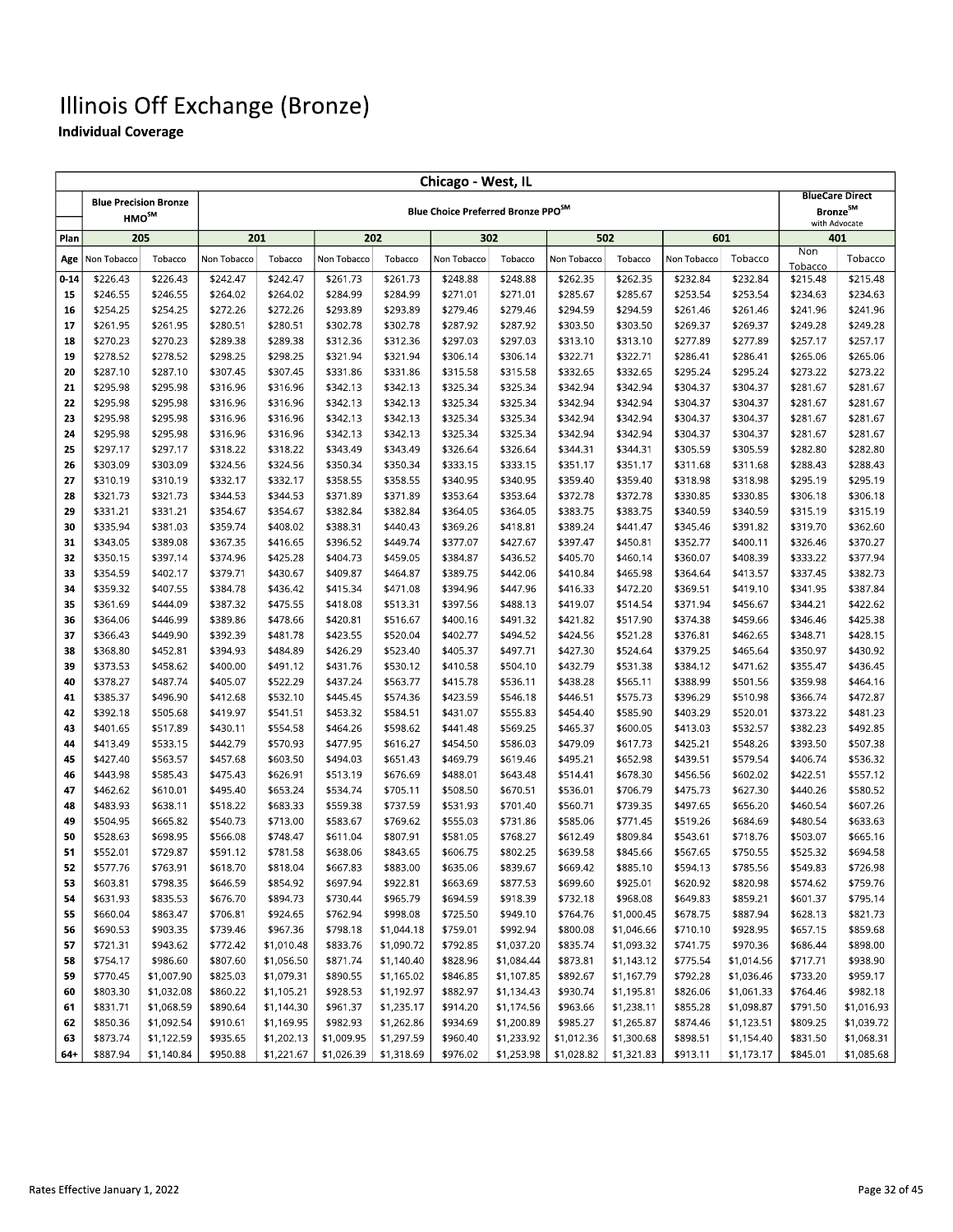|          | Chicago - South, IL         |                      |                      |                      |                      |                      |                      |                                                |                      |                      |                      |                      |  |  |
|----------|-----------------------------|----------------------|----------------------|----------------------|----------------------|----------------------|----------------------|------------------------------------------------|----------------------|----------------------|----------------------|----------------------|--|--|
|          | Blue Precision Bronze HMOSM |                      |                      |                      |                      |                      |                      | Blue Choice Preferred Bronze PPO <sup>SM</sup> |                      |                      |                      |                      |  |  |
| Plan     | 205                         |                      | 201                  |                      |                      | 202                  | 302                  |                                                | 502                  |                      | 601                  |                      |  |  |
| Age      | Non Tobacco                 | Tobacco              | Non Tobacco          | Tobacco              | Non Tobacco          | Tobacco              | Non Tobacco          | Tobacco                                        | Non Tobacco          | Tobacco              | Non Tobacco          | Tobacco              |  |  |
| $0 - 14$ | \$219.02                    | \$219.02             | \$239.21             | \$239.21             | \$258.09             | \$258.09             | \$245.39             | \$245.39                                       | \$258.83             | \$258.83             | \$229.59             | \$229.59             |  |  |
| 15       | \$238.49                    | \$238.49             | \$260.48             | \$260.48             | \$281.03             | \$281.03             | \$267.20             | \$267.20                                       | \$281.84             | \$281.84             | \$250.00             | \$250.00             |  |  |
| 16       | \$245.94                    | \$245.94             | \$268.61             | \$268.61             | \$289.80             | \$289.80             | \$275.54             | \$275.54                                       | \$290.63             | \$290.63             | \$257.81             | \$257.81             |  |  |
| 17       | \$253.38                    | \$253.38             | \$276.74             | \$276.74             | \$298.58             | \$298.58             | \$283.88             | \$283.88                                       | \$299.43             | \$299.43             | \$265.61             | \$265.61             |  |  |
| 18       | \$261.40                    | \$261.40             | \$285.49             | \$285.49             | \$308.02             | \$308.02             | \$292.86             | \$292.86                                       | \$308.90             | \$308.90             | \$274.01             | \$274.01             |  |  |
| 19       | \$269.41                    | \$269.41             | \$294.25             | \$294.25             | \$317.47             | \$317.47             | \$301.84             | \$301.84                                       | \$318.38             | \$318.38             | \$282.42             | \$282.42             |  |  |
| 20       | \$277.71                    | \$277.71             | \$303.32             | \$303.32             | \$327.25             | \$327.25             | \$311.14             | \$311.14                                       | \$328.19             | \$328.19             | \$291.12             | \$291.12             |  |  |
| 21       | \$286.30                    | \$286.30             | \$312.70             | \$312.70             | \$337.37             | \$337.37             | \$320.77             | \$320.77                                       | \$338.34             | \$338.34             | \$300.12             | \$300.12             |  |  |
| 22       | \$286.30                    | \$286.30             | \$312.70             | \$312.70             | \$337.37             | \$337.37             | \$320.77             | \$320.77                                       | \$338.34             | \$338.34             | \$300.12             | \$300.12             |  |  |
| 23       | \$286.30                    | \$286.30             | \$312.70             | \$312.70             | \$337.37             | \$337.37             | \$320.77             | \$320.77                                       | \$338.34             | \$338.34             | \$300.12             | \$300.12             |  |  |
| 24       | \$286.30                    | \$286.30             | \$312.70             | \$312.70             | \$337.37             | \$337.37             | \$320.77             | \$320.77                                       | \$338.34             | \$338.34             | \$300.12             | \$300.12             |  |  |
| 25       | \$287.45                    | \$287.45             | \$313.95             | \$313.95             | \$338.72             | \$338.72             | \$322.05             | \$322.05                                       | \$339.69             | \$339.69             | \$301.32             | \$301.32             |  |  |
| 26       | \$293.18                    | \$293.18             | \$320.20             | \$320.20             | \$345.47             | \$345.47             | \$328.47             | \$328.47                                       | \$346.46             | \$346.46             | \$307.33             | \$307.33             |  |  |
| 27       | \$300.05                    | \$300.05             | \$327.71             | \$327.71             | \$353.57             | \$353.57             | \$336.16             | \$336.16                                       | \$354.58             | \$354.58             | \$314.53             | \$314.53             |  |  |
| 28       | \$311.21                    | \$311.21             | \$339.90             | \$339.90             | \$366.73             | \$366.73             | \$348.67             | \$348.67                                       | \$367.77             | \$367.77             | \$326.23             | \$326.23             |  |  |
| 29       | \$320.37                    | \$320.37             | \$349.91             | \$349.91             | \$377.52             | \$377.52             | \$358.94             | \$358.94                                       | \$378.60             | \$378.60             | \$335.84             | \$335.84             |  |  |
| 30       | \$324.95                    | \$368.56             | \$354.91             | \$402.54             | \$382.92             | \$434.31             | \$364.07             | \$412.93                                       | \$384.01             | \$435.55             | \$340.64             | \$386.35             |  |  |
| 31       | \$331.83                    | \$376.36             | \$362.42             | \$411.05             | \$391.02             | \$443.49             | \$371.77             | \$421.66                                       | \$392.13             | \$444.76             | \$347.84             | \$394.52             |  |  |
| 32       | \$338.70                    | \$384.15<br>\$389.02 | \$369.92             | \$419.56             | \$399.11             | \$452.68             | \$379.47             | \$430.39                                       | \$400.25             | \$453.97             | \$355.05             | \$402.69             |  |  |
| 33       | \$342.99<br>\$347.57        |                      | \$374.61             | \$424.88             | \$404.17             | \$458.41             | \$384.28             | \$435.85                                       | \$405.33             | \$459.72<br>\$465.87 | \$359.55             | \$407.80<br>\$413.25 |  |  |
| 34<br>35 | \$349.86                    | \$394.22<br>\$429.56 | \$379.61<br>\$382.12 | \$430.56<br>\$469.16 | \$409.57<br>\$412.27 | \$464.54<br>\$506.19 | \$389.41<br>\$391.98 | \$441.67<br>\$481.27                           | \$410.74<br>\$413.45 | \$507.63             | \$364.35<br>\$366.75 | \$450.30             |  |  |
| 36       | \$352.15                    | \$432.37             | \$384.62             | \$472.23             | \$414.97             | \$509.50             | \$394.54             | \$484.42                                       | \$416.16             | \$510.96             | \$369.15             | \$453.24             |  |  |
| 37       | \$354.44                    | \$435.19             | \$387.12             | \$475.30             | \$417.67             | \$512.82             | \$397.11             | \$487.57                                       | \$418.86             | \$514.28             | \$371.55             | \$456.19             |  |  |
| 38       | \$356.73                    | \$438.00             | \$389.62             | \$478.38             | \$420.37             | \$516.13             | \$399.68             | \$490.72                                       | \$421.57             | \$517.60             | \$373.95             | \$459.14             |  |  |
| 39       | \$361.32                    | \$443.62             | \$394.62             | \$484.52             | \$425.77             | \$522.75             | \$404.81             | \$497.02                                       | \$426.98             | \$524.25             | \$378.76             | \$465.04             |  |  |
| 40       | \$365.90                    | \$471.79             | \$399.63             | \$515.28             | \$431.16             | \$555.94             | \$409.94             | \$528.58                                       | \$432.40             | \$557.53             | \$383.56             | \$494.56             |  |  |
| 41       | \$372.77                    | \$480.65             | \$407.13             | \$524.95             | \$439.26             | \$566.38             | \$417.64             | \$538.50                                       | \$440.52             | \$568.00             | \$390.76             | \$503.85             |  |  |
| 42       | \$379.35                    | \$489.14             | \$414.32             | \$534.23             | \$447.02             | \$576.39             | \$425.02             | \$548.02                                       | \$448.30             | \$578.04             | \$397.66             | \$512.75             |  |  |
| 43       | \$388.51                    | \$500.95             | \$424.33             | \$547.13             | \$457.82             | \$590.31             | \$435.28             | \$561.25                                       | \$459.13             | \$592.00             | \$407.27             | \$525.13             |  |  |
| 44       | \$399.97                    | \$515.72             | \$436.84             | \$563.26             | \$471.31             | \$607.71             | \$448.11             | \$577.80                                       | \$472.66             | \$609.45             | \$419.27             | \$540.61             |  |  |
| 45       | \$413.42                    | \$545.14             | \$451.53             | \$595.39             | \$487.17             | \$642.38             | \$463.19             | \$610.76                                       | \$488.56             | \$644.22             | \$433.38             | \$571.45             |  |  |
| 46       | \$429.46                    | \$566.28             | \$469.04             | \$618.48             | \$506.06             | \$667.29             | \$481.15             | \$634.45                                       | \$507.51             | \$669.20             | \$450.19             | \$593.61             |  |  |
| 47       | \$447.49                    | \$590.06             | \$488.74             | \$644.46             | \$527.32             | \$695.32             | \$501.36             | \$661.09                                       | \$528.82             | \$697.31             | \$469.09             | \$618.55             |  |  |
| 48       | \$468.11                    | \$617.25             | \$511.26             | \$674.15             | \$551.61             | \$727.35             | \$524.46             | \$691.55                                       | \$553.18             | \$729.43             | \$490.70             | \$647.04             |  |  |
| 49       | \$488.43                    | \$644.05             | \$533.46             | \$703.42             | \$575.56             | \$758.93             | \$547.23             | \$721.58                                       | \$577.21             | \$761.10             | \$512.01             | \$675.14             |  |  |
| 50       | \$511.34                    | \$676.09             | \$558.48             | \$738.42             | \$602.55             | \$796.69             | \$572.89             | \$757.48                                       | \$604.27             | \$798.97             | \$536.02             | \$708.73             |  |  |
| 51       | \$533.96                    | \$706.00             | \$583.18             | \$771.08             | \$629.20             | \$831.93             | \$598.23             | \$790.98                                       | \$631.00             | \$834.31             | \$559.73             | \$740.07             |  |  |
| 52       | \$558.87                    | \$738.93             | \$610.38             | \$807.05             | \$658.55             | \$870.74             | \$626.14             | \$827.88                                       | \$660.44             | \$873.23             | \$585.84             | \$774.60             |  |  |
| 53       | \$584.06                    | \$772.24             | \$637.90             | \$843.43             | \$688.24             | \$910.00             | \$654.37             | \$865.20                                       | \$690.21             | \$912.60             | \$612.25             | \$809.52             |  |  |
| 54       | \$611.26                    | \$808.21             | \$667.61             | \$882.71             | \$720.29             | \$952.37             | \$684.84             | \$905.49                                       | \$722.35             | \$955.10             | \$640.76             | \$847.22             |  |  |
| 55       | \$638.46                    | \$835.23             | \$697.31             | \$912.23             | \$752.34             | \$984.22             | \$715.31             | \$935.77                                       | \$754.49             | \$987.03             | \$669.28             | \$875.55             |  |  |
| 56       | \$667.95                    | \$873.81             | \$729.52             | \$954.36             | \$787.09             | \$1,029.68           | \$748.35             | \$978.99                                       | \$789.34             | \$1,032.62           | \$700.19             | \$915.99             |  |  |
| 57       | \$697.72                    | \$912.76             | \$762.04             | \$996.90             | \$822.18             | \$1,075.58           | \$781.71             | \$1,022.63                                     | \$824.53             | \$1,078.65           | \$731.40             | \$956.82             |  |  |
| 58       | \$729.50                    | \$954.33             | \$796.75             | \$1,042.31           | \$859.63             | \$1,124.57           | \$817.32             | \$1,069.21                                     | \$862.09             | \$1,127.78           | \$764.71             | \$1,000.40           |  |  |
| 59       | \$745.25                    | \$974.93             | \$813.95             | \$1,064.81           | \$878.19             | \$1,148.84           | \$834.96             | \$1,092.29                                     | \$880.70             | \$1,152.12           | \$781.22             | \$1,021.99           |  |  |
| 60       | \$777.03                    | \$998.33             | \$848.66             | \$1,090.36           | \$915.63             | \$1,176.41           | \$870.56             | \$1,118.50                                     | \$918.25             | \$1,179.77           | \$814.53             | \$1,046.52           |  |  |
| 61       | \$804.51                    | \$1,033.64           | \$878.68             | \$1,128.92           | \$948.02             | \$1,218.02           | \$901.36             | \$1,158.06                                     | \$950.73             | \$1,221.50           | \$843.35             | \$1,083.53           |  |  |
| 62       | \$822.55                    | \$1,056.81           | \$898.38             | \$1,154.23           | \$969.28<br>\$995.93 | \$1,245.33           | \$921.57             | \$1,184.03                                     | \$972.05<br>\$998.78 | \$1,248.89           | \$862.25             | \$1,107.82           |  |  |
| 63       | \$845.17                    | \$1,085.87           | \$923.08             | \$1,185.97           |                      | \$1,279.57           | \$946.91             | \$1,216.58                                     |                      | \$1,283.23           | \$885.96             | \$1,138.29           |  |  |
| 64+      | \$858.90                    | \$1,103.53           | \$938.10             | \$1,205.26           | \$1,012.11           | \$1,300.38           | \$962.31             | \$1,236.37                                     | \$1,015.02           | \$1,304.09           | \$900.36             | \$1,156.80           |  |  |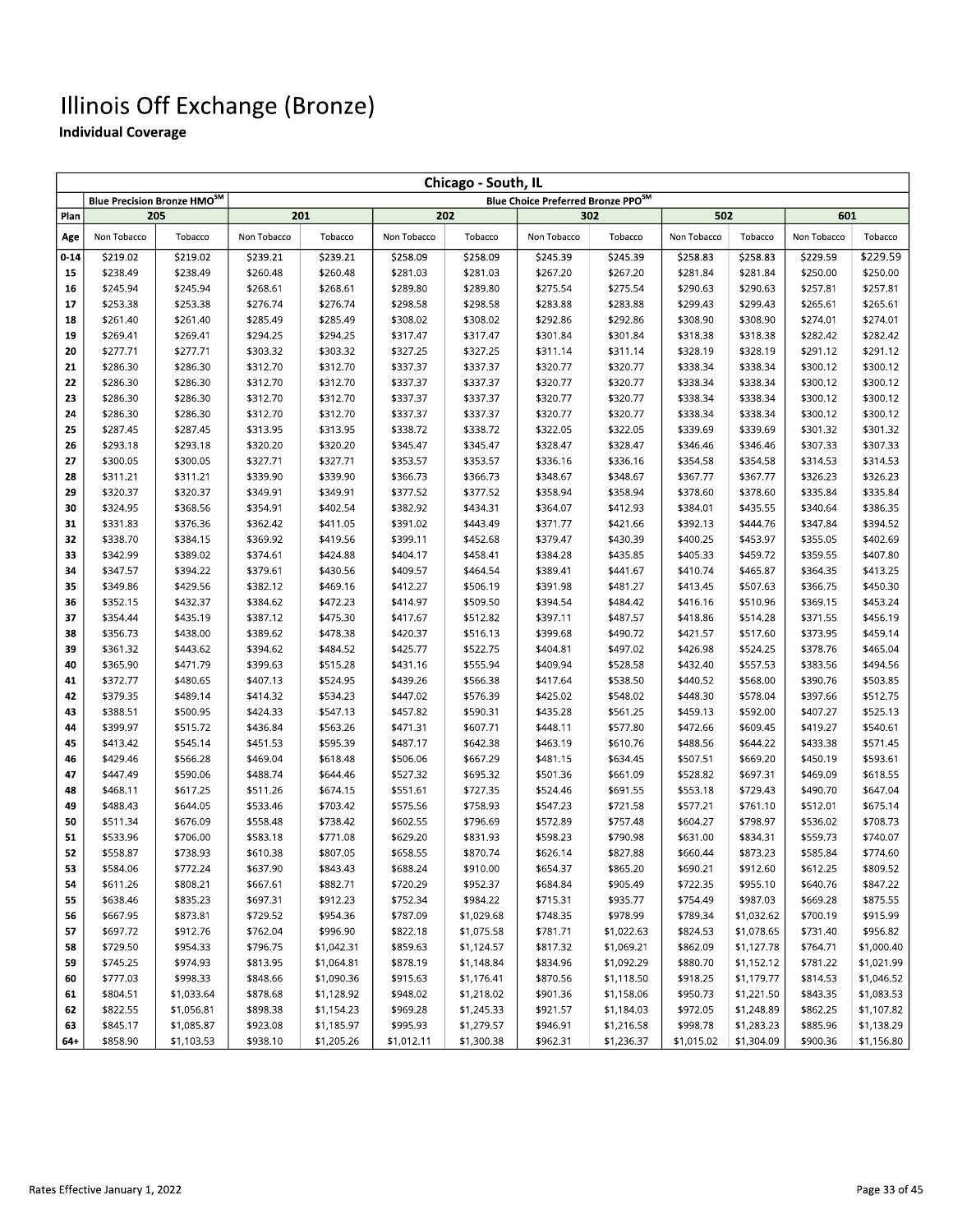|           |             | ue Precision Bronze HMO  |             |            |             |            | <b>Blue Choice Preferred Bronze PPO<sup>SM</sup></b> |            |             |            |             |            |
|-----------|-------------|--------------------------|-------------|------------|-------------|------------|------------------------------------------------------|------------|-------------|------------|-------------|------------|
| Plan      |             | 205                      | 201         |            |             | 202        |                                                      | 302        |             | 502        |             | 601        |
| Age       | Non Tobacco | Tobacco                  | Non Tobacco | Tobacco    | Non Tobacco | Tobacco    | Non Tobacco                                          | Tobacco    | Non Tobacco | Tobacco    | Non Tobacco | Tobacco    |
| $0 - 14$  | \$256.53    | \$256.53                 | \$314.33    | \$314.33   | \$338.53    | \$338.53   | \$323.30                                             | \$323.30   | \$338.04    | \$338.04   | \$302.07    | \$302.07   |
| 15        | \$279.33    | \$279.33                 | \$342.27    | \$342.27   | \$368.62    | \$368.62   | \$352.04                                             | \$352.04   | \$368.09    | \$368.09   | \$328.92    | \$328.92   |
| 16        | \$288.05    | \$288.05                 | \$352.95    | \$352.95   | \$380.12    | \$380.12   | \$363.03                                             | \$363.03   | \$379.58    | \$379.58   | \$339.18    | \$339.18   |
| 17        | \$296.77    | \$296.77                 | \$363.63    | \$363.63   | \$391.63    | \$391.63   | \$374.02                                             | \$374.02   | \$391.07    | \$391.07   | \$349.45    | \$349.45   |
| 18        | \$306.16    | \$306.16                 | \$375.14    | \$375.14   | \$404.02    | \$404.02   | \$385.85                                             | \$385.85   | \$403.44    | \$403.44   | \$360.50    | \$360.50   |
| 19        | \$315.55    | \$315.55                 | \$386.64    | \$386.64   | \$416.41    | \$416.41   | \$397.69                                             | \$397.69   | \$415.82    | \$415.82   | \$371.56    | \$371.56   |
| 20        | \$325.28    | \$325.28                 | \$398.56    | \$398.56   | \$429.24    | \$429.24   | \$409.94                                             | \$409.94   | \$428.63    | \$428.63   | \$383.01    | \$383.01   |
| 21        | \$335.34    | \$335.34                 | \$410.89    | \$410.89   | \$442.52    | \$442.52   | \$422.62                                             | \$422.62   | \$441.89    | \$441.89   | \$394.86    | \$394.86   |
| 22        | \$335.34    | \$335.34                 | \$410.89    | \$410.89   | \$442.52    | \$442.52   | \$422.62                                             | \$422.62   | \$441.89    | \$441.89   | \$394.86    | \$394.86   |
| 23        | \$335.34    | \$335.34                 | \$410.89    | \$410.89   | \$442.52    | \$442.52   | \$422.62                                             | \$422.62   | \$441.89    | \$441.89   | \$394.86    | \$394.86   |
| 24        | \$335.34    | \$335.34                 | \$410.89    | \$410.89   | \$442.52    | \$442.52   | \$422.62                                             | \$422.62   | \$441.89    | \$441.89   | \$394.86    | \$394.86   |
| 25        | \$336.68    | \$336.68                 | \$412.53    | \$412.53   | \$444.29    | \$444.29   | \$424.31                                             | \$424.31   | \$443.65    | \$443.65   | \$396.44    | \$396.44   |
| 26        | \$343.38    | \$343.38                 | \$420.75    | \$420.75   | \$453.14    | \$453.14   | \$432.76                                             | \$432.76   | \$452.49    | \$452.49   | \$404.33    | \$404.33   |
| 27        | \$351.43    | \$351.43                 | \$430.61    | \$430.61   | \$463.76    | \$463.76   | \$442.91                                             | \$442.91   | \$463.10    | \$463.10   | \$413.81    | \$413.81   |
| 28        | \$364.51    | \$364.51                 | \$446.63    | \$446.63   | \$481.02    | \$481.02   | \$459.39                                             | \$459.39   | \$480.33    | \$480.33   | \$429.21    | \$429.21   |
| 29        | \$375.24    | \$375.24                 | \$459.78    | \$459.78   | \$495.18    | \$495.18   | \$472.91                                             | \$472.91   | \$494.47    | \$494.47   | \$441.85    | \$441.85   |
| 30        | \$380.61    | \$431.68                 | \$466.36    | \$528.94   | \$502.26    | \$569.66   | \$479.67                                             | \$544.05   | \$501.54    | \$568.85   | \$448.16    | \$508.31   |
| 31        | \$388.65    | \$440.81                 | \$476.22    | \$540.13   | \$512.88    | \$581.71   | \$489.82                                             | \$555.55   | \$512.15    | \$580.88   | \$457.64    | \$519.06   |
| 32        | \$396.70    | \$449.94                 | \$486.08    | \$551.31   | \$523.50    | \$593.75   | \$499.96                                             | \$567.06   | \$522.75    | \$592.91   | \$467.12    | \$529.80   |
| 33        | \$401.73    | \$455.64                 | \$492.24    | \$558.30   | \$530.14    | \$601.28   | \$506.30                                             | \$574.24   | \$529.38    | \$600.42   | \$473.04    | \$536.52   |
| 34        | \$407.10    | \$461.73                 | \$498.82    | \$565.76   | \$537.22    | \$609.31   | \$513.06                                             | \$581.91   | \$536.45    | \$608.44   | \$479.36    | \$543.69   |
| 35        | \$409.78    | \$503.13                 | \$502.10    | \$616.48   | \$540.76    | \$663.94   | \$516.44                                             | \$634.09   | \$539.99    | \$662.99   | \$482.52    | \$592.43   |
| 36        | \$412.46    | \$506.42                 | \$505.39    | \$620.52   | \$544.30    | \$668.28   | \$519.82                                             | \$638.24   | \$543.52    | \$667.33   | \$485.67    | \$596.31   |
| 37        | \$415.15    | \$509.72                 | \$508.68    | \$624.56   | \$547.84    | \$672.63   | \$523.20                                             | \$642.39   | \$547.06    | \$671.68   | \$488.83    | \$600.19   |
| 38        | \$417.83    | \$513.01                 | \$511.96    | \$628.59   | \$551.38    | \$676.98   | \$526.59                                             | \$646.54   | \$550.59    | \$676.02   | \$491.99    | \$604.07   |
| 39        | \$423.19    | \$519.60                 | \$518.54    | \$636.66   | \$558.46    | \$685.67   | \$533.35                                             | \$654.84   | \$557.66    | \$684.69   | \$498.31    | \$611.82   |
| 40        | \$428.56    | \$552.58                 | \$525.11    | \$677.08   | \$565.54    | \$729.20   | \$540.11                                             | \$696.42   | \$564.73    | \$728.16   | \$504.63    | \$650.67   |
| 41        | \$436.61    | \$562.96                 | \$534.97    | \$689.80   | \$576.16    | \$742.90   | \$550.25                                             | \$709.50   | \$575.34    | \$741.84   | \$514.10    | \$662.89   |
| 42        | \$444.32    | \$572.91                 | \$544.42    | \$701.98   | \$586.33    | \$756.02   | \$559.97                                             | \$722.03   | \$585.50    | \$754.95   | \$523.19    | \$674.60   |
| 43        | \$455.05    | \$586.74                 | \$557.57    | \$718.94   | \$600.50    | \$774.28   | \$573.50                                             | \$739.47   | \$599.64    | \$773.18   | \$535.82    | \$690.89   |
| 44        | \$468.46    | \$604.04                 | \$574.01    | \$740.13   | \$618.20    | \$797.10   | \$590.40                                             | \$761.26   | \$617.32    | \$795.97   | \$551.62    | \$711.25   |
| 45        | \$484.22    | \$638.50                 | \$593.32    | \$782.35   | \$638.99    | \$842.58   | \$610.26                                             | \$804.69   | \$638.08    | \$841.38   | \$570.17    | \$751.83   |
| 46        | \$503.00    | \$663.26                 | \$616.33    | \$812.69   | \$663.78    | \$875.25   | \$633.93                                             | \$835.90   | \$662.83    | \$874.01   | \$592.29    | \$780.99   |
| 47        | \$524.13    | \$691.12                 | \$642.21    | \$846.82   | \$691.65    | \$912.01   | \$660.56                                             | \$871.01   | \$690.67    | \$910.72   | \$617.16    | \$813.79   |
| 48        | \$548.27    | \$722.95                 | \$671.80    | \$885.83   | \$723.52    | \$954.03   | \$690.98                                             | \$911.13   | \$722.48    | \$952.67   | \$645.59    | \$851.28   |
| 49        | \$572.08    | \$754.35                 | \$700.97    | \$924.30   | \$754.93    | \$995.45   | \$720.99                                             | \$950.70   | \$753.86    | \$994.04   | \$673.63    | \$888.24   |
| 50        | \$598.91    | \$791.88                 | \$733.84    | \$970.29   | \$790.34    | \$1,044.98 | \$754.80                                             | \$998.00   | \$789.21    | \$1,043.49 | \$705.22    | \$932.44   |
| 51        | \$625.40    | \$826.90                 | \$766.30    | \$1,013.20 | \$825.29    | \$1,091.20 | \$788.19                                             | \$1,042.14 | \$824.12    | \$1,089.65 | \$736.41    | \$973.68   |
| 52        | \$654.57    | \$865.48                 | \$802.05    | \$1,060.47 | \$863.79    | \$1,142.11 | \$824.96                                             | \$1,090.75 | \$862.56    | \$1,140.48 | \$770.76    | \$1,019.10 |
| 53        | \$684.08    | \$904.50                 | \$838.21    | \$1,108.28 | \$902.73    | \$1,193.60 | \$862.15                                             | \$1,139.93 | \$901.45    | \$1,191.90 | \$805.51    | \$1,065.04 |
| 54        | \$715.94    | \$946.62                 | \$877.24    | \$1,159.89 | \$944.77    | \$1,249.18 | \$902.29                                             | \$1,193.02 | \$943.43    | \$1,247.40 | \$843.02    | \$1,114.64 |
| 55        | \$747.80    | \$978.27                 | \$916.28    | \$1,198.67 | \$986.81    | \$1,290.95 | \$942.44                                             | \$1,232.91 | \$985.41    | \$1,289.11 | \$880.53    | \$1,151.91 |
| 56        | \$782.34    | \$1,023.45               | \$958.60    | \$1,254.04 | \$1,032.39  | \$1,350.57 | \$985.97                                             | \$1,289.85 | \$1,030.92  | \$1,348.65 | \$921.20    | \$1,205.12 |
| 57        | \$817.21    | \$1,069.08               | \$1,001.33  | \$1,309.94 | \$1,078.41  | \$1,410.78 | \$1,029.93                                           | \$1,347.35 | \$1,076.88  | \$1,408.77 | \$962.27    | \$1,258.84 |
| 58        | \$854.43    | \$1,117.77               | \$1,046.94  | \$1,369.60 | \$1,127.53  | \$1,475.04 | \$1,076.84                                           | \$1,408.72 | \$1,125.93  | \$1,472.94 | \$1,006.10  | \$1,316.17 |
| 59        | \$872.88    | \$1,141.90               | \$1,069.54  | \$1,399.17 | \$1,151.87  | \$1,506.88 | \$1,100.08                                           | \$1,439.12 | \$1,150.23  | \$1,504.73 | \$1,027.81  | \$1,344.58 |
| 60        | \$910.10    | \$1,169.30               | \$1,115.14  | \$1,432.74 | \$1,200.99  | \$1,543.03 | \$1,146.99                                           | \$1,473.66 | \$1,199.28  | \$1,540.84 | \$1,071.64  | \$1,376.85 |
| 61        | \$942.29    | \$1,210.66               | \$1,154.59  | \$1,483.42 | \$1,243.47  | \$1,597.61 | \$1,187.56                                           | \$1,525.78 | \$1,241.70  | \$1,595.34 | \$1,109.55  | \$1,425.55 |
|           | \$963.42    | \$1,237.80               | \$1,180.48  | \$1,516.68 | \$1,271.35  | \$1,633.43 | \$1,214.19                                           | \$1,559.99 | \$1,269.54  | \$1,631.11 | \$1,134.43  | \$1,457.51 |
| 62        | \$989.91    | \$1,271.84<br>\$1,292.52 | \$1,212.94  | \$1,558.38 | \$1,306.31  | \$1,678.35 | \$1,247.58                                           | \$1,602.89 | \$1,304.45  | \$1,675.96 | \$1,165.62  | \$1,497.59 |
| 63<br>64+ | \$1,006.02  |                          | \$1,232.67  | \$1,583.72 | \$1,327.56  | \$1,705.64 | \$1,267.86                                           | \$1,628.95 | \$1,325.67  | \$1,703.21 | \$1,184.58  | \$1,521.94 |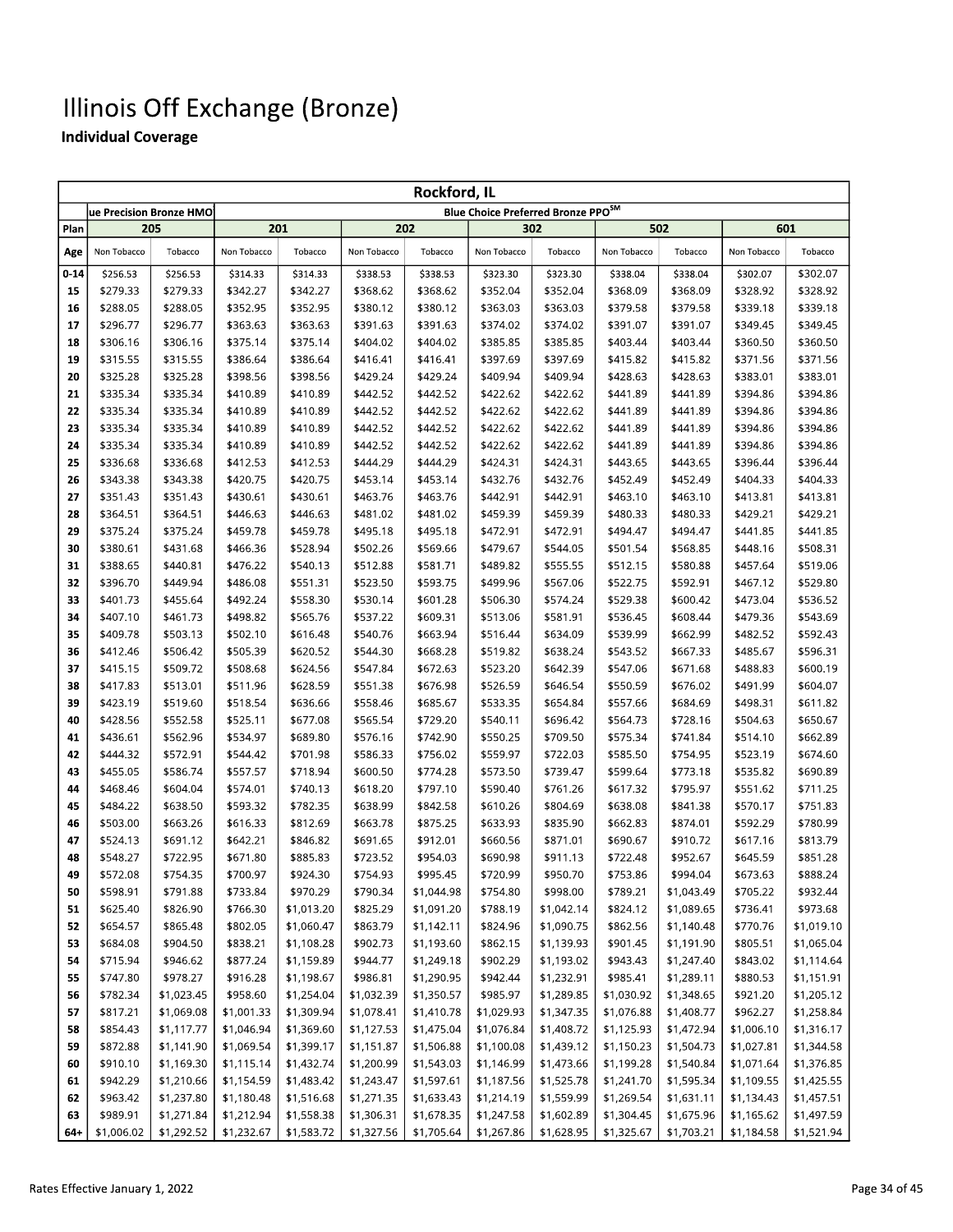|          | <b>Quad Cities, IL</b> |            |             |            |                                    |            |             |            |             |            |  |  |  |
|----------|------------------------|------------|-------------|------------|------------------------------------|------------|-------------|------------|-------------|------------|--|--|--|
|          |                        |            |             |            | Blue Choice Preferred Bronze PPOSM |            |             |            |             |            |  |  |  |
| Plan     |                        | 201        |             | 202        |                                    | 302        |             | 502        | 601         |            |  |  |  |
| Age      | Non Tobacco            | Tobacco    | Non Tobacco | Tobacco    | Non Tobacco                        | Tobacco    | Non Tobacco | Tobacco    | Non Tobacco | Tobacco    |  |  |  |
| $0 - 14$ | \$267.67               | \$267.67   | \$288.40    | \$288.40   | \$275.23                           | \$275.23   | \$288.24    | \$288.24   | \$256.84    | \$256.84   |  |  |  |
| 15       | \$291.46               | \$291.46   | \$314.04    | \$314.04   | \$299.69                           | \$299.69   | \$313.86    | \$313.86   | \$279.67    | \$279.67   |  |  |  |
| 16       | \$300.56               | \$300.56   | \$323.84    | \$323.84   | \$309.04                           | \$309.04   | \$323.66    | \$323.66   | \$288.40    | \$288.40   |  |  |  |
| 17       | \$309.66               | \$309.66   | \$333.64    | \$333.64   | \$318.40                           | \$318.40   | \$333.45    | \$333.45   | \$297.13    | \$297.13   |  |  |  |
| 18       | \$319.46               | \$319.46   | \$344.20    | \$344.20   | \$328.47                           | \$328.47   | \$344.00    | \$344.00   | \$306.53    | \$306.53   |  |  |  |
| 19       | \$329.25               | \$329.25   | \$354.76    | \$354.76   | \$338.55                           | \$338.55   | \$354.55    | \$354.55   | \$315.93    | \$315.93   |  |  |  |
| 20       | \$339.40               | \$339.40   | \$365.69    | \$365.69   | \$348.98                           | \$348.98   | \$365.48    | \$365.48   | \$325.67    | \$325.67   |  |  |  |
| 21       | \$349.90               | \$349.90   | \$377.00    | \$377.00   | \$359.77                           | \$359.77   | \$376.78    | \$376.78   | \$335.74    | \$335.74   |  |  |  |
| 22       | \$349.90               | \$349.90   | \$377.00    | \$377.00   | \$359.77                           | \$359.77   | \$376.78    | \$376.78   | \$335.74    | \$335.74   |  |  |  |
| 23       | \$349.90               | \$349.90   | \$377.00    | \$377.00   | \$359.77                           | \$359.77   | \$376.78    | \$376.78   | \$335.74    | \$335.74   |  |  |  |
| 24       | \$349.90               | \$349.90   | \$377.00    | \$377.00   | \$359.77                           | \$359.77   | \$376.78    | \$376.78   | \$335.74    | \$335.74   |  |  |  |
| 25       | \$351.30               | \$351.30   | \$378.51    | \$378.51   | \$361.21                           | \$361.21   | \$378.29    | \$378.29   | \$337.09    | \$337.09   |  |  |  |
| 26       | \$358.29               | \$358.29   | \$386.05    | \$386.05   | \$368.41                           | \$368.41   | \$385.83    | \$385.83   | \$343.80    | \$343.80   |  |  |  |
| 27       | \$366.69               | \$366.69   | \$395.09    | \$395.09   | \$377.04                           | \$377.04   | \$394.87    | \$394.87   | \$351.86    | \$351.86   |  |  |  |
| 28       | \$380.34               | \$380.34   | \$409.80    | \$409.80   | \$391.07                           | \$391.07   | \$409.56    | \$409.56   | \$364.95    | \$364.95   |  |  |  |
| 29       | \$391.53               | \$391.53   | \$421.86    | \$421.86   | \$402.58                           | \$402.58   | \$421.62    | \$421.62   | \$375.70    | \$375.70   |  |  |  |
| 30       | \$397.13               | \$450.43   | \$427.89    | \$485.32   | \$408.34                           | \$463.14   | \$427.65    | \$485.04   | \$381.07    | \$432.21   |  |  |  |
| 31       | \$405.53               | \$459.95   | \$436.94    | \$495.58   | \$416.98                           | \$472.93   | \$436.69    | \$495.30   | \$389.13    | \$441.35   |  |  |  |
| 32       | \$413.93               | \$469.48   | \$445.99    | \$505.84   | \$425.61                           | \$482.73   | \$445.74    | \$505.55   | \$397.18    | \$450.49   |  |  |  |
| 33       | \$419.18               | \$475.43   | \$451.64    | \$512.25   | \$431.01                           | \$488.85   | \$451.39    | \$511.96   | \$402.22    | \$456.20   |  |  |  |
| 34       | \$424.77               | \$481.78   | \$457.68    | \$519.10   | \$436.76                           | \$495.38   | \$457.42    | \$518.80   | \$407.59    | \$462.29   |  |  |  |
| 35       | \$427.57               | \$524.97   | \$460.69    | \$565.64   | \$439.64                           | \$539.79   | \$460.43    | \$565.32   | \$410.28    | \$503.74   |  |  |  |
| 36       | \$430.37               | \$528.41   | \$463.71    | \$569.34   | \$442.52                           | \$543.32   | \$463.44    | \$569.02   | \$412.96    | \$507.04   |  |  |  |
| 37       | \$433.17               | \$531.85   | \$466.72    | \$573.05   | \$445.40                           | \$546.86   | \$466.46    | \$572.72   | \$415.65    | \$510.34   |  |  |  |
| 38       | \$435.97               | \$535.29   | \$469.74    | \$576.75   | \$448.28                           | \$550.39   | \$469.47    | \$576.42   | \$418.34    | \$513.63   |  |  |  |
| 39       | \$441.57               | \$542.16   | \$475.77    | \$584.15   | \$454.03                           | \$557.46   | \$475.50    | \$583.82   | \$423.71    | \$520.23   |  |  |  |
| 40       | \$447.17               | \$576.58   | \$481.80    | \$621.24   | \$459.79                           | \$592.85   | \$481.53    | \$620.88   | \$429.08    | \$553.25   |  |  |  |
| 41       | \$455.57               | \$587.41   | \$490.85    | \$632.91   | \$468.42                           | \$603.98   | \$490.57    | \$632.55   | \$437.14    | \$563.64   |  |  |  |
| 42       | \$463.61               | \$597.78   | \$499.52    | \$644.09   | \$476.70                           | \$614.66   | \$499.24    | \$643.72   | \$444.86    | \$573.60   |  |  |  |
| 43       | \$474.81               | \$612.22   | \$511.59    | \$659.64   | \$488.21                           | \$629.50   | \$511.30    | \$659.27   | \$455.60    | \$587.46   |  |  |  |
| 44       | \$488.81               | \$630.27   | \$526.67    | \$679.08   | \$502.60                           | \$648.05   | \$526.37    | \$678.70   | \$469.03    | \$604.77   |  |  |  |
| 45       | \$505.25               | \$666.22   | \$544.39    | \$717.83   | \$519.51                           | \$685.03   | \$544.08    | \$717.42   | \$484.81    | \$639.27   |  |  |  |
| 46       | \$524.85               | \$692.06   | \$565.50    | \$745.67   | \$539.66                           | \$711.59   | \$565.18    | \$745.24   | \$503.61    | \$664.07   |  |  |  |
| 47       | \$546.89               | \$721.13   | \$589.25    | \$776.98   | \$562.32                           | \$741.48   | \$588.91    | \$776.54   | \$524.77    | \$691.96   |  |  |  |
| 48       | \$572.08               | \$754.35   | \$616.39    | \$812.78   | \$588.23                           | \$775.64   | \$616.04    | \$812.31   | \$548.94    | \$723.83   |  |  |  |
| 49       | \$596.92               | \$787.10   | \$643.16    | \$848.07   | \$613.77                           | \$809.32   | \$642.79    | \$847.59   | \$572.78    | \$755.26   |  |  |  |
| 50       | \$624.92               | \$826.26   | \$673.32    | \$890.26   | \$642.55                           | \$849.58   | \$672.94    | \$889.76   | \$599.64    | \$792.84   |  |  |  |
| 51       | \$652.56               | \$862.81   | \$703.10    | \$929.64   | \$670.97                           | \$887.16   | \$702.70    | \$929.11   | \$626.16    | \$827.91   |  |  |  |
| 52       | \$683.00               | \$903.06   | \$735.90    | \$973.01   | \$702.27                           | \$928.55   | \$735.48    | \$972.45   | \$655.37    | \$866.53   |  |  |  |
| 53       | \$713.79               | \$943.77   | \$769.08    | \$1,016.87 | \$733.93                           | \$970.41   | \$768.64    | \$1,016.30 | \$684.91    | \$905.60   |  |  |  |
| 54       | \$747.03               | \$987.72   | \$804.89    | \$1,064.23 | \$768.11                           | \$1,015.60 | \$804.43    | \$1,063.62 | \$716.81    | \$947.77   |  |  |  |
| 55       | \$780.27               | \$1,020.75 | \$840.71    | \$1,099.81 | \$802.29                           | \$1,049.56 | \$840.23    | \$1,099.19 | \$748.71    | \$979.46   |  |  |  |
| 56       | \$816.31               | \$1,067.90 | \$879.54    | \$1,150.61 | \$839.35                           | \$1,098.03 | \$879.04    | \$1,149.96 | \$783.29    | \$1,024.70 |  |  |  |
| 57       | \$852.70               | \$1,115.50 | \$918.75    | \$1,201.90 | \$876.76                           | \$1,146.98 | \$918.22    | \$1,201.22 | \$818.20    | \$1,070.37 |  |  |  |
| 58       | \$891.54               | \$1,166.31 | \$960.59    | \$1,256.65 | \$916.70                           | \$1,199.22 | \$960.05    | \$1,255.93 | \$855.47    | \$1,119.13 |  |  |  |
| 59       | \$910.78               | \$1,191.48 | \$981.33    | \$1,283.77 | \$936.49                           | \$1,225.11 | \$980.77    | \$1,283.04 | \$873.94    | \$1,143.28 |  |  |  |
| 60       | \$949.62               | \$1,220.07 | \$1,023.17  | \$1,314.58 | \$976.42                           | \$1,254.51 | \$1,022.59  | \$1,313.83 | \$911.21    | \$1,170.72 |  |  |  |
| 61       | \$983.21               | \$1,263.23 | \$1,059.37  | \$1,361.07 | \$1,010.96                         | \$1,298.88 | \$1,058.76  | \$1,360.30 | \$943.44    | \$1,212.13 |  |  |  |
| 62       | \$1,005.25             | \$1,291.55 | \$1,083.12  | \$1,391.59 | \$1,033.62                         | \$1,328.00 | \$1,082.50  | \$1,390.80 | \$964.59    | \$1,239.30 |  |  |  |
| 63       | \$1,032.90             | \$1,327.06 | \$1,112.90  | \$1,429.85 | \$1,062.05                         | \$1,364.52 | \$1,112.27  | \$1,429.04 | \$991.11    | \$1,273.38 |  |  |  |
| 64+      | \$1,049.70             | \$1,348.64 | \$1,131.00  | \$1,453.10 | \$1,079.31                         | \$1,386.70 | \$1,130.34  | \$1,452.28 | \$1,007.22  | \$1,294.09 |  |  |  |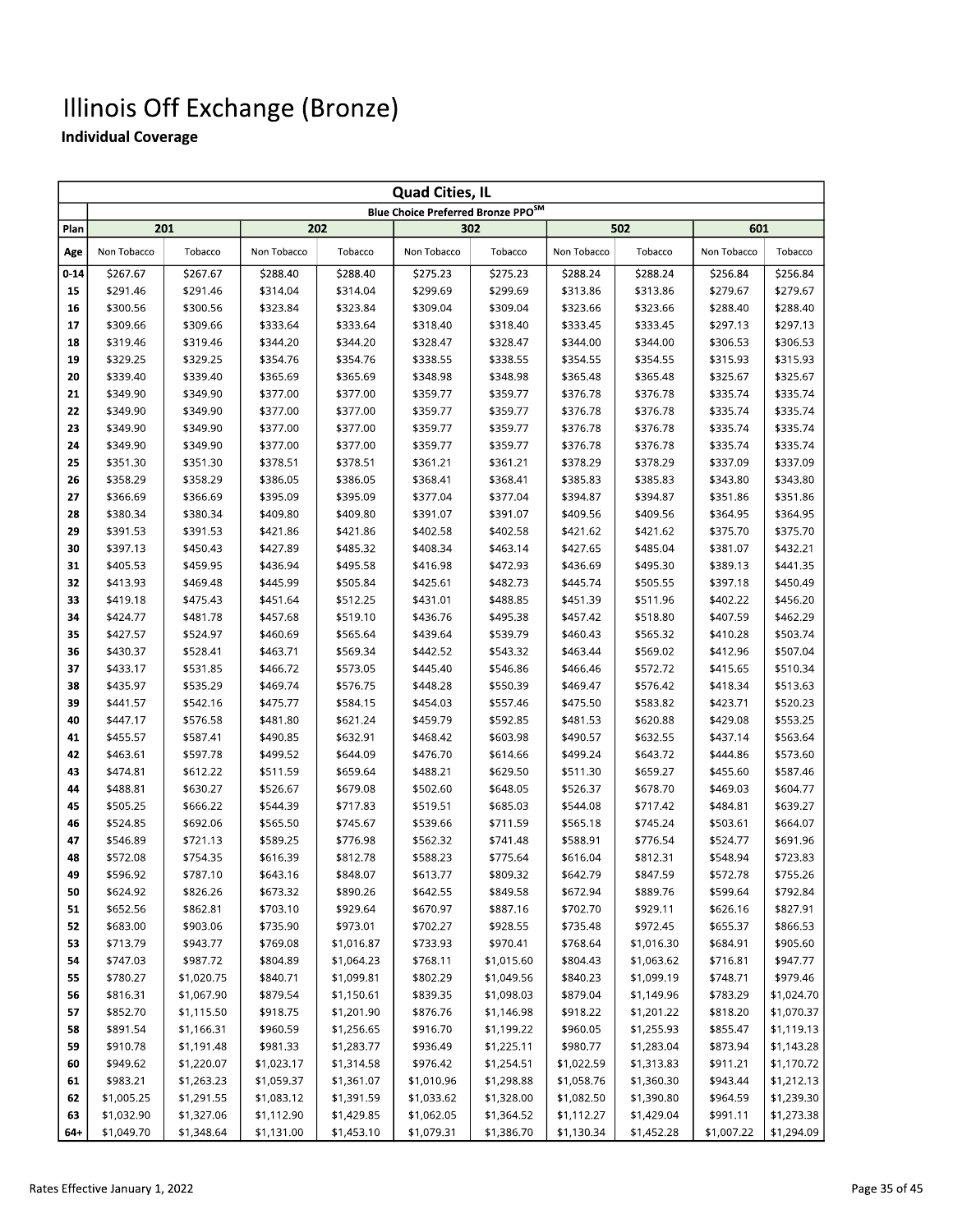|          | Peoria, IL                  |                          |                          |                          |                          |                          |                                    |                          |                          |                          |                      |                          |  |
|----------|-----------------------------|--------------------------|--------------------------|--------------------------|--------------------------|--------------------------|------------------------------------|--------------------------|--------------------------|--------------------------|----------------------|--------------------------|--|
|          | Blue Precision Bronze HMOSM |                          |                          |                          |                          |                          | Blue Choice Preferred Bronze PPOSM |                          |                          |                          |                      |                          |  |
| Plan     | 205                         |                          |                          | 201                      |                          | 202                      |                                    | 302                      | 502                      |                          | 601                  |                          |  |
| Age      | Non Tobacco                 | Tobacco                  | Non Tobacco              | Tobacco                  | Non Tobacco              | Tobacco                  | Non Tobacco                        | Tobacco                  | Non Tobacco              | Tobacco                  | Non Tobacco          | Tobacco                  |  |
| $0 - 14$ | \$280.56                    | \$280.56                 | \$300.86                 | \$300.86                 | \$324.20                 | \$324.20                 | \$309.59                           | \$309.59                 | \$323.72                 | \$323.72                 | \$289.54             | \$289.54                 |  |
| 15       | \$305.50                    | \$305.50                 | \$327.60                 | \$327.60                 | \$353.02                 | \$353.02                 | \$337.11                           | \$337.11                 | \$352.49                 | \$352.49                 | \$315.28             | \$315.28                 |  |
| 16       | \$315.04                    | \$315.04                 | \$337.83                 | \$337.83                 | \$364.04                 | \$364.04                 | \$347.63                           | \$347.63                 | \$363.50                 | \$363.50                 | \$325.12             | \$325.12                 |  |
| 17       | \$324.57                    | \$324.57                 | \$348.05                 | \$348.05                 | \$375.06                 | \$375.06                 | \$358.15                           | \$358.15                 | \$374.50                 | \$374.50                 | \$334.96             | \$334.96                 |  |
| 18       | \$334.84                    | \$334.84                 | \$359.06                 | \$359.06                 | \$386.92                 | \$386.92                 | \$369.48                           | \$369.48                 | \$386.35                 | \$386.35                 | \$345.55             | \$345.55                 |  |
| 19       | \$345.11                    | \$345.11                 | \$370.08                 | \$370.08                 | \$398.79                 | \$398.79                 | \$380.81                           | \$380.81                 | \$398.20                 | \$398.20                 | \$356.15             | \$356.15                 |  |
| 20       | \$355.75                    | \$355.75                 | \$381.48                 | \$381.48                 | \$411.08                 | \$411.08                 | \$392.55                           | \$392.55                 | \$410.47                 | \$410.47                 | \$367.13             | \$367.13                 |  |
| 21       | \$366.75                    | \$366.75                 | \$393.28                 | \$393.28                 | \$423.79                 | \$423.79                 | \$404.69                           | \$404.69                 | \$423.16                 | \$423.16                 | \$378.48             | \$378.48                 |  |
| 22       | \$366.75                    | \$366.75                 | \$393.28                 | \$393.28                 | \$423.79                 | \$423.79                 | \$404.69                           | \$404.69                 | \$423.16                 | \$423.16                 | \$378.48             | \$378.48                 |  |
| 23       | \$366.75                    | \$366.75                 | \$393.28                 | \$393.28                 | \$423.79                 | \$423.79                 | \$404.69                           | \$404.69                 | \$423.16                 | \$423.16                 | \$378.48             | \$378.48                 |  |
| 24       | \$366.75                    | \$366.75                 | \$393.28                 | \$393.28                 | \$423.79                 | \$423.79                 | \$404.69                           | \$404.69                 | \$423.16                 | \$423.16                 | \$378.48             | \$378.48                 |  |
| 25       | \$368.22                    | \$368.22                 | \$394.85                 | \$394.85                 | \$425.49                 | \$425.49                 | \$406.31                           | \$406.31                 | \$424.86                 | \$424.86                 | \$380.00             | \$380.00                 |  |
| 26       | \$375.55                    | \$375.55                 | \$402.72                 | \$402.72                 | \$433.96                 | \$433.96                 | \$414.40                           | \$414.40                 | \$433.32                 | \$433.32                 | \$387.57             | \$387.57                 |  |
| 27       | \$384.35                    | \$384.35                 | \$412.16                 | \$412.16                 | \$444.13                 | \$444.13                 | \$424.11                           | \$424.11                 | \$443.47                 | \$443.47                 | \$396.65             | \$396.65                 |  |
| 28       | \$398.66                    | \$398.66                 | \$427.50                 | \$427.50                 | \$460.66                 | \$460.66                 | \$439.90                           | \$439.90                 | \$459.98                 | \$459.98                 | \$411.41             | \$411.41                 |  |
| 29       | \$410.39                    | \$410.39                 | \$440.08                 | \$440.08                 | \$474.22                 | \$474.22                 | \$452.85                           | \$452.85                 | \$473.52                 | \$473.52                 | \$423.52             | \$423.52                 |  |
| 30       | \$416.26                    | \$472.13                 | \$446.37                 | \$506.28                 | \$481.00                 | \$545.56                 | \$459.32                           | \$520.96                 | \$480.29                 | \$544.75                 | \$429.58             | \$487.23                 |  |
| 31       | \$425.06                    | \$482.11                 | \$455.81                 | \$516.98                 | \$491.18                 | \$557.09                 | \$469.03                           | \$531.98                 | \$490.45                 | \$556.26                 | \$438.66             | \$497.53                 |  |
| 32       | \$433.87                    | \$492.09                 | \$465.25                 | \$527.69                 | \$501.35                 | \$568.63                 | \$478.75                           | \$542.99                 | \$500.60                 | \$567.78                 | \$447.74             | \$507.83                 |  |
| 33<br>34 | \$439.37<br>\$445.24        | \$498.33<br>\$504.99     | \$471.15<br>\$477.44     | \$534.38<br>\$541.52     | \$507.70<br>\$514.48     | \$575.84<br>\$583.53     | \$484.82<br>\$491.29               | \$549.88<br>\$557.22     | \$506.95<br>\$513.72     | \$574.98<br>\$582.66     | \$453.42<br>\$459.48 | \$514.27<br>\$521.14     |  |
| 35       | \$448.17                    | \$550.26                 | \$480.59                 | \$590.07                 | \$517.87                 | \$635.85                 | \$494.53                           | \$607.18                 | \$517.11                 | \$634.90                 | \$462.51             | \$567.86                 |  |
| 36       | \$451.10                    | \$553.86                 | \$483.73                 | \$593.93                 | \$521.27                 | \$640.01                 | \$497.77                           | \$611.16                 | \$520.49                 | \$639.06                 | \$465.53             | \$571.58                 |  |
| 37       | \$454.04                    | \$557.47                 | \$486.88                 | \$597.79                 | \$524.66                 | \$644.17                 | \$501.00                           | \$615.13                 | \$523.88                 | \$643.22                 | \$468.56             | \$575.30                 |  |
| 38       | \$456.97                    | \$561.07                 | \$490.03                 | \$601.66                 | \$528.05                 | \$648.34                 | \$504.24                           | \$619.11                 | \$527.26                 | \$647.37                 | \$471.59             | \$579.02                 |  |
| 39       | \$462.84                    | \$568.27                 | \$496.32                 | \$609.38                 | \$534.83                 | \$656.66                 | \$510.72                           | \$627.06                 | \$534.03                 | \$655.68                 | \$477.64             | \$586.45                 |  |
| 40       | \$468.71                    | \$604.35                 | \$502.61                 | \$648.07                 | \$541.61                 | \$698.35                 | \$517.19                           | \$666.87                 | \$540.80                 | \$697.31                 | \$483.70             | \$623.68                 |  |
| 41       | \$477.51                    | \$615.70                 | \$512.05                 | \$660.24                 | \$551.78                 | \$711.46                 | \$526.90                           | \$679.39                 | \$550.96                 | \$710.41                 | \$492.78             | \$635.40                 |  |
| 42       | \$485.94                    | \$626.58                 | \$521.10                 | \$671.90                 | \$561.53                 | \$724.03                 | \$536.21                           | \$691.39                 | \$560.69                 | \$722.96                 | \$501.49             | \$646.62                 |  |
| 43       | \$497.68                    | \$641.71                 | \$533.68                 | \$688.13                 | \$575.09                 | \$741.52                 | \$549.16                           | \$708.09                 | \$574.23                 | \$740.42                 | \$513.60             | \$662.24                 |  |
| 44       | \$512.35                    | \$660.62                 | \$549.41                 | \$708.41                 | \$592.04                 | \$763.37                 | \$565.35                           | \$728.96                 | \$591.16                 | \$762.24                 | \$528.74             | \$681.76                 |  |
| 45       | \$529.59                    | \$698.31                 | \$567.90                 | \$748.83                 | \$611.96                 | \$806.93                 | \$584.37                           | \$770.55                 | \$611.05                 | \$805.73                 | \$546.53             | \$720.65                 |  |
| 46       | \$550.13                    | \$725.40                 | \$589.92                 | \$777.87                 | \$635.69                 | \$838.22                 | \$607.03                           | \$800.43                 | \$634.74                 | \$836.97                 | \$567.72             | \$748.60                 |  |
| 47       | \$573.23                    | \$755.86                 | \$614.70                 | \$810.54                 | \$662.39                 | \$873.42                 | \$632.53                           | \$834.05                 | \$661.40                 | \$872.13                 | \$591.57             | \$780.04                 |  |
| 48       | \$599.64                    | \$790.68                 | \$643.01                 | \$847.88                 | \$692.90                 | \$913.66                 | \$661.67                           | \$872.47                 | \$691.87                 | \$912.30                 | \$618.82             | \$815.97                 |  |
| 49       | \$625.68                    | \$825.02                 | \$670.94                 | \$884.70                 | \$722.99                 | \$953.33                 | \$690.40                           | \$910.36                 | \$721.92                 | \$951.92                 | \$645.69             | \$851.41                 |  |
| 50       | \$655.02                    | \$866.06                 | \$702.40                 | \$928.71                 | \$756.89                 | \$1,000.77               | \$722.77                           | \$955.65                 | \$755.77                 | \$999.28                 | \$675.97             | \$893.77                 |  |
| 51       | \$683.99                    | \$904.37                 | \$733.47                 | \$969.79                 | \$790.37                 | \$1,045.03               | \$754.74                           | \$997.92                 | \$789.20                 | \$1,043.48               | \$705.87             | \$933.30                 |  |
| 52       | \$715.90                    | \$946.56                 | \$767.68                 | \$1,015.03               | \$827.24                 | \$1,093.78               | \$789.95                           | \$1,044.47               | \$826.01                 | \$1,092.15               | \$738.80             | \$976.84                 |  |
| 53       | \$748.17                    | \$989.23                 | \$802.29                 | \$1,060.79               | \$864.54                 | \$1,143.09               | \$825.56                           | \$1,091.56               | \$863.25                 | \$1,141.39               | \$772.10             | \$1,020.88               |  |
| 54       | \$783.01                    | \$1,035.30               | \$839.65                 | \$1,110.19               | \$904.80                 | \$1,196.32               | \$864.01                           | \$1,142.39               | \$903.45                 | \$1,194.55               | \$808.06             | \$1,068.42               |  |
| 55       | \$817.85                    | \$1,069.92               | \$877.01                 | \$1,147.31               | \$945.06                 | \$1,236.33               | \$902.45                           | \$1,180.59               | \$943.65                 | \$1,234.49               | \$844.01             | \$1,104.14               |  |
| 56       | \$855.63                    | \$1,119.33               | \$917.52                 | \$1,200.30               | \$988.71                 | \$1,293.43               | \$944.14                           | \$1,235.12               | \$987.24                 | \$1,291.51               | \$883.00             | \$1,155.14               |  |
| 57       | \$893.77                    | \$1,169.23               | \$958.42                 | \$1,253.81               | \$1,032.78               | \$1,351.09               | \$986.23                           | \$1,290.18               | \$1,031.25               | \$1,349.08               | \$922.36             | \$1,206.63               |  |
| 58<br>59 | \$934.48<br>\$954.65        | \$1,222.49<br>\$1,248.87 | \$1,002.08<br>\$1,023.71 | \$1,310.92<br>\$1,339.21 | \$1,079.82               | \$1,412.62<br>\$1,443.12 | \$1,031.15<br>\$1,053.40           | \$1,348.94<br>\$1,378.06 | \$1,078.22               | \$1,410.52<br>\$1,440.97 | \$964.37<br>\$985.19 | \$1,261.59<br>\$1,288.82 |  |
| 60       | \$995.36                    | \$1,278.84               | \$1,067.36               | \$1,371.35               | \$1,103.13<br>\$1,150.17 | \$1,477.74               | \$1,098.32                         | \$1,411.13               | \$1,101.49<br>\$1,148.46 | \$1,475.55               | \$1,027.20           | \$1,319.75               |  |
| 61       | \$1,030.57                  | \$1,324.08               | \$1,105.12               | \$1,419.85               | \$1,190.86               | \$1,530.01               | \$1,137.17                         | \$1,461.04               | \$1,189.09               | \$1,527.74               | \$1,063.53           | \$1,366.43               |  |
| 62       | \$1,053.67                  | \$1,353.76               | \$1,129.89               | \$1,451.69               | \$1,217.56               | \$1,564.32               | \$1,162.67                         | \$1,493.80               | \$1,215.75               | \$1,561.99               | \$1,087.38           | \$1,397.06               |  |
| 63       | \$1,082.65                  | \$1,390.99               | \$1,160.96               | \$1,491.60               | \$1,251.04               | \$1,607.33               | \$1,194.64                         | \$1,534.87               | \$1,249.18               | \$1,604.94               | \$1,117.28           | \$1,435.48               |  |
| 64+      | \$1,100.25                  | \$1,413.60               | \$1,179.84               | \$1,515.86               | \$1,271.37               | \$1,633.47               | \$1,214.07                         | \$1,559.83               | \$1,269.48               | \$1,631.04               | \$1,135.44           | \$1,458.82               |  |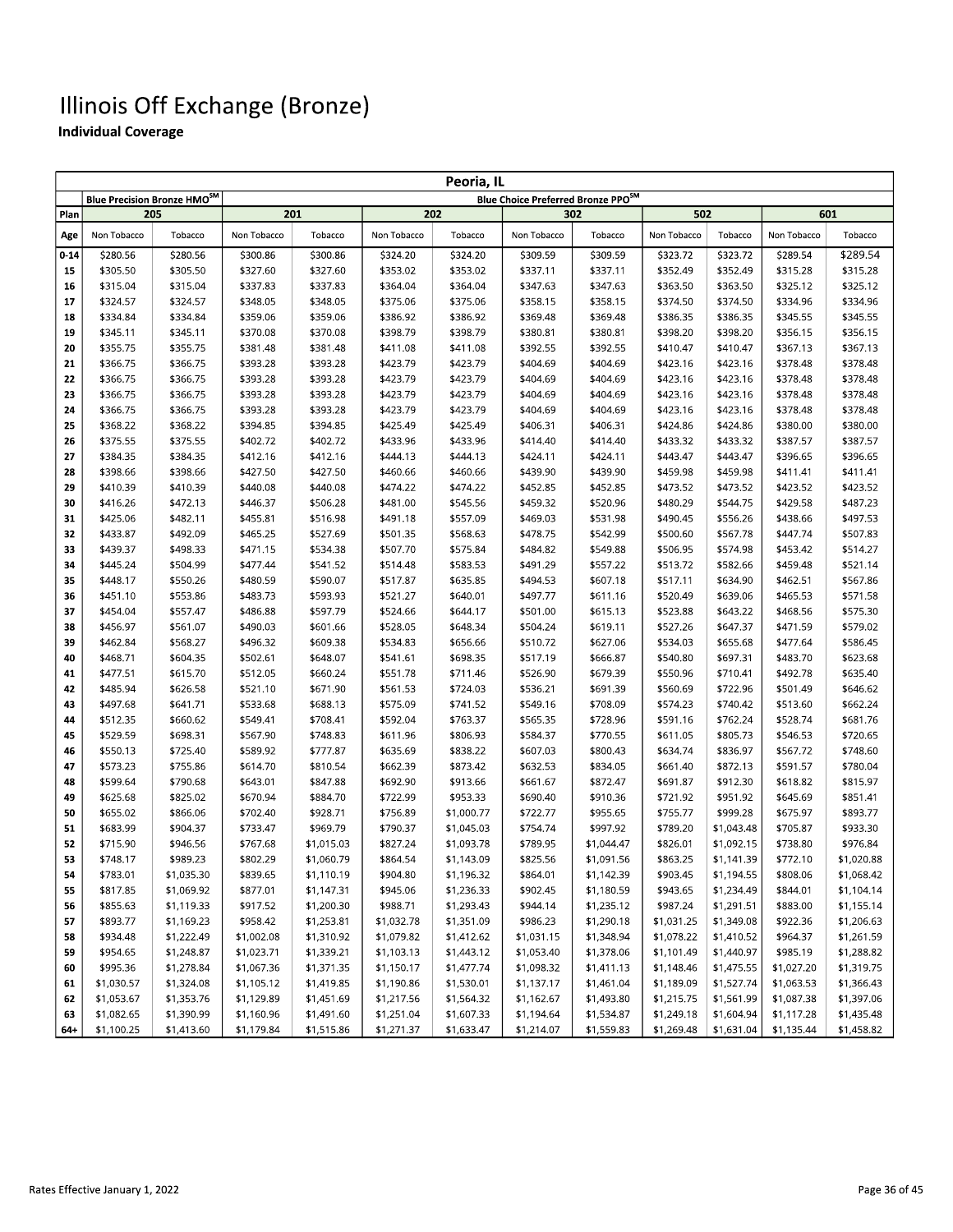|          | <b>Bloomington, IL</b> |            |             |            |                                                |            |             |            |             |            |  |  |
|----------|------------------------|------------|-------------|------------|------------------------------------------------|------------|-------------|------------|-------------|------------|--|--|
|          |                        |            |             |            | Blue Choice Preferred Bronze PPO <sup>SM</sup> |            |             |            |             |            |  |  |
| Plan     | 201                    |            |             | 202        |                                                | 302        | 502         |            | 601         |            |  |  |
| Age      | Non Tobacco            | Tobacco    | Non Tobacco | Tobacco    | Non Tobacco                                    | Tobacco    | Non Tobacco | Tobacco    | Non Tobacco | Tobacco    |  |  |
| $0 - 14$ | \$292.80               | \$292.80   | \$315.53    | \$315.53   | \$301.02                                       | \$301.02   | \$315.43    | \$315.43   | \$281.38    | \$281.38   |  |  |
| 15       | \$318.83               | \$318.83   | \$343.58    | \$343.58   | \$327.78                                       | \$327.78   | \$343.46    | \$343.46   | \$306.39    | \$306.39   |  |  |
| 16       | \$328.78               | \$328.78   | \$354.30    | \$354.30   | \$338.01                                       | \$338.01   | \$354.18    | \$354.18   | \$315.95    | \$315.95   |  |  |
| 17       | \$338.73               | \$338.73   | \$365.02    | \$365.02   | \$348.24                                       | \$348.24   | \$364.90    | \$364.90   | \$325.52    | \$325.52   |  |  |
| 18       | \$349.45               | \$349.45   | \$376.57    | \$376.57   | \$359.26                                       | \$359.26   | \$376.45    | \$376.45   | \$335.81    | \$335.81   |  |  |
| 19       | \$360.17               | \$360.17   | \$388.12    | \$388.12   | \$370.27                                       | \$370.27   | \$387.99    | \$387.99   | \$346.11    | \$346.11   |  |  |
| 20       | \$371.27               | \$371.27   | \$400.08    | \$400.08   | \$381.68                                       | \$381.68   | \$399.95    | \$399.95   | \$356.78    | \$356.78   |  |  |
| 21       | \$382.75               | \$382.75   | \$412.46    | \$412.46   | \$393.49                                       | \$393.49   | \$412.32    | \$412.32   | \$367.81    | \$367.81   |  |  |
| 22       | \$382.75               | \$382.75   | \$412.46    | \$412.46   | \$393.49                                       | \$393.49   | \$412.32    | \$412.32   | \$367.81    | \$367.81   |  |  |
| 23       | \$382.75               | \$382.75   | \$412.46    | \$412.46   | \$393.49                                       | \$393.49   | \$412.32    | \$412.32   | \$367.81    | \$367.81   |  |  |
| 24       | \$382.75               | \$382.75   | \$412.46    | \$412.46   | \$393.49                                       | \$393.49   | \$412.32    | \$412.32   | \$367.81    | \$367.81   |  |  |
| 25       | \$384.28               | \$384.28   | \$414.11    | \$414.11   | \$395.06                                       | \$395.06   | \$413.97    | \$413.97   | \$369.28    | \$369.28   |  |  |
| 26       | \$391.93               | \$391.93   | \$422.35    | \$422.35   | \$402.93                                       | \$402.93   | \$422.22    | \$422.22   | \$376.64    | \$376.64   |  |  |
| 27       | \$401.12               | \$401.12   | \$432.25    | \$432.25   | \$412.38                                       | \$412.38   | \$432.11    | \$432.11   | \$385.47    | \$385.47   |  |  |
| 28       | \$416.05               | \$416.05   | \$448.34    | \$448.34   | \$427.72                                       | \$427.72   | \$448.19    | \$448.19   | \$399.81    | \$399.81   |  |  |
| 29       | \$428.29               | \$428.29   | \$461.54    | \$461.54   | \$440.31                                       | \$440.31   | \$461.39    | \$461.39   | \$411.58    | \$411.58   |  |  |
| 30       | \$434.42               | \$492.72   | \$468.14    | \$530.96   | \$446.61                                       | \$506.55   | \$467.98    | \$530.79   | \$417.47    | \$473.49   |  |  |
| 31       | \$443.60               | \$503.14   | \$478.04    | \$542.19   | \$456.05                                       | \$517.26   | \$477.88    | \$542.01   | \$426.30    | \$483.51   |  |  |
| 32       | \$452.79               | \$513.56   | \$487.93    | \$553.42   | \$465.50                                       | \$527.97   | \$487.78    | \$553.24   | \$435.12    | \$493.52   |  |  |
| 33       | \$458.53               | \$520.07   | \$494.12    | \$560.43   | \$471.40                                       | \$534.66   | \$493.96    | \$560.25   | \$440.64    | \$499.77   |  |  |
| 34       | \$464.66               | \$527.01   | \$500.72    | \$567.92   | \$477.70                                       | \$541.80   | \$500.56    | \$567.73   | \$446.53    | \$506.45   |  |  |
| 35       | \$467.72               | \$574.26   | \$504.02    | \$618.84   | \$480.84                                       | \$590.38   | \$503.86    | \$618.63   | \$449.47    | \$551.86   |  |  |
| 36       | \$470.78               | \$578.02   | \$507.32    | \$622.89   | \$483.99                                       | \$594.24   | \$507.16    | \$622.68   | \$452.41    | \$555.47   |  |  |
| 37       | \$473.84               | \$581.78   | \$510.62    | \$626.94   | \$487.14                                       | \$598.11   | \$510.45    | \$626.74   | \$455.35    | \$559.08   |  |  |
| 38       | \$476.90               | \$585.54   | \$513.92    | \$630.99   | \$490.29                                       | \$601.98   | \$513.75    | \$630.79   | \$458.30    | \$562.70   |  |  |
| 39       | \$483.03               | \$593.06   | \$520.52    | \$639.09   | \$496.58                                       | \$609.70   | \$520.35    | \$638.88   | \$464.18    | \$569.92   |  |  |
| 40       | \$489.15               | \$630.71   | \$527.12    | \$679.66   | \$502.88                                       | \$648.41   | \$526.95    | \$679.44   | \$470.07    | \$606.10   |  |  |
| 41       | \$498.34               | \$642.56   | \$537.02    | \$692.43   | \$512.32                                       | \$660.59   | \$536.84    | \$692.21   | \$478.89    | \$617.49   |  |  |
| 42       | \$507.14               | \$653.91   | \$546.50    | \$704.66   | \$521.37                                       | \$672.26   | \$546.33    | \$704.43   | \$487.35    | \$628.40   |  |  |
| 43       | \$519.39               | \$669.70   | \$559.70    | \$721.68   | \$533.96                                       | \$688.50   | \$559.52    | \$721.45   | \$499.12    | \$643.57   |  |  |
| 44       | \$534.70               | \$689.44   | \$576.20    | \$742.95   | \$549.70                                       | \$708.79   | \$576.01    | \$742.71   | \$513.84    | \$662.54   |  |  |
| 45       | \$552.69               | \$728.77   | \$595.59    | \$785.34   | \$568.20                                       | \$749.23   | \$595.39    | \$785.08   | \$531.12    | \$700.34   |  |  |
| 46       | \$574.12               | \$757.04   | \$618.68    | \$815.80   | \$590.23                                       | \$778.28   | \$618.48    | \$815.53   | \$551.72    | \$727.50   |  |  |
| 47       | \$598.23               | \$788.83   | \$644.67    | \$850.06   | \$615.02                                       | \$810.97   | \$644.46    | \$849.78   | \$574.89    | \$758.05   |  |  |
| 48       | \$625.79               | \$825.17   | \$674.36    | \$889.22   | \$643.35                                       | \$848.33   | \$674.15    | \$888.93   | \$601.38    | \$792.97   |  |  |
| 49       | \$652.97               | \$861.00   | \$703.65    | \$927.83   | \$671.29                                       | \$885.17   | \$703.42    | \$927.53   | \$627.49    | \$827.41   |  |  |
| 50       | \$683.59               | \$903.84   | \$736.65    | \$973.99   | \$702.77                                       | \$929.21   | \$736.41    | \$973.68   | \$656.92    | \$868.57   |  |  |
| 51       | \$713.82               | \$943.82   | \$769.23    | \$1,017.07 | \$733.86                                       | \$970.31   | \$768.98    | \$1,016.74 | \$685.97    | \$906.99   |  |  |
| 52       | \$747.12               | \$987.85   | \$805.11    | \$1,064.52 | \$768.09                                       | \$1,015.57 | \$804.85    | \$1,064.17 | \$717.97    | \$949.30   |  |  |
| 53       | \$780.81               | \$1,032.38 | \$841.41    | \$1,112.51 | \$802.72                                       | \$1,061.35 | \$841.14    | \$1,112.15 | \$750.34    | \$992.10   |  |  |
| 54       | \$817.17               | \$1,080.46 | \$880.59    | \$1,164.32 | \$840.10                                       | \$1,110.78 | \$880.31    | \$1,163.94 | \$785.28    | \$1,038.30 |  |  |
| 55       | \$853.53               | \$1,116.59 | \$919.78    | \$1,203.25 | \$877.48                                       | \$1,147.92 | \$919.48    | \$1,202.86 | \$820.22    | \$1,073.02 |  |  |
| 56       | \$892.95               | \$1,168.16 | \$962.26    | \$1,258.83 | \$918.01                                       | \$1,200.94 | \$961.95    | \$1,258.42 | \$858.11    | \$1,122.58 |  |  |
| 57       | \$932.76               | \$1,220.23 | \$1,005.15  | \$1,314.94 | \$958.93                                       | \$1,254.48 | \$1,004.83  | \$1,314.51 | \$896.36    | \$1,172.62 |  |  |
| 58       | \$975.24               | \$1,275.81 | \$1,050.94  | \$1,374.83 | \$1,002.61                                     | \$1,311.61 | \$1,050.60  | \$1,374.39 | \$937.19    | \$1,226.03 |  |  |
| 59       | \$996.29               | \$1,303.35 | \$1,073.62  | \$1,404.51 | \$1,024.25                                     | \$1,339.93 | \$1,073.27  | \$1,404.05 | \$957.42    | \$1,252.49 |  |  |
| 60       | \$1,038.78             | \$1,334.62 | \$1,119.40  | \$1,438.21 | \$1,067.93                                     | \$1,372.08 | \$1,119.04  | \$1,437.74 | \$998.25    | \$1,282.55 |  |  |
| 61       | \$1,075.52             | \$1,381.83 | \$1,159.00  | \$1,489.08 | \$1,105.70                                     | \$1,420.61 | \$1,158.62  | \$1,488.60 | \$1,033.56  | \$1,327.91 |  |  |
| 62       | \$1,099.63             | \$1,412.81 | \$1,184.98  | \$1,522.47 | \$1,130.49                                     | \$1,452.46 | \$1,184.60  | \$1,521.97 | \$1,056.73  | \$1,357.69 |  |  |
| 63       | \$1,129.87             | \$1,451.66 | \$1,217.57  | \$1,564.33 | \$1,161.58                                     | \$1,492.40 | \$1,217.17  | \$1,563.82 | \$1,085.79  | \$1,395.02 |  |  |
| 64+      | \$1,148.25             | \$1,475.26 | \$1,237.38  | \$1,589.77 | \$1,180.47                                     | \$1,516.67 | \$1,236.96  | \$1,589.25 | \$1,103.43  | \$1,417.70 |  |  |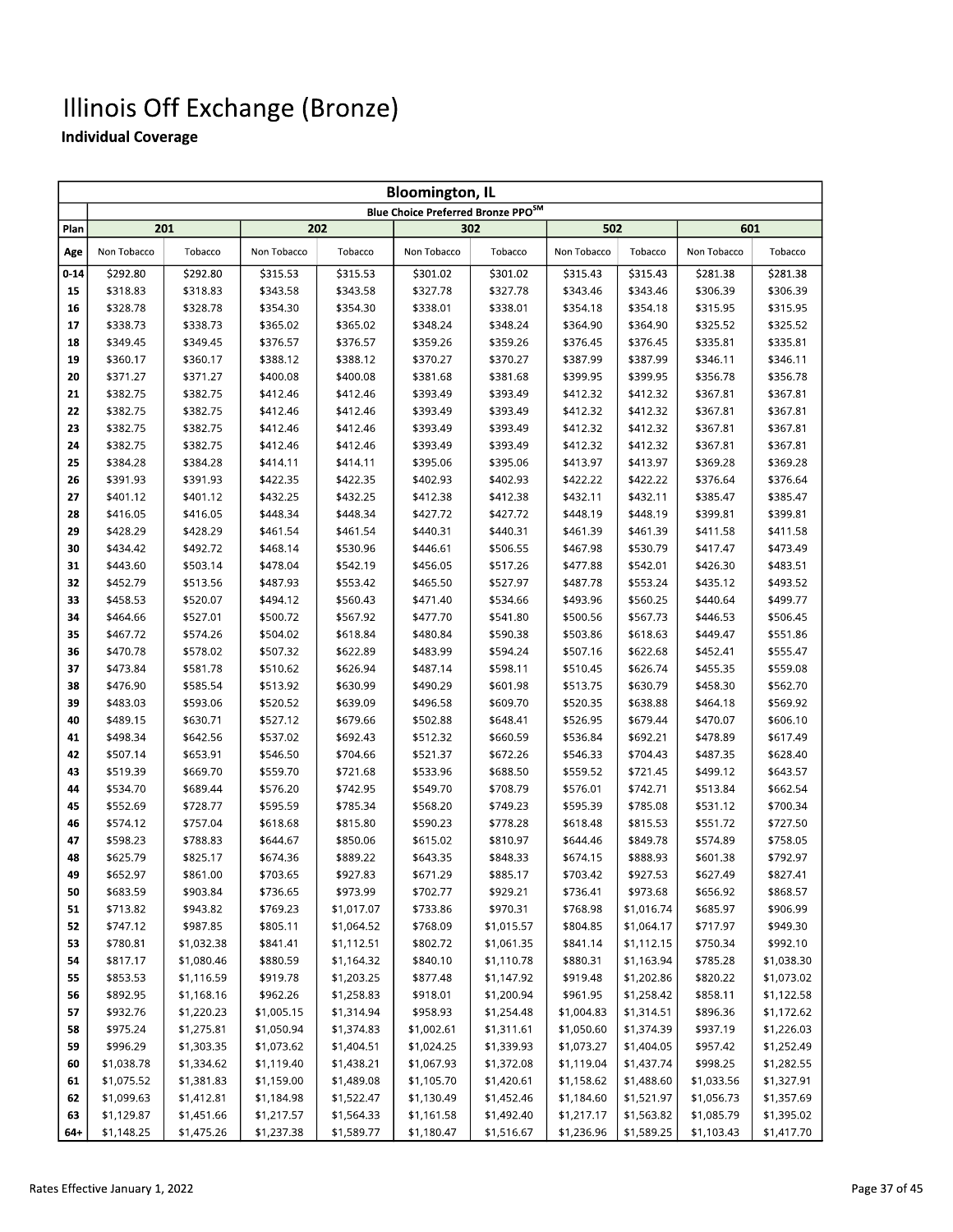|          | Champaign, IL            |                          |                          |                          |                                                |                          |                          |                          |                      |                          |  |  |
|----------|--------------------------|--------------------------|--------------------------|--------------------------|------------------------------------------------|--------------------------|--------------------------|--------------------------|----------------------|--------------------------|--|--|
|          |                          |                          |                          |                          | Blue Choice Preferred Bronze PPO <sup>SM</sup> |                          |                          |                          |                      |                          |  |  |
| Plan     | 201                      |                          |                          | 202                      |                                                | 302                      |                          | 502                      |                      | 601                      |  |  |
| Age      | Non Tobacco              | Tobacco                  | Non Tobacco              | Tobacco                  | Non Tobacco                                    | Tobacco                  | Non Tobacco              | Tobacco                  | Non Tobacco          | Tobacco                  |  |  |
| $0 - 14$ | \$310.49                 | \$310.49                 | \$334.71                 | \$334.71                 | \$319.57                                       | \$319.57                 | \$334.17                 | \$334.17                 | \$298.63             | \$298.63                 |  |  |
| 15       | \$338.09                 | \$338.09                 | \$364.47                 | \$364.47                 | \$347.98                                       | \$347.98                 | \$363.87                 | \$363.87                 | \$325.18             | \$325.18                 |  |  |
| 16       | \$348.65                 | \$348.65                 | \$375.84                 | \$375.84                 | \$358.84                                       | \$358.84                 | \$375.23                 | \$375.23                 | \$335.33             | \$335.33                 |  |  |
| 17       | \$359.20                 | \$359.20                 | \$387.22                 | \$387.22                 | \$369.70                                       | \$369.70                 | \$386.58                 | \$386.58                 | \$345.48             | \$345.48                 |  |  |
| 18       | \$370.56                 | \$370.56                 | \$399.47                 | \$399.47                 | \$381.40                                       | \$381.40                 | \$398.81                 | \$398.81                 | \$356.41             | \$356.41                 |  |  |
| 19       | \$381.93                 | \$381.93                 | \$411.72                 | \$411.72                 | \$393.09                                       | \$393.09                 | \$411.05                 | \$411.05                 | \$367.34             | \$367.34                 |  |  |
| 20       | \$393.70                 | \$393.70                 | \$424.41                 | \$424.41                 | \$405.21                                       | \$405.21                 | \$423.71                 | \$423.71                 | \$378.66             | \$378.66                 |  |  |
| 21       | \$405.87                 | \$405.87                 | \$437.53                 | \$437.53                 | \$417.74                                       | \$417.74                 | \$436.82                 | \$436.82                 | \$390.37             | \$390.37                 |  |  |
| 22       | \$405.87                 | \$405.87                 | \$437.53                 | \$437.53                 | \$417.74                                       | \$417.74                 | \$436.82                 | \$436.82                 | \$390.37             | \$390.37                 |  |  |
| 23       | \$405.87                 | \$405.87                 | \$437.53                 | \$437.53                 | \$417.74                                       | \$417.74                 | \$436.82                 | \$436.82                 | \$390.37             | \$390.37                 |  |  |
| 24       | \$405.87                 | \$405.87                 | \$437.53                 | \$437.53                 | \$417.74                                       | \$417.74                 | \$436.82                 | \$436.82                 | \$390.37             | \$390.37                 |  |  |
| 25       | \$407.50                 | \$407.50                 | \$439.28                 | \$439.28                 | \$419.41                                       | \$419.41                 | \$438.56                 | \$438.56                 | \$391.93             | \$391.93                 |  |  |
| 26       | \$415.62                 | \$415.62                 | \$448.03                 | \$448.03                 | \$427.77                                       | \$427.77                 | \$447.30                 | \$447.30                 | \$399.74             | \$399.74                 |  |  |
| 27       | \$425.36                 | \$425.36                 | \$458.54                 | \$458.54                 | \$437.79                                       | \$437.79                 | \$457.78                 | \$457.78                 | \$409.11             | \$409.11                 |  |  |
| 28       | \$441.19                 | \$441.19                 | \$475.60                 | \$475.60                 | \$454.08                                       | \$454.08                 | \$474.82                 | \$474.82                 | \$424.33             | \$424.33                 |  |  |
| 29       | \$454.17                 | \$454.17                 | \$489.60                 | \$489.60                 | \$467.45                                       | \$467.45                 | \$488.80                 | \$488.80                 | \$436.82             | \$436.82                 |  |  |
| 30       | \$460.67                 | \$522.49                 | \$496.60                 | \$563.25                 | \$474.14                                       | \$537.77                 | \$495.79                 | \$562.32                 | \$443.07             | \$502.53                 |  |  |
| 31       | \$470.41                 | \$533.54                 | \$507.10                 | \$575.16                 | \$484.16                                       | \$549.14                 | \$506.27                 | \$574.21                 | \$452.44             | \$513.16                 |  |  |
| 32       | \$480.15                 | \$544.59                 | \$517.60                 | \$587.07                 | \$494.19                                       | \$560.51                 | \$516.76                 | \$586.10                 | \$461.81             | \$523.78                 |  |  |
| 33       | \$486.24                 | \$551.49                 | \$524.17                 | \$594.51                 | \$500.45                                       | \$567.61                 | \$523.31                 | \$593.53                 | \$467.66             | \$530.42                 |  |  |
| 34       | \$492.73                 | \$558.86                 | \$531.17                 | \$602.45                 | \$507.14                                       | \$575.20                 | \$530.30                 | \$601.46                 | \$473.91             | \$537.51                 |  |  |
| 35       | \$495.98                 | \$608.96                 | \$534.67                 | \$656.46                 | \$510.48                                       | \$626.77                 | \$533.79                 | \$655.39                 | \$477.03             | \$585.70                 |  |  |
| 36       | \$499.23                 | \$612.95                 | \$538.17                 | \$660.76                 | \$513.82                                       | \$630.87                 | \$537.29                 | \$659.68                 | \$480.16             | \$589.53                 |  |  |
| 37       | \$502.47                 | \$616.94                 | \$541.67                 | \$665.06                 | \$517.16                                       | \$634.97                 | \$540.78                 | \$663.97                 | \$483.28             | \$593.37                 |  |  |
| 38       | \$505.72                 | \$620.92                 | \$545.17                 | \$669.36                 | \$520.50                                       | \$639.08                 | \$544.27                 | \$668.26                 | \$486.40             | \$597.20                 |  |  |
| 39       | \$512.21                 | \$628.89                 | \$552.17                 | \$677.95                 | \$527.19                                       | \$647.28                 | \$551.26                 | \$676.84                 | \$492.65             | \$604.87                 |  |  |
| 40       | \$518.71                 | \$668.82                 | \$559.17                 | \$720.99                 | \$533.87                                       | \$688.37                 | \$558.25                 | \$719.81                 | \$498.89             | \$643.27                 |  |  |
| 41       | \$528.45                 | \$681.38                 | \$569.67                 | \$734.53                 | \$543.90                                       | \$701.30                 | \$568.74                 | \$733.33                 | \$508.26             | \$655.35                 |  |  |
| 42       | \$537.78                 | \$693.42                 | \$579.73                 | \$747.51                 | \$553.51                                       | \$713.69                 | \$578.78                 | \$746.29                 | \$517.24             | \$666.93                 |  |  |
| 43       | \$550.77                 | \$710.17                 | \$593.73                 | \$765.56                 | \$566.87                                       | \$730.93                 | \$592.76                 | \$764.31                 | \$529.73             | \$683.04                 |  |  |
| 44       | \$567.01                 | \$731.10                 | \$611.23                 | \$788.13                 | \$583.58                                       | \$752.47                 | \$610.23                 | \$786.83                 | \$545.35             | \$703.17                 |  |  |
| 45       | \$586.08                 | \$772.81                 | \$631.80                 | \$833.09                 | \$603.22                                       | \$795.40                 | \$630.76                 | \$831.73                 | \$563.70             | \$743.29                 |  |  |
| 46       | \$608.81                 | \$802.78                 | \$656.30                 | \$865.40                 | \$626.61                                       | \$826.25                 | \$655.23                 | \$863.98                 | \$585.56             | \$772.11                 |  |  |
| 47       | \$634.38                 | \$836.50                 | \$683.87                 | \$901.74                 | \$652.93                                       | \$860.95                 | \$682.75                 | \$900.27                 | \$610.15             | \$804.54                 |  |  |
| 48       | \$663.61                 | \$875.03                 | \$715.37                 | \$943.28                 | \$683.01                                       | \$900.61                 | \$714.20                 | \$941.74                 | \$638.26             | \$841.60                 |  |  |
| 49       | \$692.42                 | \$913.03                 | \$746.43                 | \$984.25                 | \$712.67                                       | \$939.72                 | \$745.21                 | \$982.63                 | \$665.97             | \$878.15                 |  |  |
| 50       | \$724.89                 | \$958.45                 | \$781.44                 | \$1,033.21               | \$746.08                                       | \$986.47                 | \$780.16                 | \$1,031.52               | \$697.20             | \$921.84                 |  |  |
| 51       | \$756.96                 | \$1,000.85               | \$816.00                 | \$1,078.91               | \$779.09                                       | \$1,030.11               | \$814.66                 | \$1,077.15               | \$728.04             | \$962.61                 |  |  |
| 52       | \$792.27                 | \$1,047.53               | \$854.07                 | \$1,129.24               | \$815.43                                       | \$1,078.16               | \$852.67                 | \$1,127.40               | \$762.00             | \$1,007.52               |  |  |
| 53       | \$827.98                 | \$1,094.76               | \$892.57                 | \$1,180.16               | \$852.19                                       | \$1,126.77               | \$891.11                 | \$1,178.22               | \$796.36             | \$1,052.94               |  |  |
| 54       | \$866.54                 | \$1,145.74               | \$934.13                 | \$1,235.11               | \$891.88                                       | \$1,179.24               | \$932.61                 | \$1,233.09               | \$833.44             | \$1,101.98               |  |  |
| 55       | \$905.10                 | \$1,184.05               | \$975.70                 | \$1,276.41               | \$931.56                                       | \$1,218.67               | \$974.10                 | \$1,274.32               | \$870.53             | \$1,138.82               |  |  |
| 56<br>57 | \$946.91                 | \$1,238.74               | \$1,020.77               | \$1,335.37               | \$974.59                                       | \$1,274.96               | \$1,019.10               | \$1,333.18               | \$910.73             | \$1,191.42               |  |  |
| 58       | \$989.12                 | \$1,293.96               | \$1,066.27               | \$1,394.89<br>\$1,458.43 | \$1,018.03<br>\$1,064.40                       | \$1,331.79               | \$1,064.52<br>\$1,113.01 | \$1,392.61               | \$951.33<br>\$994.66 | \$1,244.53               |  |  |
| 59       | \$1,034.17<br>\$1,056.49 | \$1,352.90<br>\$1,382.10 | \$1,114.84<br>\$1,138.90 | \$1,489.91               | \$1,087.38                                     | \$1,392.45<br>\$1,422.51 | \$1,137.04               | \$1,456.04<br>\$1,487.47 | \$1,016.13           | \$1,301.22<br>\$1,329.31 |  |  |
| 60       | \$1,101.54               | \$1,415.26               | \$1,187.47               | \$1,525.66               | \$1,133.75                                     | \$1,456.64               | \$1,185.52               | \$1,523.16               | \$1,059.47           | \$1,361.20               |  |  |
| 61       | \$1,140.51               | \$1,465.33               | \$1,229.47               | \$1,579.62               | \$1,173.85                                     | \$1,508.16               | \$1,227.46               | \$1,577.04               | \$1,096.94           | \$1,409.35               |  |  |
| 62       | \$1,166.08               | \$1,498.18               | \$1,257.03               | \$1,615.04               | \$1,200.17                                     | \$1,541.98               | \$1,254.98               | \$1,612.39               | \$1,121.53           | \$1,440.95               |  |  |
| 63       | \$1,198.14               | \$1,539.37               | \$1,291.60               | \$1,659.45               | \$1,233.17                                     | \$1,584.38               | \$1,289.49               | \$1,656.73               | \$1,152.37           | \$1,480.57               |  |  |
| 64+      | \$1,217.61               | \$1,564.40               | \$1,312.59               | \$1,686.43               | \$1,253.22                                     | \$1,610.14               | \$1,310.46               | \$1,683.67               | \$1,171,11           | \$1,504.64               |  |  |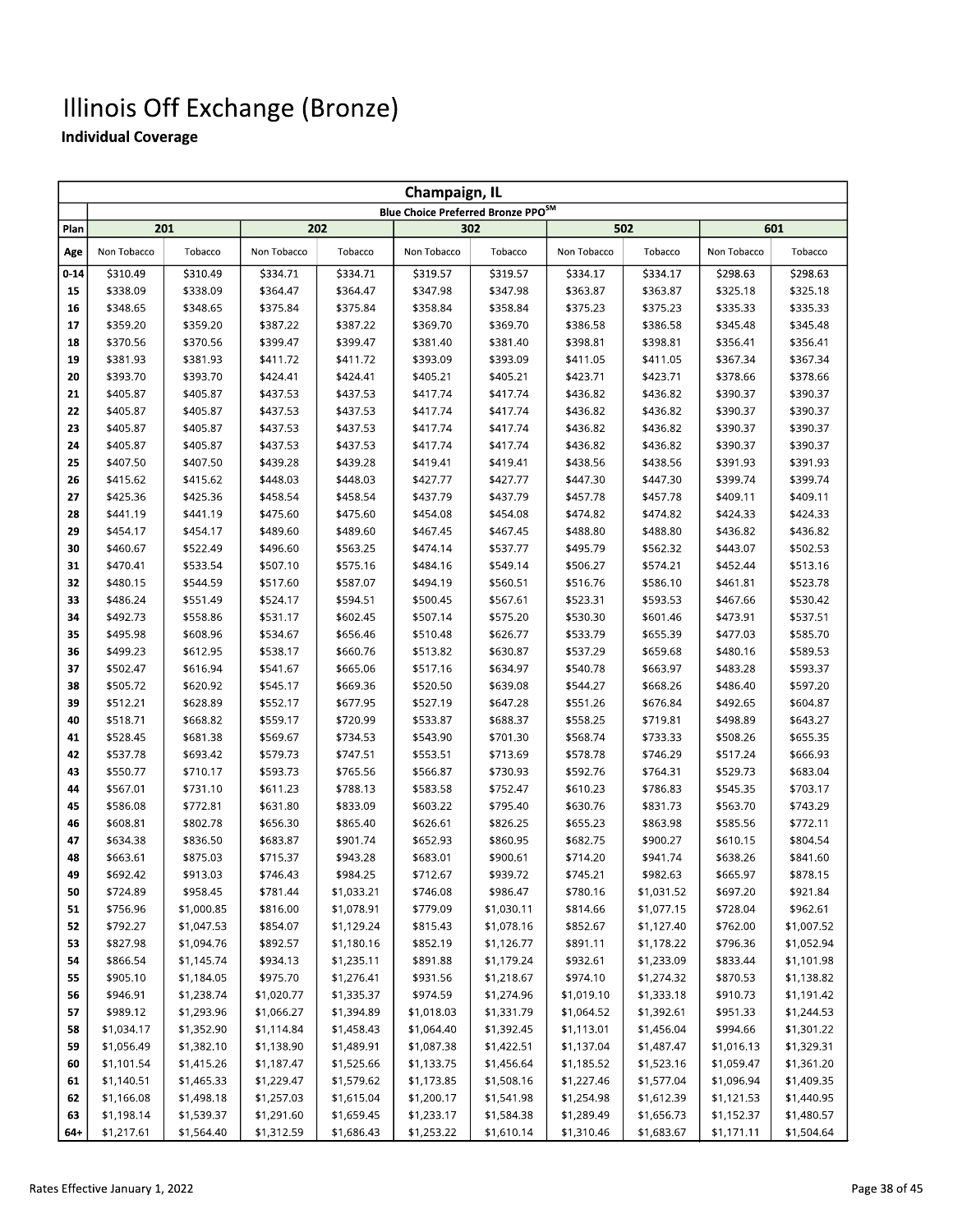|          | Springfield, IL      |                      |                      |                      |                                    |                      |                      |                      |                      |                      |  |  |
|----------|----------------------|----------------------|----------------------|----------------------|------------------------------------|----------------------|----------------------|----------------------|----------------------|----------------------|--|--|
|          |                      |                      |                      |                      | Blue Choice Preferred Bronze PPOSM |                      |                      |                      |                      |                      |  |  |
| Plan     |                      | 201                  |                      | 202                  |                                    | 302                  |                      | 502                  | 601                  |                      |  |  |
| Age      | Non Tobacco          | Tobacco              | Non Tobacco          | Tobacco              | Non Tobacco                        | Tobacco              | Non Tobacco          | Tobacco              | Non Tobacco          | Tobacco              |  |  |
| $0 - 14$ | \$280.57             | \$280.57             | \$301.83             | \$301.83             | \$288.27                           | \$288.27             | \$301.56             | \$301.56             | \$269.06             | \$269.06             |  |  |
| 15       | \$305.51             | \$305.51             | \$328.66             | \$328.66             | \$313.89                           | \$313.89             | \$328.36             | \$328.36             | \$292.98             | \$292.98             |  |  |
| 16       | \$315.05             | \$315.05             | \$338.92             | \$338.92             | \$323.69                           | \$323.69             | \$338.61             | \$338.61             | \$302.12             | \$302.12             |  |  |
| 17       | \$324.58             | \$324.58             | \$349.18             | \$349.18             | \$333.49                           | \$333.49             | \$348.86             | \$348.86             | \$311.27             | \$311.27             |  |  |
| 18       | \$334.85             | \$334.85             | \$360.22             | \$360.22             | \$344.04                           | \$344.04             | \$359.90             | \$359.90             | \$321.12             | \$321.12             |  |  |
| 19       | \$345.12             | \$345.12             | \$371.27             | \$371.27             | \$354.59                           | \$354.59             | \$370.93             | \$370.93             | \$330.96             | \$330.96             |  |  |
| 20       | \$355.76             | \$355.76             | \$382.71             | \$382.71             | \$365.52                           | \$365.52             | \$382.37             | \$382.37             | \$341.16             | \$341.16             |  |  |
| 21       | \$366.76             | \$366.76             | \$394.55             | \$394.55             | \$376.82                           | \$376.82             | \$394.19             | \$394.19             | \$351.72             | \$351.72             |  |  |
| 22       | \$366.76             | \$366.76             | \$394.55             | \$394.55             | \$376.82                           | \$376.82             | \$394.19             | \$394.19             | \$351.72             | \$351.72             |  |  |
| 23       | \$366.76             | \$366.76             | \$394.55             | \$394.55             | \$376.82                           | \$376.82             | \$394.19             | \$394.19             | \$351.72             | \$351.72             |  |  |
| 24       | \$366.76             | \$366.76             | \$394.55             | \$394.55             | \$376.82                           | \$376.82             | \$394.19             | \$394.19             | \$351.72             | \$351.72             |  |  |
| 25       | \$368.23             | \$368.23             | \$396.13             | \$396.13             | \$378.33                           | \$378.33             | \$395.77             | \$395.77             | \$353.12             | \$353.12             |  |  |
| 26       | \$375.56             | \$375.56             | \$404.02             | \$404.02             | \$385.87                           | \$385.87             | \$403.65             | \$403.65             | \$360.16             | \$360.16             |  |  |
| 27       | \$384.36             | \$384.36             | \$413.49             | \$413.49             | \$394.91                           | \$394.91             | \$413.11             | \$413.11             | \$368.60             | \$368.60             |  |  |
| 28       | \$398.67             | \$398.67             | \$428.88             | \$428.88             | \$409.61                           | \$409.61             | \$428.49             | \$428.49             | \$382.32             | \$382.32             |  |  |
| 29       | \$410.40             | \$410.40             | \$441.50             | \$441.50             | \$421.66                           | \$421.66             | \$441.10             | \$441.10             | \$393.57             | \$393.57             |  |  |
| 30       | \$416.27             | \$472.14             | \$447.81             | \$507.91             | \$427.69                           | \$485.09             | \$447.41             | \$507.45             | \$399.20             | \$452.77             |  |  |
| 31       | \$425.08             | \$482.12             | \$457.28             | \$518.65             | \$436.74                           | \$495.35             | \$456.87             | \$518.18             | \$407.64             | \$462.34             |  |  |
| 32       | \$433.88             | \$492.10             | \$466.75             | \$529.39             | \$445.78                           | \$505.61             | \$466.33             | \$528.91             | \$416.08             | \$471.92             |  |  |
| 33       | \$439.38             | \$498.34             | \$472.67             | \$536.10             | \$451.43                           | \$512.02             | \$472.24             | \$535.62             | \$421.36             | \$477.90             |  |  |
| 34       | \$445.25             | \$505.00             | \$478.98             | \$543.26             | \$457.46                           | \$518.85             | \$478.55             | \$542.77             | \$426.98             | \$484.28             |  |  |
| 35       | \$448.18             | \$550.28             | \$482.14             | \$591.97             | \$460.48                           | \$565.37             | \$481.70             | \$591.43             | \$429.80             | \$527.70             |  |  |
| 36       | \$451.12             | \$553.88             | \$485.30             | \$595.85             | \$463.49                           | \$569.07             | \$484.86             | \$595.30             | \$432.61             | \$531.16             |  |  |
| 37       | \$454.05             | \$557.48             | \$488.45             | \$599.72             | \$466.51                           | \$572.78             | \$488.01             | \$599.18             | \$435.42             | \$534.62             |  |  |
| 38       | \$456.98             | \$561.08             | \$491.61             | \$603.60             | \$469.52                           | \$576.48             | \$491.16             | \$603.05             | \$438.24             | \$538.07             |  |  |
| 39       | \$462.85             | \$568.29             | \$497.92             | \$611.35             | \$475.55                           | \$583.88             | \$497.47             | \$610.79             | \$443.87             | \$544.98             |  |  |
| 40       | \$468.72             | \$604.37             | \$504.24             | \$650.16             | \$481.58                           | \$620.95             | \$503.78             | \$649.57             | \$449.49             | \$579.58             |  |  |
| 41       | \$477.52             | \$615.72             | \$513.70             | \$662.37             | \$490.62                           | \$632.61             | \$513.24             | \$661.77             | \$457.93             | \$590.46             |  |  |
| 42       | \$485.96             | \$626.60             | \$522.78             | \$674.07             | \$499.29                           | \$643.79             | \$522.30             | \$673.46             | \$466.02             | \$600.89             |  |  |
| 43       | \$497.69             | \$641.73             | \$535.40             | \$690.35             | \$511.35                           | \$659.33             | \$534.92             | \$689.72             | \$477.28             | \$615.40             |  |  |
| 44       | \$512.36             | \$660.64             | \$551.19             | \$710.70             | \$526.42                           | \$678.77             | \$550.68             | \$710.05             | \$491.35             | \$633.54<br>\$669.69 |  |  |
| 45       | \$529.60             | \$698.33             | \$569.73             | \$751.25             | \$544.13<br>\$565.23               | \$717.49<br>\$745.32 | \$569.21             | \$750.56             | \$507.88             | \$695.66             |  |  |
| 46<br>47 | \$550.14<br>\$573.25 | \$725.42<br>\$755.88 | \$591.83<br>\$616.68 | \$780.38<br>\$813.16 | \$588.97                           | \$776.62             | \$591.29<br>\$616.12 | \$779.67<br>\$812.42 | \$527.57<br>\$549.73 | \$724.88             |  |  |
| 48       | \$599.65             | \$790.70             | \$645.09             | \$850.62             | \$616.11                           | \$812.40             | \$644.50             | \$849.84             | \$575.06             | \$758.27             |  |  |
| 49       | \$625.69             | \$825.04             | \$673.10             | \$887.55             | \$642.86                           | \$847.67             | \$672.49             | \$886.74             | \$600.03             | \$791.20             |  |  |
| 50       | \$655.03             | \$866.09             | \$704.67             | \$931.71             | \$673.01                           | \$889.85             | \$704.03             | \$930.86             | \$628.16             | \$830.56             |  |  |
| 51       | \$684.01             | \$904.39             | \$735.84             | \$972.92             | \$702.77                           | \$929.21             | \$735.17             | \$972.04             | \$655.95             | \$867.30             |  |  |
| 52       | \$715.92             | \$946.58             | \$770.16             | \$1,018.31           | \$735.56                           | \$972.55             | \$769.46             | \$1,017.38           | \$686.55             | \$907.75             |  |  |
| 53       | \$748.19             | \$989.26             | \$804.88             | \$1,064.22           | \$768.72                           | \$1,016.40           | \$804.15             | \$1,063.25           | \$717.50             | \$948.68             |  |  |
| 54       | \$783.03             | \$1,035.33           | \$842.37             | \$1,113.78           | \$804.52                           | \$1,063.73           | \$841.60             | \$1,112.76           | \$750.91             | \$992.86             |  |  |
| 55       | \$817.88             | \$1,069.95           | \$879.85             | \$1,151.02           | \$840.31                           | \$1,099.30           | \$879.05             | \$1,149.97           | \$784.33             | \$1,026.06           |  |  |
| 56       | \$855.65             | \$1,119.36           | \$920.49             | \$1,204.18           | \$879.13                           | \$1,150.07           | \$919.65             | \$1,203.08           | \$820.55             | \$1,073.45           |  |  |
| 57       | \$893.80             | \$1,169.26           | \$961.52             | \$1,257.86           | \$918.32                           | \$1,201.34           | \$960.64             | \$1,256.71           | \$857.13             | \$1,121.30           |  |  |
| 58       | \$934.51             | \$1,222.52           | \$1,005.31           | \$1,315.15           | \$960.14                           | \$1,256.06           | \$1,004.40           | \$1,313.95           | \$896.17             | \$1,172.37           |  |  |
| 59       | \$954.68             | \$1,248.91           | \$1,027.01           | \$1,343.54           | \$980.87                           | \$1,283.17           | \$1,026.08           | \$1,342.32           | \$915.52             | \$1,197.68           |  |  |
| 60       | \$995.39             | \$1,278.88           | \$1,070.81           | \$1,375.78           | \$1,022.70                         | \$1,313.96           | \$1,069.83           | \$1,374.52           | \$954.56             | \$1,226.42           |  |  |
| 61       | \$1,030.60           | \$1,324.11           | \$1,108.69           | \$1,424.44           | \$1,058.87                         | \$1,360.44           | \$1,107.68           | \$1,423.14           | \$988.32             | \$1,269.80           |  |  |
| 62       | \$1,053.70           | \$1,353.80           | \$1,133.54           | \$1,456.38           | \$1,082.61                         | \$1,390.94           | \$1,132.51           | \$1,455.05           | \$1,010.48           | \$1,298.26           |  |  |
| 63       | \$1,082.68           | \$1,391.02           | \$1,164.71           | \$1,496.42           | \$1,112.38                         | \$1,429.19           | \$1,163.65           | \$1,495.06           | \$1,038.27           | \$1,333.96           |  |  |
| $64+$    | \$1,100.28           | \$1,413.64           | \$1,183.65           | \$1,520.76           | \$1,130.46                         | \$1,452.43           | \$1,182.57           | \$1,519.37           | \$1,055.16           | \$1,355.65           |  |  |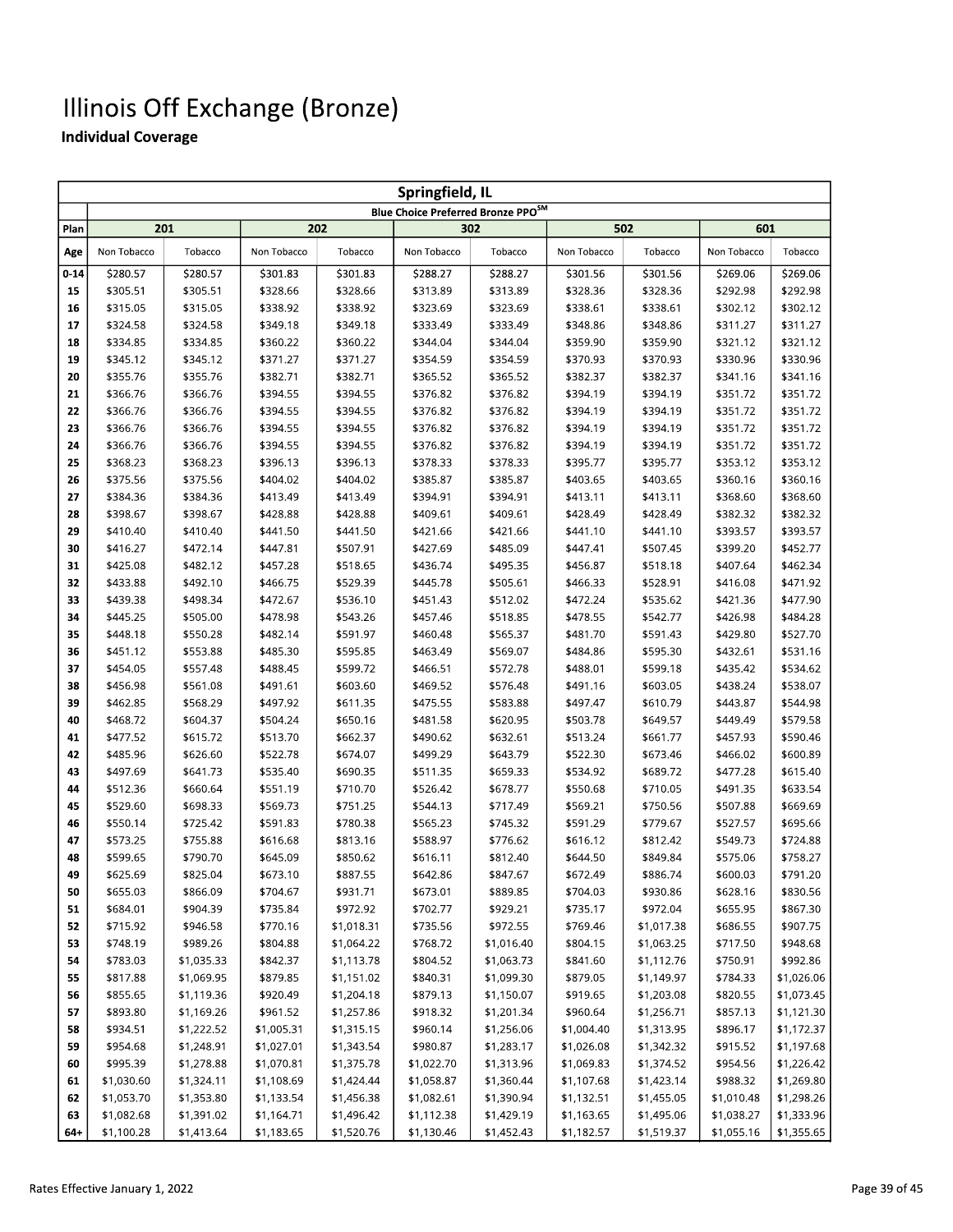|          | East St. Louis, IL       |                          |                          |                          |                                    |                          |                          |                          |                          |                          |  |  |
|----------|--------------------------|--------------------------|--------------------------|--------------------------|------------------------------------|--------------------------|--------------------------|--------------------------|--------------------------|--------------------------|--|--|
|          |                          |                          |                          |                          | Blue Choice Preferred Bronze PPOSM |                          |                          |                          |                          |                          |  |  |
| Plan     | 201                      |                          |                          | 202                      |                                    | 302                      |                          | 502                      | 601                      |                          |  |  |
| Age      | Non Tobacco              | Tobacco                  | Non Tobacco              | Tobacco                  | Non Tobacco                        | Tobacco                  | Non Tobacco              | Tobacco                  | Non Tobacco              | Tobacco                  |  |  |
| $0 - 14$ | \$284.32                 | \$284.32                 | \$306.47                 | \$306.47                 | \$292.40                           | \$292.40                 | \$306.30                 | \$306.30                 | \$273.05                 | \$273.05                 |  |  |
| 15       | \$309.59                 | \$309.59                 | \$333.71                 | \$333.71                 | \$318.39                           | \$318.39                 | \$333.53                 | \$333.53                 | \$297.32                 | \$297.32                 |  |  |
| 16       | \$319.26                 | \$319.26                 | \$344.12                 | \$344.12                 | \$328.32                           | \$328.32                 | \$343.94                 | \$343.94                 | \$306.60                 | \$306.60                 |  |  |
| 17       | \$328.92                 | \$328.92                 | \$354.54                 | \$354.54                 | \$338.26                           | \$338.26                 | \$354.35                 | \$354.35                 | \$315.88                 | \$315.88                 |  |  |
| 18       | \$339.33                 | \$339.33                 | \$365.76                 | \$365.76                 | \$348.96                           | \$348.96                 | \$365.56                 | \$365.56                 | \$325.87                 | \$325.87                 |  |  |
| 19       | \$349.73                 | \$349.73                 | \$376.97                 | \$376.97                 | \$359.67                           | \$359.67                 | \$376.77                 | \$376.77                 | \$335.87                 | \$335.87                 |  |  |
| 20       | \$360.51                 | \$360.51                 | \$388.59                 | \$388.59                 | \$370.75                           | \$370.75                 | \$388.38                 | \$388.38                 | \$346.22                 | \$346.22                 |  |  |
| 21       | \$371.66                 | \$371.66                 | \$400.61                 | \$400.61                 | \$382.22                           | \$382.22                 | \$400.39                 | \$400.39                 | \$356.92                 | \$356.92                 |  |  |
| 22       | \$371.66                 | \$371.66                 | \$400.61                 | \$400.61                 | \$382.22                           | \$382.22                 | \$400.39                 | \$400.39                 | \$356.92                 | \$356.92                 |  |  |
| 23       | \$371.66                 | \$371.66                 | \$400.61                 | \$400.61                 | \$382.22                           | \$382.22                 | \$400.39                 | \$400.39                 | \$356.92                 | \$356.92                 |  |  |
| 24       | \$371.66                 | \$371.66                 | \$400.61                 | \$400.61                 | \$382.22                           | \$382.22                 | \$400.39                 | \$400.39                 | \$356.92                 | \$356.92                 |  |  |
| 25       | \$373.15                 | \$373.15                 | \$402.21                 | \$402.21                 | \$383.75                           | \$383.75                 | \$401.99                 | \$401.99                 | \$358.35                 | \$358.35                 |  |  |
| 26       | \$380.58                 | \$380.58                 | \$410.22                 | \$410.22                 | \$391.39                           | \$391.39                 | \$410.00                 | \$410.00                 | \$365.49                 | \$365.49                 |  |  |
| 27       | \$389.50                 | \$389.50                 | \$419.84                 | \$419.84                 | \$400.56                           | \$400.56                 | \$419.61                 | \$419.61                 | \$374.06                 | \$374.06                 |  |  |
| 28       | \$404.00                 | \$404.00                 | \$435.46                 | \$435.46                 | \$415.47                           | \$415.47                 | \$435.23                 | \$435.23                 | \$387.98                 | \$387.98                 |  |  |
| 29       | \$415.89                 | \$415.89                 | \$448.28                 | \$448.28                 | \$427.70                           | \$427.70                 | \$448.04                 | \$448.04                 | \$399.40                 | \$399.40                 |  |  |
| 30       | \$421.84                 | \$478.45                 | \$454.69                 | \$515.71                 | \$433.82                           | \$492.04                 | \$454.45                 | \$515.43                 | \$405.11                 | \$459.48                 |  |  |
| 31       | \$430.76                 | \$488.56                 | \$464.31                 | \$526.62                 | \$442.99                           | \$502.44                 | \$464.05                 | \$526.33                 | \$413.67                 | \$469.19                 |  |  |
| 32       | \$439.68                 | \$498.68                 | \$473.92                 | \$537.52                 | \$452.16                           | \$512.84                 | \$473.66                 | \$537.23                 | \$422.24                 | \$478.91                 |  |  |
| 33       | \$445.25                 | \$505.00                 | \$479.93                 | \$544.34                 | \$457.90                           | \$519.34                 | \$479.67                 | \$544.04                 | \$427.59                 | \$484.98                 |  |  |
| 34       | \$451.20                 | \$511.75                 | \$486.34                 | \$551.61                 | \$464.01                           | \$526.28                 | \$486.08                 | \$551.31                 | \$433.31                 | \$491.46                 |  |  |
| 35       | \$454.17                 | \$557.63                 | \$489.54                 | \$601.06                 | \$467.07                           | \$573.47                 | \$489.28                 | \$600.74                 | \$436.16                 | \$535.52                 |  |  |
| 36       | \$457.14                 | \$561.28                 | \$492.75                 | \$605.00                 | \$470.13                           | \$577.22                 | \$492.48                 | \$604.67                 | \$439.02                 | \$539.02                 |  |  |
| 37       | \$460.12                 | \$564.93                 | \$495.95                 | \$608.93                 | \$473.18                           | \$580.98                 | \$495.69                 | \$608.60                 | \$441.87                 | \$542.53                 |  |  |
| 38       | \$463.09                 | \$568.58                 | \$499.16                 | \$612.87                 | \$476.24                           | \$584.73                 | \$498.89                 | \$612.54                 | \$444.73                 | \$546.04                 |  |  |
| 39       | \$469.04                 | \$575.88                 | \$505.57                 | \$620.74                 | \$482.36                           | \$592.24                 | \$505.30                 | \$620.40                 | \$450.44                 | \$553.05                 |  |  |
| 40       | \$474.98                 | \$612.44                 | \$511.98                 | \$660.14                 | \$488.47                           | \$629.84                 | \$511.70                 | \$659.79                 | \$456.15                 | \$588.16                 |  |  |
| 41       | \$483.90                 | \$623.95                 | \$521.59                 | \$672.54                 | \$497.65                           | \$641.67                 | \$521.31                 | \$672.18                 | \$464.71                 | \$599.20                 |  |  |
| 42       | \$492.45                 | \$634.97                 | \$530.81                 | \$684.42                 | \$506.44                           | \$653.00                 | \$530.52                 | \$684.05                 | \$472.92                 | \$609.79                 |  |  |
| 43       | \$504.34                 | \$650.30                 | \$543.63                 | \$700.95                 | \$518.67                           | \$668.77                 | \$543.33                 | \$700.57                 | \$484.35                 | \$624.52                 |  |  |
| 44       | \$519.21                 | \$669.47                 | \$559.65                 | \$721.61                 | \$533.96                           | \$688.48                 | \$559.35                 | \$721.22                 | \$498.62                 | \$642.92                 |  |  |
| 45       | \$536.68                 | \$707.67                 | \$578.48                 | \$762.78                 | \$551.92                           | \$727.76                 | \$578.17                 | \$762.37                 | \$515.40                 | \$679.60                 |  |  |
| 46       | \$557.49                 | \$735.11                 | \$600.91                 | \$792.36                 | \$573.32                           | \$755.99                 | \$600.59                 | \$791.94                 | \$535.39                 | \$705.96                 |  |  |
| 47       | \$580.91                 | \$765.98                 | \$626.15                 | \$825.64                 | \$597.40                           | \$787.74                 | \$625.81                 | \$825.20                 | \$557.87                 | \$735.61                 |  |  |
| 48       | \$607.67                 | \$801.27                 | \$655.00                 | \$863.68                 | \$624.92                           | \$824.02                 | \$654.64                 | \$863.21                 | \$583.57                 | \$769.50                 |  |  |
| 49       | \$634.05                 | \$836.06                 | \$683.44                 | \$901.18                 | \$652.06                           | \$859.81                 | \$683.07                 | \$900.69                 | \$608.91                 | \$802.91                 |  |  |
| 50       | \$663.79                 | \$877.66                 | \$715.49                 | \$946.02                 | \$682.64                           | \$902.59                 | \$715.10                 | \$945.51                 | \$637.47                 | \$842.86                 |  |  |
| 51       | \$693.15                 | \$916.48                 | \$747.14                 | \$987.86                 | \$712.83                           | \$942.51                 | \$746.73                 | \$987.33                 | \$665.66                 | \$880.14                 |  |  |
| 52       | \$725.48                 | \$959.23                 | \$781.99                 | \$1,033.94               | \$746.09                           | \$986.47                 | \$781.57                 | \$1,033.38               | \$696.72                 | \$921.20                 |  |  |
| 53       | \$758.19                 | \$1,002.48               | \$817.24                 | \$1,080.56               | \$779.72                           | \$1,030.95               | \$816.80                 | \$1,079.97               | \$728.12                 | \$962.73                 |  |  |
| 54       | \$793.50                 | \$1,049.16               | \$855.30                 | \$1,130.88               | \$816.03                           | \$1,078.96               | \$854.84                 | \$1,130.27               | \$762.03                 | \$1,007.56               |  |  |
| 55       | \$828.80                 | \$1,084.24               | \$893.36                 | \$1,168.69               | \$852.34                           | \$1,115.04               | \$892.87                 | \$1,168.06               | \$795.94                 | \$1,041.25               |  |  |
| 56       | \$867.09                 | \$1,134.32               | \$934.62                 | \$1,222.67               | \$891.71                           | \$1,166.54               | \$934.12                 | \$1,222.01               | \$832.70                 | \$1,089.34               |  |  |
| 57       | \$905.74                 | \$1,184.89               | \$976.28                 | \$1,277.17               | \$931.46                           | \$1,218.54               | \$975.76                 | \$1,276.48               | \$869.82                 | \$1,137.90               |  |  |
| 58       | \$946.99                 | \$1,238.86               | \$1,020.75               | \$1,335.35               | \$973.89                           | \$1,274.04               | \$1,020.20               | \$1,334.62               | \$909.44                 | \$1,189.73               |  |  |
| 59       | \$967.43                 | \$1,265.60               | \$1,042.79<br>\$1,087.25 | \$1,364.17               | \$994.91                           | \$1,301.54<br>\$1,332.77 | \$1,042.22               | \$1,363.43               | \$929.07<br>\$968.69     | \$1,215.41               |  |  |
| 60       | \$1,008.69               | \$1,295.96               |                          | \$1,396.90               | \$1,037.34                         |                          | \$1,086.66               | \$1,396.15               |                          | \$1,244.58               |  |  |
| 61       | \$1,044.37               | \$1,341.81               | \$1,125.71               | \$1,446.31               | \$1,074.03                         | \$1,379.91               | \$1,125.10               | \$1,445.53               | \$1,002.96               | \$1,288.60               |  |  |
| 62<br>63 | \$1,067.78<br>\$1,097.14 | \$1,371.89               | \$1,150.95               | \$1,478.74               | \$1,098.11                         | \$1,410.85               | \$1,150.33               | \$1,477.94               | \$1,025.44<br>\$1,053.64 | \$1,317.49               |  |  |
| $64+$    | \$1,114.98               | \$1,409.61<br>\$1,432.53 | \$1,182.60<br>\$1,201.83 | \$1,519.40<br>\$1,544.11 | \$1,128.30<br>\$1,146.66           | \$1,449.64<br>\$1,473.22 | \$1,181.96<br>\$1,201.17 | \$1,518.58<br>\$1,543.27 | \$1,070.76               | \$1,353.72<br>\$1,375.73 |  |  |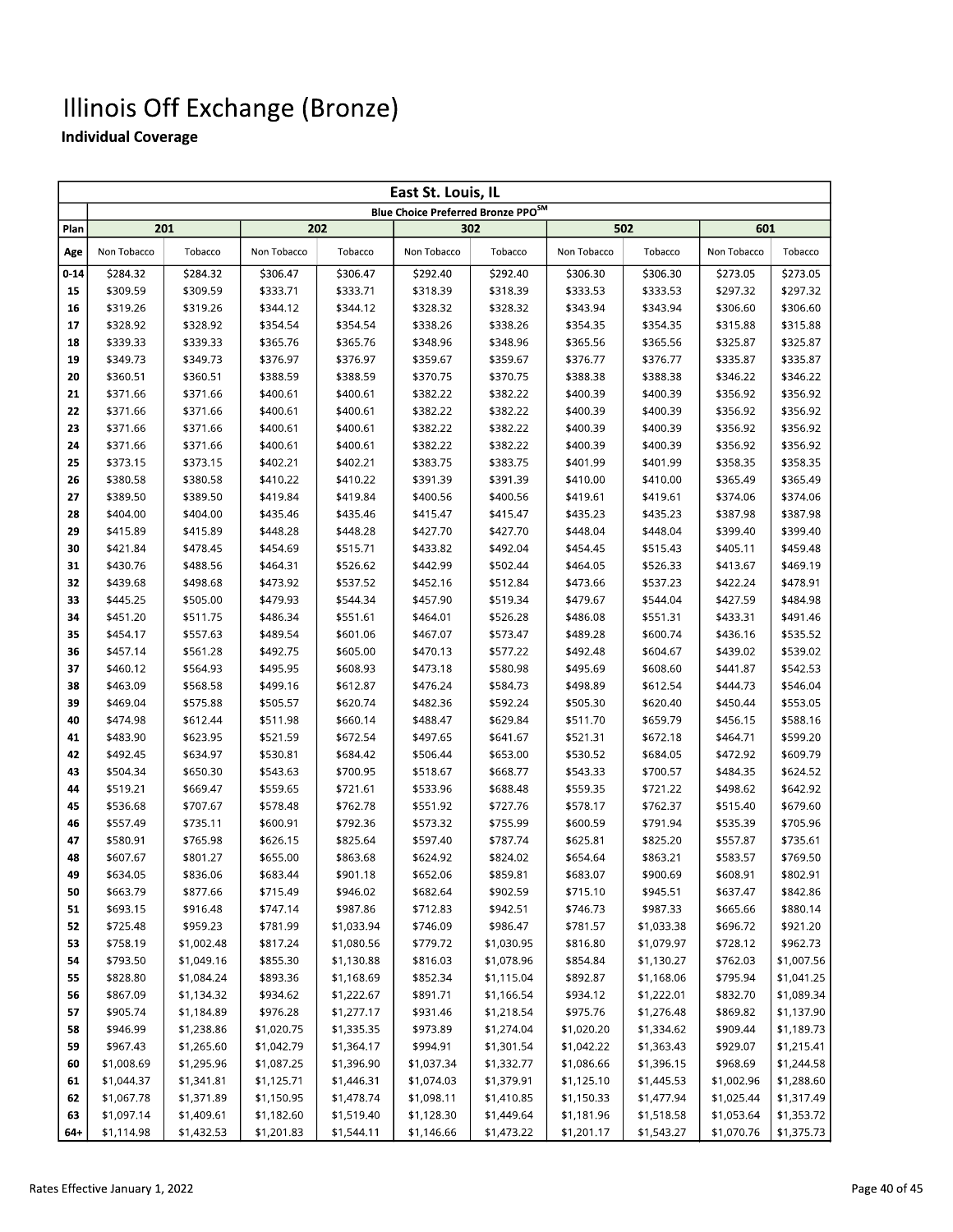|          |                      |                      |                      |                      | St. Louis, IL                      |                      |                      |                      |                      |                      |
|----------|----------------------|----------------------|----------------------|----------------------|------------------------------------|----------------------|----------------------|----------------------|----------------------|----------------------|
|          |                      |                      |                      |                      | Blue Choice Preferred Bronze PPOSM |                      |                      |                      |                      |                      |
| Plan     | 201                  |                      |                      | 202                  |                                    | 302                  |                      | 502                  | 601                  |                      |
| Age      | Non Tobacco          | Tobacco              | Non Tobacco          | Tobacco              | Non Tobacco                        | Tobacco              | Non Tobacco          | Tobacco              | Non Tobacco          | Tobacco              |
| $0 - 14$ | \$252.06             | \$252.06             | \$271.54             | \$271.54             | \$258.85                           | \$258.85             | \$271.70             | \$271.70             | \$241.83             | \$241.83             |
| 15       | \$274.46             | \$274.46             | \$295.68             | \$295.68             | \$281.86                           | \$281.86             | \$295.85             | \$295.85             | \$263.33             | \$263.33             |
| 16       | \$283.03             | \$283.03             | \$304.91             | \$304.91             | \$290.66                           | \$290.66             | \$305.08             | \$305.08             | \$271.55             | \$271.55             |
| 17       | \$291.59<br>\$300.82 | \$291.59<br>\$300.82 | \$314.14<br>\$324.08 | \$314.14<br>\$324.08 | \$299.46<br>\$308.93               | \$299.46<br>\$308.93 | \$314.31<br>\$324.26 | \$314.31<br>\$324.26 | \$279.77<br>\$288.62 | \$279.77<br>\$288.62 |
| 18<br>19 | \$310.05             | \$310.05             | \$334.01             | \$334.01             | \$318.40                           | \$318.40             | \$334.20             | \$334.20             | \$297.47             | \$297.47             |
| 20       | \$319.60             | \$319.60             | \$344.31             | \$344.31             | \$328.22                           | \$328.22             | \$344.50             | \$344.50             | \$306.64             | \$306.64             |
| 21       | \$329.49             | \$329.49             | \$354.96             | \$354.96             | \$338.37                           | \$338.37             | \$355.16             | \$355.16             | \$316.12             | \$316.12             |
| 22       | \$329.49             | \$329.49             | \$354.96             | \$354.96             | \$338.37                           | \$338.37             | \$355.16             | \$355.16             | \$316.12             | \$316.12             |
| 23       | \$329.49             | \$329.49             | \$354.96             | \$354.96             | \$338.37                           | \$338.37             | \$355.16             | \$355.16             | \$316.12             | \$316.12             |
| 24       | \$329.49             | \$329.49             | \$354.96             | \$354.96             | \$338.37                           | \$338.37             | \$355.16             | \$355.16             | \$316.12             | \$316.12             |
| 25       | \$330.80             | \$330.80             | \$356.38             | \$356.38             | \$339.72                           | \$339.72             | \$356.58             | \$356.58             | \$317.39             | \$317.39             |
| 26       | \$337.39             | \$337.39             | \$363.48             | \$363.48             | \$346.49                           | \$346.49             | \$363.68             | \$363.68             | \$323.71             | \$323.71             |
| 27       | \$345.30             | \$345.30             | \$372.00             | \$372.00             | \$354.61                           | \$354.61             | \$372.21             | \$372.21             | \$331.29             | \$331.29             |
| 28       | \$358.15             | \$358.15             | \$385.84             | \$385.84             | \$367.81                           | \$367.81             | \$386.06             | \$386.06             | \$343.62             | \$343.62             |
| 29       | \$368.69             | \$368.69             | \$397.20             | \$397.20             | \$378.63                           | \$378.63             | \$397.42             | \$397.42             | \$353.74             | \$353.74             |
| 30       | \$373.97             | \$424.15             | \$402.88             | \$456.94             | \$384.05                           | \$435.59             | \$403.10             | \$457.20             | \$358.80             | \$406.95             |
| 31       | \$381.87             | \$433.12             | \$411.40             | \$466.61             | \$392.17                           | \$444.80             | \$411.63             | \$466.87             | \$366.38             | \$415.55             |
| 32       | \$389.78             | \$442.09             | \$419.91             | \$476.27             | \$400.29                           | \$454.01             | \$420.15             | \$476.54             | \$373.97             | \$424.16             |
| 33       | \$394.72             | \$447.70             | \$425.24             | \$482.31             | \$405.36                           | \$459.76             | \$425.48             | \$482.58             | \$378.71             | \$429.54             |
| 34       | \$400.00             | \$453.68             | \$430.92             | \$488.75             | \$410.78                           | \$465.91             | \$431.16             | \$489.02             | \$383.77             | \$435.27             |
| 35       | \$402.63             | \$494.35             | \$433.76             | \$532.57             | \$413.49                           | \$507.68             | \$434.00             | \$532.87             | \$386.30             | \$474.30             |
| 36       | \$405.27             | \$497.59             | \$436.60             | \$536.05             | \$416.19                           | \$511.00             | \$436.84             | \$536.36             | \$388.83             | \$477.40             |
| 37       | \$407.90             | \$500.82             | \$439.44             | \$539.54             | \$418.90                           | \$514.33             | \$439.69             | \$539.85             | \$391.36             | \$480.51             |
| 38       | \$410.54             | \$504.06             | \$442.28             | \$543.03             | \$421.61                           | \$517.65             | \$442.53             | \$543.33             | \$393.89             | \$483.61             |
| 39       | \$415.81             | \$510.53             | \$447.96             | \$550.00             | \$427.02                           | \$524.29             | \$448.21             | \$550.31             | \$398.94             | \$489.82             |
| 40       | \$421.08             | \$542.94             | \$453.64             | \$584.92             | \$432.43                           | \$557.58             | \$453.89             | \$585.25             | \$404.00             | \$520.92             |
| 41       | \$428.99             | \$553.14             | \$462.15             | \$595.90             | \$440.56                           | \$568.05             | \$462.42             | \$596.24             | \$411.59             | \$530.70             |
| 42       | \$436.57             | \$562.91             | \$470.32             | \$606.43             | \$448.34                           | \$578.09             | \$470.58             | \$606.77             | \$418.86             | \$540.08             |
| 43       | \$447.11             | \$576.51             | \$481.68             | \$621.08             | \$459.17                           | \$592.05             | \$481.95             | \$621.43             | \$428.98             | \$553.12             |
| 44       | \$460.29             | \$593.50             | \$495.88             | \$639.38             | \$472.70                           | \$609.50             | \$496.16             | \$639.74             | \$441.62             | \$569.43             |
| 45       | \$475.78             | \$627.36             | \$512.56             | \$675.86             | \$488.60                           | \$644.27             | \$512.85             | \$676.24             | \$456.48             | \$601.91             |
| 46       | \$494.23             | \$651.69             | \$532.44             | \$702.07             | \$507.55                           | \$669.26             | \$532.74             | \$702.47             | \$474.18             | \$625.26<br>\$651.52 |
| 47<br>48 | \$514.99<br>\$538.71 | \$679.06<br>\$710.34 | \$554.80<br>\$580.35 | \$731.56<br>\$765.26 | \$528.87<br>\$553.23               | \$697.37<br>\$729.49 | \$555.11<br>\$580.68 | \$731.97<br>\$765.69 | \$494.10<br>\$516.86 | \$681.53             |
| 49       | \$562.10             | \$741.19             | \$605.56             | \$798.49             | \$577.26                           | \$761.17             | \$605.90             | \$798.94             | \$539.30             | \$711.12             |
| 50       | \$588.46             | \$778.06             | \$633.95             | \$838.21             | \$604.33                           | \$799.04             | \$634.31             | \$838.69             | \$564.59             | \$746.50             |
| 51       | \$614.49             | \$812.48             | \$661.99             | \$875.29             | \$631.06                           | \$834.38             | \$662.37             | \$875.78             | \$589.57             | \$779.52             |
| 52       | \$643.16             | \$850.38             | \$692.88             | \$916.12             | \$660.49                           | \$873.30             | \$693.27             | \$916.64             | \$617.07             | \$815.89             |
| 53       | \$672.15             | \$888.72             | \$724.11             | \$957.42             | \$690.27                           | \$912.68             | \$724.52             | \$957.96             | \$644.89             | \$852.67             |
| 54       | \$703.45             | \$930.11             | \$757.83             | \$1,002.01           | \$722.42                           | \$955.18             | \$758.26             | \$1,002.57           | \$674.92             | \$892.38             |
| 55       | \$734.75             | \$961.21             | \$791.55             | \$1,035.51           | \$754.56                           | \$987.12             | \$792.00             | \$1,036.10           | \$704.95             | \$922.22             |
| 56       | \$768.69             | \$1,005.60           | \$828.11             | \$1,083.34           | \$789.41                           | \$1,032.71           | \$828.58             | \$1,083.95           | \$737.51             | \$964.81             |
| 57       | \$802.96             | \$1,050.43           | \$865.03             | \$1,131.63           | \$824.60                           | \$1,078.74           | \$865.52             | \$1,132.27           | \$770.39             | \$1,007.82           |
| 58       | \$839.53             | \$1,098.27           | \$904.43             | \$1,183.17           | \$862.16                           | \$1,127.88           | \$904.94             | \$1,183.84           | \$805.48             | \$1,053.72           |
| 59       | \$857.65             | \$1,121.98           | \$923.95             | \$1,208.71           | \$880.77                           | \$1,152.22           | \$924.48             | \$1,209.40           | \$822.86             | \$1,076.47           |
| 60       | \$894.22             | \$1,148.90           | \$963.35             | \$1,237.72           | \$918.33                           | \$1,179.87           | \$963.90             | \$1,238.42           | \$857.95             | \$1,102.30           |
| 61       | \$925.85             | \$1,189.54           | \$997.43             | \$1,281.50           | \$950.81                           | \$1,221.61           | \$997.99             | \$1,282.22           | \$888.30             | \$1,141.29           |
| 62       | \$946.61             | \$1,216.21           | \$1,019.79           | \$1,310.23           | \$972.13                           | \$1,248.99           | \$1,020.37           | \$1,310.97           | \$908.22             | \$1,166.87           |
| 63       | \$972.64             | \$1,249.65           | \$1,047.83           | \$1,346.26           | \$998.86                           | \$1,283.34           | \$1,048.42           | \$1,347.02           | \$933.19             | \$1,198.96           |
| 64+      | \$988.47             | \$1,269.97           | \$1,064.88           | \$1,368.15           | \$1,015.11                         | \$1,304.21           | \$1,065.48           | \$1,368.92           | \$948.36             | \$1,218.46           |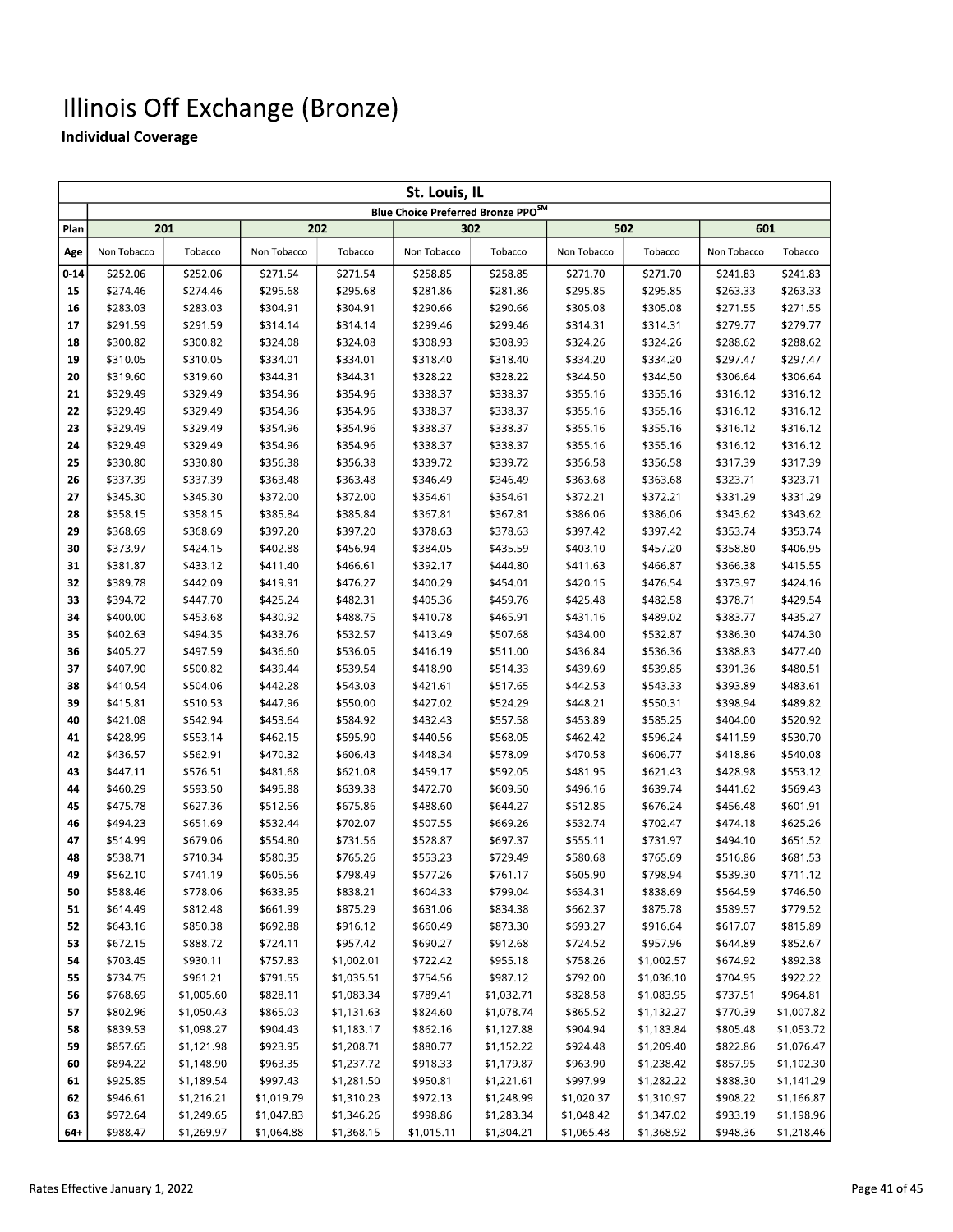|          | Southern, IL         |                      |                      |                        |                                    |                      |                      |                        |                      |                      |  |  |
|----------|----------------------|----------------------|----------------------|------------------------|------------------------------------|----------------------|----------------------|------------------------|----------------------|----------------------|--|--|
|          |                      |                      |                      |                        | Blue Choice Preferred Bronze PPOSM |                      |                      |                        |                      |                      |  |  |
| Plan     | 201                  |                      |                      | 202                    |                                    | 302                  |                      | 502                    | 601                  |                      |  |  |
| Age      | Non Tobacco          | Tobacco              | Non Tobacco          | Tobacco                | Non Tobacco                        | Tobacco              | Non Tobacco          | Tobacco                | Non Tobacco          | Tobacco              |  |  |
| $0 - 14$ | \$354.09             | \$354.09             | \$381.51             | \$381.51               | \$364.66                           | \$364.66             | \$380.46             | \$380.46               | \$341.25             | \$341.25             |  |  |
| 15       | \$385.57             | \$385.57             | \$415.43             | \$415.43               | \$397.08                           | \$397.08             | \$414.28             | \$414.28               | \$371.58             | \$371.58             |  |  |
| 16       | \$397.60             | \$397.60             | \$428.39             | \$428.39               | \$409.47                           | \$409.47             | \$427.21             | \$427.21               | \$383.18             | \$383.18             |  |  |
| 17       | \$409.64             | \$409.64             | \$441.36             | \$441.36               | \$421.87                           | \$421.87             | \$440.14             | \$440.14               | \$394.78             | \$394.78             |  |  |
| 18       | \$422.60             | \$422.60             | \$455.32             | \$455.32               | \$435.21                           | \$435.21             | \$454.06             | \$454.06               | \$407.27             | \$407.27             |  |  |
| 19       | \$435.56             | \$435.56             | \$469.29             | \$469.29               | \$448.56                           | \$448.56             | \$467.99             | \$467.99               | \$419.76             | \$419.76             |  |  |
| 20       | \$448.98             | \$448.98             | \$483.75             | \$483.75               | \$462.39                           | \$462.39             | \$482.41             | \$482.41               | \$432.69             | \$432.69             |  |  |
| 21       | \$462.87             | \$462.87             | \$498.71             | \$498.71               | \$476.69                           | \$476.69             | \$497.33             | \$497.33               | \$446.07             | \$446.07             |  |  |
| 22       | \$462.87             | \$462.87             | \$498.71             | \$498.71               | \$476.69                           | \$476.69             | \$497.33             | \$497.33               | \$446.07             | \$446.07             |  |  |
| 23       | \$462.87             | \$462.87             | \$498.71             | \$498.71               | \$476.69                           | \$476.69             | \$497.33             | \$497.33               | \$446.07             | \$446.07             |  |  |
| 24       | \$462.87             | \$462.87             | \$498.71             | \$498.71               | \$476.69                           | \$476.69             | \$497.33             | \$497.33               | \$446.07             | \$446.07             |  |  |
| 25       | \$464.72             | \$464.72             | \$500.70             | \$500.70               | \$478.59                           | \$478.59             | \$499.32             | \$499.32               | \$447.86             | \$447.86             |  |  |
| 26       | \$473.98             | \$473.98             | \$510.68             | \$510.68               | \$488.13                           | \$488.13             | \$509.27             | \$509.27               | \$456.78             | \$456.78             |  |  |
| 27       | \$485.08             | \$485.08             | \$522.65             | \$522.65               | \$499.57                           | \$499.57             | \$521.20             | \$521.20               | \$467.49             | \$467.49             |  |  |
| 28       | \$503.14             | \$503.14             | \$542.10             | \$542.10               | \$518.16                           | \$518.16             | \$540.60             | \$540.60               | \$484.88             | \$484.88             |  |  |
| 29       | \$517.95             | \$517.95             | \$558.06             | \$558.06               | \$533.41                           | \$533.41             | \$556.52             | \$556.52               | \$499.16             | \$499.16             |  |  |
| 30       | \$525.35             | \$595.86             | \$566.04             | \$642.00               | \$541.04                           | \$613.65             | \$564.47             | \$640.23               | \$506.29             | \$574.24             |  |  |
| 31       | \$536.46             | \$608.46             | \$578.00             | \$655.57               | \$552.48                           | \$626.62             | \$576.41             | \$653.76               | \$517.00             | \$586.38             |  |  |
| 32       | \$547.57             | \$621.06             | \$589.97             | \$669.15               | \$563.92                           | \$639.60             | \$588.34             | \$667.30               | \$527.71             | \$598.52             |  |  |
| 33       | \$554.51             | \$628.93             | \$597.45             | \$677.63               | \$571.07                           | \$647.71             | \$595.80             | \$675.76               | \$534.40             | \$606.11             |  |  |
| 34       | \$561.92             | \$637.33             | \$605.43             | \$686.68               | \$578.70                           | \$656.36             | \$603.76             | \$684.79               | \$541.53             | \$614.21             |  |  |
| 35       | \$565.62             | \$694.47             | \$609.42             | \$748.25               | \$582.51                           | \$715.21             | \$607.74             | \$746.18               | \$545.10             | \$669.28             |  |  |
| 36       | \$569.33             | \$699.02             | \$613.41             | \$753.15               | \$586.32                           | \$719.89             | \$611.72             | \$751.07               | \$548.67             | \$673.66             |  |  |
| 37       | \$573.03             | \$703.57             | \$617.40             | \$758.05               | \$590.14                           | \$724.57             | \$615.70             | \$755.96               | \$552.24             | \$678.04             |  |  |
| 38       | \$576.73             | \$708.11             | \$621.39             | \$762.95               | \$593.95                           | \$729.25             | \$619.68             | \$760.84               | \$555.81             | \$682.42             |  |  |
| 39       | \$584.14             | \$717.20             | \$629.37             | \$772.74               | \$601.58                           | \$738.62             | \$627.63             | \$770.61               | \$562.95             | \$691.18             |  |  |
| 40       | \$591.54             | \$762.74             | \$637.35             | \$821.80               | \$609.20                           | \$785.51             | \$635.59             | \$819.53               | \$570.08             | \$735.06             |  |  |
| 41       | \$602.65             | \$777.06             | \$649.32             | \$837.23               | \$620.65                           | \$800.26             | \$647.53             | \$834.92               | \$580.79             | \$748.87             |  |  |
| 42       | \$613.30             | \$790.79             | \$660.79             | \$852.03               | \$631.61                           | \$814.40             | \$658.97             | \$849.67               | \$591.05             | \$762.10             |  |  |
| 43       | \$628.11             | \$809.89             | \$676.75             | \$872.60               | \$646.86                           | \$834.07             | \$674.88             | \$870.19               | \$605.32             | \$780.51             |  |  |
| 44       | \$646.63             | \$833.76             | \$696.70             | \$898.32<br>\$949.57   | \$665.93                           | \$858.65             | \$694.77             | \$895.84               | \$623.17             | \$803.51             |  |  |
| 45       | \$668.38             | \$881.33             | \$720.14             |                        | \$688.33                           | \$907.64             | \$718.15             | \$946.95               | \$644.13             | \$849.35<br>\$882.29 |  |  |
| 46<br>47 | \$694.30<br>\$723.46 | \$915.51<br>\$953.96 | \$748.06<br>\$779.48 | \$986.40<br>\$1,027.83 | \$715.03<br>\$745.06               | \$942.84<br>\$982.44 | \$746.00<br>\$777.33 | \$983.67<br>\$1,024.99 | \$669.11<br>\$697.21 | \$919.35             |  |  |
| 48       | \$756.79             | \$997.90             | \$815.39             | \$1,075.17             | \$779.38                           | \$1,027.69           | \$813.14             | \$1,072.20             | \$729.33             | \$961.70             |  |  |
| 49       | \$789.65             | \$1,041.23           | \$850.80             | \$1,121.86             | \$813.23                           | \$1,072.32           | \$848.45             | \$1,118.77             | \$761.00             | \$1,003.46           |  |  |
| 50       | \$826.68             | \$1,093.04           | \$890.70             | \$1,177.68             | \$851.36                           | \$1,125.67           | \$888.24             | \$1,174.43             | \$796.69             | \$1,053.38           |  |  |
| 51       | \$863.25             | \$1,141.38           | \$930.09             | \$1,229.77             | \$889.02                           | \$1,175.46           | \$927.53             | \$1,226.37             | \$831.93             | \$1,099.97           |  |  |
| 52       | \$903.52             | \$1,194.63           | \$973.48             | \$1,287.13             | \$930.49                           | \$1,230.29           | \$970.79             | \$1,283.58             | \$870.74             | \$1,151.29           |  |  |
| 53       | \$944.25             | \$1,248.49           | \$1,017.37           | \$1,345.16             | \$972.44                           | \$1,285.76           | \$1,014.56           | \$1,341.45             | \$909.99             | \$1,203.19           |  |  |
| 54       | \$988.22             | \$1,306.63           | \$1,064.75           | \$1,407.81             | \$1,017.72                         | \$1,345.64           | \$1,061.81           | \$1,403.92             | \$952.37             | \$1,259.22           |  |  |
| 55       | \$1,032.19           | \$1,350.32           | \$1,112.12           | \$1,454.88             | \$1,063.01                         | \$1,390.63           | \$1,109.05           | \$1,450.86             | \$994.75             | \$1,301.33           |  |  |
| 56       | \$1,079.87           | \$1,412.68           | \$1,163.49           | \$1,522.08             | \$1,112.11                         | \$1,454.86           | \$1,160.28           | \$1,517.87             | \$1,040.69           | \$1,361.43           |  |  |
| 57       | \$1,128.01           | \$1,475.66           | \$1,215.36           | \$1,589.93             | \$1,161.68                         | \$1,519.71           | \$1,212.00           | \$1,585.54             | \$1,087.08           | \$1,422.12           |  |  |
| 58       | \$1,179.39           | \$1,542.87           | \$1,270.71           | \$1,662.34             | \$1,214.60                         | \$1,588.93           | \$1,267.20           | \$1,657.75             | \$1,136.60           | \$1,486.90           |  |  |
| 59       | \$1,204.84           | \$1,576.17           | \$1,298.14           | \$1,698.23             | \$1,240.81                         | \$1,623.23           | \$1,294.56           | \$1,693.54             | \$1,161.13           | \$1,518.99           |  |  |
| 60       | \$1,256.22           | \$1,613.99           | \$1,353.50           | \$1,738.98             | \$1,293.73                         | \$1,662.18           | \$1,349.76           | \$1,734.17             | \$1,210.65           | \$1,555.44           |  |  |
| 61       | \$1,300.66           | \$1,671.08           | \$1,401.37           | \$1,800.49             | \$1,339.49                         | \$1,720.97           | \$1,397.51           | \$1,795.52             | \$1,253.47           | \$1,610.46           |  |  |
| 62       | \$1,329.82           | \$1,708.55           | \$1,432.79           | \$1,840.85             | \$1,369.52                         | \$1,759.56           | \$1,428.84           | \$1,835.77             | \$1,281.57           | \$1,646.56           |  |  |
| 63       | \$1,366.38           | \$1,755.53           | \$1,472.19           | \$1,891.47             | \$1,407.18                         | \$1,807.94           | \$1,468.13           | \$1,886.25             | \$1,316.81           | \$1,691.84           |  |  |
| $64 +$   | \$1.388.61           | \$1,784.08           | \$1.496.13           | \$1.922.23             | \$1.430.07                         | \$1.837.34           | \$1.491.99           | \$1.916.92             | \$1.338.21           | \$1.719.35           |  |  |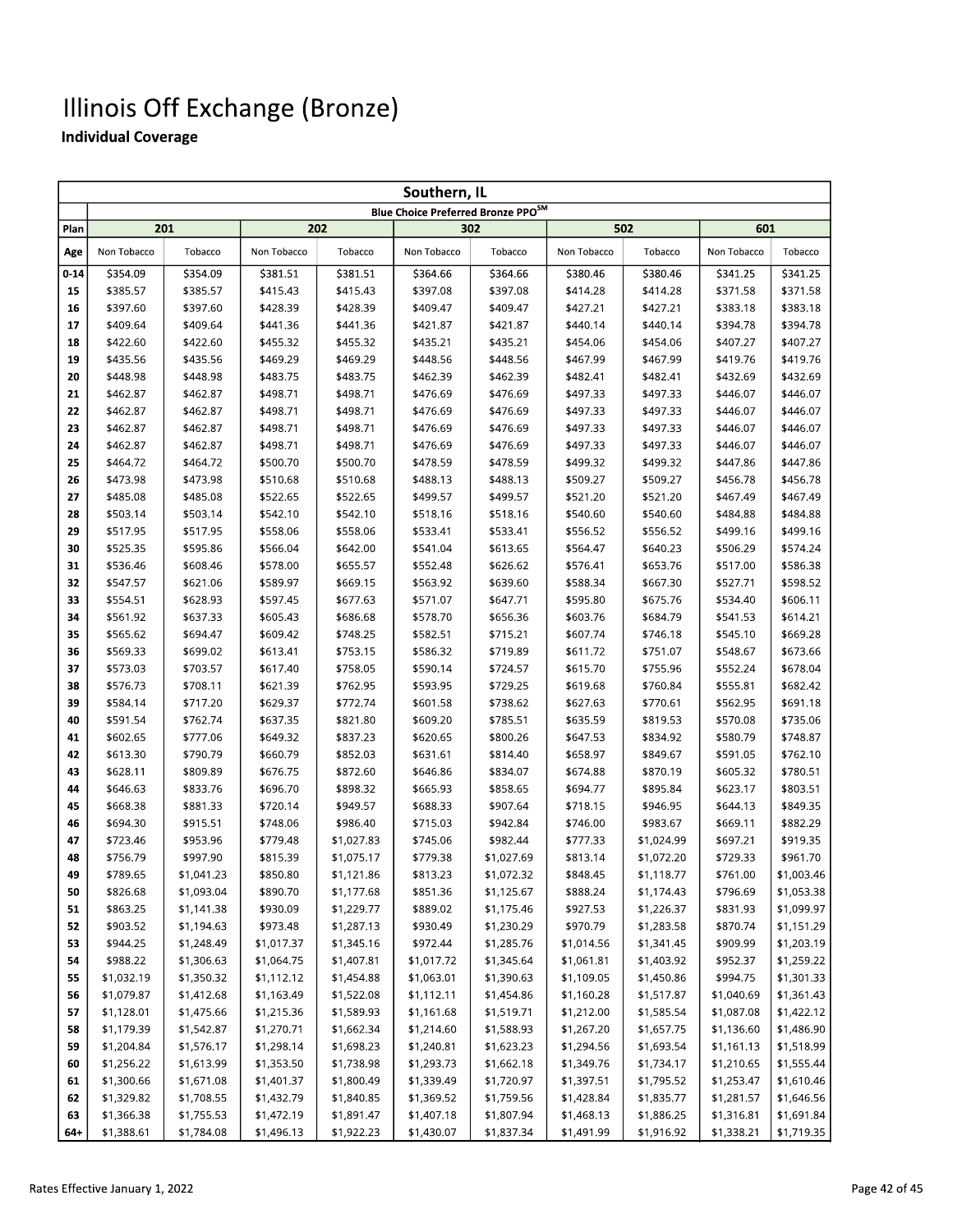#### Illinois Off Exchange (Catastrophic)

|          | <b>Blue Choice Preferred Security PPO<sup>SM</sup></b><br>200 |            |                     |            |             |                    |             |                     |             |              |  |  |  |
|----------|---------------------------------------------------------------|------------|---------------------|------------|-------------|--------------------|-------------|---------------------|-------------|--------------|--|--|--|
| Rating   | Chicago - Central, IL                                         |            | Chicago - North, IL |            |             | Chicago - West, IL |             | Chicago - South, IL |             | Rockford, IL |  |  |  |
| Area     |                                                               |            |                     |            |             |                    |             |                     |             |              |  |  |  |
| Age      | Non Tobacco                                                   | Tobacco    | Non Tobacco         | Tobacco    | Non Tobacco | Tobacco            | Non Tobacco | Tobacco             | Non Tobacco | Tobacco      |  |  |  |
| $0 - 14$ | \$232.67                                                      | \$232.67   | \$223.15            | \$223.15   | \$218.75    | \$218.75           | \$215.50    | \$215.50            | \$286.87    | \$286.87     |  |  |  |
| 15       | \$253.35                                                      | \$253.35   | \$242.99            | \$242.99   | \$238.20    | \$238.20           | \$234.66    | \$234.66            | \$312.37    | \$312.37     |  |  |  |
| 16       | \$261.26                                                      | \$261.26   | \$250.57            | \$250.57   | \$245.63    | \$245.63           | \$241.98    | \$241.98            | \$322.12    | \$322.12     |  |  |  |
| 17       | \$269.17                                                      | \$269.17   | \$258.16            | \$258.16   | \$253.07    | \$253.07           | \$249.31    | \$249.31            | \$331.87    | \$331.87     |  |  |  |
| 18       | \$277.68                                                      | \$277.68   | \$266.32            | \$266.32   | \$261.07    | \$261.07           | \$257.19    | \$257.19            | \$342.37    | \$342.37     |  |  |  |
| 19       | \$286.20                                                      | \$286.20   | \$274.49            | \$274.49   | \$269.08    | \$269.08           | \$265.08    | \$265.08            | \$352.87    | \$352.87     |  |  |  |
| 20       | \$295.02                                                      | \$295.02   | \$282.95            | \$282.95   | \$277.37    | \$277.37           | \$273.25    | \$273.25            | \$363.75    | \$363.75     |  |  |  |
| 21       | \$304.14                                                      | \$304.14   | \$291.70            | \$291.70   | \$285.95    | \$285.95           | \$281.70    | \$281.70            | \$375.00    | \$375.00     |  |  |  |
| 22       | \$304.14                                                      | \$304.14   | \$291.70            | \$291.70   | \$285.95    | \$285.95           | \$281.70    | \$281.70            | \$375.00    | \$375.00     |  |  |  |
| 23       | \$304.14                                                      | \$304.14   | \$291.70            | \$291.70   | \$285.95    | \$285.95           | \$281.70    | \$281.70            | \$375.00    | \$375.00     |  |  |  |
| 24       | \$304.14                                                      | \$304.14   | \$291.70            | \$291.70   | \$285.95    | \$285.95           | \$281.70    | \$281.70            | \$375.00    | \$375.00     |  |  |  |
| 25       | \$305.36                                                      | \$305.36   | \$292.87            | \$292.87   | \$287.10    | \$287.10           | \$282.83    | \$282.83            | \$376.50    | \$376.50     |  |  |  |
| 26       | \$311.44                                                      | \$311.44   | \$298.70            | \$298.70   | \$292.82    | \$292.82           | \$288.46    | \$288.46            | \$384.00    | \$384.00     |  |  |  |
| 27       | \$318.74                                                      | \$318.74   | \$305.70            | \$305.70   | \$299.68    | \$299.68           | \$295.22    | \$295.22            | \$393.00    | \$393.00     |  |  |  |
| 28       | \$330.60                                                      | \$330.60   | \$317.08            | \$317.08   | \$310.83    | \$310.83           | \$306.21    | \$306.21            | \$407.62    | \$407.62     |  |  |  |
| 29       | \$340.34                                                      | \$340.34   | \$326.42            | \$326.42   | \$319.98    | \$319.98           | \$315.22    | \$315.22            | \$419.62    | \$419.62     |  |  |  |
| 30       | \$345.20                                                      | \$391.53   | \$331.08            | \$375.51   | \$324.56    | \$368.11           | \$319.73    | \$362.64            | \$425.62    | \$482.74     |  |  |  |
| 31       | \$352.50                                                      | \$399.81   | \$338.08            | \$383.46   | \$331.42    | \$375.90           | \$326.49    | \$370.31            | \$434.62    | \$492.95     |  |  |  |
| 32       | \$359.80                                                      | \$408.09   | \$345.08            | \$391.40   | \$338.28    | \$383.68           | \$333.25    | \$377.98            | \$443.62    | \$503.16     |  |  |  |
| 33       | \$364.36                                                      | \$413.26   | \$349.46            | \$396.36   | \$342.57    | \$388.54           | \$337.48    | \$382.77            | \$449.25    | \$509.54     |  |  |  |
| 34       | \$369.23                                                      | \$418.78   | \$354.13            | \$401.65   | \$347.15    | \$393.73           | \$341.99    | \$387.88            | \$455.25    | \$516.34     |  |  |  |
| 35       | \$371.66                                                      | \$456.33   | \$356.46            | \$437.66   | \$349.43    | \$429.03           | \$344.24    | \$422.66            | \$458.25    | \$562.64     |  |  |  |
| 36       | \$374.10                                                      | \$459.31   | \$358.79            | \$440.53   | \$351.72    | \$431.84           | \$346.49    | \$425.42            | \$461.25    | \$566.32     |  |  |  |
| 37       | \$376.53                                                      | \$462.30   | \$361.13            | \$443.39   | \$354.01    | \$434.65           | \$348.75    | \$428.19            | \$464.25    | \$570.01     |  |  |  |
| 38       | \$378.96                                                      | \$465.29   | \$363.46            | \$446.26   | \$356.30    | \$437.46           | \$351.00    | \$430.96            | \$467.25    | \$573.69     |  |  |  |
| 39       | \$383.83                                                      | \$471.26   | \$368.13            | \$451.99   | \$360.87    | \$443.08           | \$355.51    | \$436.49            | \$473.25    | \$581.05     |  |  |  |
| 40       | \$388.70                                                      | \$501.18   | \$372.80            | \$480.68   | \$365.45    | \$471.21           | \$360.02    | \$464.20            | \$479.25    | \$617.94     |  |  |  |
| 41       | \$395.99                                                      | \$510.60   | \$379.80            | \$489.71   | \$372.31    | \$480.06           | \$366.78    | \$472.92            | \$488.25    | \$629.55     |  |  |  |
| 42       | \$402.99                                                      | \$519.62   | \$386.51            | \$498.36   | \$378.89    | \$488.54           | \$373.26    | \$481.28            | \$496.87    | \$640.67     |  |  |  |
| 43       | \$412.72                                                      | \$532.17   | \$395.84            | \$510.40   | \$388.04    | \$500.34           | \$382.27    | \$492.90            | \$508.87    | \$656.14     |  |  |  |
| 44       | \$424.89                                                      | \$547.85   | \$407.51            | \$525.44   | \$399.48    | \$515.08           | \$393.54    | \$507.43            | \$523.87    | \$675.48     |  |  |  |
| 45       | \$439.18                                                      | \$579.11   | \$421.22            | \$555.42   | \$412.92    | \$544.47           | \$406.78    | \$536.38            | \$541.50    | \$714.02     |  |  |  |
| 46       | \$456.22                                                      | \$601.57   | \$437.55            | \$576.96   | \$428.93    | \$565.59           | \$422.55    | \$557.18            | \$562.50    | \$741.71     |  |  |  |
| 47       | \$475.38                                                      | \$626.83   | \$455.93            | \$601.19   | \$446.94    | \$589.34           | \$440.30    | \$580.58            | \$586.12    | \$772.86     |  |  |  |
| 48       | \$497.27                                                      | \$655.71   | \$476.93            | \$628.89   | \$467.53    | \$616.49           | \$460.58    | \$607.32            | \$613.12    | \$808.46     |  |  |  |
| 49       | \$518.87                                                      | \$684.18   | \$497.65            | \$656.19   | \$487.84    | \$643.26           | \$480.58    | \$633.70            | \$639.75    | \$843.57     |  |  |  |
| 50       | \$543.20                                                      | \$718.22   | \$520.98            | \$688.84   | \$510.71    | \$675.26           | \$503.12    | \$665.23            | \$669.75    | \$885.54     |  |  |  |
| 51       | \$567.23                                                      | \$749.99   | \$544.03            | \$719.31   | \$533.30    | \$705.13           | \$525.37    | \$694.65            | \$699.37    | \$924.71     |  |  |  |
| 52       | \$593.69                                                      | \$784.97   | \$569.40            | \$752.86   | \$558.18    | \$738.02           | \$549.88    | \$727.05            | \$732.00    | \$967.85     |  |  |  |
| 53       | \$620.45                                                      | \$820.36   | \$595.07            | \$786.81   | \$583.34    | \$771.30           | \$574.67    | \$759.83            | \$765.00    | \$1,011.48   |  |  |  |
| 54       | \$649.35                                                      | \$858.57   | \$622.79            | \$823.45   | \$610.51    | \$807.22           | \$601.43    | \$795.22            | \$800.62    | \$1,058.58   |  |  |  |
| 55       | \$678.24                                                      | \$887.27   | \$650.50            | \$850.98   | \$637.67    | \$834.21           | \$628.20    | \$821.81            | \$836.25    | \$1,093.98   |  |  |  |
| 56       | \$709.57                                                      | \$928.26   | \$680.54            | \$890.29   | \$667.13    | \$872.74           | \$657.21    | \$859.76            | \$874.87    | \$1,144.51   |  |  |  |
| 57       | \$741.20                                                      | \$969.63   | \$710.88            | \$929.97   | \$696.87    | \$911.64           | \$686.51    | \$898.09            | \$913.87    | \$1,195.53   |  |  |  |
| 58       | \$774.96                                                      | \$1,013.80 | \$743.26            | \$972.33   | \$728.61    | \$953.16           | \$717.78    | \$938.99            | \$955.50    | \$1,249.98   |  |  |  |
| 59       | \$791.69                                                      | \$1,035.68 | \$759.30            | \$993.32   | \$744.33    | \$973.74           | \$733.27    | \$959.26            | \$976.12    | \$1,276.96   |  |  |  |
| 60       | \$825.45                                                      | \$1,060.53 | \$791.68            | \$1,017.15 | \$776.08    | \$997.10           | \$764.54    | \$982.28            | \$1,017.75  | \$1,307.60   |  |  |  |
| 61       | \$854.64                                                      | \$1,098.05 | \$819.69            | \$1,053.13 | \$803.53    | \$1,032.37         | \$791.58    | \$1,017.03          | \$1,053.75  | \$1,353.85   |  |  |  |
| 62       | \$873.80                                                      | \$1,122.66 | \$838.06            | \$1,076.74 | \$821.54    | \$1,055.52         | \$809.33    | \$1,039.83          | \$1,077.37  | \$1,384.21   |  |  |  |
| 63       | \$897.83                                                      | \$1,153.53 | \$861.11            | \$1,106.35 | \$844.13    | \$1,084.54         | \$831.58    | \$1,068.42          | \$1,107.00  | \$1,422.27   |  |  |  |
| 64+      | \$912.42                                                      | \$1,172.29 | \$875.10            | \$1,124.34 | \$857.85    | \$1,102.18         | \$845.10    | \$1,085.79          | \$1,125.00  | \$1,445.40   |  |  |  |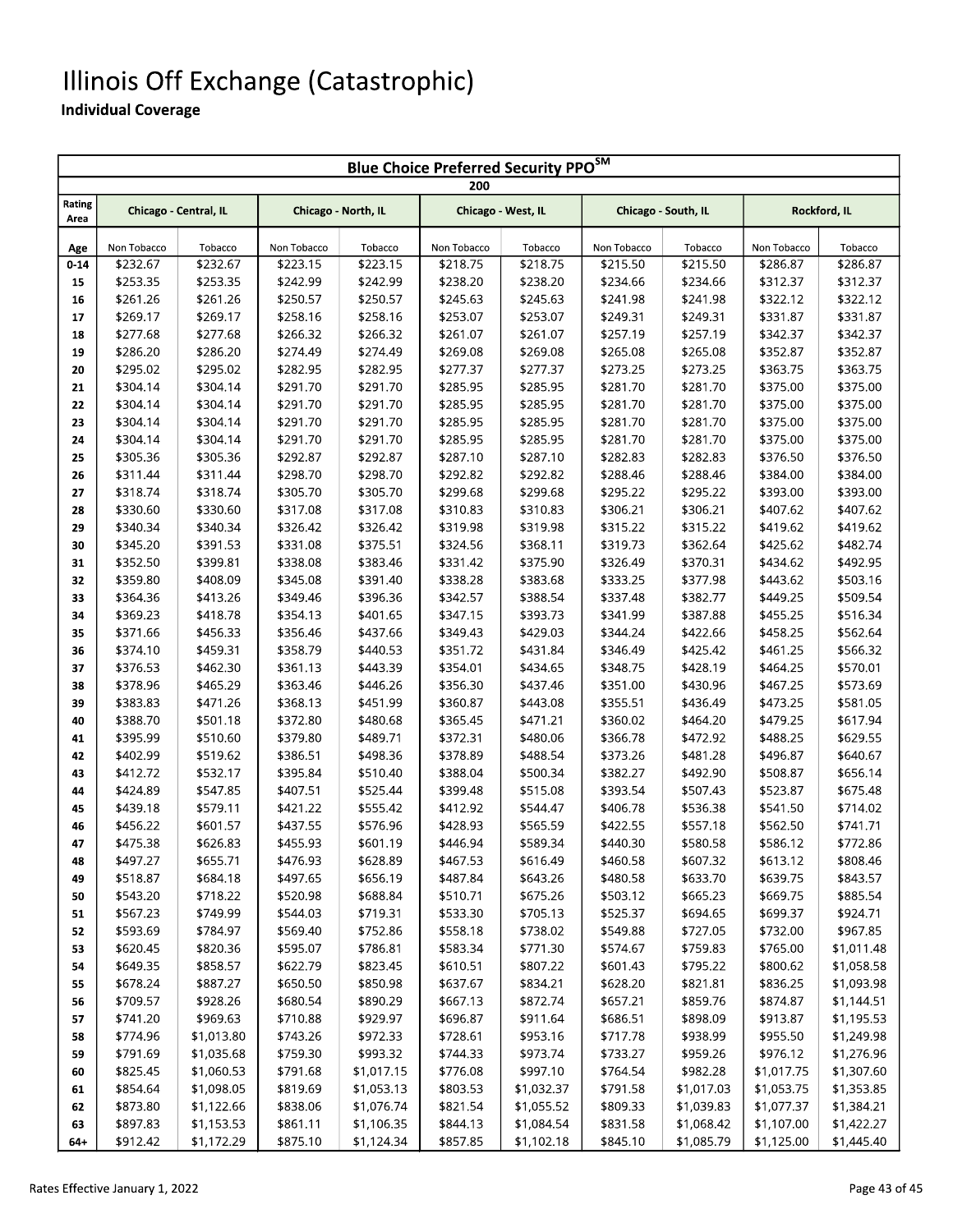#### Illinois Off Exchange (Catastrophic)

|                | <b>Blue Choice Preferred Security PPO<sup>SM</sup></b> |                      |                      |                      |                        |                      |                      |                      |                      |                      |  |  |  |
|----------------|--------------------------------------------------------|----------------------|----------------------|----------------------|------------------------|----------------------|----------------------|----------------------|----------------------|----------------------|--|--|--|
|                |                                                        |                      |                      |                      | 200                    |                      |                      |                      |                      |                      |  |  |  |
| Rating<br>Area | <b>Quad Cities, IL</b>                                 |                      | Peoria, IL           |                      | <b>Bloomington, IL</b> |                      | Champaign, IL        |                      |                      | Springfield, IL      |  |  |  |
|                |                                                        |                      |                      |                      |                        |                      |                      |                      |                      |                      |  |  |  |
| Age            | Non Tobacco                                            | Tobacco              | Non Tobacco          | Tobacco              | Non Tobacco            | Tobacco              | Non Tobacco          | Tobacco              | Non Tobacco          | Tobacco              |  |  |  |
| $0 - 14$       | \$243.16                                               | \$243.16             | \$275.10             | \$275.10             | \$266.60               | \$266.60             | \$283.66             | \$283.66             | \$254.82             | \$254.82             |  |  |  |
| 15             | \$264.78                                               | \$264.78             | \$299.55             | \$299.55<br>\$308.90 | \$290.30               | \$290.30             | \$308.87             | \$308.87             | \$277.47             | \$277.47             |  |  |  |
| 16             | \$273.04<br>\$281.31                                   | \$273.04<br>\$281.31 | \$308.90<br>\$318.25 | \$318.25             | \$299.36<br>\$308.42   | \$299.36<br>\$308.42 | \$318.51<br>\$328.15 | \$318.51<br>\$328.15 | \$286.13<br>\$294.79 | \$286.13<br>\$294.79 |  |  |  |
| 17             | \$290.21                                               | \$290.21             | \$328.32             | \$328.32             | \$318.18               |                      | \$338.53             | \$338.53             | \$304.12             | \$304.12             |  |  |  |
| 18             | \$299.11                                               | \$299.11             | \$338.39             |                      | \$327.93               | \$318.18<br>\$327.93 |                      |                      | \$313.44             | \$313.44             |  |  |  |
| 19             | \$308.32                                               |                      |                      | \$338.39             |                        | \$338.04             | \$348.92             | \$348.92             | \$323.10             | \$323.10             |  |  |  |
| 20             |                                                        | \$308.32             | \$348.81             | \$348.81             | \$338.04               |                      | \$359.67             | \$359.67             |                      |                      |  |  |  |
| 21             | \$317.86                                               | \$317.86             | \$359.60             | \$359.60             | \$348.49               | \$348.49<br>\$348.49 | \$370.79<br>\$370.79 | \$370.79             | \$333.09<br>\$333.09 | \$333.09             |  |  |  |
| 22             | \$317.86                                               | \$317.86             | \$359.60             | \$359.60             | \$348.49               |                      |                      | \$370.79             |                      | \$333.09             |  |  |  |
| 23             | \$317.86<br>\$317.86                                   | \$317.86<br>\$317.86 | \$359.60<br>\$359.60 | \$359.60<br>\$359.60 | \$348.49<br>\$348.49   | \$348.49<br>\$348.49 | \$370.79<br>\$370.79 | \$370.79<br>\$370.79 | \$333.09<br>\$333.09 | \$333.09<br>\$333.09 |  |  |  |
| 24             | \$319.13                                               | \$319.13             | \$361.04             | \$361.04             | \$349.89               | \$349.89             | \$372.28             | \$372.28             | \$334.43             | \$334.43             |  |  |  |
| 25             | \$325.49                                               | \$325.49             | \$368.23             | \$368.23             | \$356.86               | \$356.86             | \$379.69             | \$379.69             | \$341.09             | \$341.09             |  |  |  |
| 26             | \$333.12                                               | \$333.12             | \$376.86             | \$376.86             | \$365.22               | \$365.22             | \$388.59             | \$388.59             | \$349.08             | \$349.08             |  |  |  |
| 27             | \$345.51                                               | \$345.51             | \$390.89             | \$390.89             | \$378.81               | \$378.81             |                      | \$403.05             | \$362.07             | \$362.07             |  |  |  |
| 28<br>29       | \$355.69                                               | \$355.69             | \$402.39             | \$402.39             | \$389.97               | \$389.97             | \$403.05<br>\$414.92 | \$414.92             | \$372.73             | \$372.73             |  |  |  |
| 30             | \$360.77                                               | \$409.19             | \$408.15             | \$462.92             | \$395.54               | \$448.62             | \$420.85             | \$477.33             | \$378.06             | \$428.80             |  |  |  |
| 31             | \$368.40                                               | \$417.84             | \$416.78             | \$472.71             | \$403.91               | \$458.11             | \$429.75             | \$487.42             | \$386.06             | \$437.87             |  |  |  |
| 32             | \$376.03                                               | \$426.49             | \$425.41             | \$482.50             | \$412.27               | \$467.60             | \$438.65             | \$497.52             | \$394.05             | \$446.93             |  |  |  |
| 33             | \$380.80                                               | \$431.90             | \$430.80             | \$488.62             | \$417.50               | \$473.52             | \$444.21             | \$503.82             | \$399.05             | \$452.60             |  |  |  |
| 34             | \$385.88                                               | \$437.67             | \$436.56             | \$495.14             | \$423.07               | \$479.85             | \$450.14             | \$510.55             | \$404.38             | \$458.64             |  |  |  |
| 35             | \$388.43                                               | \$476.91             | \$439.43             | \$539.54             | \$425.86               | \$522.87             | \$453.11             | \$556.33             | \$407.04             | \$499.77             |  |  |  |
| 36             | \$390.97                                               | \$480.03             | \$442.31             | \$543.07             | \$428.65               | \$526.29             | \$456.08             | \$559.97             | \$409.71             | \$503.04             |  |  |  |
| 37             | \$393.51                                               | \$483.15             | \$445.19             | \$546.60             | \$431.44               | \$529.72             | \$459.04             | \$563.61             | \$412.37             | \$506.31             |  |  |  |
| 38             | \$396.05                                               | \$486.28             | \$448.06             | \$550.13             | \$434.22               | \$533.14             | \$462.01             | \$567.25             | \$415.04             | \$509.58             |  |  |  |
| 39             | \$401.14                                               | \$492.52             | \$453.82             | \$557.20             | \$439.80               | \$539.99             | \$467.94             | \$574.54             | \$420.37             | \$516.12             |  |  |  |
| 40             | \$406.23                                               | \$523.79             | \$459.57             | \$592.57             | \$445.38               | \$574.27             | \$473.87             | \$611.01             | \$425.70             | \$548.89             |  |  |  |
| 41             | \$413.85                                               | \$533.62             | \$468.20             | \$603.70             | \$453.74               | \$585.05             | \$482.77             | \$622.49             | \$433.69             | \$559.20             |  |  |  |
| 42             | \$421.16                                               | \$543.05             | \$476.47             | \$614.37             | \$461.76               | \$595.39             | \$491.30             | \$633.49             | \$441.35             | \$569.08             |  |  |  |
| 43             | \$431.34                                               | \$556.17             | \$487.98             | \$629.20             | \$472.91               | \$609.77             | \$503.17             | \$648.78             | \$452.01             | \$582.82             |  |  |  |
| 44             | \$444.05                                               | \$572.56             | \$502.36             | \$647.75             | \$486.85               | \$627.74             | \$518.00             | \$667.91             | \$465.33             | \$600.00             |  |  |  |
| 45             | \$458.99                                               | \$605.23             | \$519.27             | \$684.70             | \$503.23               | \$663.55             | \$535.43             | \$706.01             | \$480.99             | \$634.23             |  |  |  |
| 46             | \$476.79                                               | \$628.70             | \$539.40             | \$711.26             | \$522.74               | \$689.29             | \$556.19             | \$733.39             | \$499.64             | \$658.83             |  |  |  |
| 47             | \$496.82                                               | \$655.10             | \$562.06             | \$741.13             | \$544.70               | \$718.24             | \$579.55             | \$764.19             | \$520.63             | \$686.50             |  |  |  |
| 48             | \$519.70                                               | \$685.28             | \$587.95             | \$775.27             | \$569.79               | \$751.32             | \$606.25             | \$799.40             | \$544.61             | \$718.12             |  |  |  |
| 49             | \$542.27                                               | \$715.04             | \$613.48             | \$808.94             | \$594.53               | \$783.95             | \$632.57             | \$834.11             | \$568.26             | \$749.31             |  |  |  |
| 50             | \$567.70                                               | \$750.61             | \$642.25             | \$849.18             | \$622.41               | \$822.95             | \$662.24             | \$875.61             | \$594.91             | \$786.59             |  |  |  |
| 51             | \$592.81                                               | \$783.81             | \$670.66             | \$886.74             | \$649.94               | \$859.35             | \$691.53             | \$914.34             | \$621.22             | \$821.38             |  |  |  |
| 52             | \$620.46                                               | \$820.38             | \$701.94             | \$928.11             | \$680.26               | \$899.44             | \$723.79             | \$956.99             | \$650.20             | \$859.69             |  |  |  |
| 53             | \$648.44                                               | \$857.36             | \$733.59             | \$969.95             | \$710.93               | \$939.99             | \$756.42             | \$1,000.14           | \$679.51             | \$898.45             |  |  |  |
| 54             | \$678.63                                               | \$897.29             | \$767.75             | \$1,015.12           | \$744.04               | \$983.77             | \$791.64             | \$1,046.71           | \$711.16             | \$940.29             |  |  |  |
| 55             | \$708.83                                               | \$927.29             | \$801.91             | \$1,049.06           | \$777.14               | \$1,016.66           | \$826.87             | \$1,081.71           | \$742.80             | \$971.73             |  |  |  |
| 56             | \$741.57                                               | \$970.12             | \$838.95             | \$1,097.52           | \$813.04               | \$1,063.62           | \$865.06             | \$1,131.67           | \$777.11             | \$1,016.61           |  |  |  |
| 57             | \$774.63                                               | \$1,013.36           | \$876.35             | \$1,146.44           | \$849.28               | \$1,111.03           | \$903.62             | \$1,182.12           | \$811.75             | \$1,061.93           |  |  |  |
| 58             | \$809.91                                               | \$1,059.52           | \$916.27             | \$1,198.66           | \$887.96               | \$1,161.63           | \$944.78             | \$1,235.96           | \$848.73             | \$1,110.30           |  |  |  |
| 59             | \$827.39                                               | \$1,082.39           | \$936.04             | \$1,224.53           | \$907.13               | \$1,186.71           | \$965.18             | \$1,262.64           | \$867.05             | \$1,134.27           |  |  |  |
| 60             | \$862.67                                               | \$1,108.36           | \$975.96             | \$1,253.91           | \$945.81               | \$1,215.18           | \$1,006.33           | \$1,292.94           | \$904.02             | \$1,161.48           |  |  |  |
| 61             | \$893.19                                               | \$1,147.57           | \$1,010.48           | \$1,298.27           | \$979.27               | \$1,258.17           | \$1,041.93           | \$1,338.67           | \$936.00             | \$1,202.57           |  |  |  |
| 62             | \$913.21                                               | \$1,173.30           | \$1,033.14           | \$1,327.37           | \$1,001.23             | \$1,286.37           | \$1,065.29           | \$1,368.68           | \$956.98             | \$1,229.53           |  |  |  |
| 63             | \$938.32                                               | \$1,205.56           | \$1,061.54           | \$1,363.87           | \$1,028.76             | \$1,321.75           | \$1,094.58           | \$1,406.32           | \$983.30             | \$1,263.34           |  |  |  |
| 64+            | \$953.58                                               | \$1,225.16           | \$1,078.80           | \$1,386.05           | \$1,045.47             | \$1,343.24           | \$1,112.37           | \$1,429.19           | \$999.27             | \$1,283.88           |  |  |  |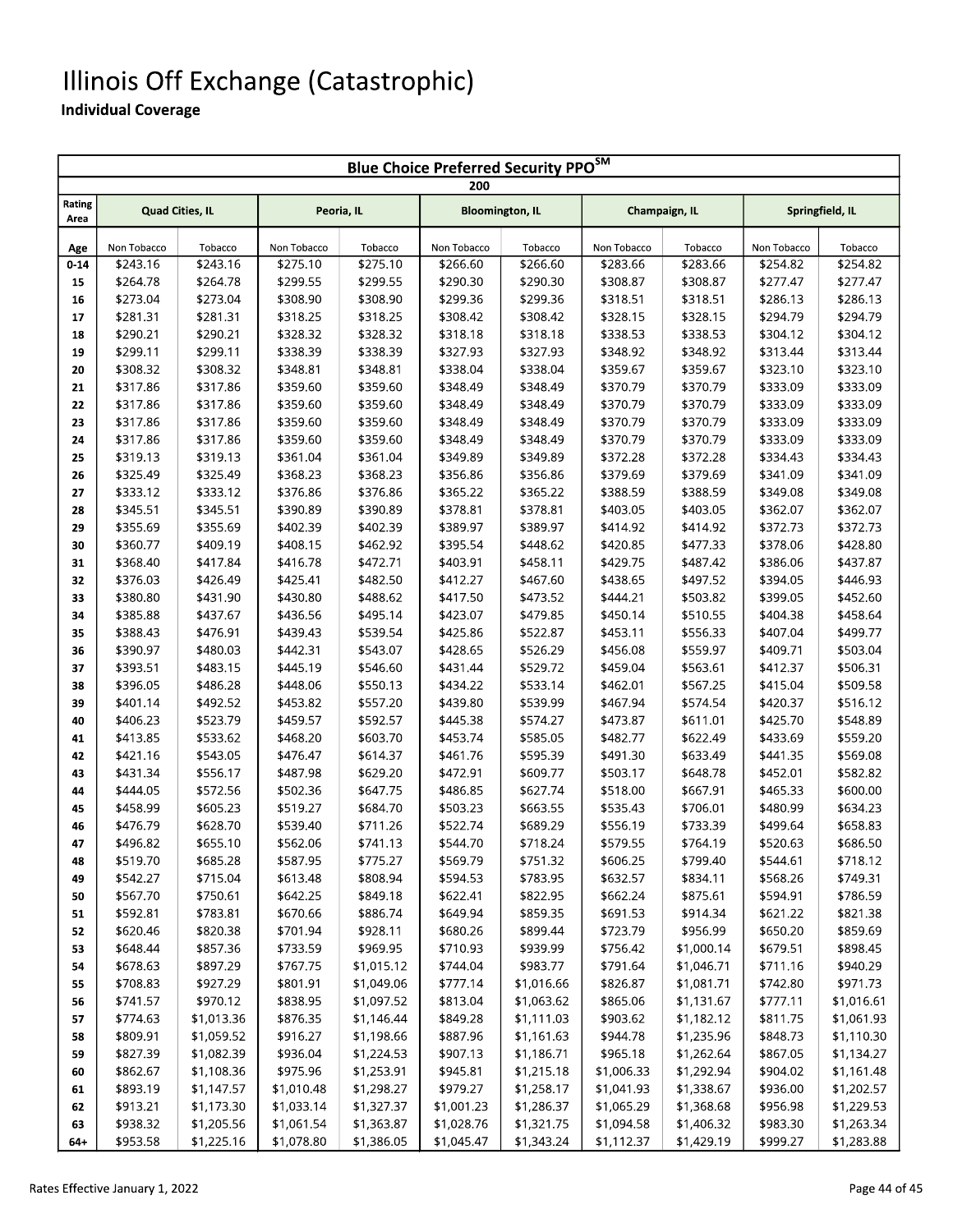#### Illinois Off Exchange (Catastrophic)

| <b>Blue Choice Preferred Security PPO</b> SM |             |                    |                      |               |             |             |  |  |  |  |  |
|----------------------------------------------|-------------|--------------------|----------------------|---------------|-------------|-------------|--|--|--|--|--|
|                                              |             |                    | 200                  |               |             |             |  |  |  |  |  |
| Rating<br>Area                               |             | East St. Louis, IL |                      | St. Louis, IL |             | Southern IL |  |  |  |  |  |
| Age                                          | Non Tobacco | Tobacco            | Non Tobacco          | Tobacco       | Non Tobacco | Tobacco     |  |  |  |  |  |
| $0 - 14$                                     | \$258.58    | \$258.58           | \$228.34             | \$228.34      | \$325.31    | \$325.31    |  |  |  |  |  |
| 15                                           | \$281.56    | \$281.56           | \$248.64             | \$248.64      | \$354.22    | \$354.22    |  |  |  |  |  |
| 16                                           | \$290.35    | \$290.35           | \$256.40             | \$256.40      | \$365.28    | \$365.28    |  |  |  |  |  |
| 17                                           | \$299.14    | \$299.14           | \$264.16             | \$264.16      | \$376.34    | \$376.34    |  |  |  |  |  |
| 18                                           | \$308.60    | \$308.60           | \$272.51             | \$272.51      | \$388.24    | \$388.24    |  |  |  |  |  |
| 19                                           | \$318.07    | \$318.07           | \$280.87             | \$280.87      | \$400.15    | \$400.15    |  |  |  |  |  |
| 20                                           | \$327.87    | \$327.87           | \$289.53             | \$289.53      | \$412.48    | \$412.48    |  |  |  |  |  |
| 21                                           | \$338.01    | \$338.01           | \$298.48             | \$298.48      | \$425.24    | \$425.24    |  |  |  |  |  |
| 22                                           | \$338.01    | \$338.01           | \$298.48             | \$298.48      | \$425.24    | \$425.24    |  |  |  |  |  |
| 23                                           | \$338.01    | \$338.01           | \$298.48             | \$298.48      | \$425.24    | \$425.24    |  |  |  |  |  |
| 24                                           | \$338.01    | \$338.01           | \$298.48             | \$298.48      | \$425.24    | \$425.24    |  |  |  |  |  |
| 25                                           | \$339.36    | \$339.36           | \$299.68             | \$299.68      | \$426.94    | \$426.94    |  |  |  |  |  |
| 26                                           | \$346.12    | \$346.12           | \$305.65             | \$305.65      | \$435.44    | \$435.44    |  |  |  |  |  |
| 27                                           | \$354.24    | \$354.24           | \$312.81             | \$312.81      | \$445.65    | \$445.65    |  |  |  |  |  |
| 28                                           | \$367.42    | \$367.42           | \$324.45             | \$324.45      | \$462.24    | \$462.24    |  |  |  |  |  |
| 29                                           | \$378.23    | \$378.23           | \$334.00             | \$334.00      | \$475.84    | \$475.84    |  |  |  |  |  |
| 30                                           | \$383.64    | \$435.13           | \$338.78             | \$384.24      | \$482.65    | \$547.42    |  |  |  |  |  |
| 31                                           | \$391.76    | \$444.33           | \$345.94             | \$392.37      | \$492.85    | \$558.99    |  |  |  |  |  |
| 32                                           | \$399.87    | \$453.53           | \$353.11             | \$400.49      | \$503.06    | \$570.57    |  |  |  |  |  |
| 33                                           | \$404.94    | \$459.28           | \$357.58             | \$405.57      | \$509.44    | \$577.80    |  |  |  |  |  |
| 34                                           | \$410.35    | \$465.41           | \$362.36             | \$410.99      | \$516.24    | \$585.52    |  |  |  |  |  |
| 35                                           | \$413.05    | \$507.14           | \$364.75             | \$447.83      | \$519.64    | \$638.02    |  |  |  |  |  |
| 36                                           | \$415.75    | \$510.46           | \$367.13             | \$450.77      | \$523.04    | \$642.19    |  |  |  |  |  |
| 37                                           | \$418.46    | \$513.78           | \$369.52             | \$453.70      | \$526.45    | \$646.37    |  |  |  |  |  |
| 38                                           | \$421.16    | \$517.10           | \$371.91             | \$456.63      | \$529.85    | \$650.55    |  |  |  |  |  |
| 39                                           | \$426.57    | \$523.74           | \$376.69             | \$462.49      | \$536.65    | \$658.90    |  |  |  |  |  |
| 40                                           | \$431.98    | \$556.99           | \$381.46             | \$491.85      | \$543.46    | \$700.73    |  |  |  |  |  |
| 41                                           | \$440.09    | \$567.45           | \$388.62             | \$501.09      | \$553.66    | \$713.89    |  |  |  |  |  |
| 42                                           | \$447.87    | \$577.48           | \$395.49             | \$509.95      | \$563.44    | \$726.50    |  |  |  |  |  |
| 43                                           | \$458.68    | \$591.43           | \$405.04             | \$522.26      | \$577.05    | \$744.05    |  |  |  |  |  |
| 44                                           | \$472.20    | \$608.86           | \$416.98             | \$537.65      | \$594.06    | \$765.98    |  |  |  |  |  |
| 45                                           | \$488.09    | \$643.59           | \$431.01             | \$568.33      | \$614.05    | \$809.68    |  |  |  |  |  |
| 46                                           | \$507.02    | \$668.55           | \$447.72             | \$590.37      | \$637.86    | \$841.08    |  |  |  |  |  |
| 47                                           | \$528.31    | \$696.63           | \$466.53             | \$615.16      | \$664.65    | \$876.41    |  |  |  |  |  |
| 48                                           | \$552.65    | \$728.72           | \$488.02             | \$643.50      | \$695.27    | \$916.78    |  |  |  |  |  |
| 49                                           | \$576.65    | \$760.37           | \$509.21             | \$671.45      | \$725.46    | \$956.59    |  |  |  |  |  |
| 50                                           | \$603.69    | \$798.20           | \$533.09             | \$704.85      | \$759.48    | \$1,004.18  |  |  |  |  |  |
| 51                                           | \$630.39    | \$833.50           | \$556.67             | \$736.03      | \$793.07    | \$1,048.60  |  |  |  |  |  |
| 52                                           | \$659.80    | \$872.38           | \$582.64             | \$770.36      | \$830.07    | \$1,097.51  |  |  |  |  |  |
| 53                                           | \$689.54    | \$911.71           | \$608.90             | \$805.09      | \$867.49    | \$1,146.99  |  |  |  |  |  |
| 54                                           | \$721.65    | \$954.17           | \$637.26             | \$842.59      | \$907.89    | \$1,200.41  |  |  |  |  |  |
| 55                                           | \$753.77    | \$986.08           | \$665.62             | \$870.76      | \$948.28    | \$1,240.55  |  |  |  |  |  |
| 56                                           | \$788.58    | \$1,031.62         | \$696.36             | \$910.98      | \$992.08    | \$1,297.84  |  |  |  |  |  |
| 57                                           | \$823.73    | \$1,077.61         | \$727.40             | \$951.59      | \$1,036.31  | \$1,355.70  |  |  |  |  |  |
| 58                                           | \$861.25    | \$1,126.69         | \$760.53             | \$994.93      | \$1,083.51  | \$1,417.45  |  |  |  |  |  |
| 59                                           | \$879.84    | \$1,151.01         | \$776.95             | \$1,016.41    | \$1,106.90  | \$1,448.04  |  |  |  |  |  |
| 60                                           | \$917.36    | \$1,178.63         | \$810.08             | \$1,040.79    | \$1,154.10  | \$1,482.79  |  |  |  |  |  |
| 61                                           | \$949.81    | \$1,220.32         | \$838.74             | \$1,077.61    | \$1,194.92  | \$1,535.24  |  |  |  |  |  |
| 62                                           | \$971.11    | \$1,247.68         | \$857.54             | \$1,101.77    | \$1,221.71  | \$1,569.66  |  |  |  |  |  |
| 63<br>64+                                    | \$997.81    | \$1,281.99         | \$881.12<br>\$895.44 | \$1,132.06    | \$1,255.31  | \$1,612.82  |  |  |  |  |  |
|                                              | \$1,014.03  | \$1,302.83         |                      | \$1,150.47    | \$1,275.72  | \$1,639.04  |  |  |  |  |  |